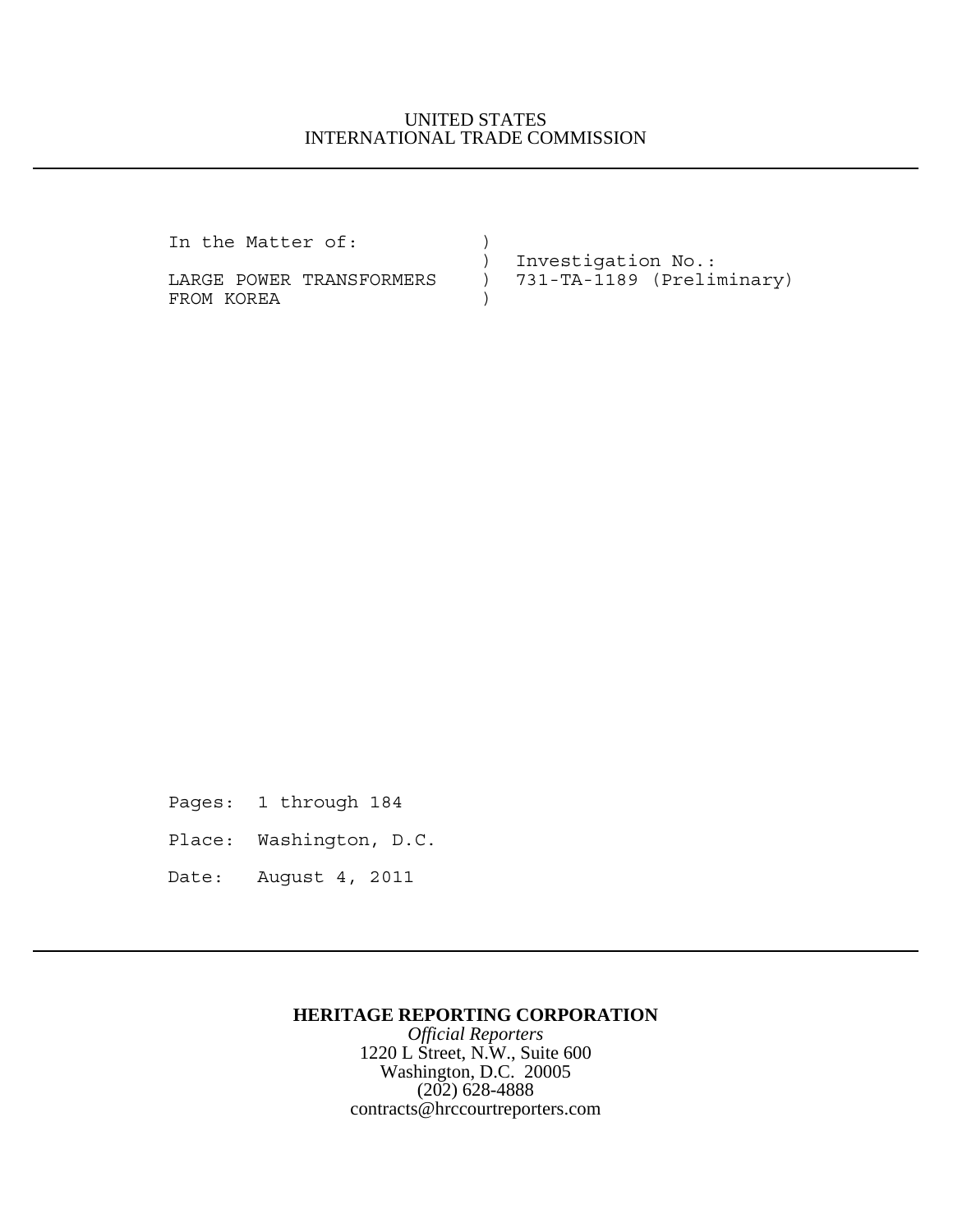THE UNITED STATES INTERNATIONAL TRADE COMMISSION

| In the Matter of:        |                             |
|--------------------------|-----------------------------|
|                          | Investigation No.:          |
| LARGE POWER TRANSFORMERS | ) 731-TA-1189 (Preliminary) |
| FROM KOREA               |                             |

Thursday, August 4, 2011

Room No. 220 U.S. International Trade Commission 500 E Street, S.W. Washington, D.C.

The preliminary conference commenced, pursuant to Notice, at 9:31 a.m., at the United States International Trade Commission, JAMES McCLURE, Supervisory Investigator, presiding.

APPEARANCES:

On behalf of the International Trade Commission:

Staff:

BILL BISHOP, HEARINGS AND MEETINGS COORDINATOR JAMES McCLURE, SUPERVISORY INVESTIGATOR EDWARD PETRONZIO, INVESTIGATOR DENNIS FRAVEL, INTERNATIONAL TRADE ANALYST ANDREW DAVID, INTERNATIONAL TRADE ANALYST CLARK WORKMAN, ECONOMIST CHARLES YOST, ACCOUNTANT/AUDITOR PETER SULTAN, ATTORNEY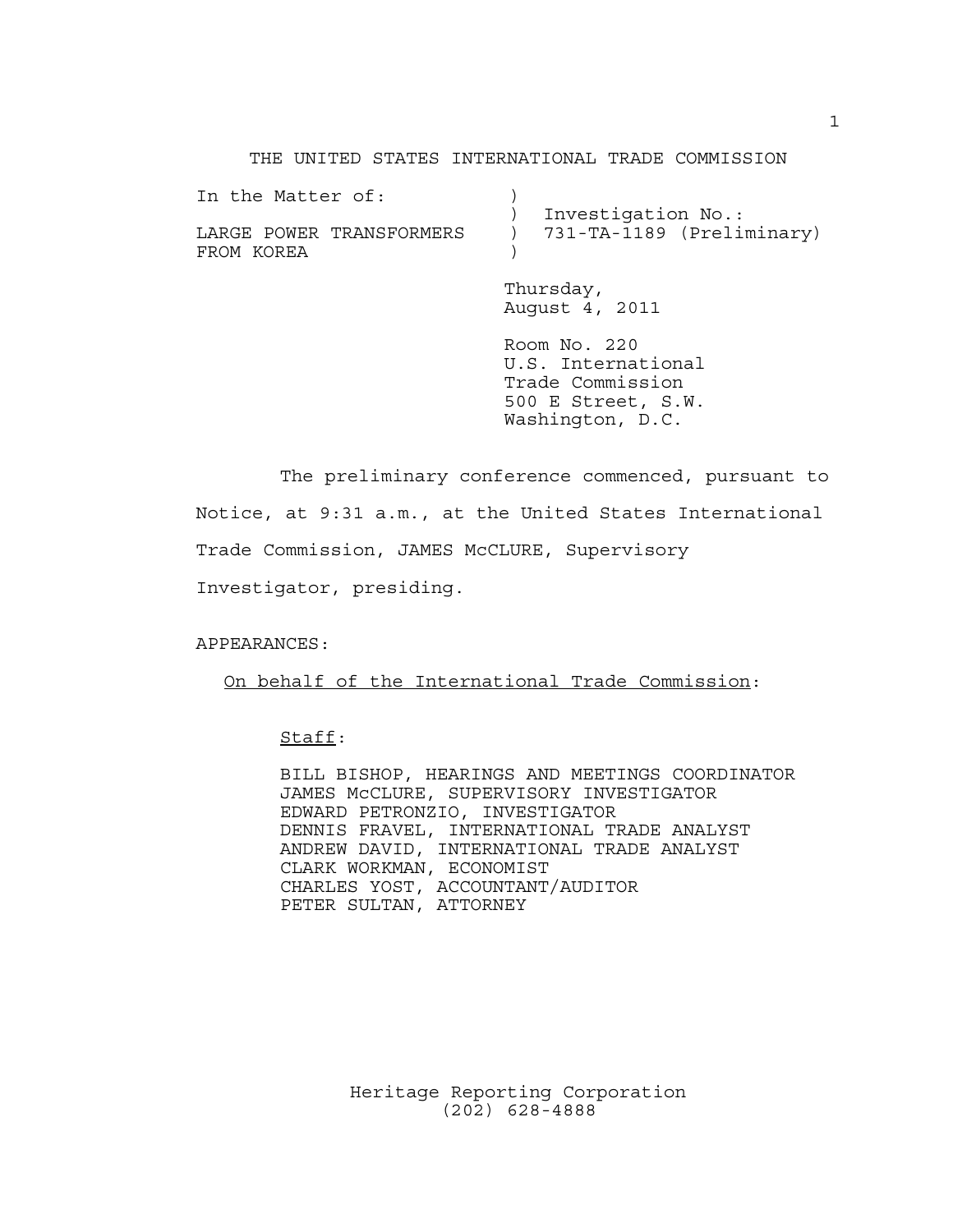In Support of the Imposition of Antidumping Order:

On behalf of ABB Inc.; Delta Star, Inc.; and Pennsylvania Transformer Technology, Inc.:

> DEIDRE CUSACK, Senior Vice President & General Manager, Local Business Unit Manufacturing for Power Transformers North America, ABB Inc. CRAIG STIEGEMEIER, Business Development and Technology Director, ABB Transformers Remanufacturing & Engineering Services, ABB Inc. RICHARD MUCHA, Marketing Manager, NAM, ABB Inc. DAVID ONUSCHECK, Senior Vice President, General Counsel, and Secretary, ABB Inc. STEVE NEWMAN, Vice President, Delta Star, Inc. ROBERT RADCLIFF, Director of Sales & Marketing, Delta Star, Inc. TRACIE CRIST, Corporate Controller, Delta Star, Inc. DENNIS BLAKE, General Manager, Pennsylvania Transformer Technology, Inc. MICHAEL KERWIN, Director, Georgetown Economic Services GINA BECK, Economist, Georgetown Economic Services

R. ALAN LUBERDA, Esquire KATHLEEN W. CANNON, Esquire Kelley Drye & Warren LLP Washington, D.C.

In Opposition to the Imposition of Antidumping Order:

On behalf of Hyosung Corporation and HICO America Inc.:

HENRY PAIK, President, HICO America Inc. JASON E. NEAL, Vice President, Sales & Marketing, HICO America Inc.

WARREN E. CONNELLY, Esquire J. DAVID PARK, Esquire JARROD M. GOLDFEDER, Esquire Akin Gump Strauss Hauer & Feld LLP Washington, D.C.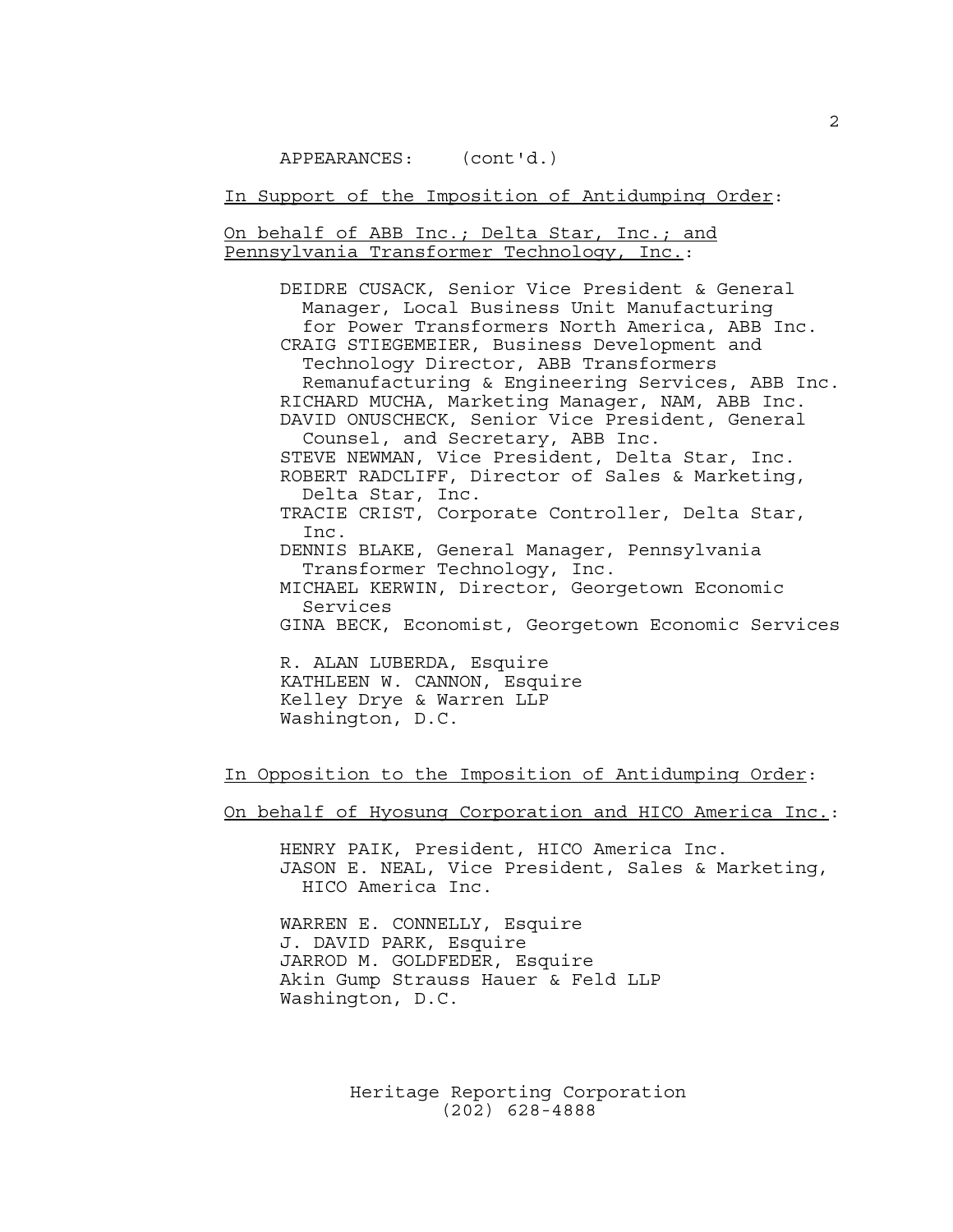On behalf of Hyundai Heavy Industries Co., Ltd.; Hyundai Corporation, USA; and Hyundai Power Transformers USA, Inc.:

GYOU-CHUL LEE, President, Hyundai Power Transformers USA, Inc. HWAN-SOO LEE, General Manager, Hyundai Heavy Industries Co., Ltd. GREGORY NORTHRUP, In-House Counsel, International Legal Team, Hyundai Heavy Industries Co., Ltd. DEIRDRE MALONEY, Senior International Trade Advisor, White & Case LLP

DAVID BOND, Esquire FRANK MORGAN, Esquire CHRISTINE CHANG, Esquire White & Case LLP Washington, D.C.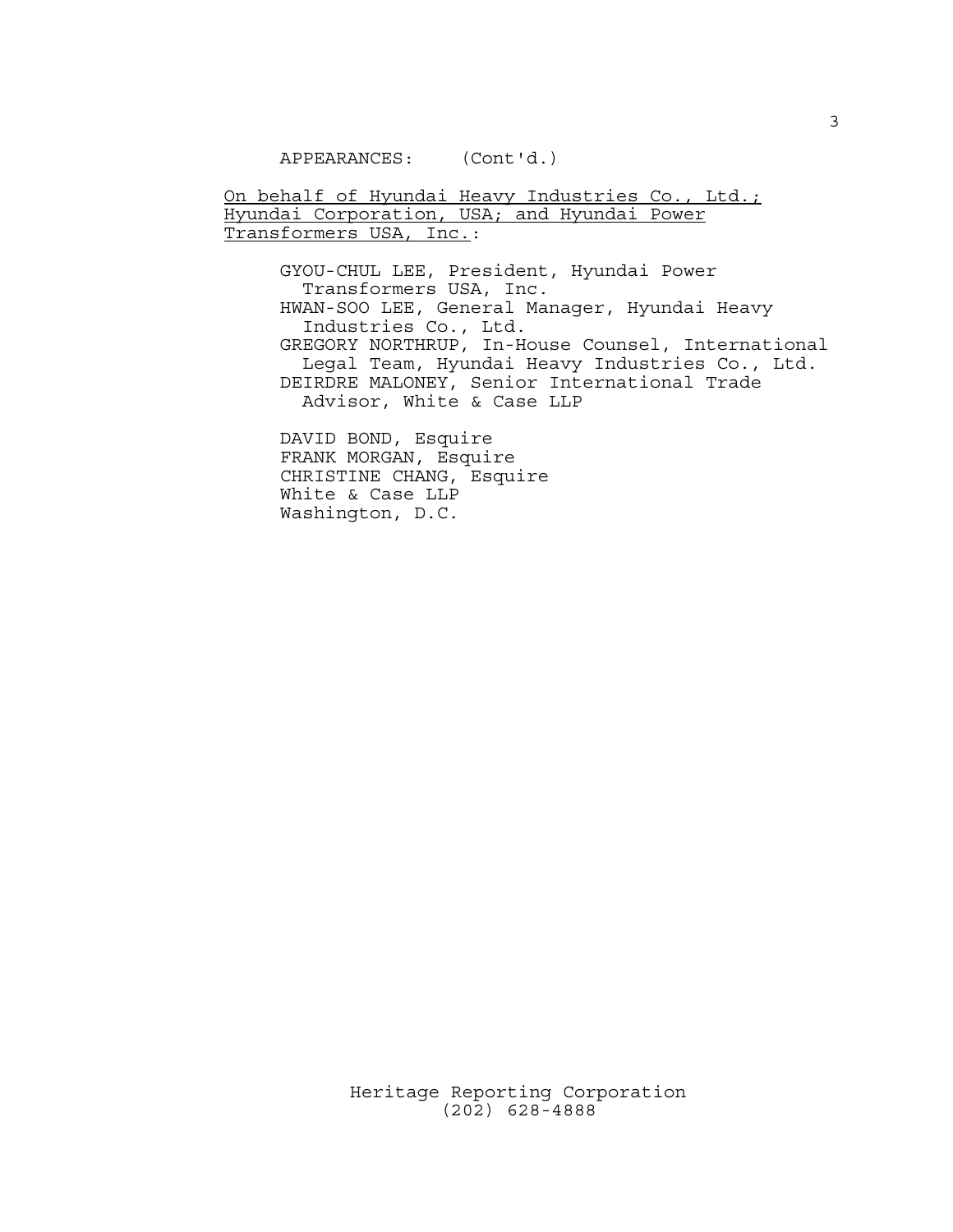## $\underline{\texttt{I}} \underline{\texttt{N}} \underline{\texttt{D}} \underline{\texttt{E}} \underline{\texttt{X}}$

4

| OPENING STATEMENT OF R. ALAN LUBERDA, ESQUIRE,<br>KELLEY DRYE & WARREN LLP                                                                                       | $\overline{7}$ |
|------------------------------------------------------------------------------------------------------------------------------------------------------------------|----------------|
| OPENING STATEMENT OF WARREN E. CONNELLY, ESQUIRE,<br>AKIN GUMP STRAUSS HAUER & FELD LLP                                                                          | 11             |
| OPENING STATEMENT OF FRANK MORGAN, ESQUIRE,<br>WHITE & CASE LLP                                                                                                  | 14             |
| STATEMENT OF R. ALAN LUBERDA, ESQUIRE,<br>KELLEY DRYE & WARREN LLP                                                                                               | 16             |
| STATEMENT OF DEIDRE CUSACK, SENIOR VICE<br>PRESIDENT AND GENERAL MANAGER, LOCAL BUSINESS<br>UNIT MANUFACTURING FOR POWER TRANSFORMERS NORTH<br>AMERICA, ABB INC. | 16             |
| STATEMENT OF CRAIG STIEGEMEIER, BUSINESS<br>DEVELOPMENT AND TECHNOLOGY DIRECTOR, ABB<br>TRANSFORMERS REMANUFACTURING & ENGINEERING<br>SERVICES, ABB INC.         | 21             |
| STATEMENT OF STEVE NEWMAN, VICE PRESIDENT, DELTA<br>STAR, INC.                                                                                                   | 30             |
| STATEMENT OF DENNIS BLAKE, GENERAL MANAGER,<br>PENNSYLVANIA TRANSFORMER TECHNOLOGY, INC.                                                                         | 35             |
| STATEMENT OF MICHAEL KERWIN, DIRECTOR, GEORGETOWN<br>ECONOMIC SERVICES                                                                                           | 40             |
| STATEMENT OF GINA BECK, ECONOMIST, GEORGETOWN<br>ECONOMIC SERVICES                                                                                               | 45             |
| STATEMENT OF RICHARD MUCHA, MARKETING MANAGER,<br>NAM, ABB INC.                                                                                                  | 61             |
| STATEMENT OF ROBERT RADCLIFF, DIRECTOR OF SALES<br>& MARKETING, DELTA STAR, INC.                                                                                 | 70             |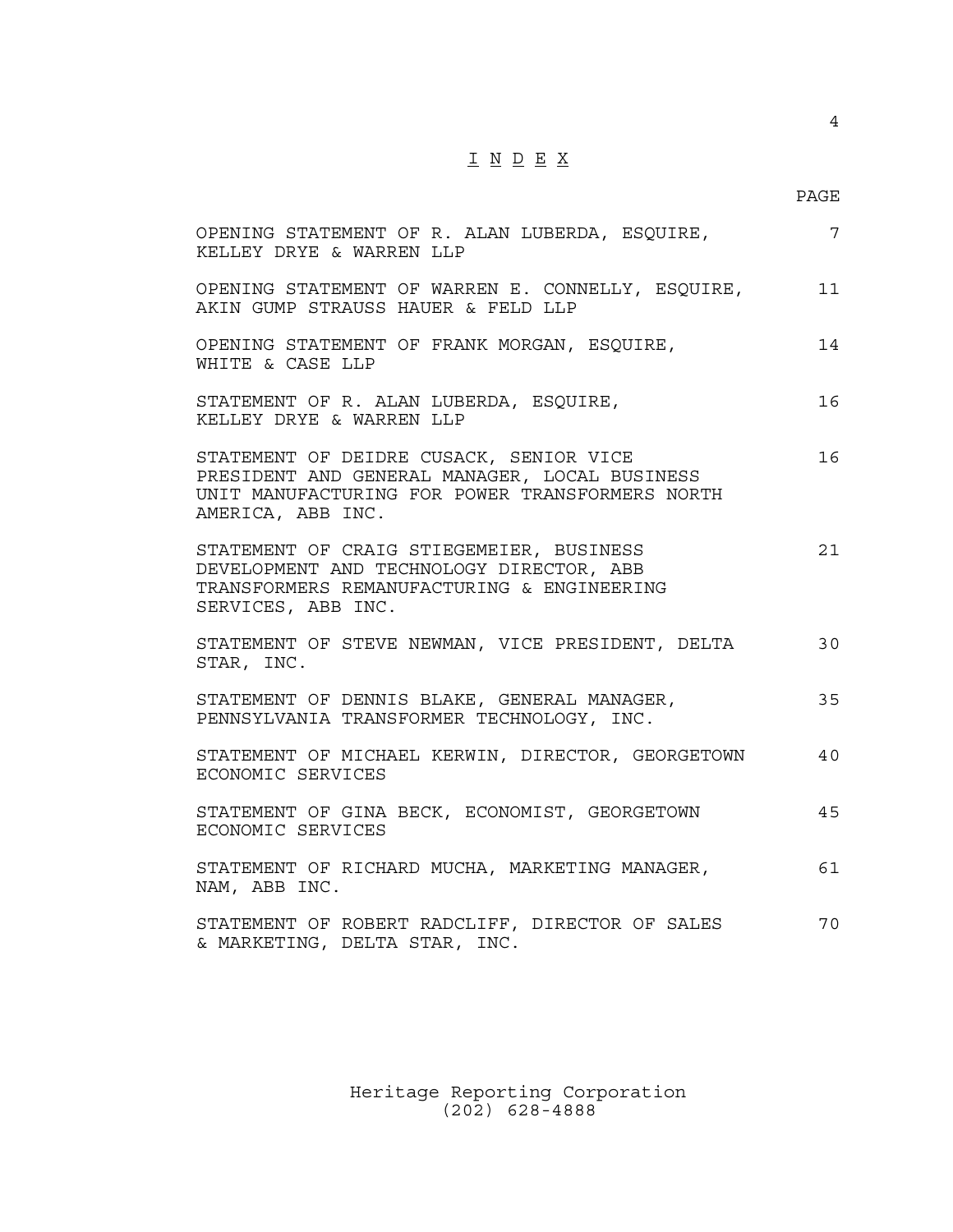## $\underline{\texttt{I}} \ \underline{\texttt{N}} \ \underline{\texttt{D}} \ \underline{\texttt{E}} \ \underline{\texttt{X}}$

| STATEMENT OF KATHLEEN W. CANNON, ESQUIRE,<br>KELLEY DRYE & WARREN LLP                   | 81  |
|-----------------------------------------------------------------------------------------|-----|
| STATEMENT OF JASON E. NEAL, VICE PRESIDENT, SALES<br>& MARKETING, HICO AMERICA INC.     | 111 |
| STATEMENT OF WARREN E. CONNELLY, ESQUIRE,<br>AKIN GUMP STRAUSS HAUER & FELD LLP         | 111 |
| STATEMENT OF DAVID BOND, ESQUIRE, WHITE & CASE                                          | 131 |
| STATEMENT OF HWAN-SOO LEE, GENERAL MANAGER,<br>HYUNDAI HEAVY INDUSTRIES CO., LTD.       | 132 |
| STATEMENT OF FRANK MORGAN, ESQUIRE, WHITE & CASE                                        | 138 |
| STATEMENT OF GYOU-CHUL LEE, PRESIDENT, HYUNDAI<br>POWER TRANSFORMERS USA, INC.          | 145 |
| STATEMENT OF DEIRDRE MALONEY, SENIOR INTERNATIONAL<br>TRADE ADVISOR, WHITE & CASE LLP   | 146 |
| STATEMENT OF HENRY PAIK, PRESIDENT, HICO AMERICA<br>TNC.                                | 158 |
| CLOSING STATEMENT OF R. ALAN LUBERDA, ESQUIRE,<br>KELLEY DRYE & WARREN LLP              | 175 |
| CLOSING STATEMENT OF WARREN E. CONNELLY, ESQUIRE,<br>AKIN GUMP STRAUSS HAUER & FELD LLP | 179 |
| CLOSING STATEMENT OF FRANK MORGAN, ESQUIRE,<br>WHITE & CASE LLP                         | 179 |

Heritage Reporting Corporation (202) 628-4888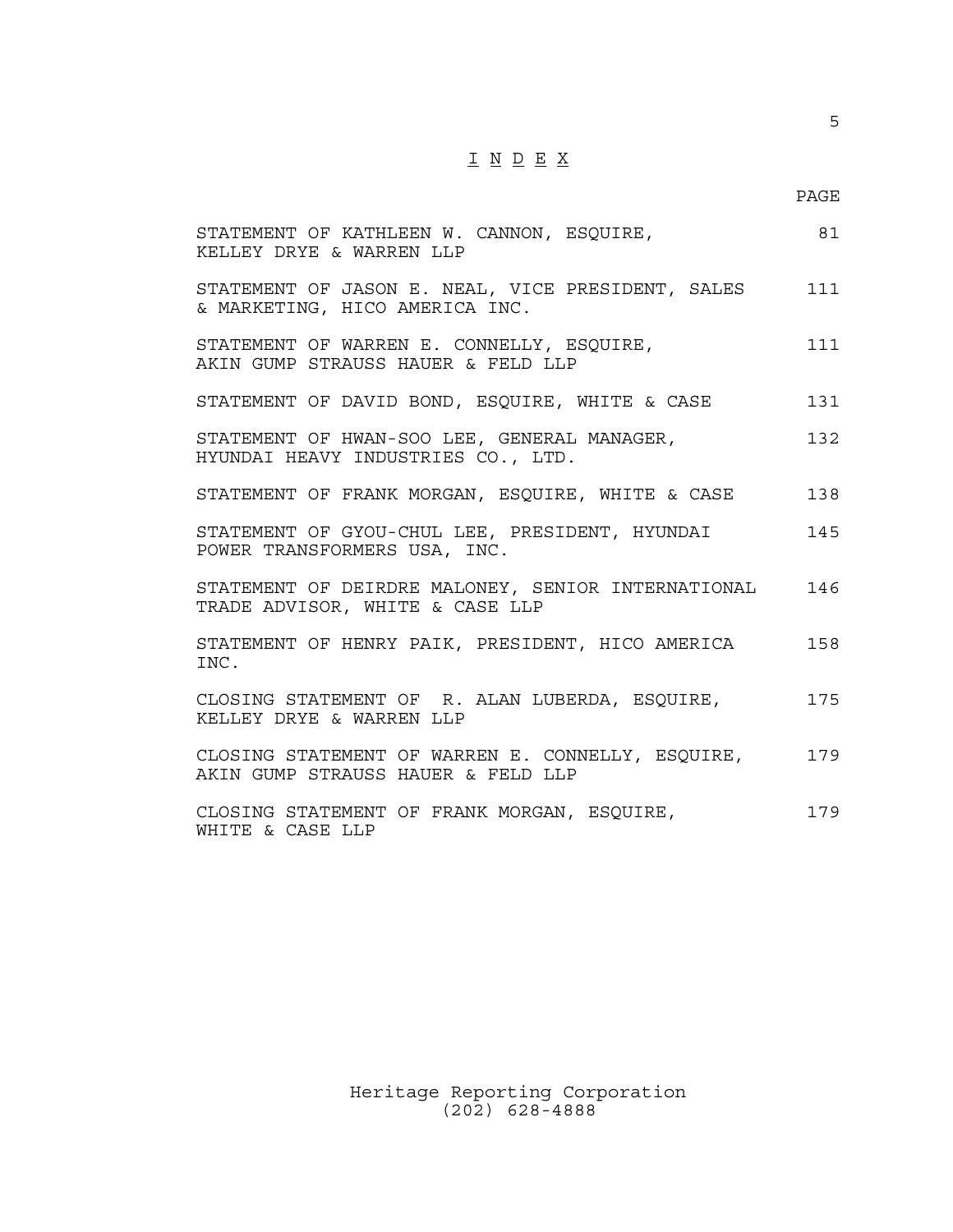P R O C E E D I N G S (9:31 a.m.) MR. McCLURE: Good morning and welcome to the U.S. International Trade Commission's conference in connection with the preliminary phase of antidumping investigation No. 731-TA-1189 concerning imports of certain Large Power Transformers From Korea. My name is Jim McClure. I am the supervisory investigator for this investigation, and I will preside at this conference. Among those present from the Commission staff are, from my far right, Charles Yost, the auditor; Edward Petronzio, the investigator; Peter Sultan, our attorney/advisor; Clark Workman, our economist; and our two industry analysts, Dennis Fravel and Andrew David. 17 17 I understand the parties are aware of the time allocations. I would remind speakers not to refer in your remarks to business proprietary information and to speak directly into the microphones. We also ask that you state your name and affiliation for the record before beginning your presentation. Finally, speakers will not be sworn in, but are reminded of the applicability of 18 U.S.C. 1001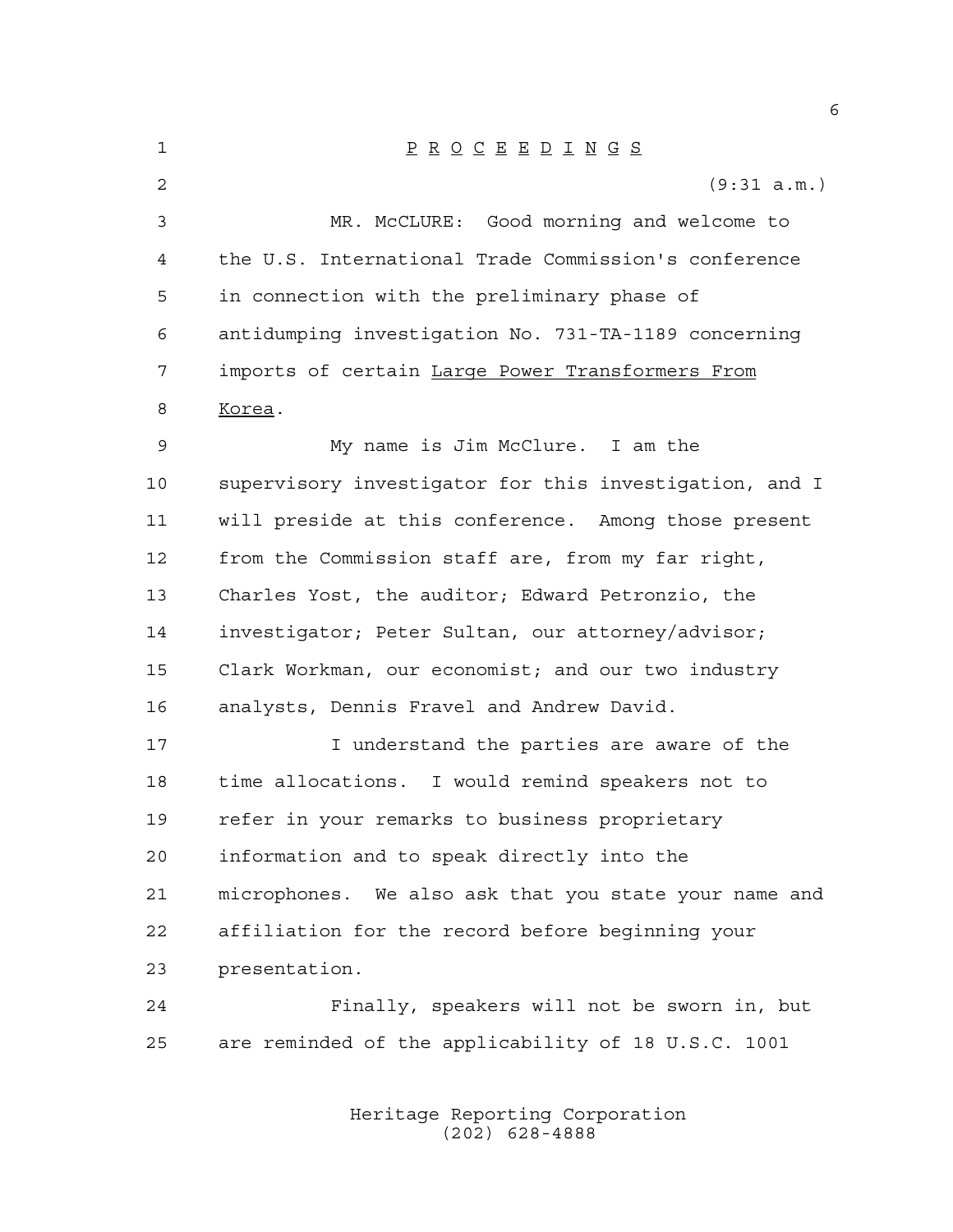with regard to false and misleading statements and for the fact that the record of this proceeding may be subject to Court review if there is an appeal. Any questions? (No response.) MR. McCLURE: Hearing none, we will proceed to the opening statements. Mr. Luberda, please begin your opening statement when you are ready. MR. LUBERDA: Thank you. Good morning, Mr. McClure and members of the Commission staff. My name is Alan Luberda, and I'm with the law firm of Kelley, Drye & Warren. I'm here today representing the domestic industry producing large power transformers. The record being developed by the Commission staff will show that dumped imports of large power transformers from Korea are a cause of material injury to the domestic industry and threaten to cause additional injury to the domestic industry going forward if not addressed. Korean producers Hyundai and Hyosung have publicly targeted expansion of their presence in the U.S. market for large power transformers. They have bragged in corporate documents of having dominant shares in the U.S. market for these products and announced their aim to seek even more of the U.S.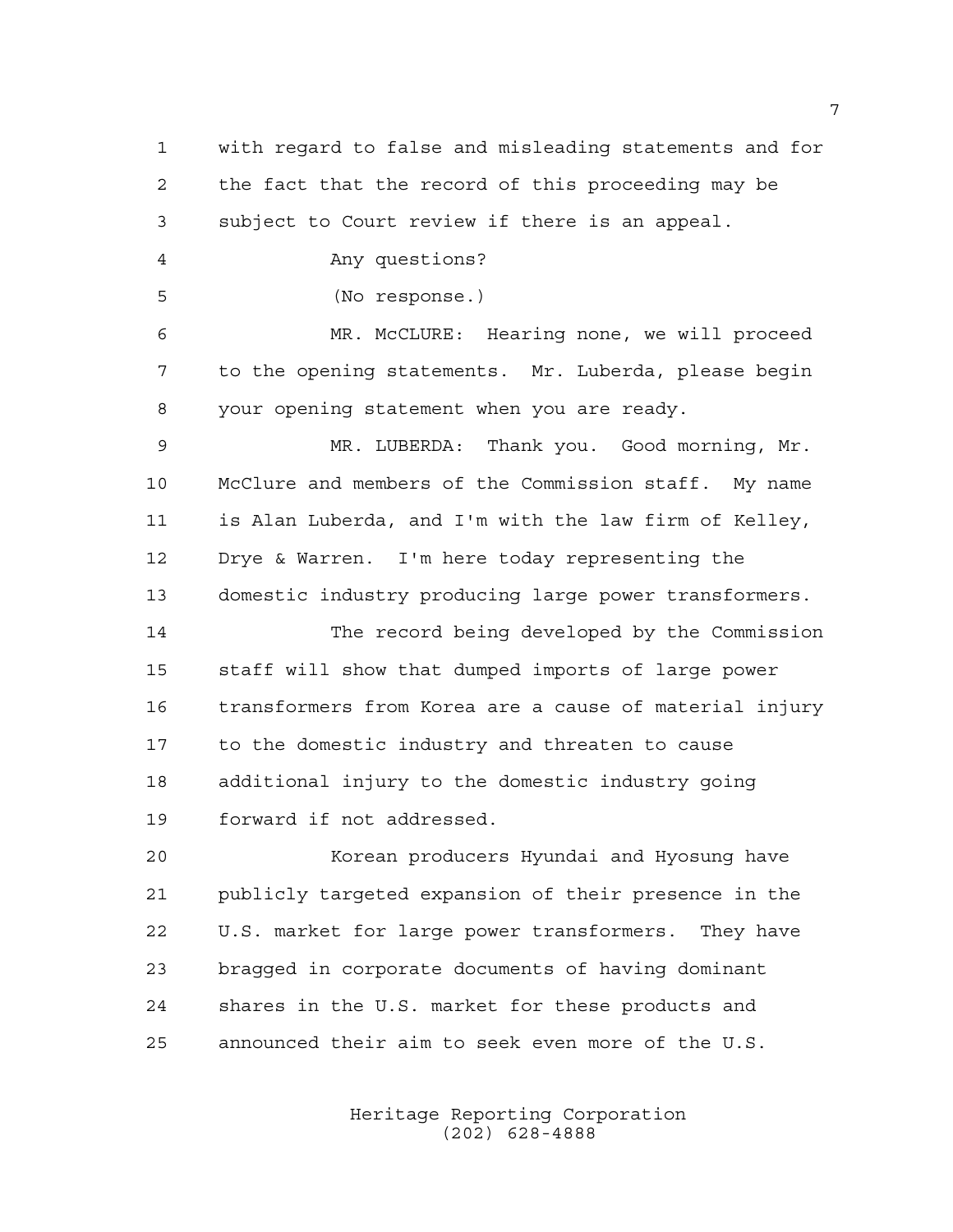market. They have been making good on that goal.

 Over the last three years, the domestic industry has been battered by dumped imports of large power transformers from these Korean producers. As the official import statistics show and the questionnaire data will corroborate, the volume of market share of imports from Korea have significantly increased over the period of investigation, and this growth has come directly at the expense of the domestic industry.

 As you'll hear today, the Korean producers have build their market share on underselling. They have undersold domestic producers of large power transformers at shockingly low prices. Those Korean producers are routinely reported at 30 or more percent below U.S. prices and sometimes even below domestic producers' material costs.

 Given the Korean producers' announced intention to dominate the U.S. market for large power transformers, one can only conclude that these low, dumped prices are an attempt, and a successful attempt so far, to buy U.S. market share. They're buying this market share because they have a huge capacity and they must export to utilize that capacity.

The United States is an open market, unlike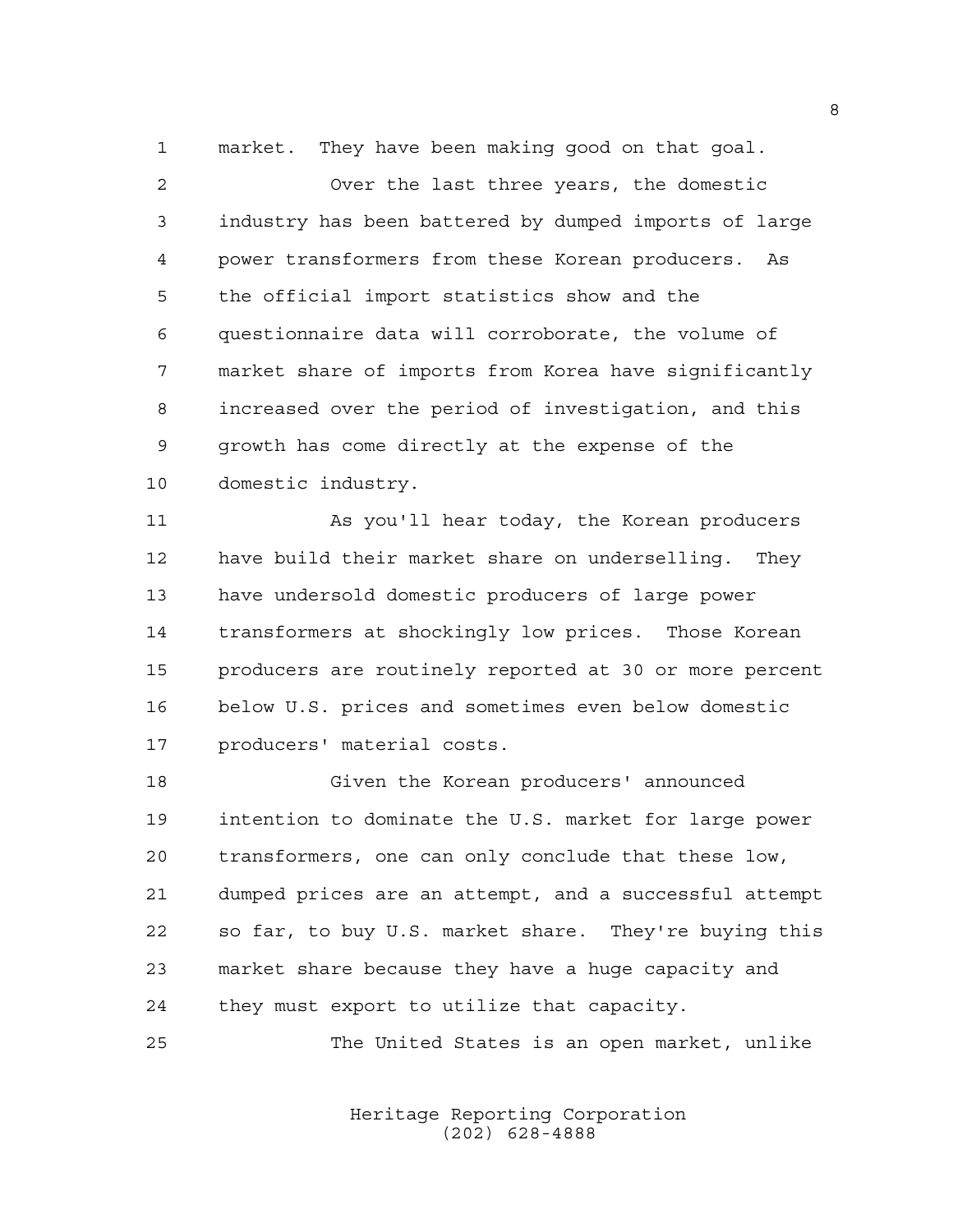the Korean market, and it has the largest installed base of large power transformers in the world. That makes this a natural market for them to try to capture, and their efforts are working. That's why we're here today.

 The domestic industry has reported millions of dollars of lost sales to the Korean industry over the period of investigation. Korean producers have name recognition with customers and are well established in this market. Their technology is known and accepted just like that of the domestic producers. They have U.S. based sales and service personnel also like the domestic industry.

 More often than not now, however, it's a purchasing manager and not an engineer making the final purchasing decision on large power transformers, and those purchasers tell the domestic industry time and again that it's the low prices of Korean producers that are driving those purchasing decisions.

 So that leaves the domestic producers with a choice: Either lower their prices to unprofitable levels to keep their facilities operating or forego sales and cede the market to the Koreans. Domestic producers have been forced into both positions over the period, and both have been injurious to the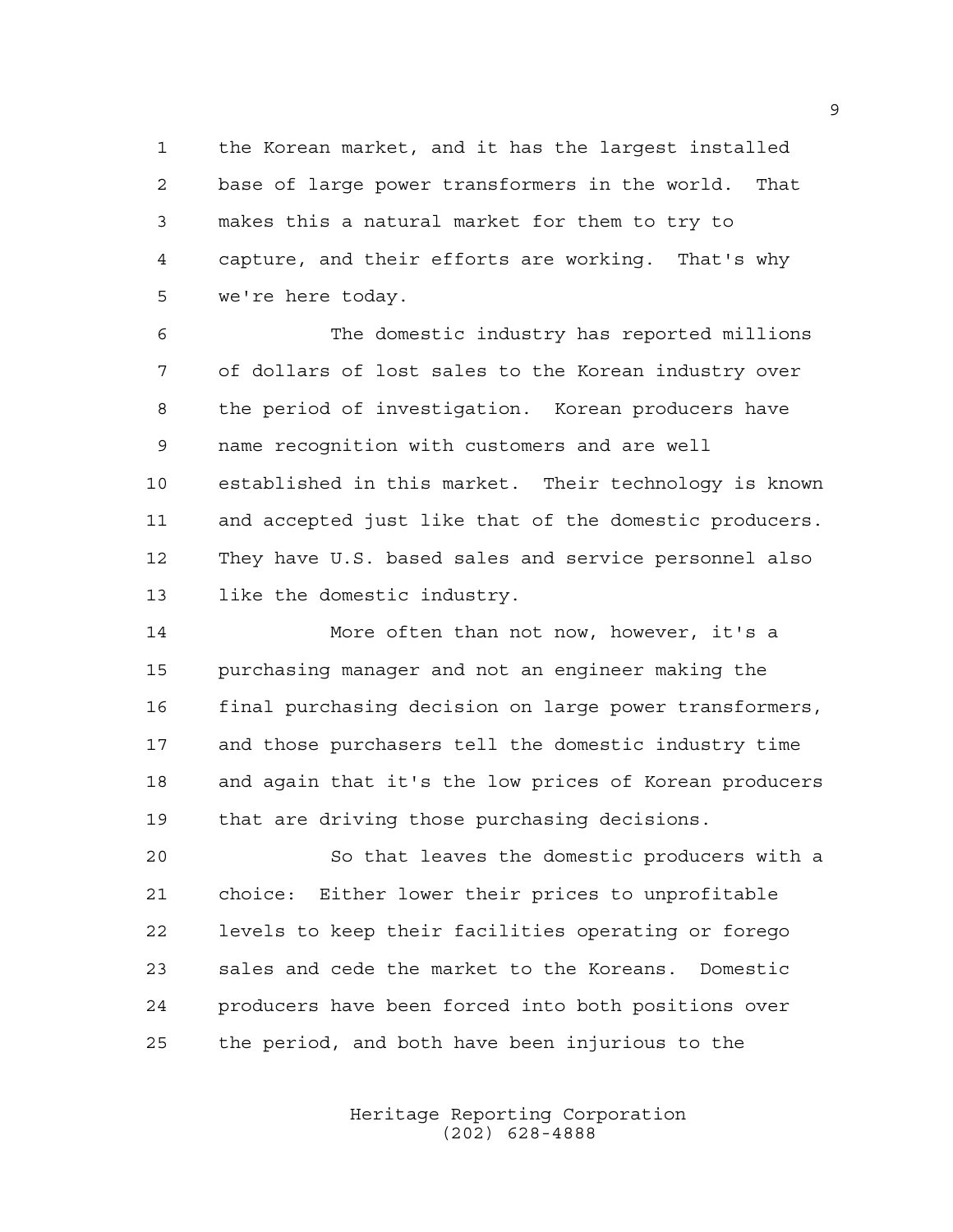domestic industry.

| $\overline{a}$ | Given that large power transformers sell for           |
|----------------|--------------------------------------------------------|
| 3              | millions of dollars each, it does not take many lost   |
| 4              | sales or sales booked at below cost of production to   |
| 5              | cause serious injury to the domestic industry. That    |
| 6              | injury is abundantly clear from the financial          |
| 7              | condition of the domestic industry, which has          |
| 8              | significantly deteriorated over the period of          |
| 9              | investigation, while imports of large power            |
| 10             | transformers from Korea have surged in, taking sales   |
| 11             | and driving prices.                                    |
| 12             | Furthermore, the Korean producers are using            |
| 13             | their aggressively low-priced products to leverage     |
| 14             | alliance agreements with the customers, cutting the    |
| 15             | domestic industry out of future sales for multiple     |
| 16             | years to come. Absent some relief as a result of this  |
| 17             | case, therefore, this decline appears to be only the   |
| 18             | tip of the iceberg for the industry.                   |
| 19             | The day we filed this dumping case I went              |
| 20             | home and my 12-year-old said to me what did you do     |
| 21             | today at work, Dad? I said well, I just filed a        |
| 22             | dumping case on transformers from Korea. He said       |
| 23             | cool. Did you time it to come out with the movie?<br>I |
| 24             | said no, it's not the movie kind of transformers that  |

Heritage Reporting Corporation (202) 628-4888

we're talking about. It's those big, gray things you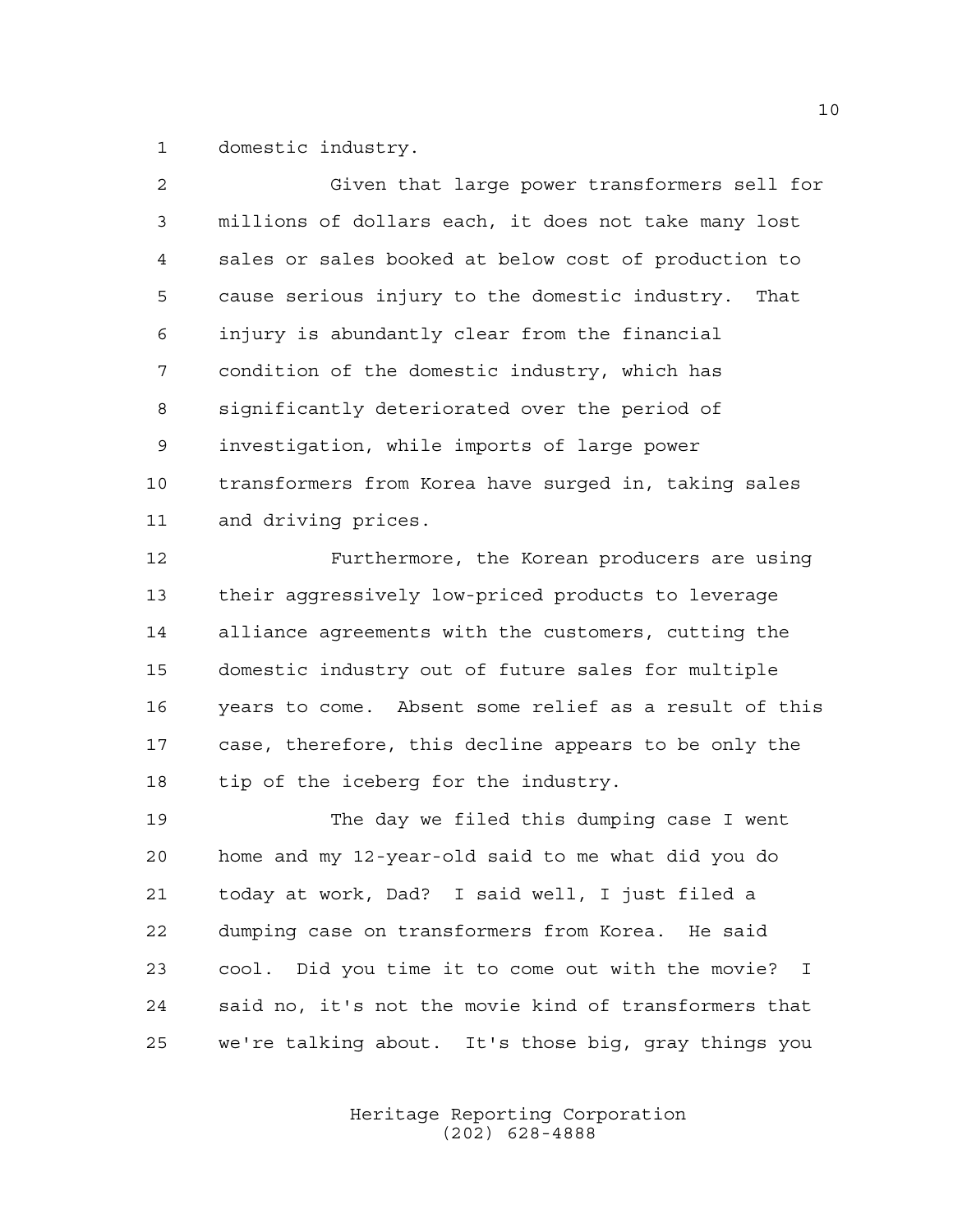see along the highway at power substations.

 After we talked about it for a while we decided the story line for Transformer movies and this case were essentially the same. Both involve huge, alien machines bent on domination. We think the evidence is going to show you that this industry deserves a Hollywood ending. I hope the case will thwart the invasion of dumped large power transformers from Korea that are injuring the domestic industry. Thank you. MR. McCLURE: Thank you. Before we move on to Mr. Connelly, Mr. Luberda, two housekeeping things. I just want to check whether the court reporter is picking up. And the other thing is everybody take out their cell phones and either turn them off or put them on vibrate, as well as any other devices you may have. (Pause.) MR. McCLURE: Okay. Mr. Connelly, Mr. Morgan, your opening statement? MR. CONNELLY: Good morning. My name is Warren Connelly. I'm with the Akin Gump law firm here on behalf of Hyosung Corporation and HICO America. This is a weak case by any measure. The petition, as well as the Petitioners' questionnaire responses,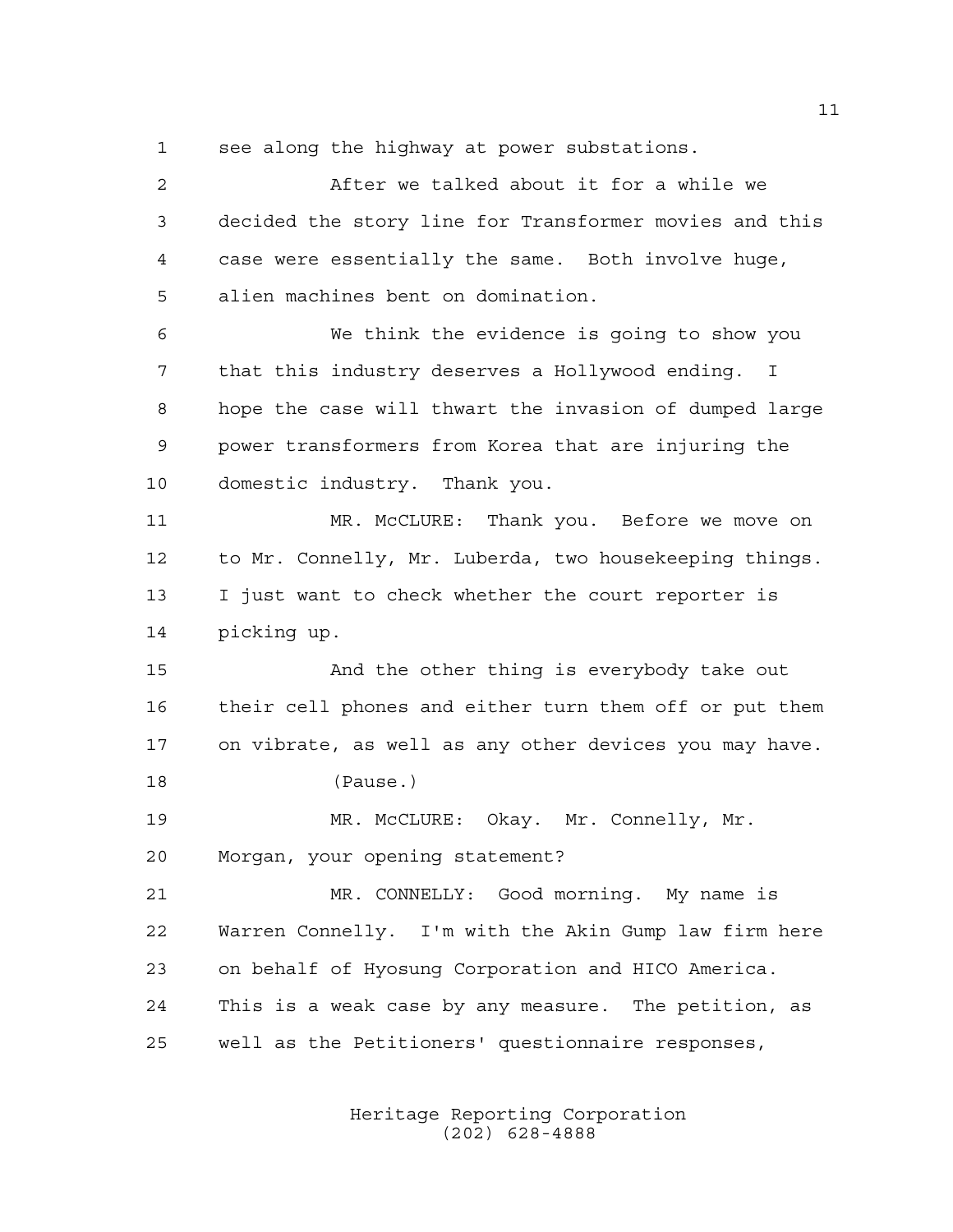raise more questions than they answer.

| 2  | For example, the domestic industry does not            |
|----|--------------------------------------------------------|
| 3  | exhibit the classic signs of material injury by reason |
| 4  | of unfair imports. Any declines in industry trends     |
| 5  | are the result of demand declines that first surfaced  |
| 6  | in 2009, late in that year, as the economy softened    |
| 7  | and utilities slowed their purchasing.                 |
| 8  | On the other hand, investments in new and              |
| 9  | additional domestic capacity have been substantial     |
| 10 | over the past several years with at least four         |
| 11 | domestic producers making significant investments in   |
| 12 | new or expanded facilities.                            |
| 13 | New energy sources such as wind power have             |
| 14 | created a brand new demand for transformers. For that  |
| 15 | reason and more, an independent expert report that we  |
| 16 | will submit for the record predicts a compound annual  |
| 17 | growth rate exceeding 5 percent through the year 2015. |
| 18 | Hyosung and its U.S. marketing and service             |
| 19 | subsidiary, HICO America, do not engage in price       |
| 20 | undercutting. They bid for contracts on a cost plus    |
| 21 | basis, and, quite frankly, they lose more contracts    |
| 22 | than they win. Hyosung competes on the basis of        |
| 23 | quality, service and reputation.                       |
| 24 | We don't claim that price doesn't matter.              |
| 25 | Rather, many other factors matter just as much, if not |

Heritage Reporting Corporation (202) 628-4888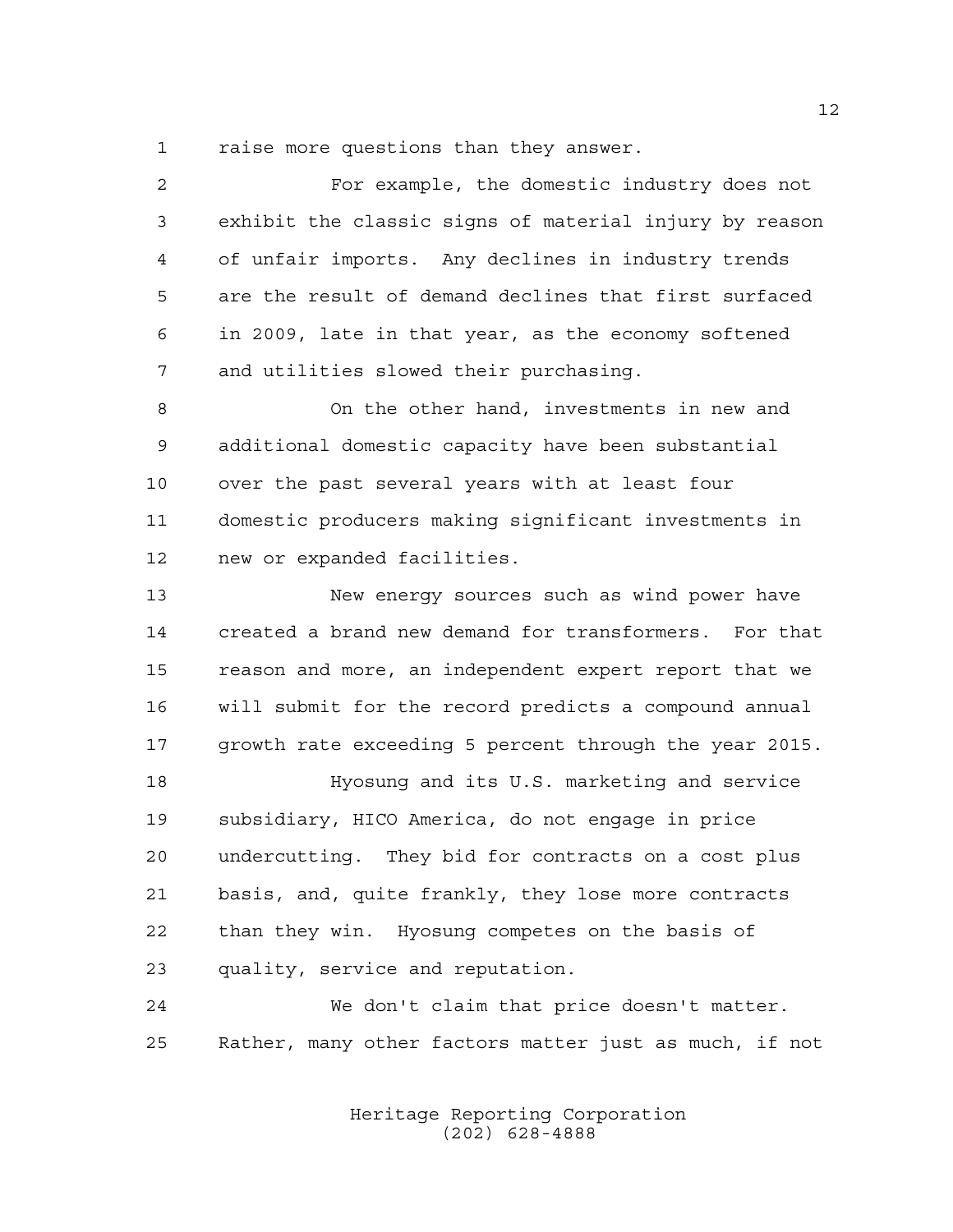more. The Petitioners frequently are not even qualified to bid on significant projects.

 In addition, while we read the bid information that the Petitioners submitted, we did not see substantial evidence of lost sales or lost revenue. In the questionnaire, the staff asked each of the Petitioners to list their 25 largest bids since 2008. Of the total of 75 bids that were reported, the Petitioners listed a lost sale to HICO a minimum number of times.

 The apparent lack of competition for the largest contract awards also raises a significant like product issue. At this time, the record does not contain a clear indication of what capacity transformers the domestic industry actually produces or is capable of producing. We acknowledge that they can produce at the 60 MVA and below level, but just how far above that level they can go remains unknown.

 Equally important, it appears that the domestic industry has not produced much, if anything, at the 300 MVA level or above, which is the size range where Hyosung concentrates its efforts. This fact indicates a very significant possibility of attenuated competition.

Finally, we think the staff needs to

Heritage Reporting Corporation (202) 628-4888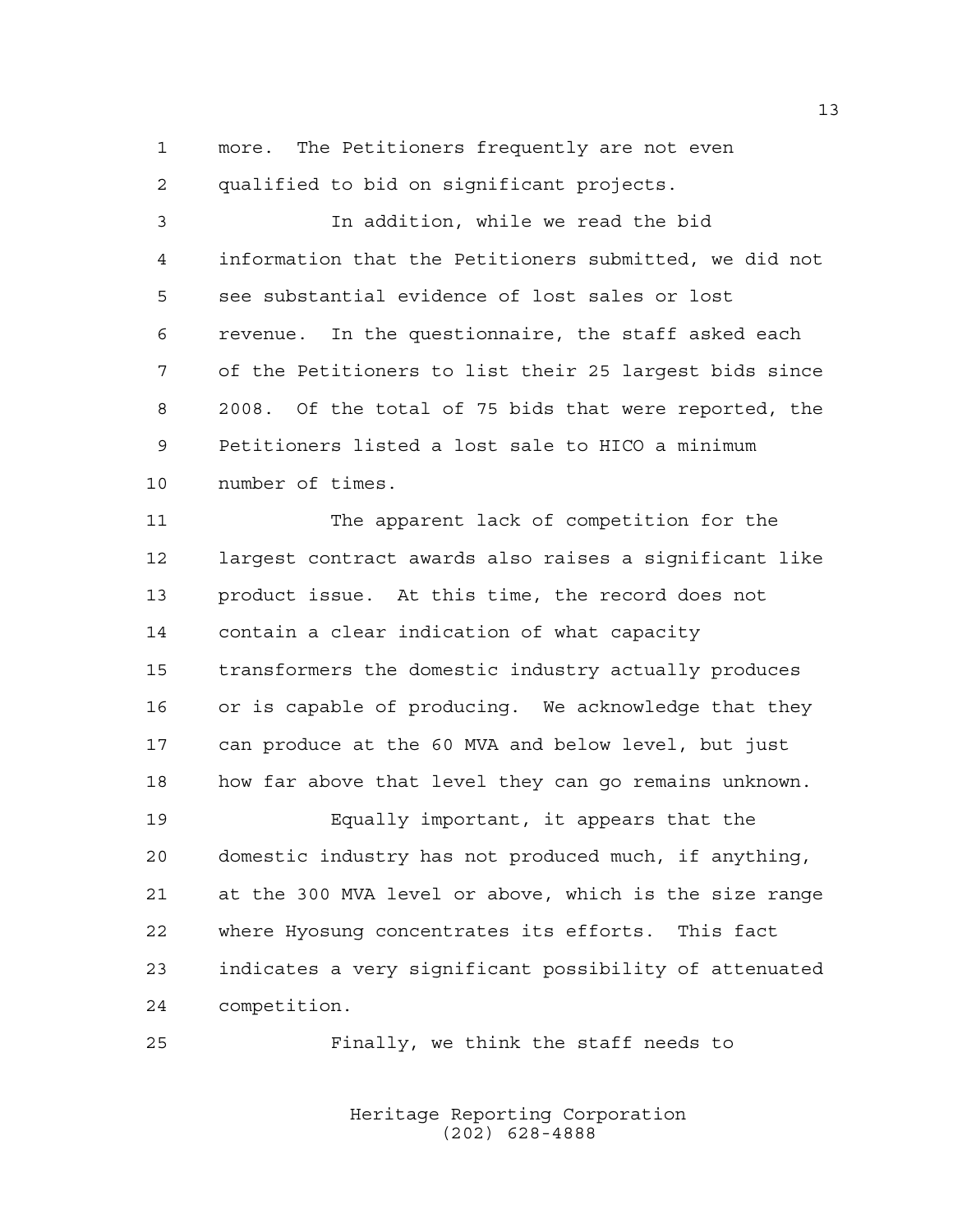investigate the effect of nonsubject imports, which

are substantial even by the Petitioners' own

```
3 calculations. There are very significant other
4 foreign competitors out there. Thank you.
```
 MR. MORGAN: Good morning, Mr. McClure and members of the Commission staff. My name is Frank Morgan with White & Case. I'm here today on behalf of Hyundai Heavy Industries, Hyundai USA and Hyundai Power Transformers USA.

 If I could use only one phrase to describe Petitioners' case it would be this: Trying to fit a square peg in a round hole. This is not a typical case. For starters, Respondents have been present in the U.S. market for decades and have made significant commitments and investments in it.

 The products in this case are made-to-order and cost millions of dollars each. There are so many factors other than price that determine who wins a bid that I would use my entire remaining time listing them all. And how often does the Commission see a petition filed when hundreds of millions of dollars in new investment by existing, as well as new, industry members are being poured into the U.S. market? The fact that this is not a typical case

does not mean that the Commission should not find in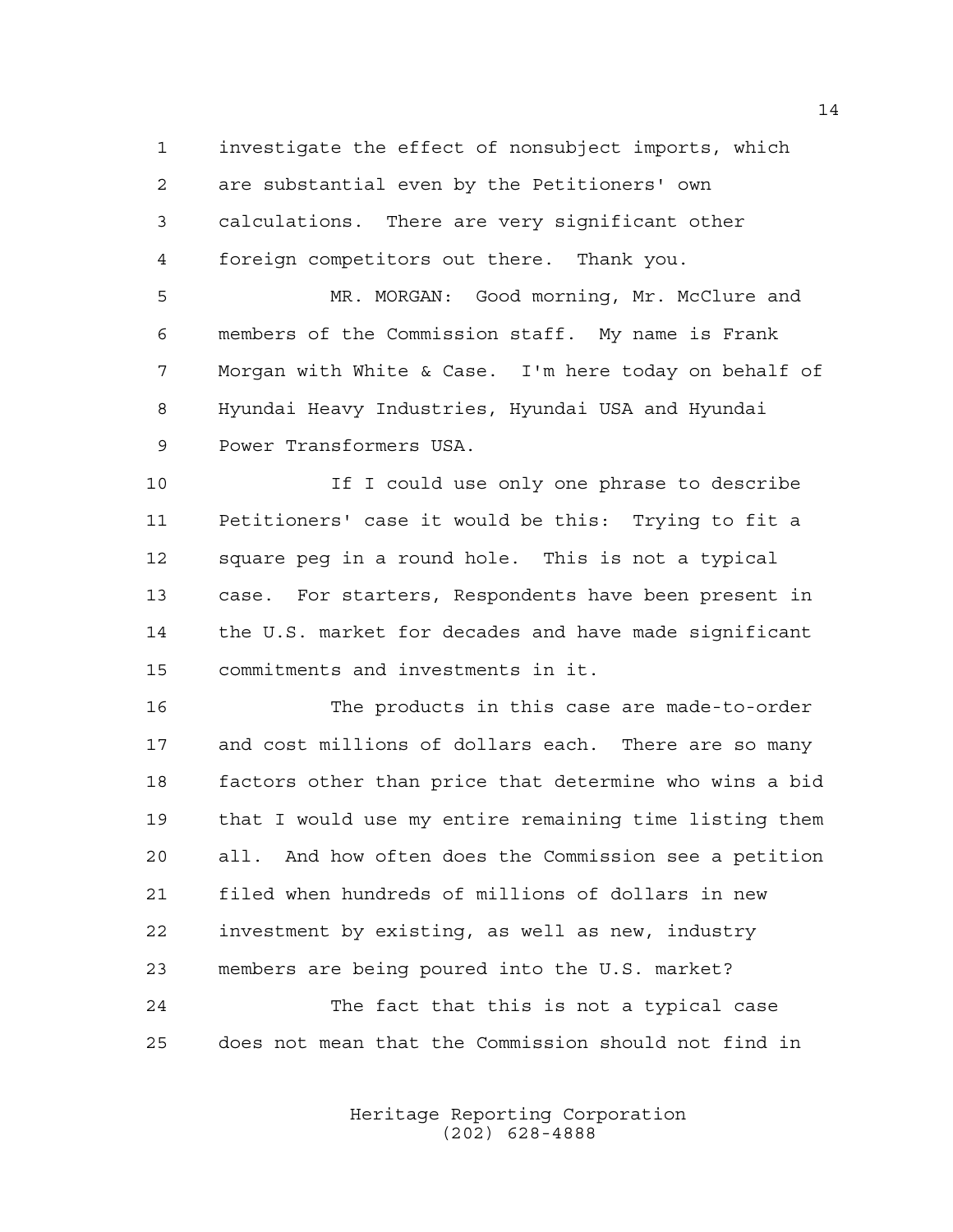the Respondents' favor now. A few straightforward questions to the Petitioners show why it should do so.

 What percentage of each company's production was for power transformers above 300 MVA capacity and what was the crane capacity at that facility? What is the maximum voltage level above which each company cannot produce? What percentage of each company's sales were made in open bids?

 What is the panel's outlook for the U.S. market for the remainder of 2011 and for 2012? What was the operational issue and what were the effects on ABB's capacity utilization that were noted on the July 21, 2011, earnings filing?

 The evidence will show that there is limited competition between Korean and U.S. made transformers both in terms of MVA capacity and voltage. The Korean power transformers did not win bids through underselling, and any changes in the domestic industry's condition have nothing to do with Korean transformers.

 As for threat, every factor the Commission typically considers points to a negative determination. The recent and ongoing investment of hundreds of millions of dollars in new U.S. capacity compels it. Thank you.

> Heritage Reporting Corporation (202) 628-4888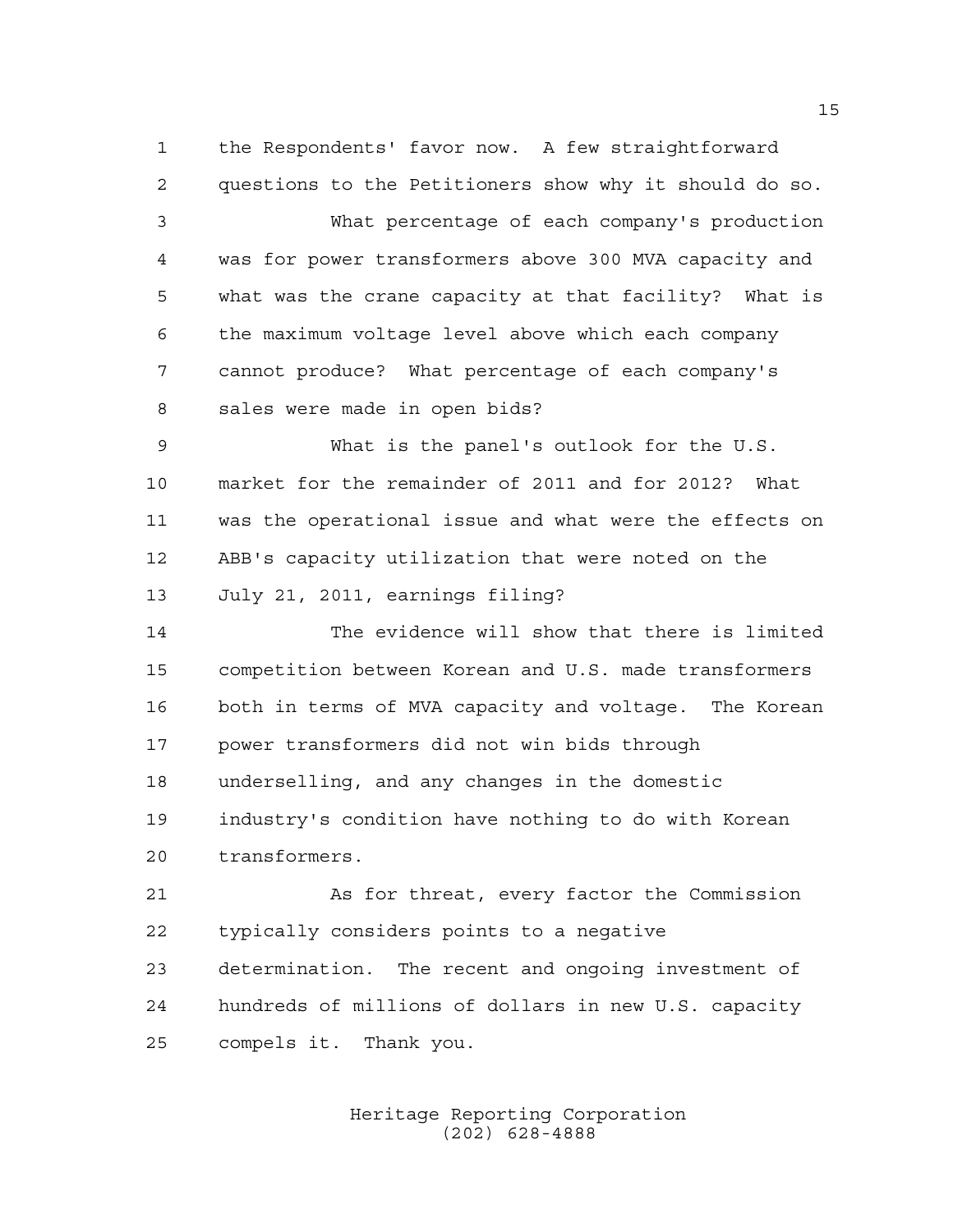1 MR. McCLURE: Okay, Mr. Luberda. You may begin with your presentation. You have an hour. MR. LUBERDA: Thank you, Mr. McClure. I'd just like to first take a minute and introduce my colleagues from Georgetown Economic Service and the firm. I'm here with Kathleen Cannon from Kelley Drye and two of our colleagues from Georgetown Economic Services, Gina Beck and Mike Kerwin. I'm going to allow our industry witnesses to introduce themselves. You have heard what our Korean friends have said the case looks like, so now let's tell the story from our side. First up is Deidre Cusack of ABB. MS. CUSACK: Thank you. Good morning. I'm Deidre Cusack. I'm the Senior Vice President and General Manager of ABB's Power Transformers Operations here in North America. ABB has joined the other Petitioners in filing this action to address the dumping-driven, aggressive sales and pricing behavior by Korean producers of large power transformers that has caused severe harm to my company and to our industry. By way of background, ABB is one of the world's leading engineering companies. Our focus is

> Heritage Reporting Corporation (202) 628-4888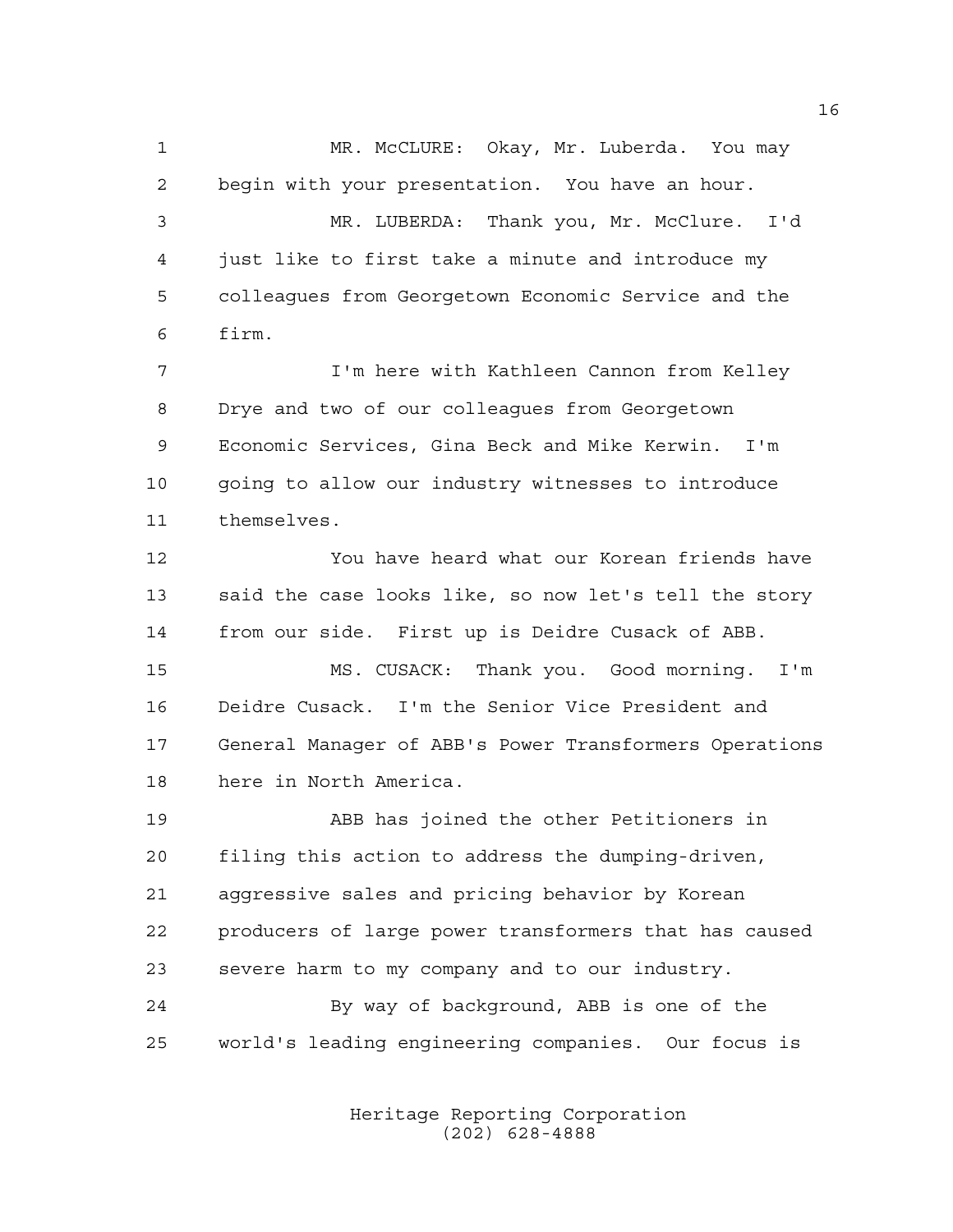on helping customers use power effectively. We manufacture large power transformers pursuant to demanding industry standards.

 ABB's transformers are designed to ensure reliability, durability and efficiency. We take pride in our product, our company and our employees and consider ourselves well equipped to compete with any company in the world operating on a fair trade basis.

 In the United States, ABB and its legacy companies have been producing power transformers for over a hundred years. We manufacture large power transformers primarily in our St. Louis, Missouri, facility.

 As Mr. Stiegemeier will describe, the production of large power transformers is complex, sophisticated and requires a large investment of physical and moving capital. Producing a transformer can take as much as a year from the design phase until it gets through production.

 The Korean imports of transformers first began to gain wider acceptance in the U.S. market about 10 years ago. Over the past few years, however, imports of large power transformers from Korea have surged into the United States wrecking havoc in our market with their inexplicably low prices.

> Heritage Reporting Corporation (202) 628-4888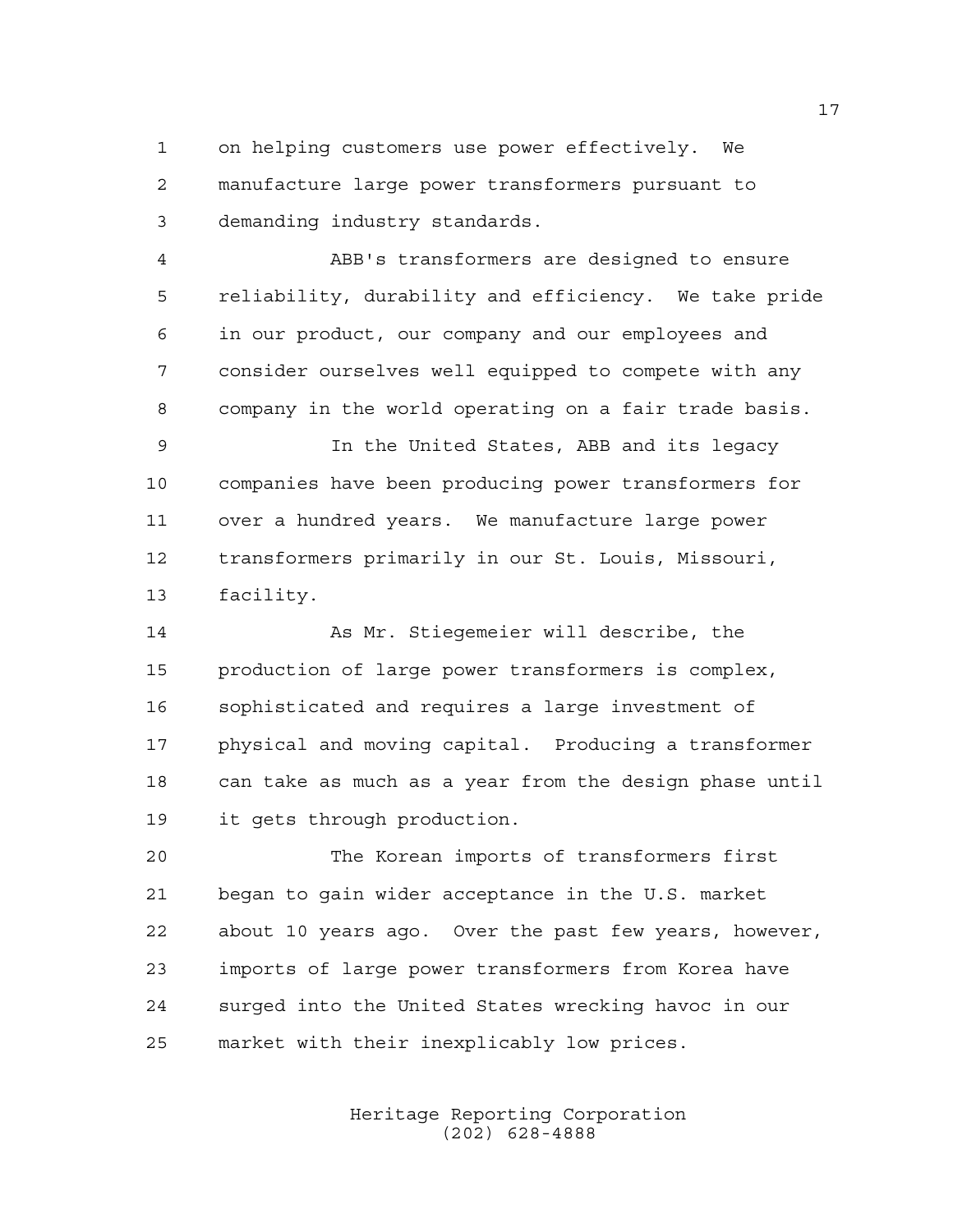Hyundai is a massive Korean producer of large power transformers with a capacity that we estimate is about 10 times ABB's U.S. capacity. This capacity buildup at Hyundai was not designed to serve its home market, but instead was intended for export.

 Hyundai is a substantial exporter of large power transformers, and the U.S. market is the biggest market in the world for that product. Hyundai has aggressively sought increased market share in the United States through its low pricing policies. In fact, Hyundai has not made secret of its focus on the U.S. market as a target for these exports.

 Hyundai's announcement of the opening of a plant in Alabama to produce large power transformers does not alter either the injury that it has caused to U.S. producers to date or the likely future injury it will cause from its Korean production.

 My understanding is that the Alabama facility will not begin production of transformers until 2012 and that when it does begin production it will focus on small power transformers. They will also need to qualify the new facility with customers. It is likely to be a couple of years before the new facility in Alabama will be able to produce large power transformers subject to this case.

> Heritage Reporting Corporation (202) 628-4888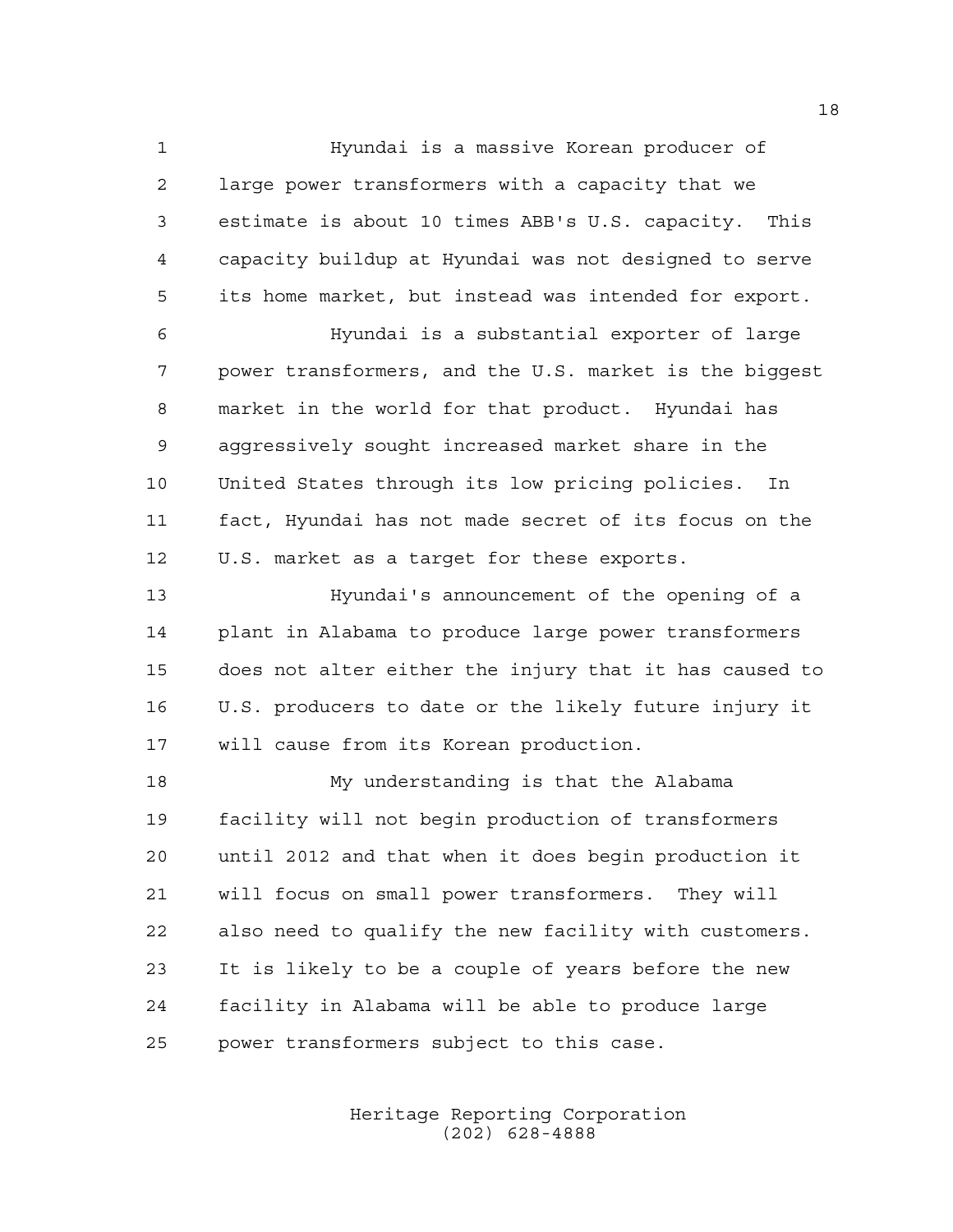Hyundai's Korean facility meanwhile is continuing to aggressively bid on large power transformers. We anticipate that Hyundai, with its much larger capacity in Korea as compared to Alabama, will continue to supply the U.S. market with large power transformers solely from Korea for at least the next two to three years.

 Korean producer Hyosung is also a significant, globally oriented producer and has targeted the U.S. market with its exports. It recently announced plans to enlarge its customer base globally and to increase its exports, including those to the United States, whereas it also increased its market share in recent years.

 Both Hyundai and Hyosung's announced goals of growing their share of the U.S. market have been successful. That success has been accomplished by unfair pricing methods. The Korean producers sell large power transformers at unbelievably low prices. We believe that their pricing levels often do not cover the cost. We frequently see underselling by the Korean producers of 30 percent or more.

 These low pricing practices by Hyundai and Hyosung have intensified in recent years, leading to lost sales and lost revenue by ABB. We have provided

> Heritage Reporting Corporation (202) 628-4888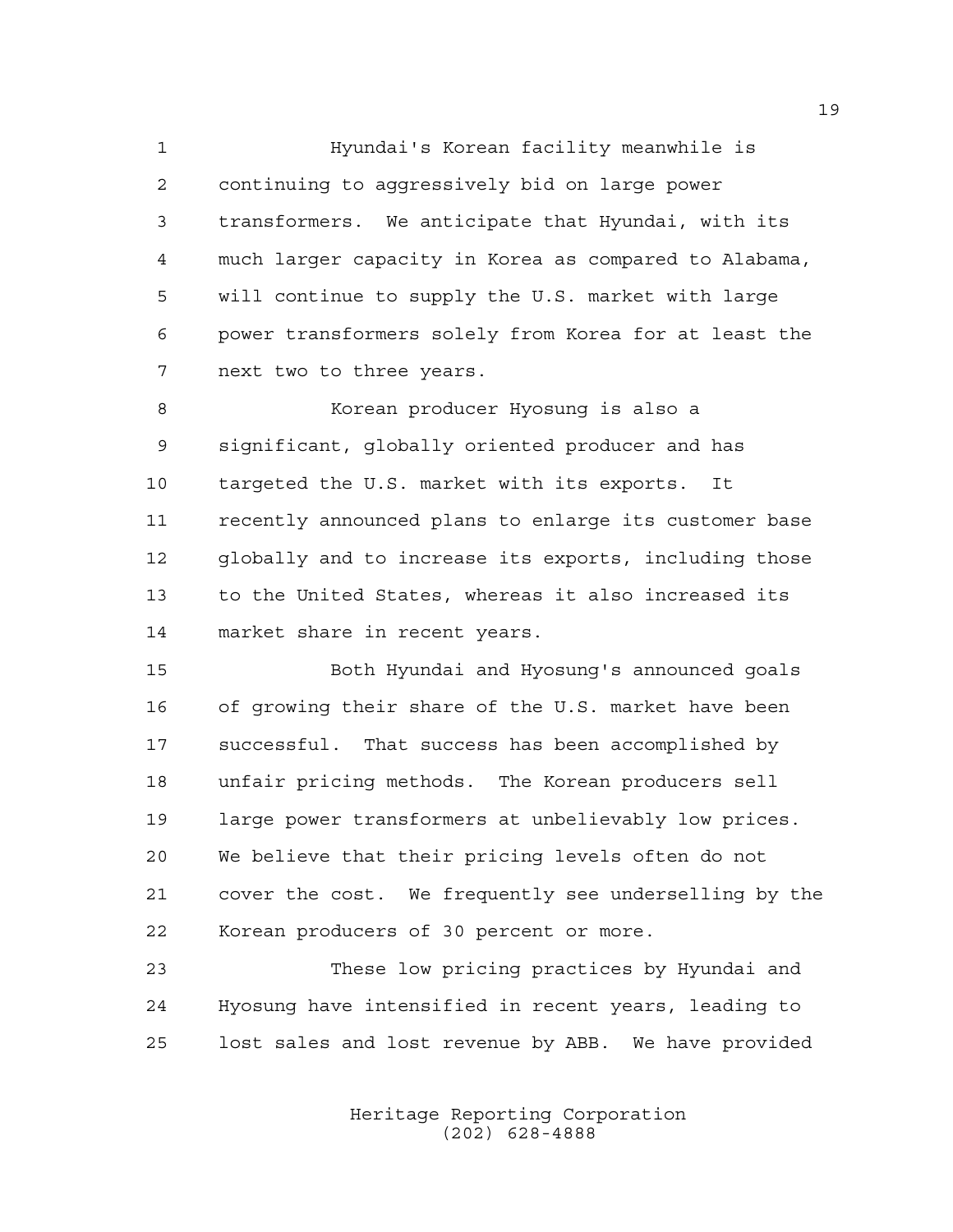you with details of the millions of dollars in sales ABB has lost to Korean imports due to much lower prices that they offer.

 The consequences to ABB of this unfair pricing behavior have been devastating. ABB has had to cancel planned expansion projects, has been forced to reduce capital investments and has even been forced to take orders at negative margins at times simply to obtain some business to keep our employees at work.

 Despite taking these steps, we have had to reduce our workforce as our production and shipments have fallen. Recently we were forced to lay off a significant part of our workforce at our St. Louis facility due to declining sales and profit caused by unfair competition from the Korean imports.

 When ABB is able to obtain a sale it is at a depressed price, causing a deterioration of our financial position as well. Relief is badly needed to prevent a continued decline in our trade and financial condition. ABB is an efficient producer of a quality product. We are able to meet our customers' needs, but we are unable to make sales when the import price competition is so much lower.

 The Korean dumping behavior must be offset to restore the ability of ABB and other U.S. producers

> Heritage Reporting Corporation (202) 628-4888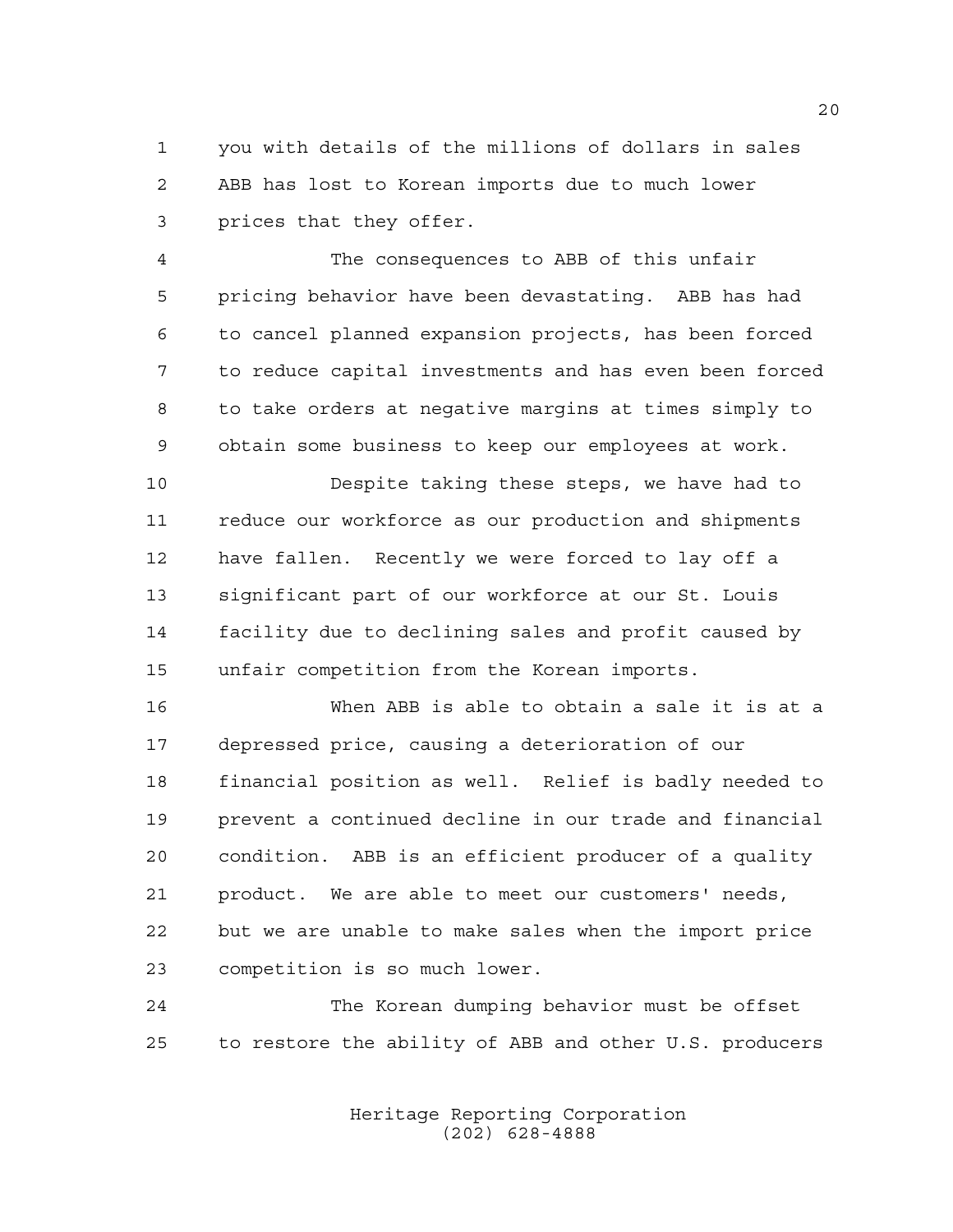to compete in our own home market. Thank you for your attention.

 MR. LUBERDA: Mr. Stiegemeier? MR. STIEGEMEIER: Good morning, everyone. My name is Craig Stiegemeier, and I'm the Business Business Development and Technology Director for ABB's Transformer Service business here in North America. I've been in the large power transformer business for a little over 32 years. I started as a development and design engineer for power transformers and have also been the operations manager for the St. Louis plant. My job today is to explain what exactly a large power transformer is, how it works and what it does. I will have some pictures and diagrams for you to refer to as I speak. I don't mean to turn the lights out on everybody, but I think it will be a little more visible. MR. McCLURE: If counsel or anybody needs to adjust, and I'm sorry. All I can offer is a wall for you to lean against. If Mr. Connelly or any folks need to look at the pictures -- MR. LUBERDA: Mr. McClure, we have put out copies of all the slides -- MR. McCLURE: Yes.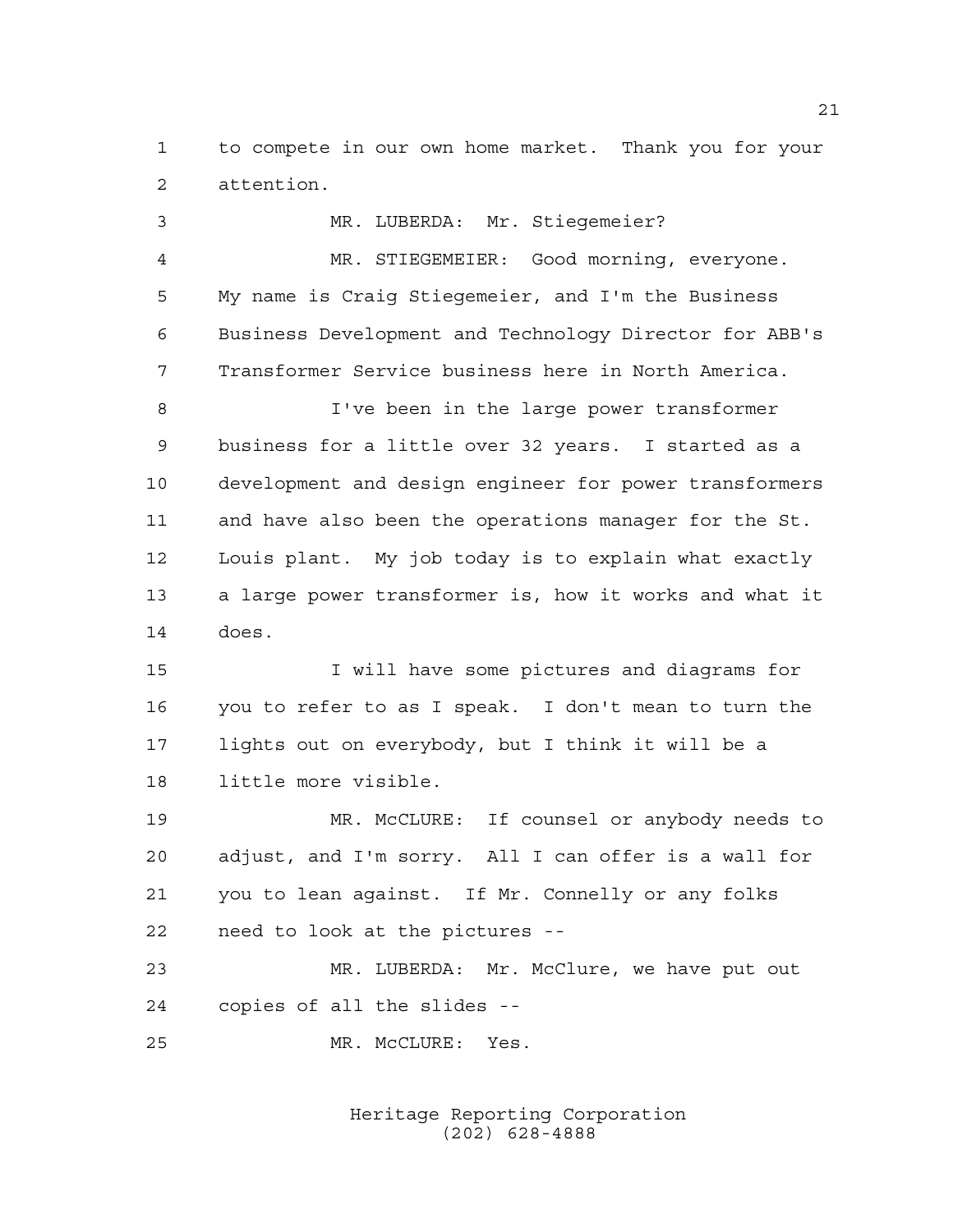MR. LUBERDA: -- so they are available to anybody who needs them who can't see them. MR. McCLURE: Okay. If anybody needs to run over and get those, why don't you do it now, okay? MR. STIEGEMEIER: Okay. MR. McCLURE: Fire away. MR. STIEGEMEIER: Thank you, Mr. McClure. The technical definition of a large power transformer is that it's a component used in high voltage electric power transmission systems to transfer power by electromagnetic induction between circuits at the same frequency, usually with a changed value of voltage occurring. 14 Let me try to explain that in practical terms. As use of electric power expanded from the late 1800s, the size of power generators also expanded to feed the growing electrical consumption. The limit

 of efficient power generation, which occurs at hydro or fossil plants, and the power that must be transmitted long distances you can only generate at 20,000 to 30,000 volts.

 To be efficient, transmission occurs at a higher voltage, something between 60,000 and 800,000 volts. But of course we all want to consume that electricity at a much lower voltage, something like

> Heritage Reporting Corporation (202) 628-4888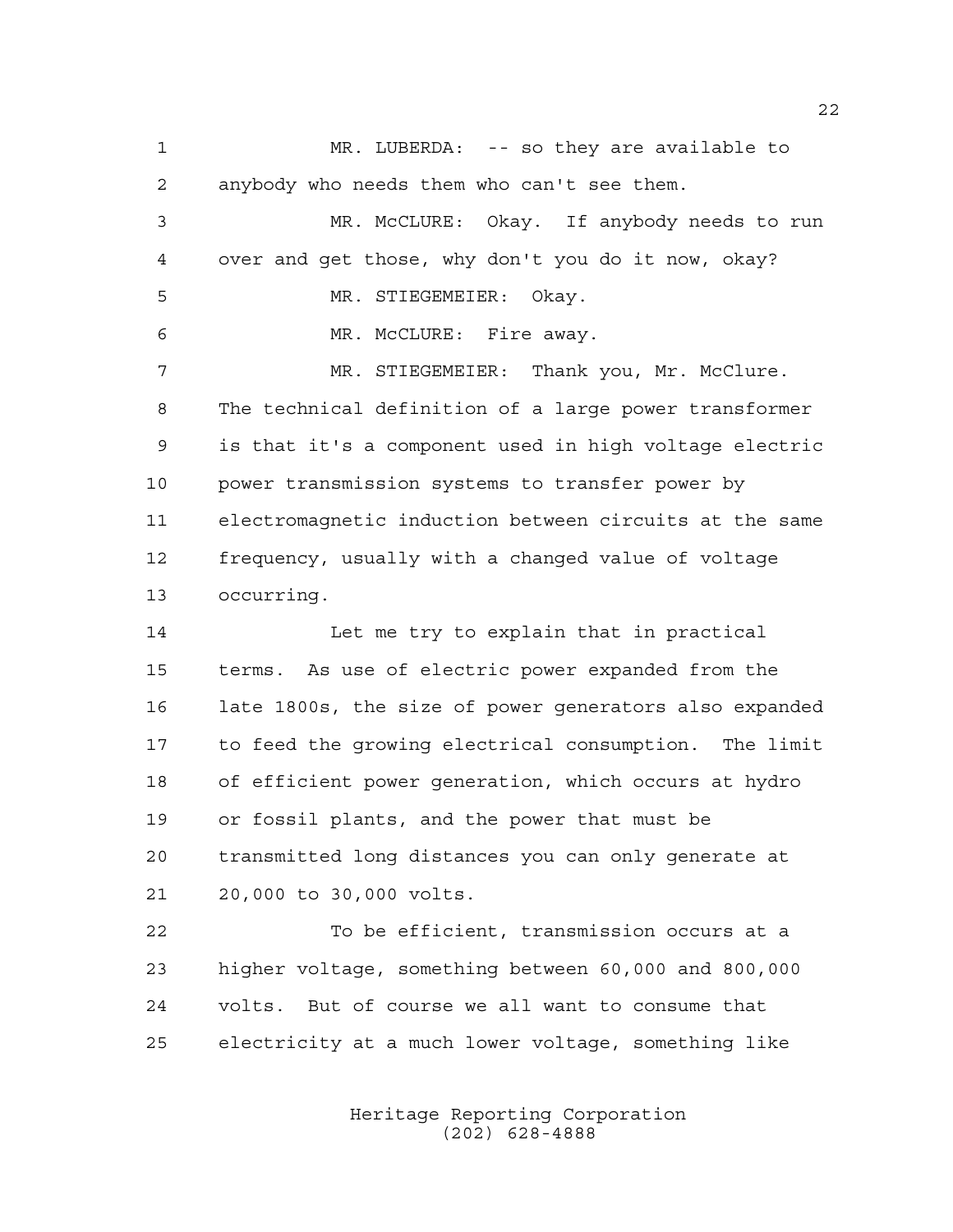110 to 220 volts.

| 2  | Large power transformers are the devices               |
|----|--------------------------------------------------------|
| 3  | that are used to increase the voltage and the electric |
| 4  | current from the generation voltages, transmit at the  |
| 5  | higher voltages and then reduce it again to the lower  |
| 6  | voltage of the distribution system. Smaller            |
| 7  | transformers distribute the electricity and redirect   |
| 8  | it to the levels that we need in our homes, businesses |
| 9  | and industry to consume the power.                     |
| 10 | Large power transformers work on two                   |
| 11 | principles in electromagnetic force. First, when       |
| 12 | electricity is flowing through a conductor it creates  |
| 13 | an electromagnetic field. Second, when that            |
| 14 | electromagnetic field moves across a second electrical |
| 15 | conductor it induces a voltage in that conductor, even |
| 16 | though there's no direct connection between them.      |
| 17 | This induction effect requires an                      |
| 18 | alternating or constantly changing current to work.    |
| 19 | Alternating current flowing into an input conductor    |
| 20 | creates a magnetic field which induces an output       |
| 21 | voltage of a second conductor.                         |
| 22 | The active part of the large power                     |
| 23 | transformer or the part in which the electromagnetic   |
| 24 | induction is taking place has several important parts. |
| 25 | The first is a core of high permeability, grain-       |
|    |                                                        |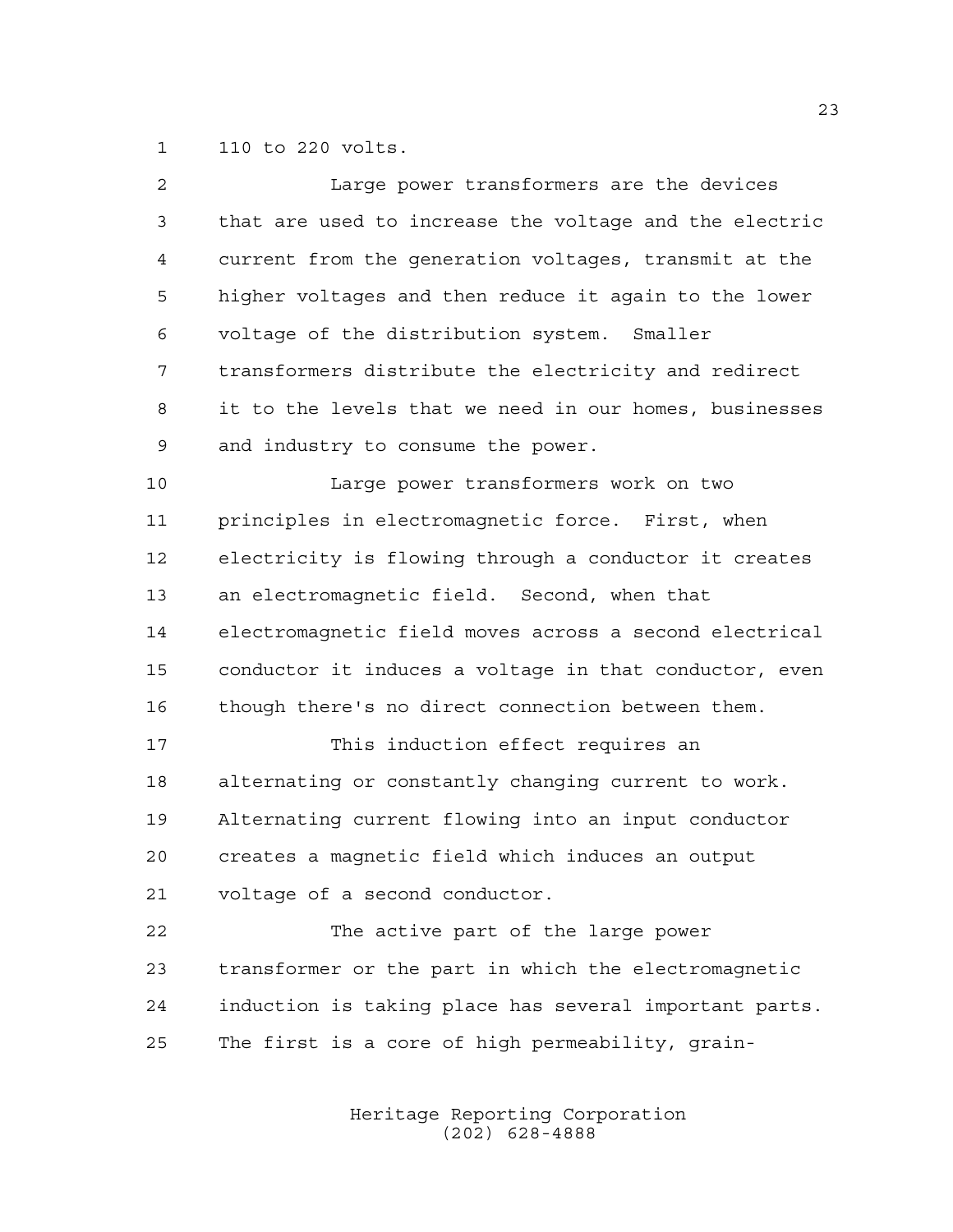oriented, silicon electric steel around which the primary and secondary conductors will be wound. Grain-oriented electrical steel is used because it has low core loss and high permeability, which provides increased efficiency and less energy loss during the induction process.

 The core is not a solid piece of metal, but is made of a number of very thin laminations that may be laser scribed and are each coated with a glass-like insulating material commonly referred to as carlite. The core laminants are cut into shape and stacked a few sheets at a time and are the material around which the windings are wound.

 The vertical portions of the core are usually called the limbs or the legs, and that's these three vertical parts I'm showing here. The top and bottom portion of the core is called the yolk, and that's the horizontal pieces that I'm referring to here. For a large transformer, these limbs are almost always oriented vertically to assist in shipping the product from the producing factory to the customer's point of use.

 The purpose of the core is to contain the magnetic flux created by the alternating current from the input conductor or primary winding. A significant

> Heritage Reporting Corporation (202) 628-4888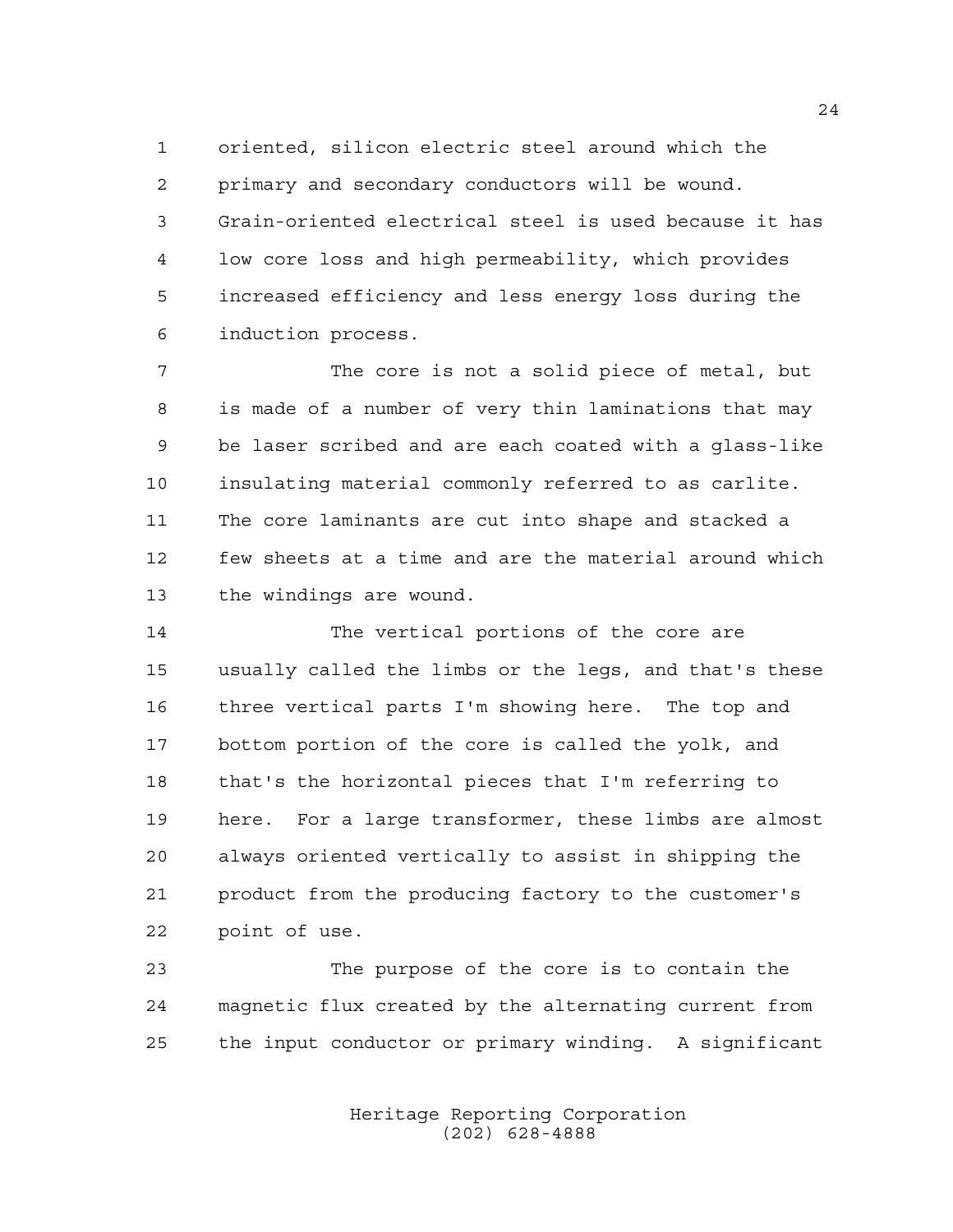part of the engineering design of the large power transformer core is focused on minimizing the size of the core to the greatest extent possible based on the size of the transformer that helps both to reduce core losses and facilitate shipments through tunnels and under bridges.

 Primary and secondary conductors are made typically of copper wire and are wrapped around the core material. The pattern of the winding specifically will depend on the size, type and design of the transformer and whether or not the winding is a high voltage or a low voltage and high current winding or a high voltage with lower current.

 The conductors consist of thin strands of copper insulated with paper. Paper insulation and spaces made of pressboard are added between the windings. The low voltage winding is typically placed closest to the steel core and the high voltage winding is often placed outside of the low voltage winding, minimizing the amount of insulation required.

 As you can see, here are a couple of windings in production. These winding patterns vary by large power transformer design. The process of winding can take weeks to accomplish on some designs, and each large power transformer is essentially wound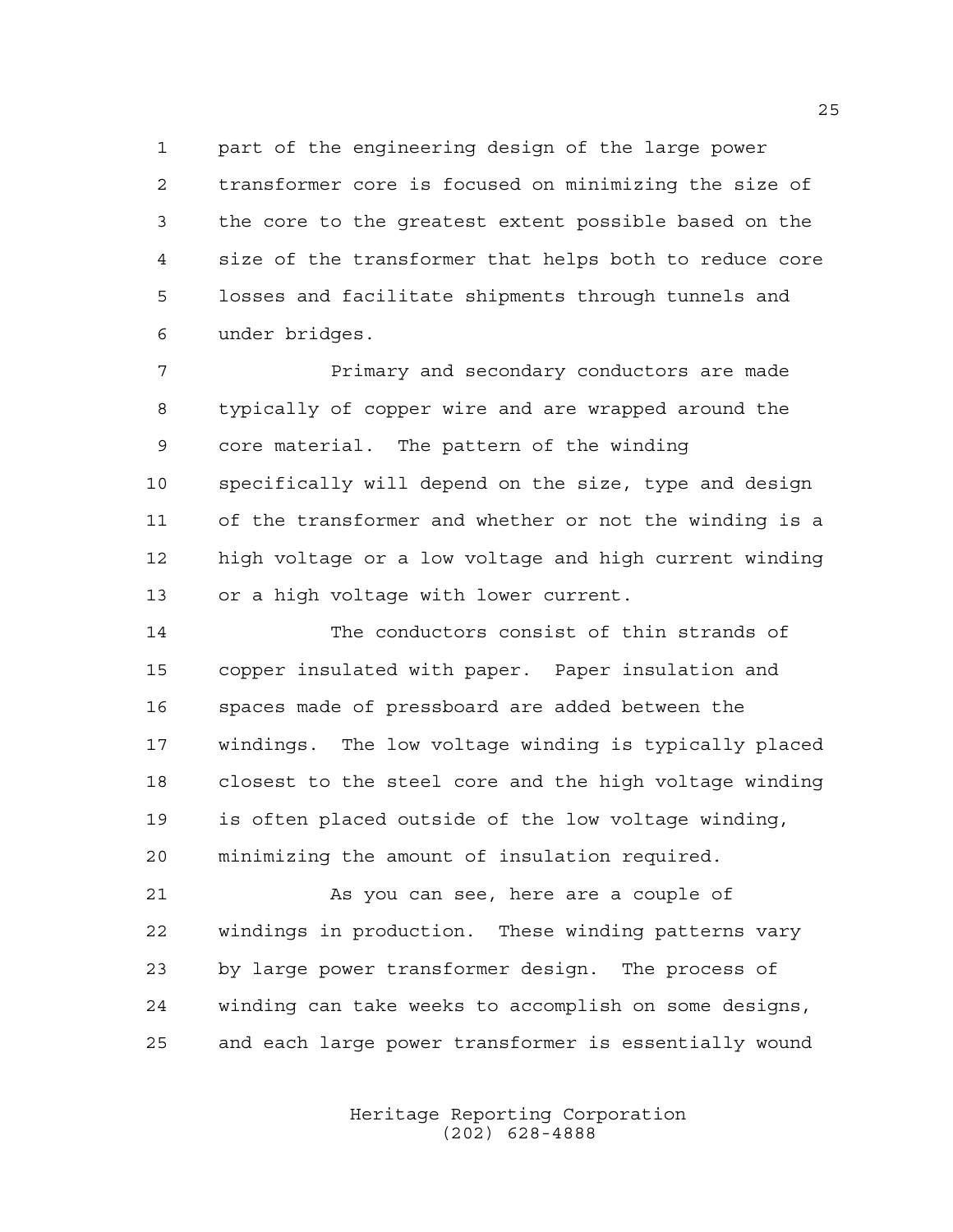by hand. By changing the ratio of the primary input winding to the secondary output winding, the transformer can vary the output voltage that is created either upward or downward.

 Most of the illustrations you've seen so far in the presentation reflect the core type transformer. There are also shell type transformers, which you can see at the bottom of this slide. From a physics standpoint they work the same and essentially have the same parts as a core type transformer.

 However, in detail on a shell type transformer the windings are more enclosed within the electrical steel core material. This technology typically requires more grain-oriented electrical steel relative to the core type large power transformer. A drawing showing the difference is provided in this slide.

 Once the windings are produced and completed around the core, the active part is assembled and thoroughly dried in an oven to remove all the moisture from the paper, pressboard and spaces between the winding. When the moisture content of the active parts has been reduced to less than one-half of 1 percent typically, and that's by weight of the pressboard or paper material, it is sealed in a steel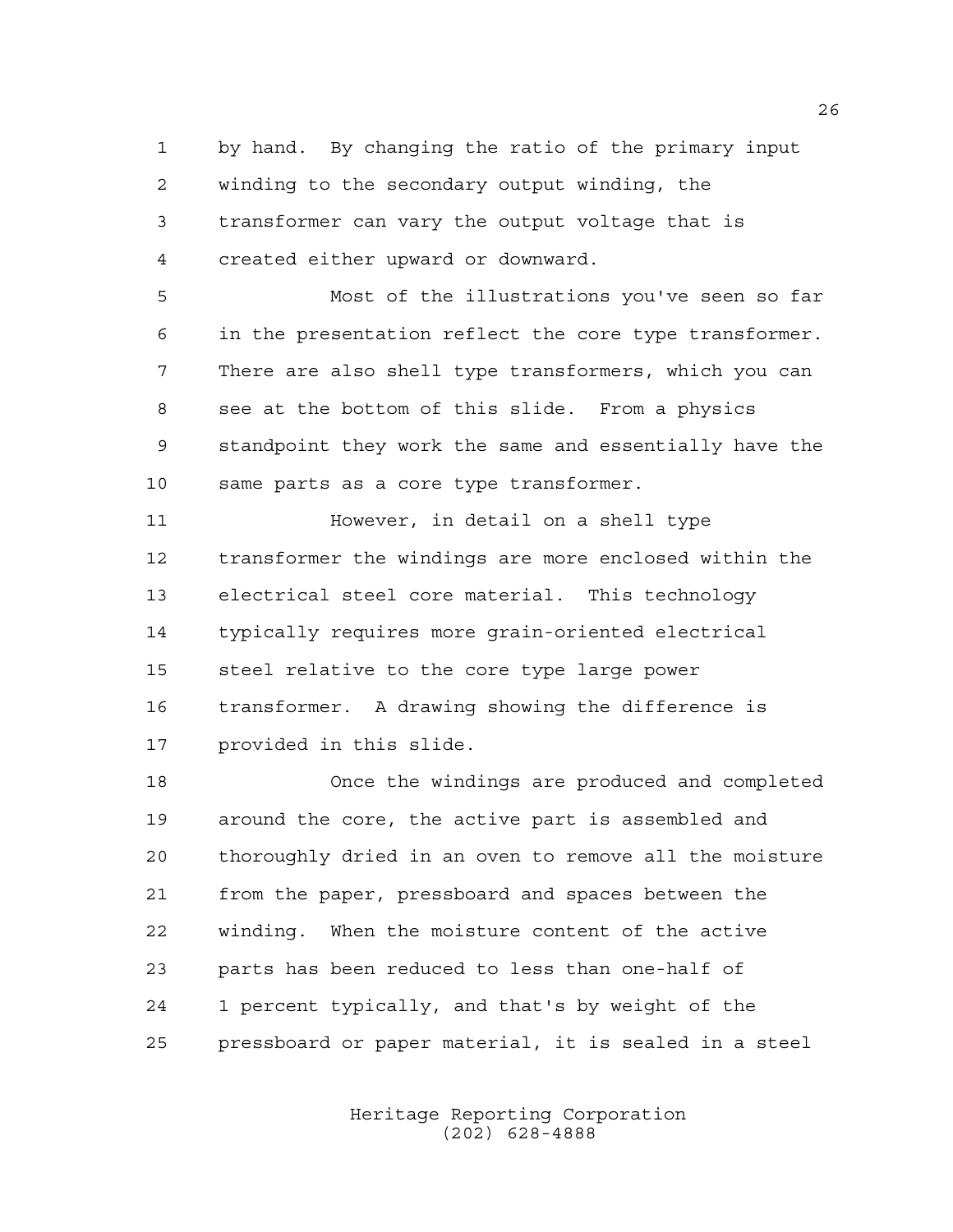tank. Here you can see it put into the tank. The sealing isn't quite done. There's a cover put on the tank.

 By the way, this is all the same transformer at different stages of production. This is the active part I referred to. This is after it's been dropped in the tank, and this is when it's fully assembled sitting on the test floor.

 These transformers are actually very efficient. A large power transformer is typically more than 99.8 percent efficient, but due to the large quantity of energy moving through the transformer the losses are significant and heat needs to be dissipated.

 Large power transformers must have cooling systems to dissipate this large amount of heat, and that's what you see in these radiators and fans, a radiator much like your car engine has, except much larger obviously. These systems may include pumps, fans and heat exchanger units, as well as some sort of an oil expansion or preservation system, and that's the tank you see here off to the right of the transformer.

 On the outside of the tank are bushings, which connect through transmission lines to the active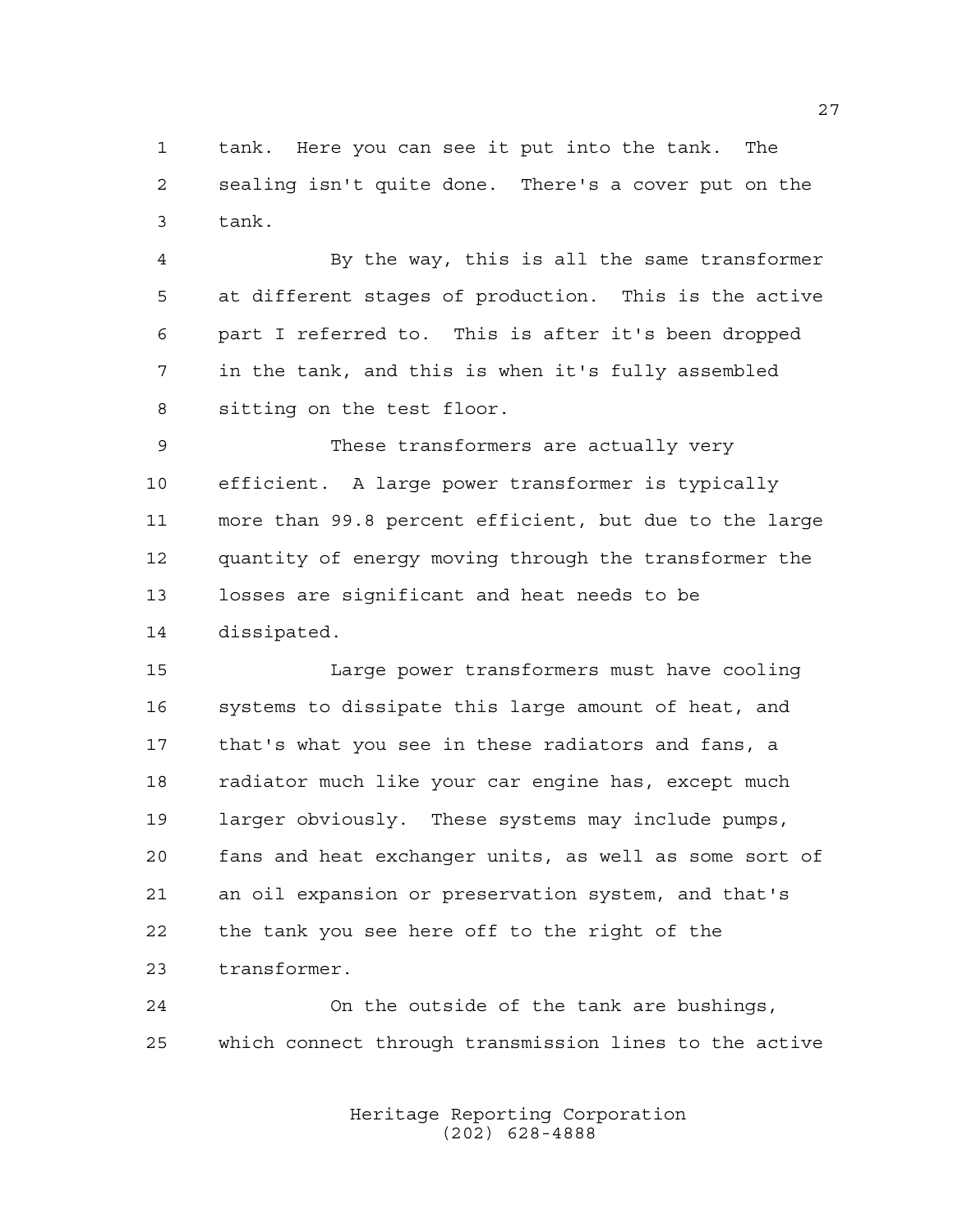part of the transformer. There will also be various controls to allow the unit to be operated remotely and monitoring devices to monitor the temperature of the transformer, the condition of the oil and other key information.

 Transformer size is determined by the MVA of the load, the secondary output voltage and the primary input voltage. Typical voltages for large power transformers over 60 MVA can run from 69,000 up to 765,000 volts here in the U.S., but are typically at least 115,000 volts.

 Large power transformers are very engineering intensive products and are used in critical applications. For example, if a 200 MVA power transformer goes down, it's going to affect thousands of end users. The product must be carefully engineered and meticulously built. Each large power transformer is essentially unique to the application and is built by hand to the exact customer's requirements.

 Testing is also a critical part of the process to ensure the accuracy of the voltage ratios, verify the power rating and determine what the impedances are of the transformer. The design, production and testing process for large power

> Heritage Reporting Corporation (202) 628-4888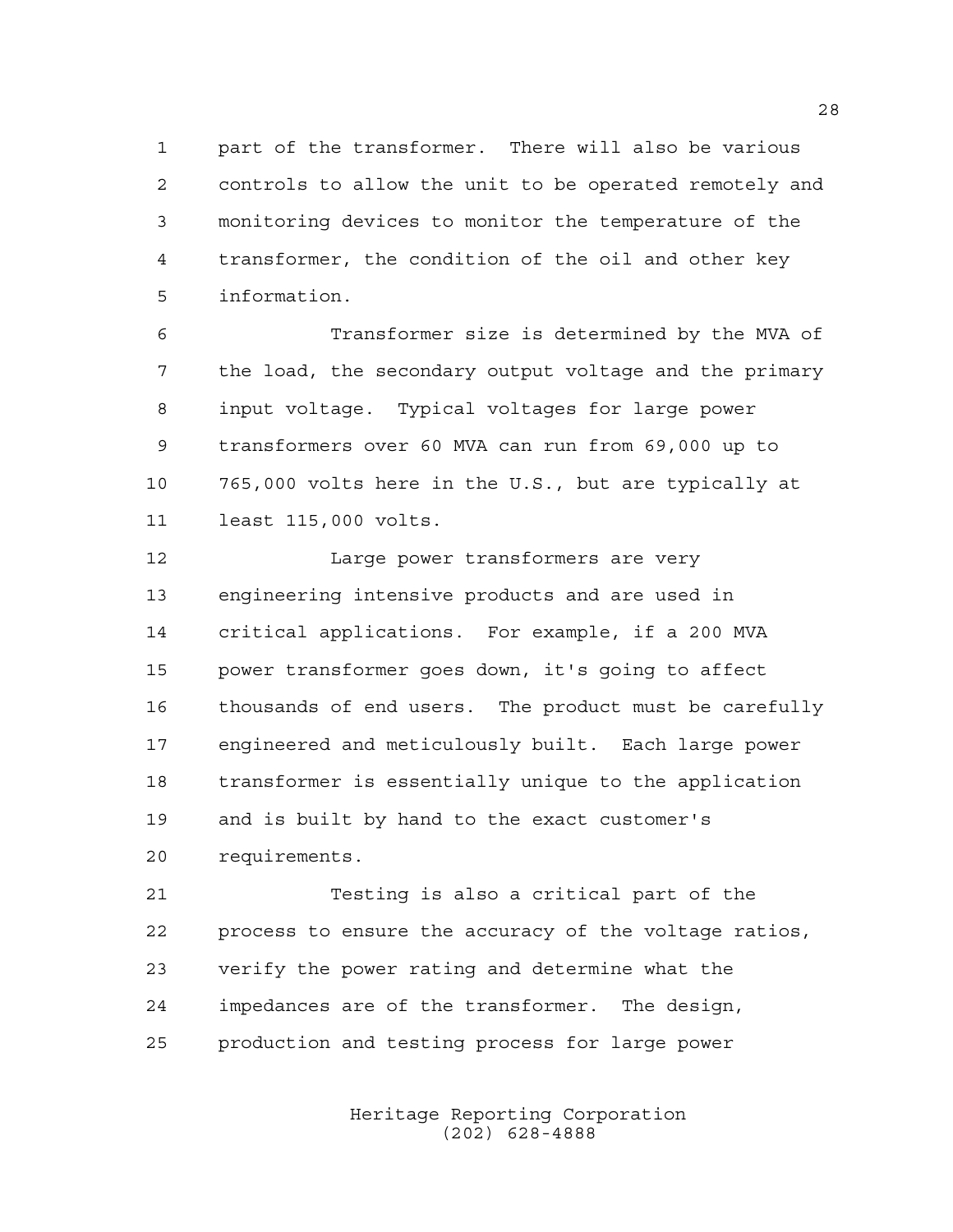transformers can easily take a year or more to complete and often involves continuous interaction with the customer or its consultants as it's that key in their network.

 As a result, the personnel at our power generation and transmission customers that are in charge of the bid, selection and construction process are typically different than those who oversee the process for smaller distribution transformers. Even a small fault in one of these huge units can render the entire transformer unusable.

 Given the significant capital investments involved for us and our customers, neither we nor our customers of course want that to happen and so the process tends to be very, very interactive with the customer.

 This is that same transformer you saw on the earlier screen, but it's broken down for shipment. We literally have to peel everything off of it so that it will fit through tunnels and under bridges when it's sitting on a railroad car. This screen gives you an idea just how big that transformer is.

23 A company of course has to have very large cranes, drying and processing ovens and test equipment to successfully produce and test large power

> Heritage Reporting Corporation (202) 628-4888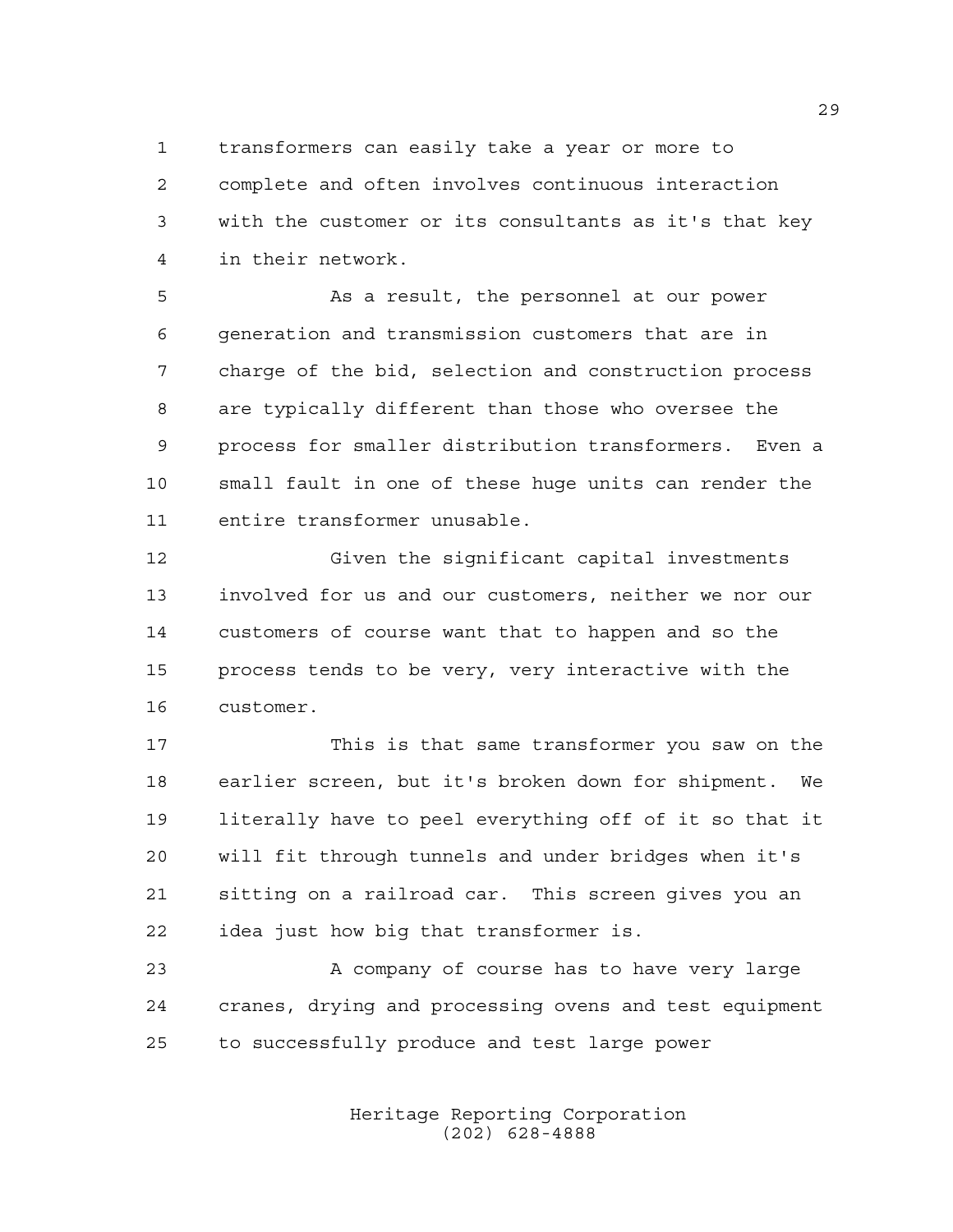transformers. If a facility is sized to make large power transformers, the company is going to be likely to focus that facility to the extent possible on the larger sized units.

 At ABB, we build large power transformers primarily at our St. Louis facility, which has the processing cranes, testing equipment and other equipment necessary to handle these large power transformers.

 I hope this overview has provided you with a better understanding of exactly what a large power transformer is, and of course I'll be happy to answer any questions you may have at the appropriate time. Thank you.

 MR. LUBERDA: Thank you, Mr. Stiegemeier. Next we're going to hear from Steve Newman from Delta Star.

 MR. NEWMAN: Good morning. My name is Steve Newman. I've the Vice President of Delta Star, and I've held this position for the past five years. As vice president, I oversee the sales and marketing of power transformers.

 I'd like to address today the problem that Delta Star has faced in attempting to compete with the low-priced imports from Korea in the U.S. market.

> Heritage Reporting Corporation (202) 628-4888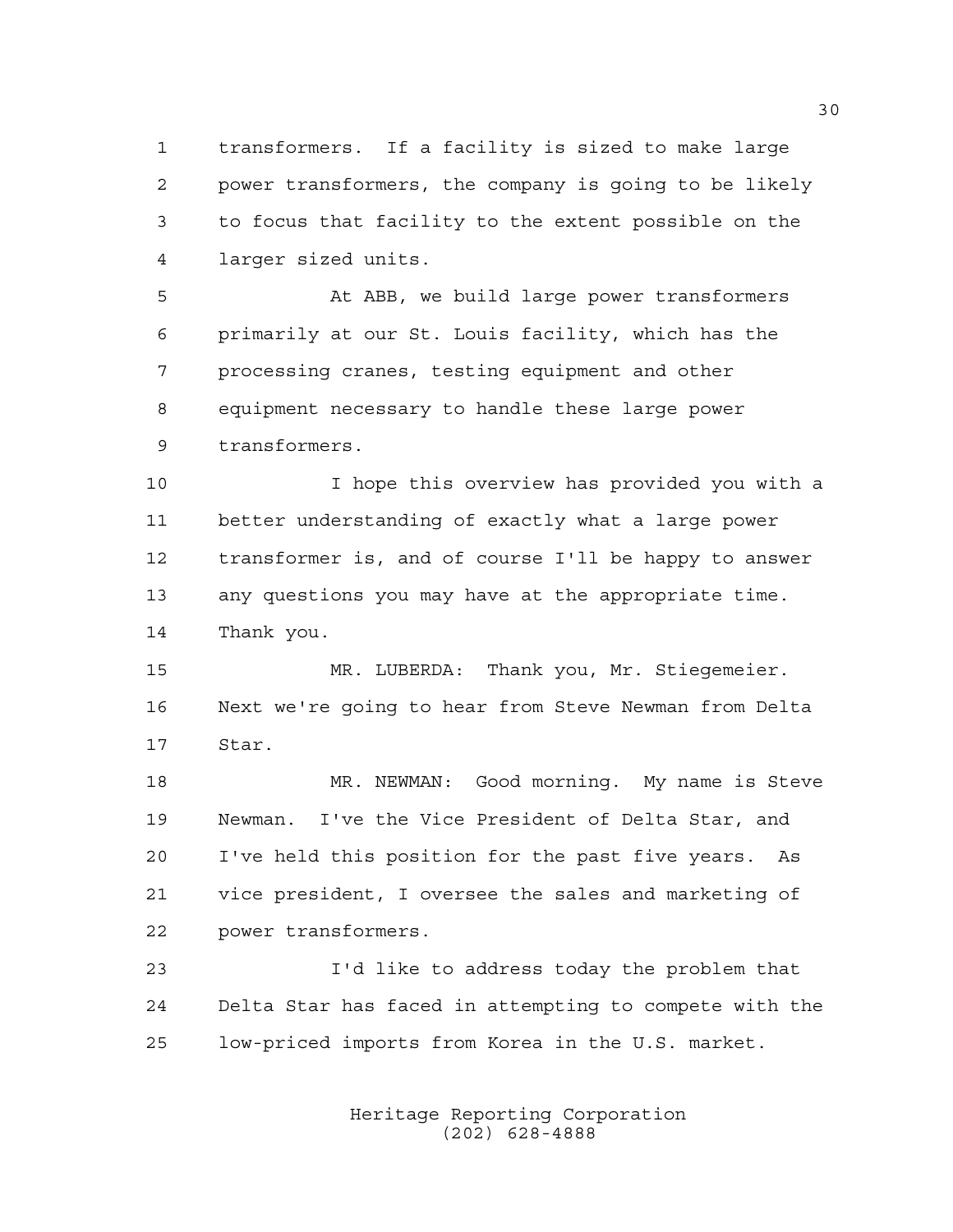Delta Star was established a hundred years ago and entered the transformer market in the 1950s. We have manufacturing facilities in Lynchburg, Virginia, and San Carlos, California, which is near San Francisco.

 In 1988, the company was sold to the Delta Star Employee Stock Ownership Plan, which is an ESOP. Delta Star is unique in this industry in that it is an employee-owned company. At Delta Star, we pride ourselves in providing high-quality, reliable, custom- made products to satisfy our customers' specifications in the large power industry.

 Delta Star has long considered itself to be a leader in the industry in terms of product quality and in customer satisfaction. Unfortunately, despite our long years of experience and commitment to quality, Delta Star has been struggling to compete in sales of large power transformers with the unfairly traded imports of transformers from Korea.

 Over the past three years, we've seen our profits decline due to imports from Korea that consistently undercut our prices. Because we're an ESOP, we have made a decision not to lay off our workers as other industry companies have done. Instead, we've tried to maintain our workforce, but we've been forced to obtain sales at unprofitable

> Heritage Reporting Corporation (202) 628-4888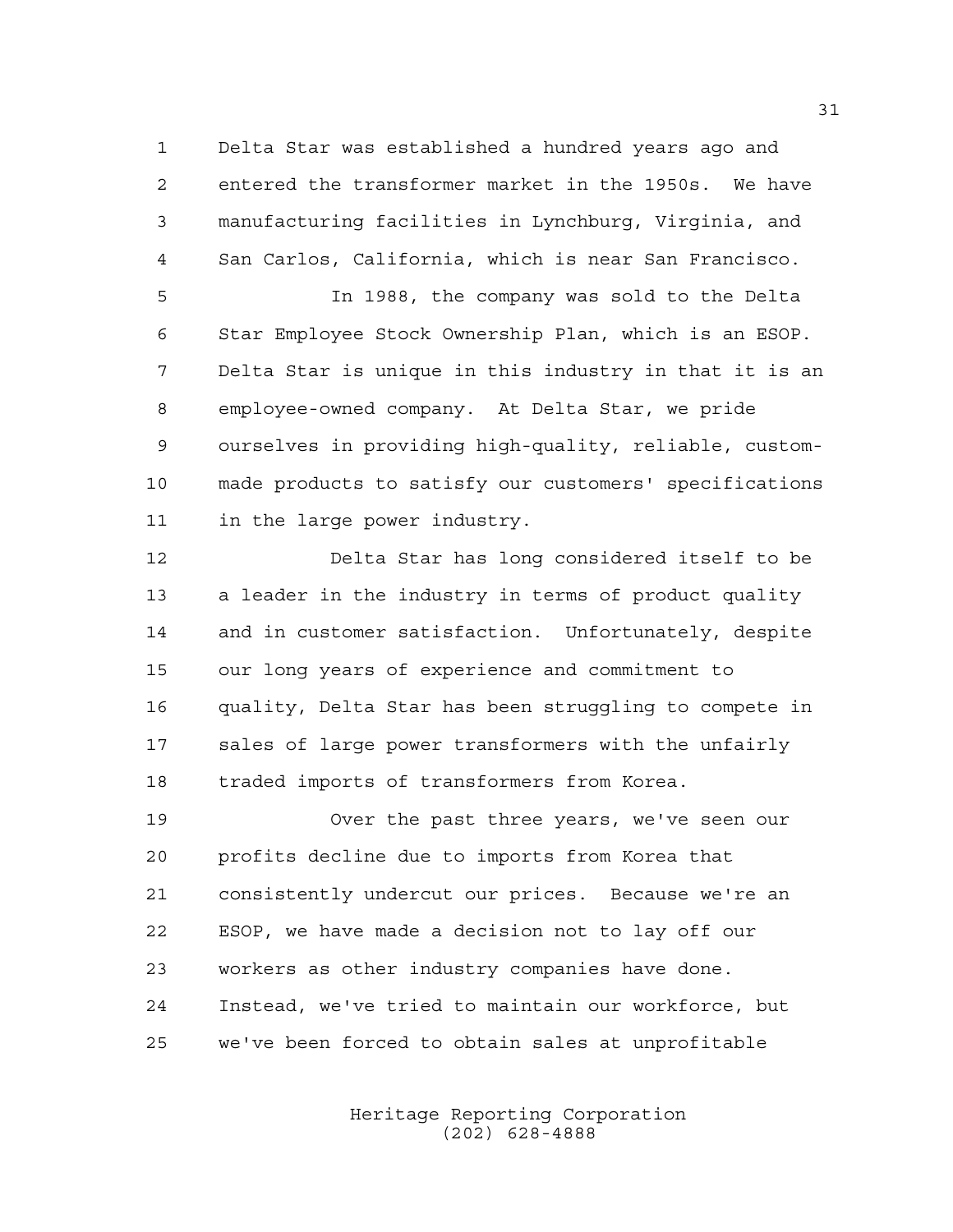price levels in order to compete with the unfairly priced imports from Korea.

 Mr. Stiegemeier discussed that large power transformers are a massive product and are produced to order and sold to a number of different customers, including power generation and transmission companies and utilities.

 Competition for sales of transformers occurs through a bid process. The purchaser sends us a commercial specification on which to bid. Delta Star then undertakes the development of a design and then estimates the cost for that specification.

 Although there may be some opportunities to submit a second bid, most often only one bid is considered by the purchaser. Our participation in the market over many years gives us a general sense of what the price level is and what would be needed to gain the business.

 In the past few years, the prices at which Delta Star has been forced to compete to obtain sales have become increasingly depressed. The Korean producers undercut our prices by huge amounts, often pricing at 30 or 40 percent below our price levels and well below our cost.

For the past two years, knowing what we do

Heritage Reporting Corporation (202) 628-4888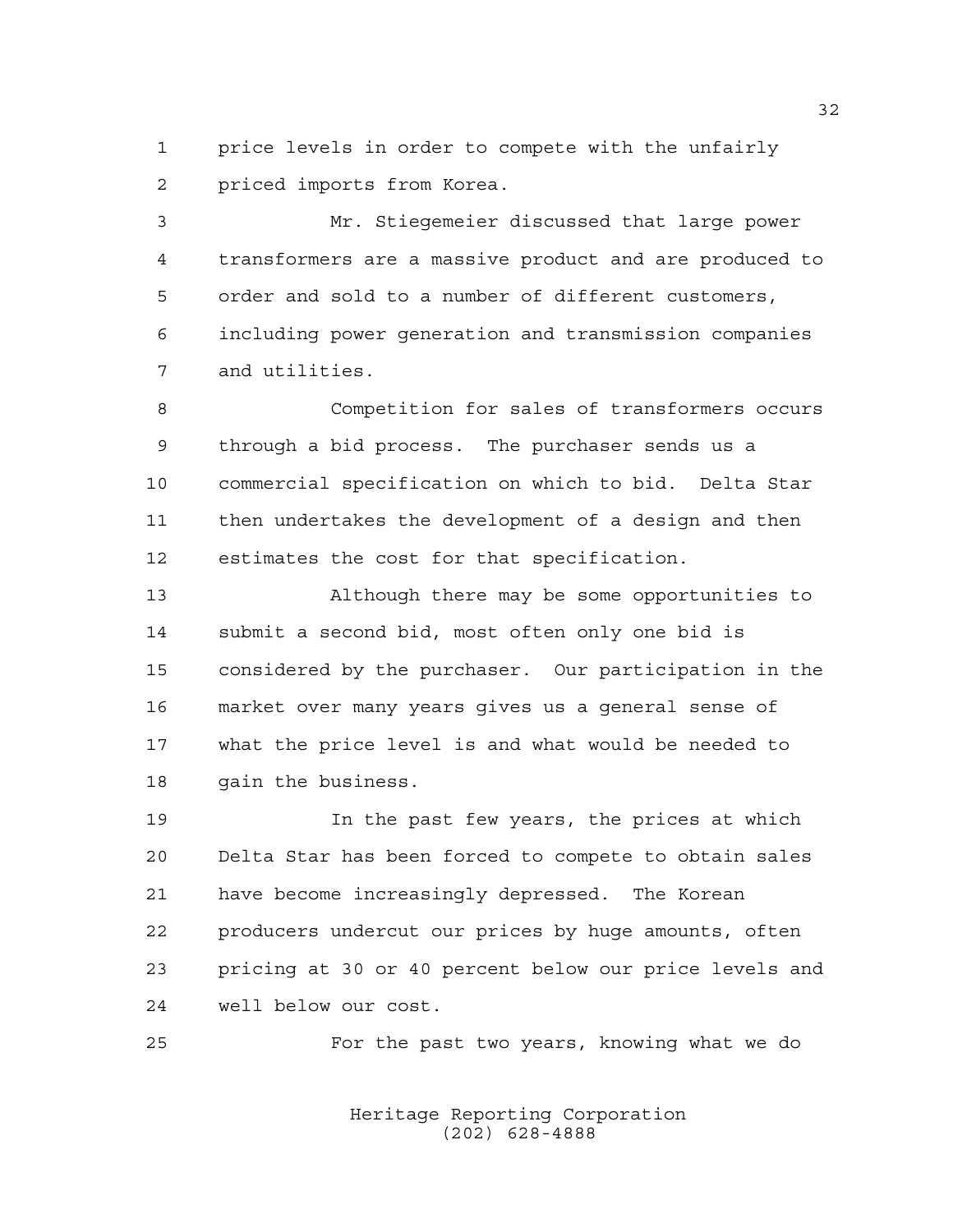and what we're up again, Delta Star's initial public offering on most projects has been at a price which we would lose money if we win the bid. When bidding against the Koreans, only by selling at a loss can Delta Star hope to obtain business at all and retain the market share, thus keeping our employee owners at work.

 Obviously things need to improve soon so we can cover our cost and earn some level of profit to remain in business. The low prices at which we are forced to bid are a direct result of competition of imports from Korea.

 Over the past two years, the Korean producers have become increasingly aggressive in their pricing practices. This aggressive pricing behavior has enabled Hyundai and HICO to increase their sales in the United States at the expense of Delta Star and other U.S. producers. Even at the low level prices at which Delta Star eventually bids, we still lose sales to Hyundai and HICO.

 The prices at which Korean producers bid large power transformers generally allow for no room whatsoever for us to earn a profit. We either lose bids to the low-priced Korean producers or we win the bids, but must sell the transformers at an actual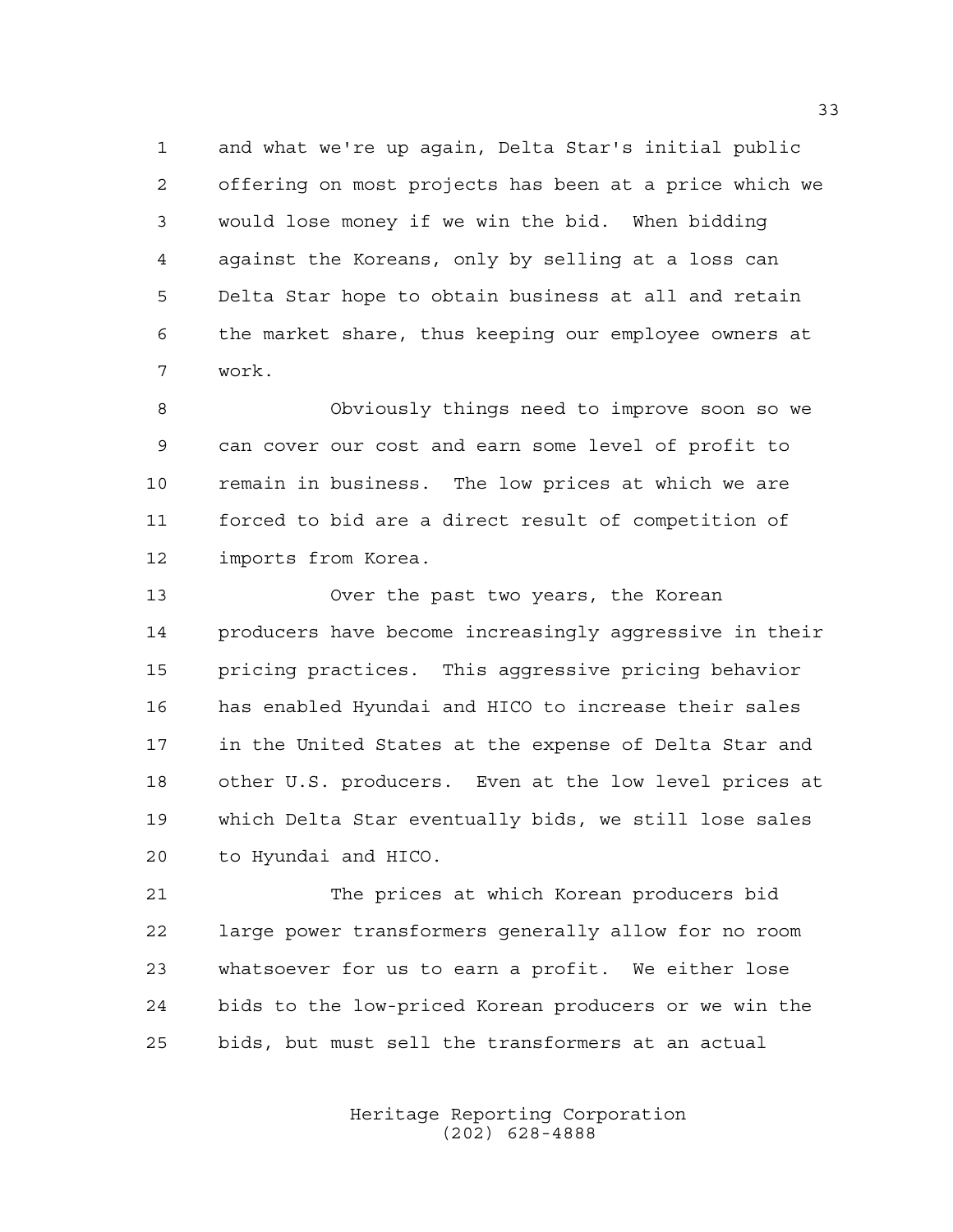loss. We and our employees are in a lose/lose position in the current market.

 You should also recognize that much of the business that we and other U.S. transformer manufacturers lose to Korean producers is not always identifiable in a head-to-head bid competition of the type that you have in your questionnaire.

 In our business, a number of customers set up what are called blanket agreements with long-term alliances for specific suppliers. Large, investor- owned utilities typically set up alliances for between two and five years and lock in one particular supplier over that period of time.

 A recent example of such an alliance was the decision by Southern Cal Edison to purchase large power transformers from Hyundai for multiple years. The Southern Cal Edison alliance alone reportedly guaranteed Hyundai hundreds of millions of dollars in business over the next couple of years, while Delta Star and other U.S. producers effectively lost out on any opportunity to bid those transformers.

 And this alliance is just one of many. Delta Star will submit in confidence in our brief an example of an alliance for which we were competing for a customer who we lost out to Hyundai who locked in

> Heritage Reporting Corporation (202) 628-4888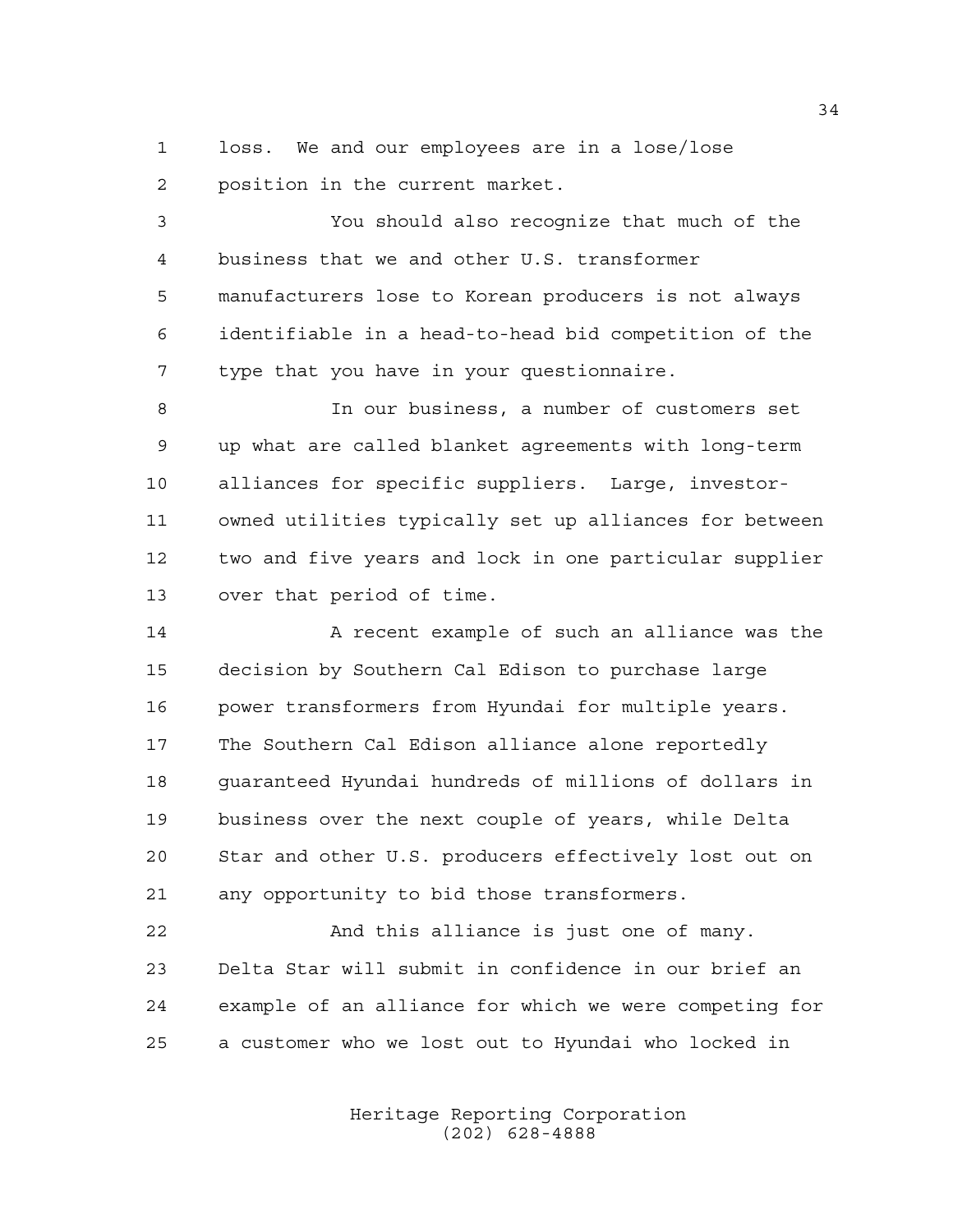another three-year alliance based on its low-price offering. Hyundai's ability to secure that one alliance alone is huge and has a major impact on the industry.

 Without some restraint on this unfair pricing behavior, the outlook for Delta Star, the outlook for the other members of the U.S. industry, is bleak. I'm not seeing any sign of significant increase in demand for large power transformers in our market looking out over the next year or two.

 If these unfair prices continue, Delta Star will continue to lose sales, will continue to be forced to sell at depressed prices and will continue to struggle financially. On behalf of my company and its employees, I urge the Commission to help us obtain the remedial relief we so badly need. Thank you.

 MR. LUBERDA: Our next witness will be Dennis Blake from Pennsylvania Transformer.

 MR. BLAKE: Good morning. I am Dennis Blake, General Manager of Pennsylvania Transformer Technology, Inc.

 I have worked in sales and marketing with several U.S. manufactures of transformers and have spent my entire career since 1988 working with transformers and electric utilities. I have marketed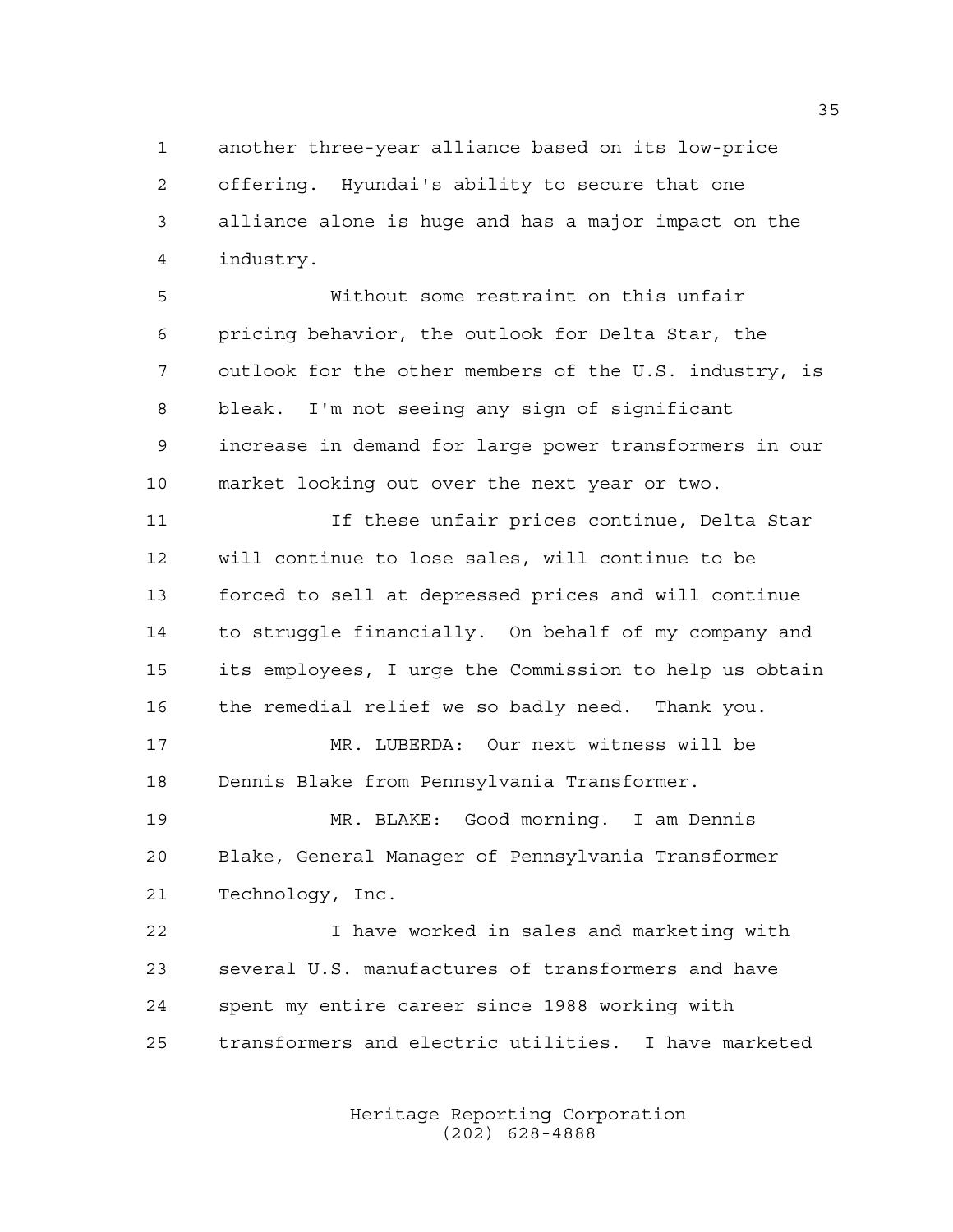transformers to all types of purchasers, including industrial utilities, cooperatives, municipals, industrial users and government agencies.

 Pennsylvania Transformer produces large power transformers in its facility in Canonsburg, Pennsylvania. This facility has a shop floor over one million square feet, making us the largest transformer production facility in the United States in terms of square footage.

 Our facility was previously owned by McGraw Edison and Cooper Power Systems and has been under the current ownership since 1996. We have made numerous major investments in our factory in terms of physical plant, capital equipment and computer hardware and software for our transformer design.

 Our Canonsburg facility is capable of making a wide range of large power transformers from 60 MVA up to 500 MVA. Large power transformers are not off-the-shelf items, but are produced to the individual specifications of the customer.

 Our interaction and our cooperation with our customers start from the beginning of the design process, and many customers will actually come in to our shop floor in order to inspect individual transformers. We continue to work with our customers

> Heritage Reporting Corporation (202) 628-4888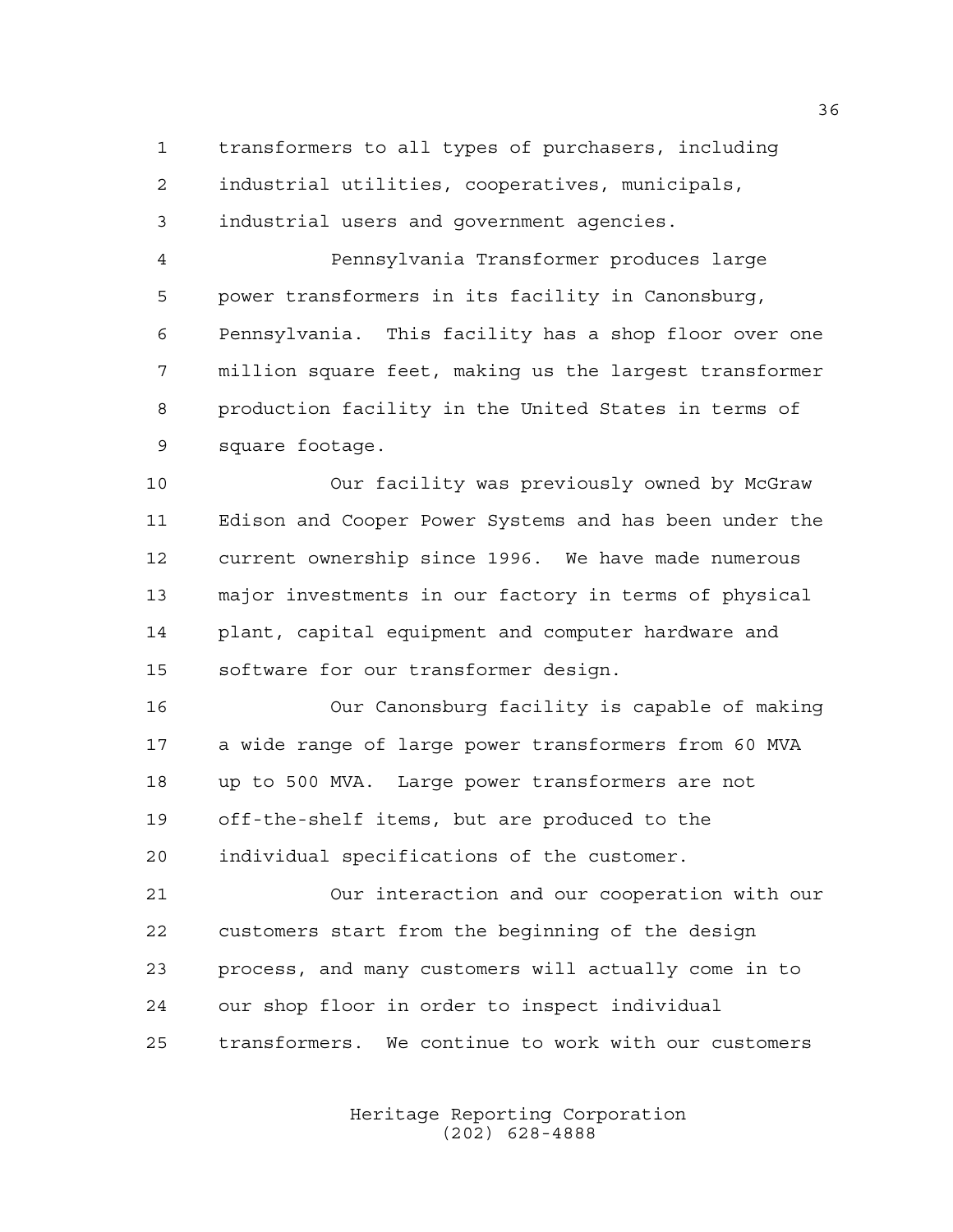through the transportation and the installation of the unit.

 The Korean manufacturers sell their product in very much the same way. In fact, both Hyundai and Hyosung have a substantial sales force in the United States. These companies are extremely focused on the U.S. market, and they do produce a good quality product. That being said, what really mystifies me is that the Korean manufacturers price so low.

 The fact is that the Korean producers are buying market share. The situation has become chronic in the last three years. We see a tremendous competitive rivalry between the two companies, Hyundai and Hyosung, and the U.S. market has become the ring in which they are fighting for supremacy.

 As a result, the Korean imports have taken a dominant share of the U.S. market for large power transformers, and domestic producers have been the clearest victims of this battle. In fact, a Korean producer has made it clear to my company that they plan on crushing any producer that stands in their path to dominate the U.S. market for large power transformers.

 The competition from Korean manufacturers is notable in a number of ways. Of significant concern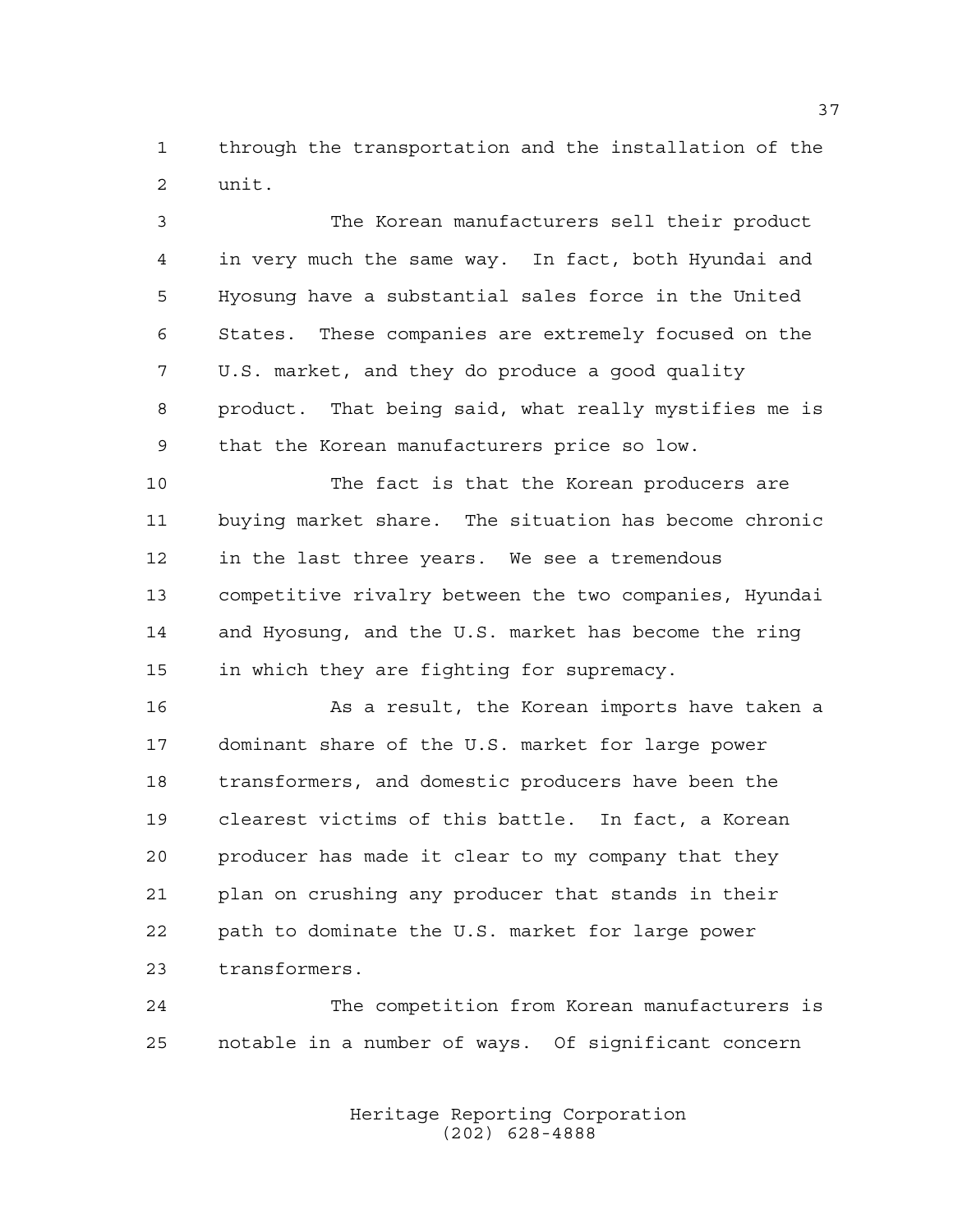to us is the number of blanket agreements that are being won by the Korean imports. These are long-term agreements between utility companies and producers of large power transformers through which the utility commits to purchase exclusively or nearly exclusively from the manufacturer under the agreement.

7 The Korean producers have brought an increasing number of these blanket agreements. What that means is we cannot even bid on these projects for a period of three to five years and that instead of losing just a single sale we lost several years worth of power transformers and millions and millions of dollars.

 Another notable way in which the Korean producers compete is by concentrating on the up and coming areas of the market such as power generation via renewable energy sources. While there was excitement in our industry at the prospect of new wind farms being built across the United States and their associated need for step-up transformers to allow them to feed the electrical grid, we have been very disappointed by the actual level of sales achieved. The reality is that we have now been

 completely shut out of that production for the wind farm transformer market because the Korean

> Heritage Reporting Corporation (202) 628-4888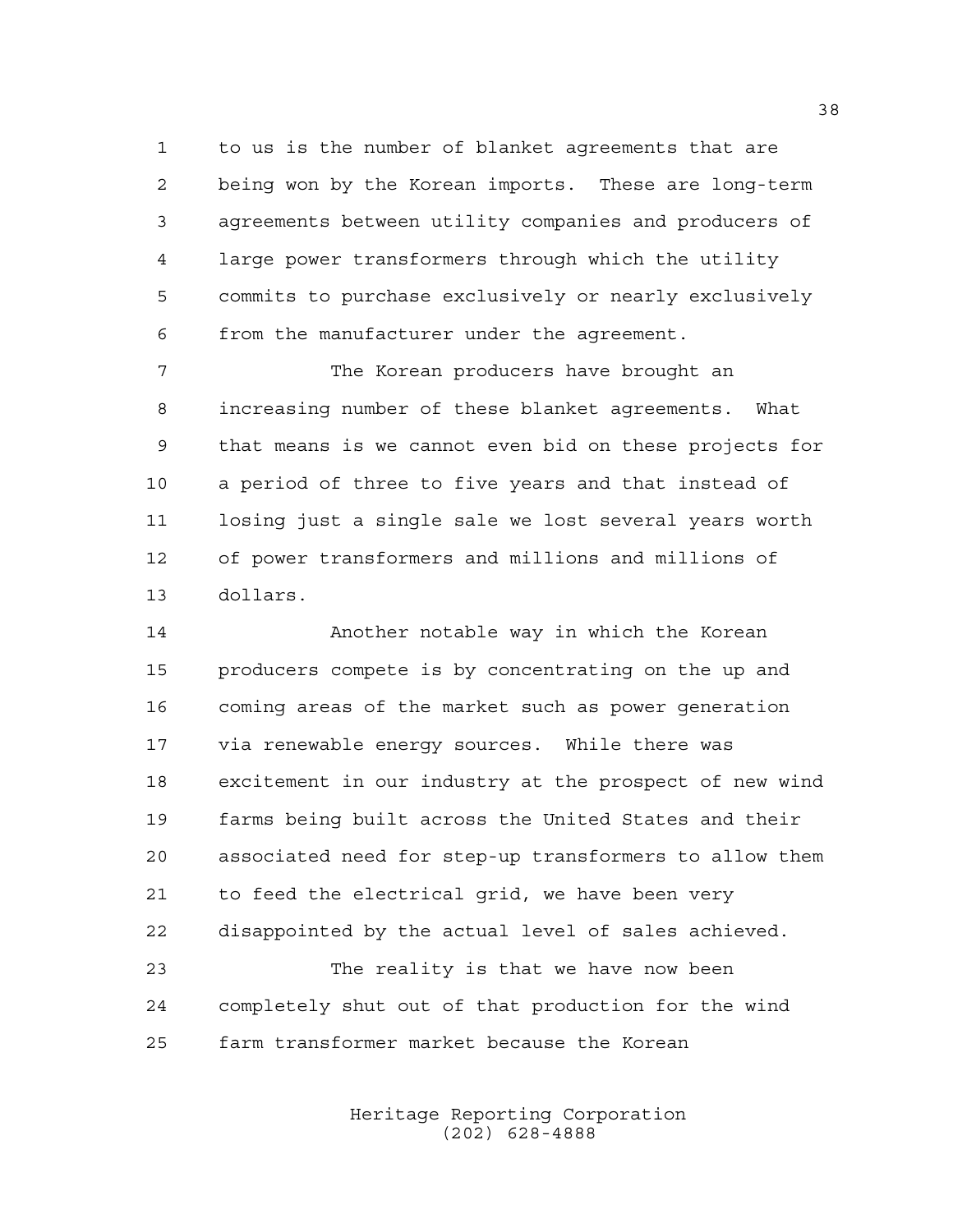manufacturers have essentially dominated this market with their low-ball pricing.

 As a result of the low prices offered by Korean producers, we have lost sales volumes and have been forced to bid lower on the project we have access to. So far this year, our inquiry levels are down significantly. Our pricing levels in 2011 are the weakest they've been in the entire 2008 to 2011 period you are examining. We are concerned for our future. The recent trends that we have experienced cannot be allowed to continue.

 Pennsylvania Transformer had a long and proud history as a producer of large power transformers. We currently have plenty of unused capacity and would love to replace some of the production workers that have left our company over the last couple of years. In fact, we could readily double our output of large power transformers if market conditions warranted.

 We hope that this current action will act to restrain the Korean manufacturers and their efforts to buy up the U.S. market so we can start to gain back what we lost in recent years. Thank you. That concludes my testimony.

MR. LUBERDA: Thank you. Now we will hear

Heritage Reporting Corporation (202) 628-4888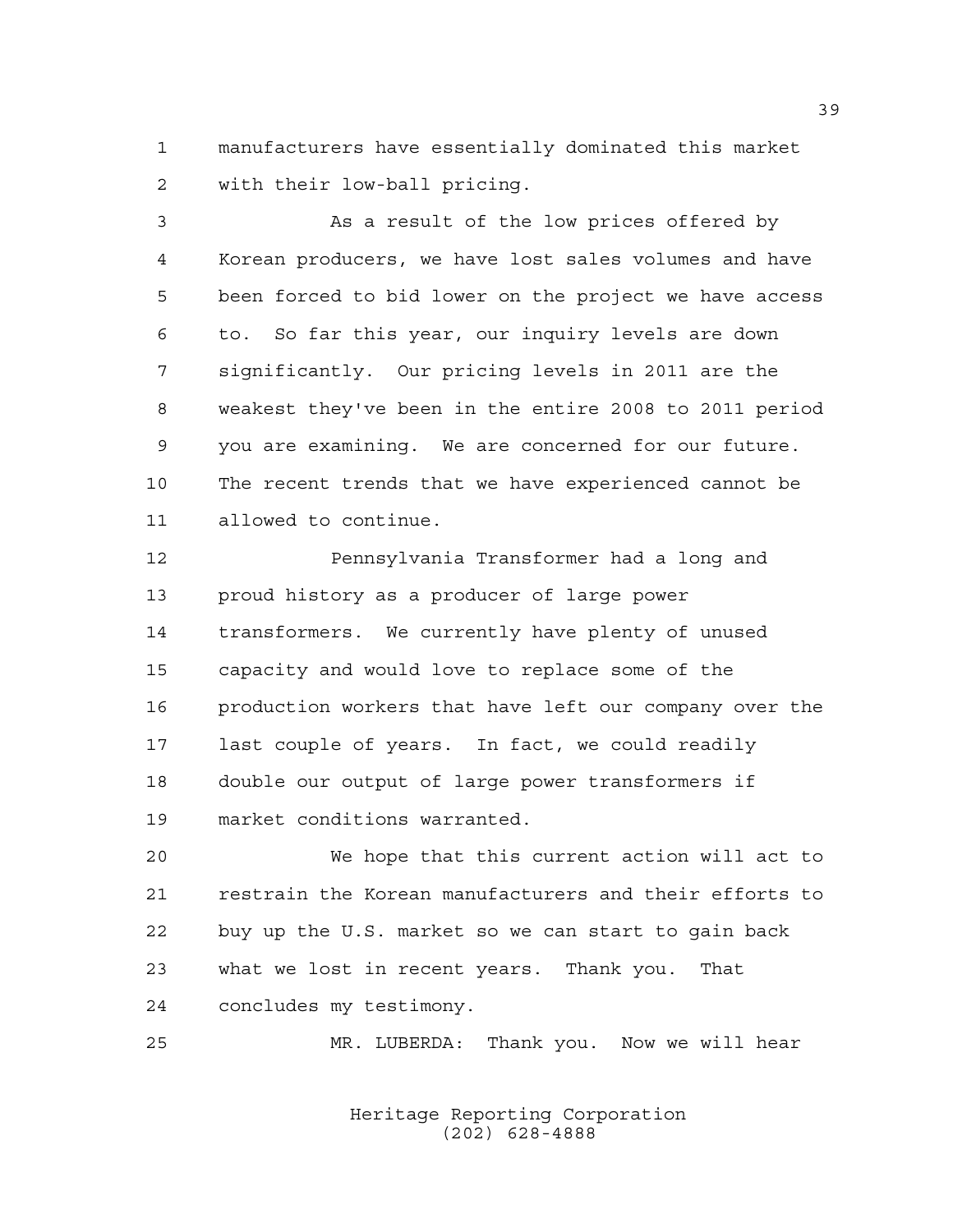from Mike Kerwin from Georgetown Economic Services.

 MR. KERWIN: Good morning. I'm Mike Kerwin of Georgetown Economic Services. This morning I'd like to discuss trends in imports and conditions of competition in the U.S. market for large power transformers.

 The U.S. market for large power transformers is characterized by the conditions of competition. Large power transformers are not the type of product that the Commission typically sees in its injury investigations. Because of their size and expense, large power transformers are not inventoried, but rather are produced to order.

 Purchasers, which include investor owned utilities, public utilities, electrical cooperatives, power plants and industrial users, provide precise specifications for the transformers they need in requests for quotes that go out to the industry. These are highly detailed documents, and large power transformer producers that bid on the projects invest a significant amount of time and engineering effort in reviewing the specifications, costing out the elements of design and putting together a formal bid.

 Sometimes the purchasers will provide feedback to the large power transformer producers to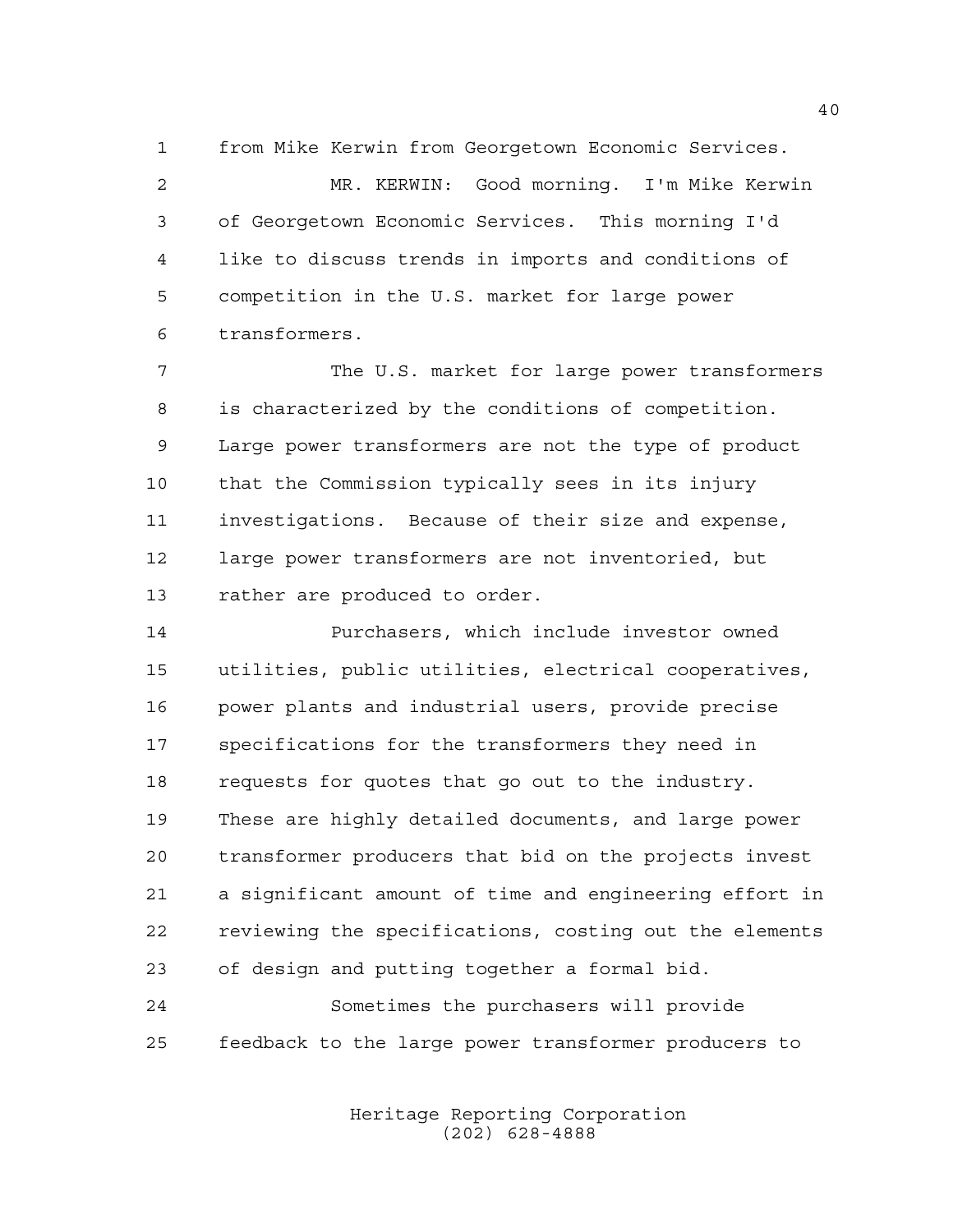allow them to modify bids, but more often than not the competing producing will be considered solely on the basis of their original bid price. Given that all bidding producers are generally capable of producing the transformer at issue and meeting the specifications of the purchaser, price becomes the deciding factor when the purchaser awards the contract to the producer.

 To the extent that the market has a price leader that begins to demonstrate its ability to win contracts on the basis of a low price, other producers have little option but to follow down such pricing if they want to win orders.

 As you've heard from our industry experts, the last several years Korean producers Hyundai and Hyosung have been the price leaders in the U.S. market for large power transformers, offering prices that have been 30 percent or more below those offered by U.S. manufacturers. Because of the unusual nature of the market and the sales process, an underselling analysis of the type typically performed by the Commission is not really feasible in this case.

 We appreciate your willingness to collect bid data from the producers and importers of large power transformers. We believe that those data, in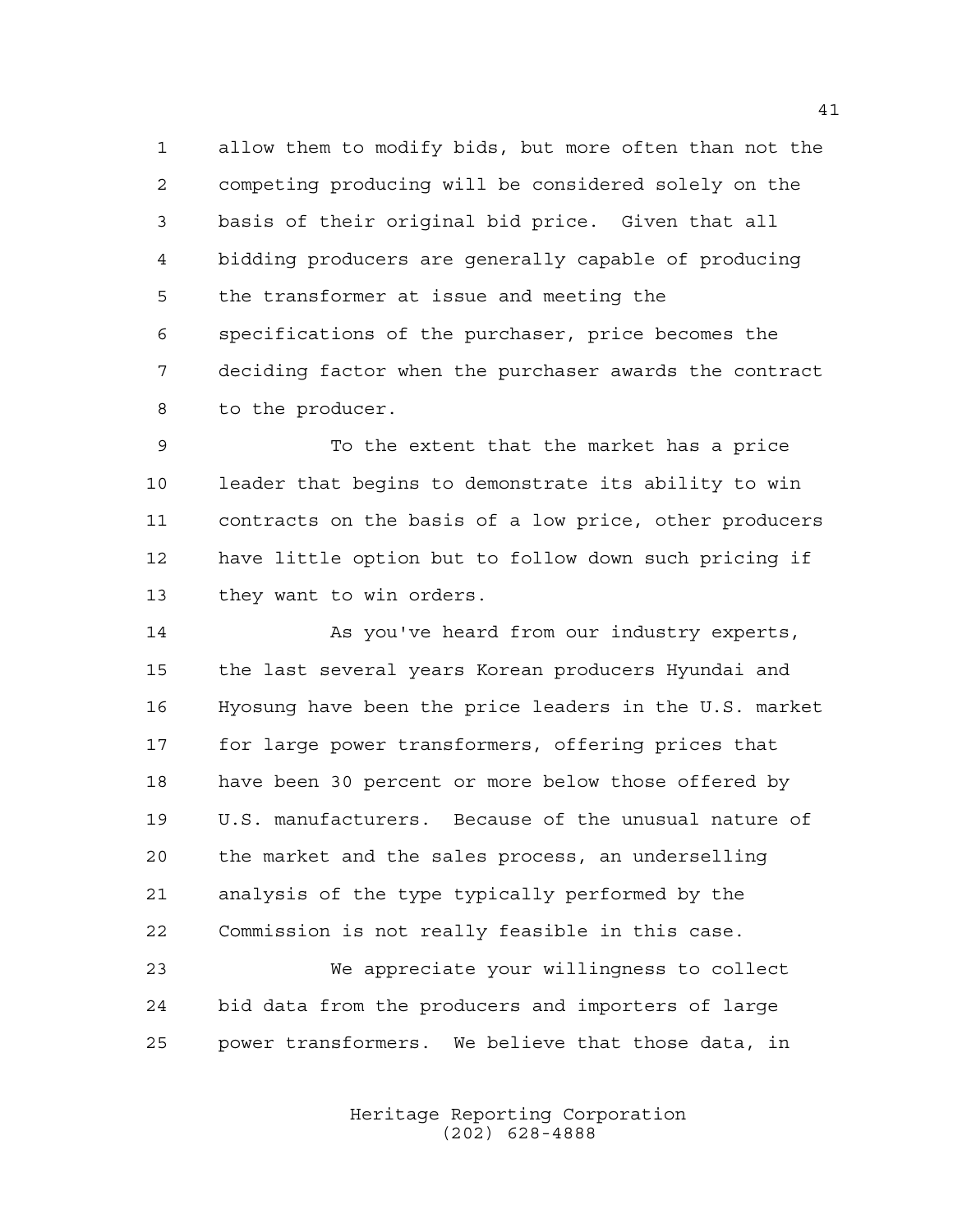conjunction with the specific lost revenue and lost sales information we have provided, will make it clear that the unfairly priced imports from Korea have been winning contracts and placing downward pressure on the domestic producer prices with increasing frequency and significance.

 In assessing those data, please bear in mind that the loss of a single large power transformer is highly significant. With an average selling price per unit in the vicinity of \$2 million, it is hard to overstate the injurious affects of the contracts being taken by the Korean imports.

 The United States has the largest installed base of large power transformers in the world, and that installed base is aging. Over the long term there's a general belief in the industry that demand for large power transformers will increase as elements in the power grid are replaced with new, more efficient units. There's also hope that the move toward more sources of renewable energy will help to increase demand for large power transformers.

 These points would be cause for optimism by the domestic industry and have contributed to the newly announced and expanded capacity being built in the United States. Unfortunately, the U.S. market has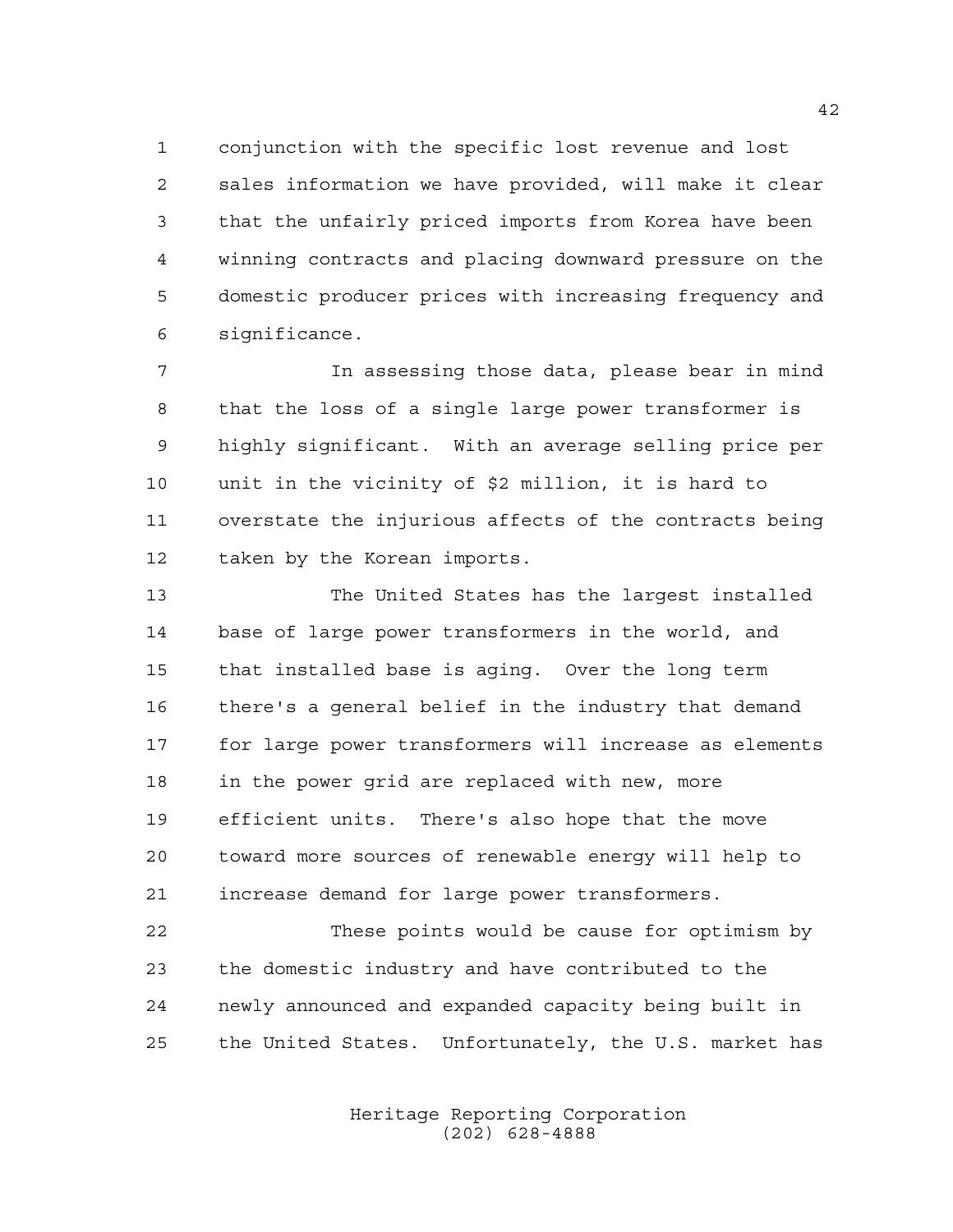proven to be very attractive to the Korean producers as well. They have ramped up participation in the U.S. market, driven by significant and aggressive underselling.

 They are dominating the U.S. market now, and they are positioning themselves through dumping driven underselling to be the beneficiaries of any market grown at the expense of the domestic industry. In fact, despite recent declines in U.S. demand, the imports from Korea have grown just the same.

11 11 I would note three additional points in this regard. First, there's no indication that demand for large power transformers is going to increase significantly in the near term. In fact, domestic producers have told us that their current order books provide no indication of any improvements over the next 18 months. From a booked business standpoint, conditions are actually worse now than they were a year ago.

 Second, as to the renewable energy sources, you heard from Mr. Blake that the domestic industry's hopes in that regard are not turning out as originally anticipated. Rather, the growth in areas such as wind farms has been almost exclusively grabbed by low-priced Korea imports.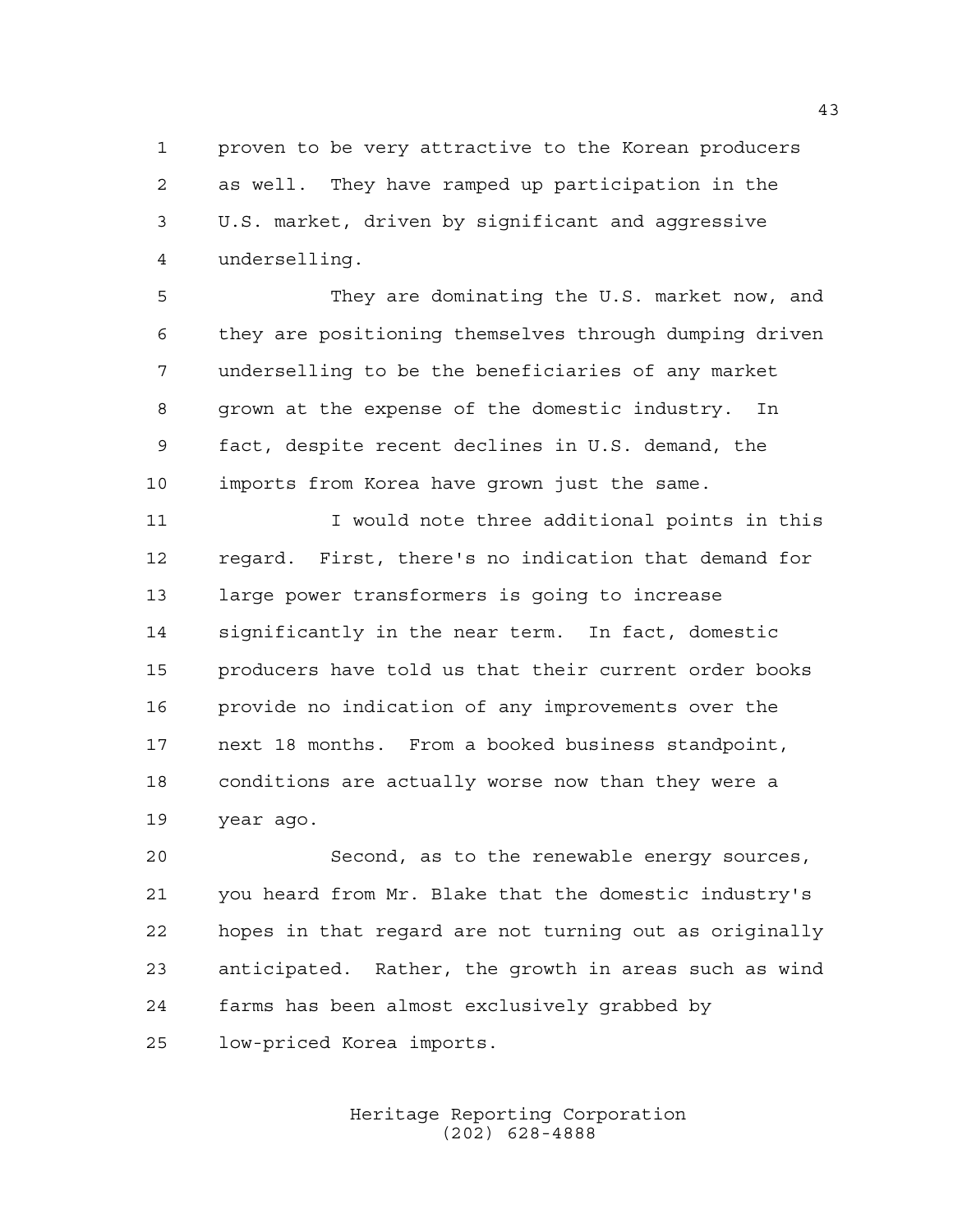Third, general trends in U.S. electricity generation and consumption do not provide any evidence of significant increases in future demand for large power transformers. Much of the current emphasis in the electrical power sector is on offsetting demand growth via improved efficiency and conservation.

 According to the data of the U.S. Energy Information Administration, electricity generated in the United States is projected to increase by less than 1 percent in total between 2010 and 2015. Thus, increases in electricity generation capacity in the coming years will not provide any meaningful avenue of growth in demand for large power transformers.

 Despite weak market conditions during the period of investigation, imports of large power transformers from Korea have increased dramatically in terms of volume, value and market share. Korea has become the dominant supplier of imports of large power transformers into the U.S. market and dwarfs the share held by any other source country. The millions of dollars in lost sales reported by the Petitioners are quite consistent with this picture.

 In sum, the import trends in lost sales are totally supportive of the statements of our industry witnesses that imports of large power transformers

> Heritage Reporting Corporation (202) 628-4888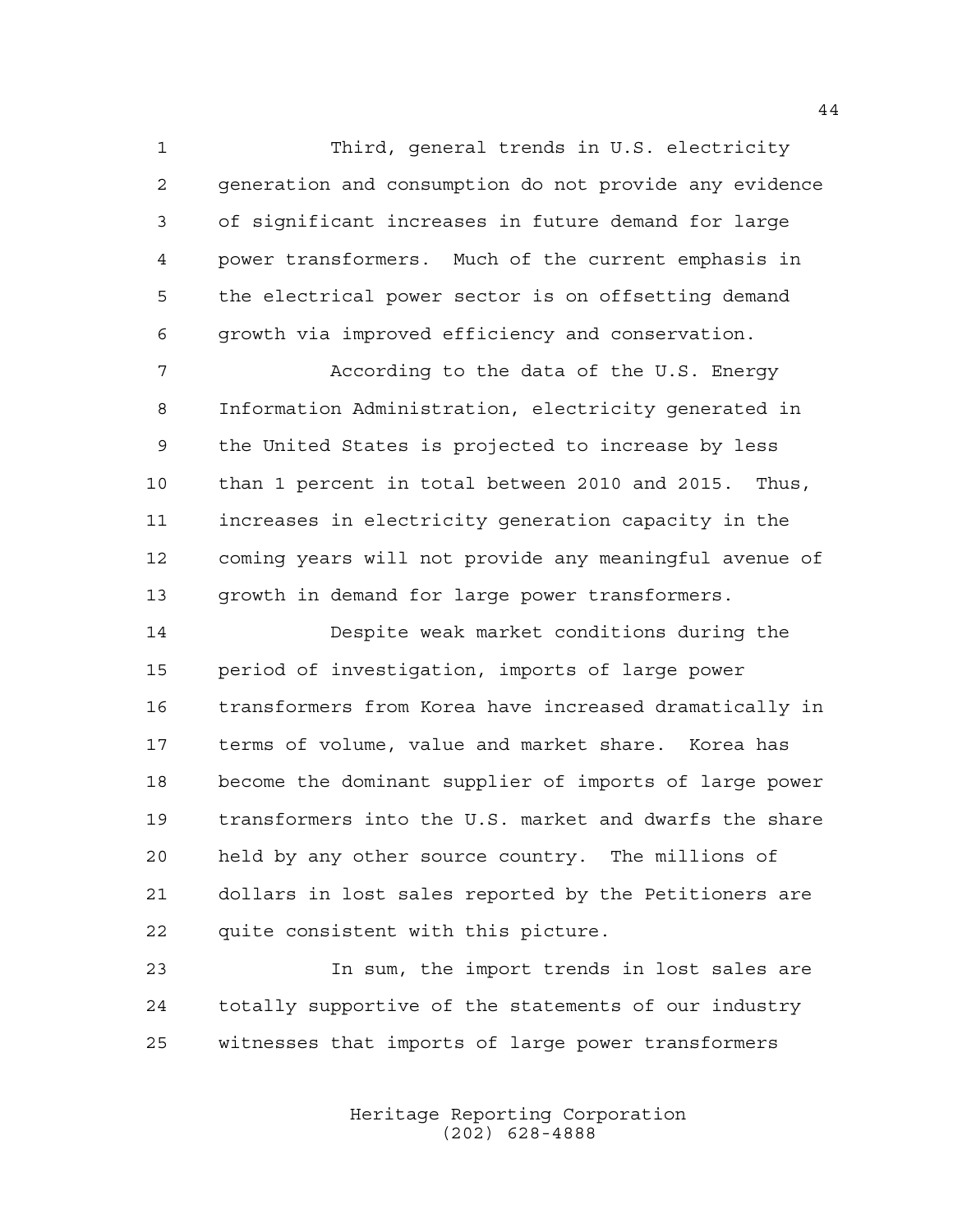from Korea have surged into the U.S. market over the period of investigation at the direct expense of U.S. producers.

 As you'll hear from our next witness, Gina Beck, the prices of those imports and their effect on the domestic industry readily support the conclusion that these imports have caused material injury to the U.S. large power transformer industry.

 MS. BECK: Good morning, Mr. McClure and staff. I am Gina Beck of Georgetown Economic Services. This morning I will discuss the pricing effect and impact of dumped imports on the U.S. large power transformer industry, as well as the threat of injury from imports from Korea.

 The increase in imports from Korea on a volume and market share basis has been achieved by underselling U.S. producers' prices. Based on head-to-head comparisons of U.S. and Korean large power transformer bid prices as compiled in Exhibit 8 of the petition, subject import prices show widespread underselling of U.S. producer prices by significant margins in the double digits.

 Underselling by unfair imports from Korea has resulted in the suppression and depression of the prices at which U.S. producers have sold large power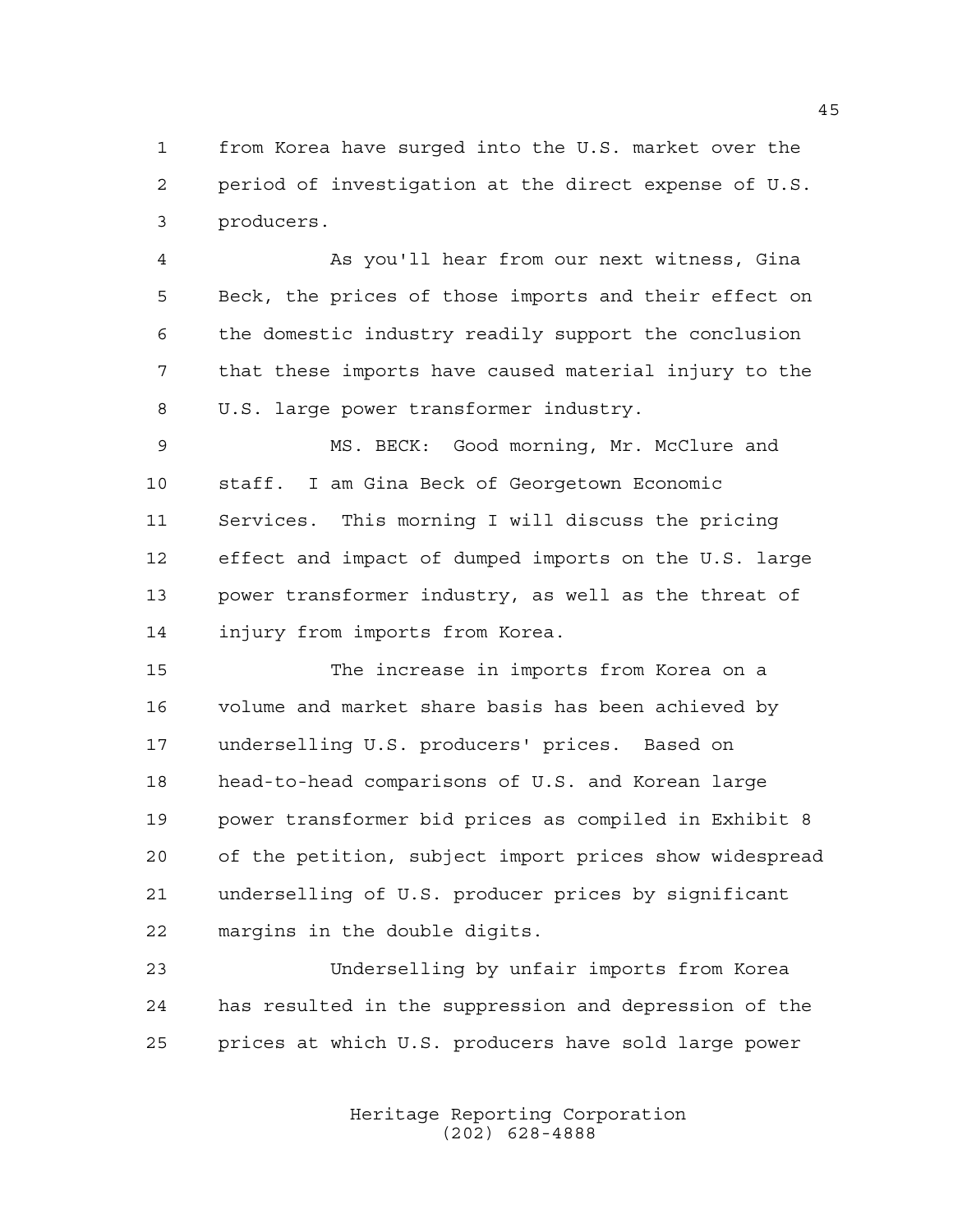transformers or LPTs for short. The market share by imports from Korea have been at the expense of U.S. producers. The volume of U.S. LPT shipments decreased over the 2008 to 2010 period and during the interim period 2011. These declines are evidence of the numerous sales lost to unfair imports.

 Due to these lost orders, U.S. producers had to lay off employees, as you've heard from the industry witnesses. Moreover, as the Korean producers used low prices to obtain more blanket agreements, they are precluding domestic producers from obtaining future orders as well. The domestic industry has ample capacity to satisfy market demand, but has been unable to win those opportunities due to the low prices offered by Korean producers.

 In addition, the financial performance of the domestic LPT industry has deteriorated over the POI due to significant underselling by imports and sales lost to imports from Korea. U.S. producers experienced substantial declines in net sales value and profitability from 2008 to 2010 and during the first half of 2011. Operating income as a ratio of net sales value also declined over the POI to a low point in interim 2011.

The causal link between the rising import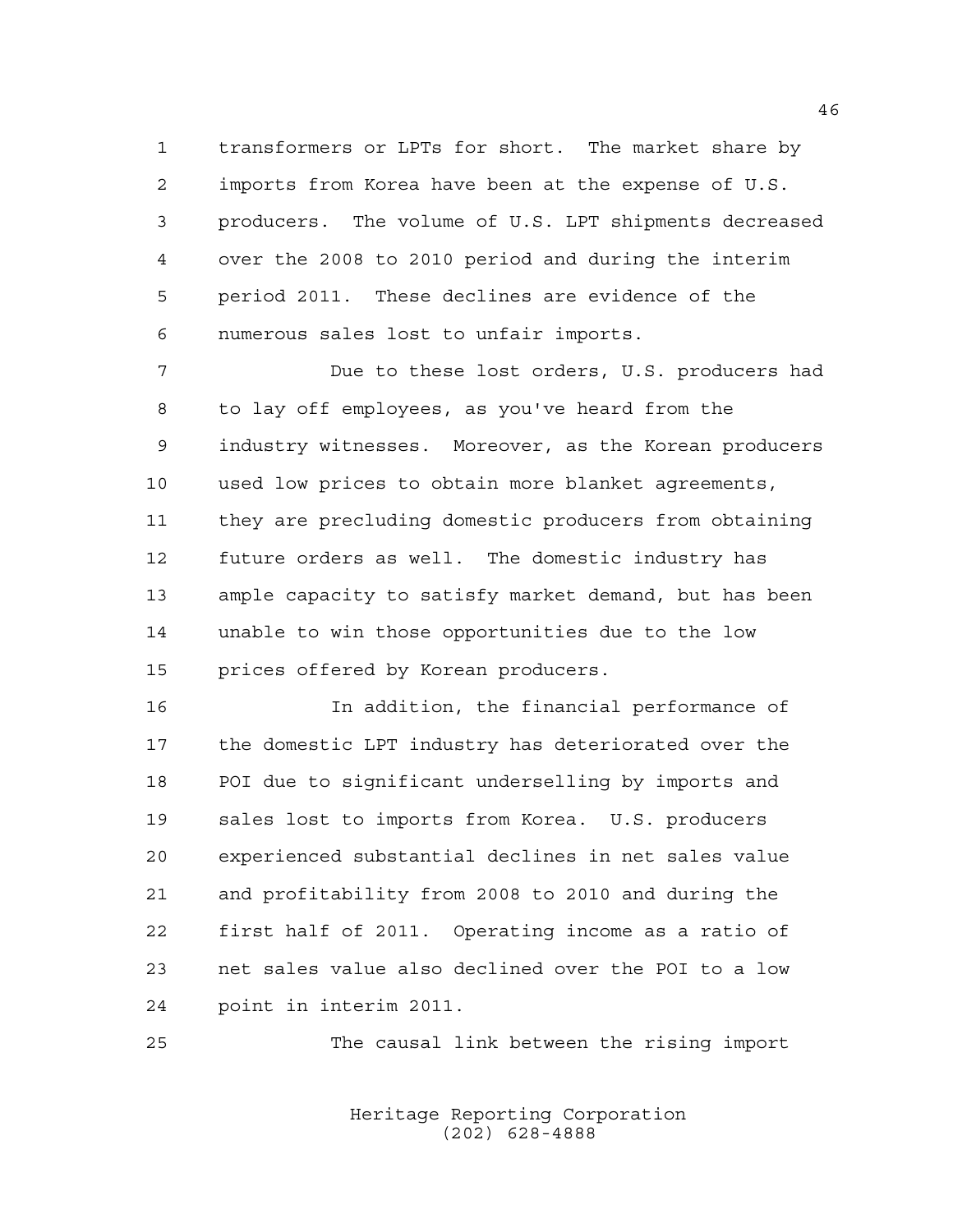market share and U.S. producers' declining profits is corroborated by the numerous lost sales examples presented by the domestic industry. Further, the prices at which U.S. producers now have to bid in order to compete against the Korean producers, as you heard from our witnesses today, are below their cost of production.

 The U.S. LPT industry is also threatened with injury by imports of LPTs from Korea. The two major Korean producers of large power transformers are Hyundai Heavy Industries Company and Hyosung Corporation's HICO Division. These companies are both large, export oriented producers.

 Hyundai is a globally oriented producer that publicly boasts capacity of 120,000 MVA per year, enough to swamp the U.S. market. Its transformers are exported around the world with a significant volume directed to the United States. Hyundai's 2010 annual report highlights its focus on the U.S. market as a target for its exports and estimates that it already has a 40 percent share of the U.S. market for high voltage transformers.

 Hyundai also stated in its annual report that it had obtained a 10-year, \$600 million commitment to provide large power transformers to

> Heritage Reporting Corporation (202) 628-4888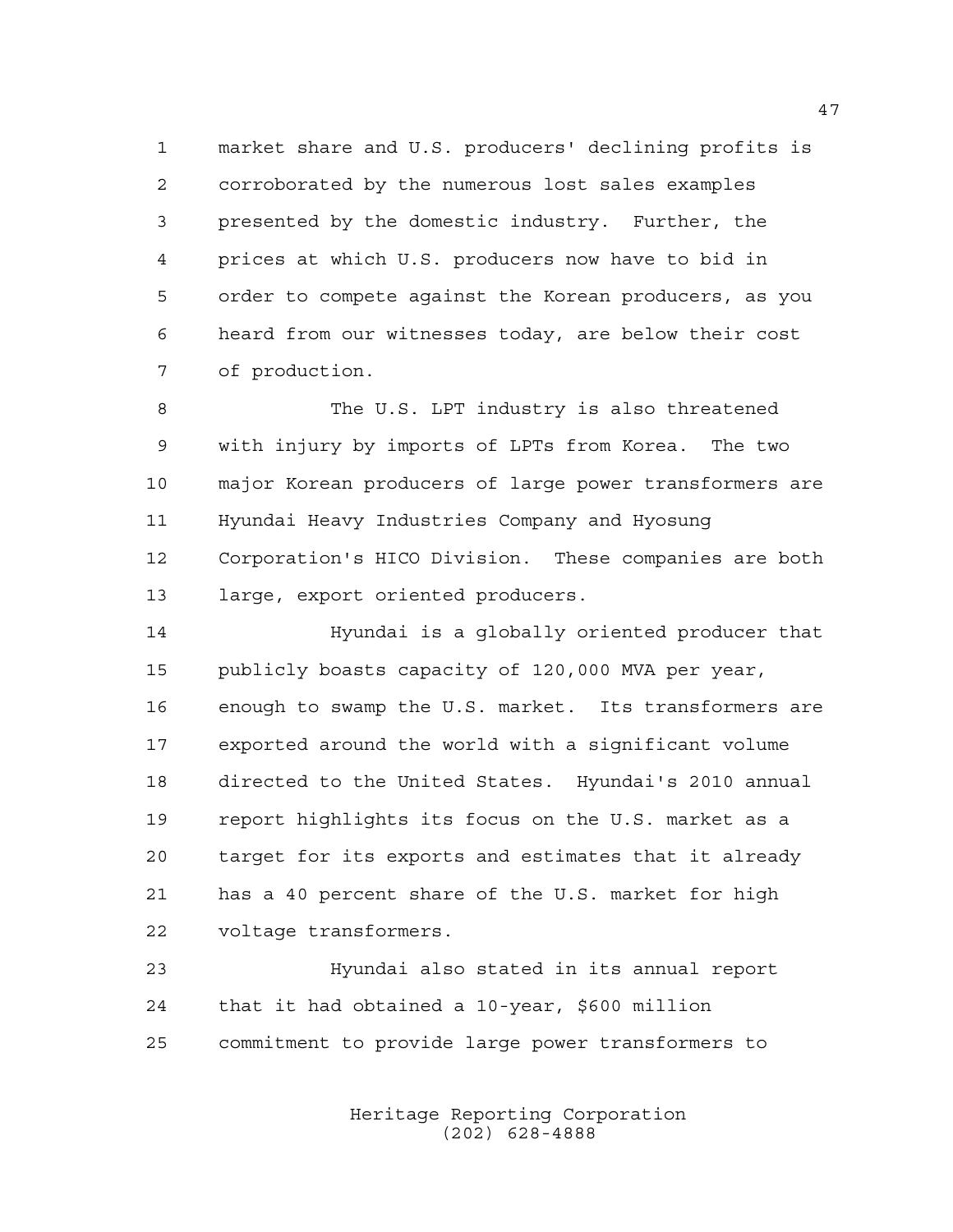Southern California Edison over the next six years. This represents a huge loss of potential sales to the

domestic industry.

 The other Korean producer, Hyosung, manufactures a full range of LPTs. Several years ago, Hyosung reported that the strategy for its Power System Division was to "increase exports" to "expand business into overseas markets." Because the U.S. has such a large installed base of power transformers, it is a natural target for that expansion.

 Hyosung has been very successful in achieving its announced goal. *The Korean Times* reported in May 2010 that Hyosung had already reached a market share of more than 20 percent in the United States. Hyosung's U.S. affiliate, HICO America, has helped to increase its share of the U.S. market by providing installation, testing and other services to its large power transformer customers in the United States.

 Both Hyundai and Hyosung have achieved these export goals with the encouragement of the Korean Government. In January 2010, the Korea Trade Investment Promotion Agency pointed to power transformers as one of the top five promising items for export from Korea.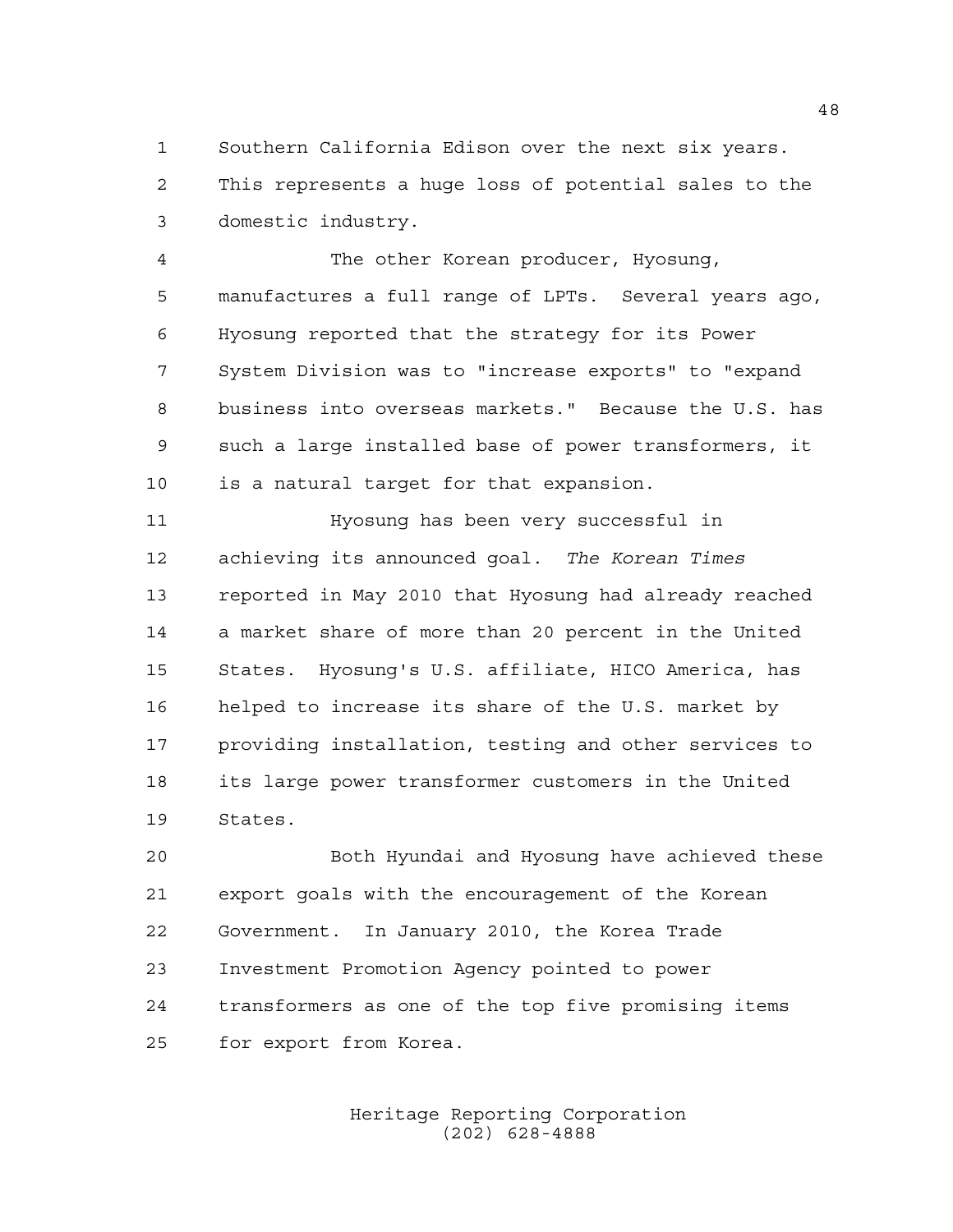The rapid growth in imports of LPTs from Korea is further evidence of the threat posed by these imports. U.S. imports of LPTs from Korea showed dramatic increases on the value and volume basis over a very short period of time. This rapid surge in the volume and market share of imports from Korea demonstrates that these imports represent a real and imminent threat to the U.S. industry and that subject producers can and will increase export volumes to the United States if left unchecked.

 Imports from Korea have also had a negative effect on domestic prices and have led to millions of dollars in lost sales. These lost sales of dumped imports will continue as long as imports continue to be sold at significant margins of underselling as documented in the petition.

 Absent the imposition of duties, it is likely that exports to the United States of LPTs from both Hyundai and Hyosung will continue to increase and pose a threat given the huge capacity of the Korean industry, encouragement from the Korean Government to boost exports, a demonstrated focus on the U.S. market, a well-established customer base in the United States and a heavy export orientation. Thank you for your attention.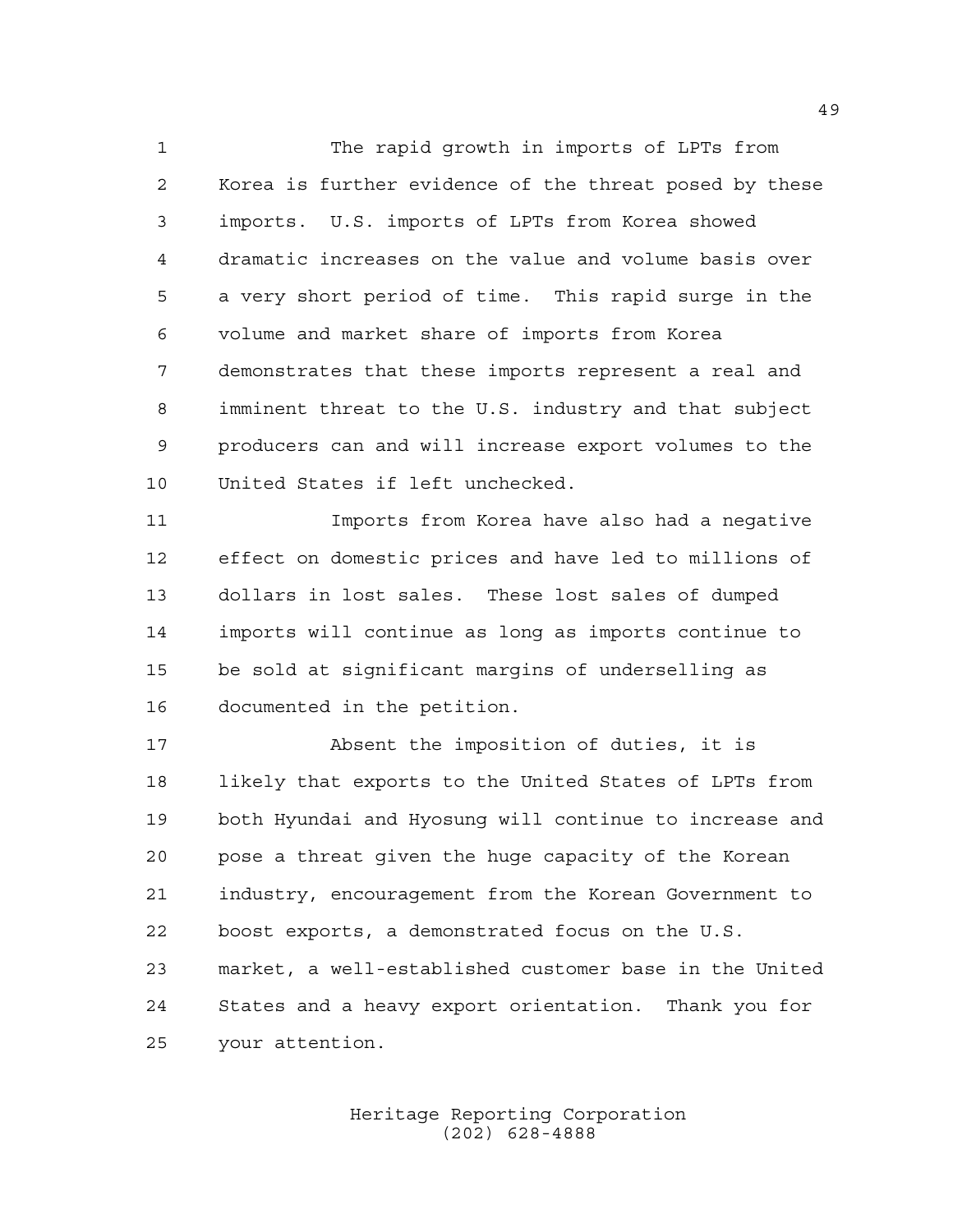MR. LUBERDA: Thank you, Gina. That concludes the direct portion of our presentation this morning, but before we move on to the questions I'd just like to introduce a few more members of our panel who are here today to answer questions for you.

 We have David Onuscheck to my left, Senior Vice President and General Counsel and Secretary of ABB, Inc., who has many, many years of experience in the power transformer industry. Also we have Richard Mucha, who is a Marketing Manager with ABB, who also has spent his career with large power transformers.

 Also with us today we have Robert Radcliff from Delta Star, who is the Director of Sales and Marketing, and Tracie Crist, who is the Corporate Controller of Delta Star. So that's all of our witnesses, and we're happy to take your questions.

 MR. McCLURE: First of all, on behalf of the Commission let me thank those of you who have traveled by plane when the FAA may not be totally funded. A gutsy move. I've got to fly soon, and I hope they are funded.

 Anyway, we will begin our questioning with the Investigator, Ed Petronzio.

 MR. PETRONZIO: Good morning, everybody. Thank you all for being here. Ed Petronzio from the

> Heritage Reporting Corporation (202) 628-4888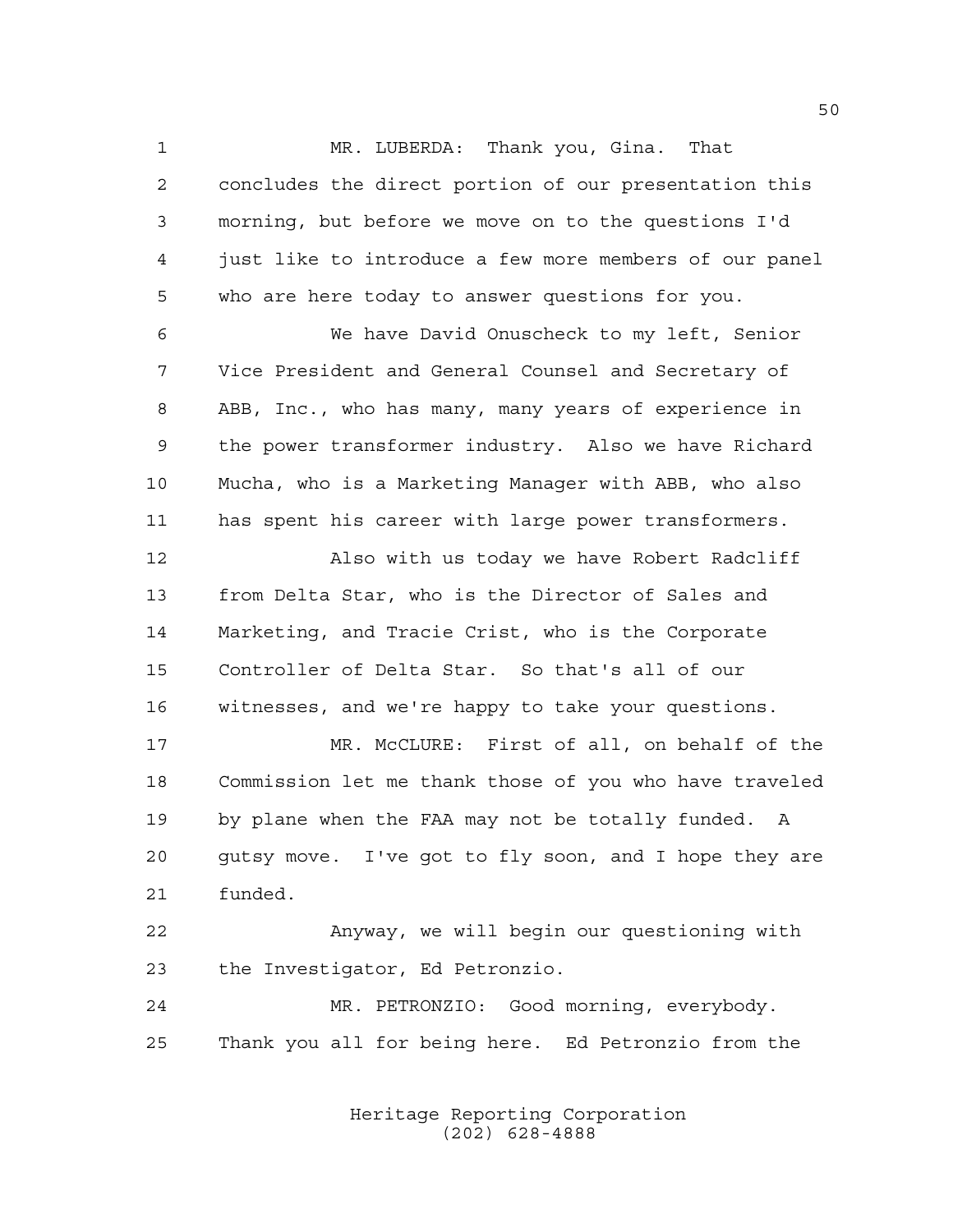Office of Investigations. Mr. Luberda, if I could start with you first?

 MR. LUBERDA: Sure. MR. PETRONZIO: These are some data questions, and if anything is BPI then feel free to address it in the posthearing brief, but they should be general enough that we can discuss them. 8 MR. LUBERDA: Okay. MR. PETRONZIO: So there has been some communication between Petitioners and Commerce regarding the universe of the U.S. producers producing LPTs, and based on what we have on the record now as far as U.S. production over the period do you feel pretty confident that what we have on the record is all of U.S. production over the period? Are we missing anyone? Are there other producers that are not accounted for? MR. LUBERDA: We feel very confident that you've accounted for all of U.S. production. You've seen the correspondence that we served on the Commission as well, and the department has not questioned it any further. We went to pretty good length to make sure that we were, you know, confident in the numbers for the few companies that were raised as potential producers, and we're sure about our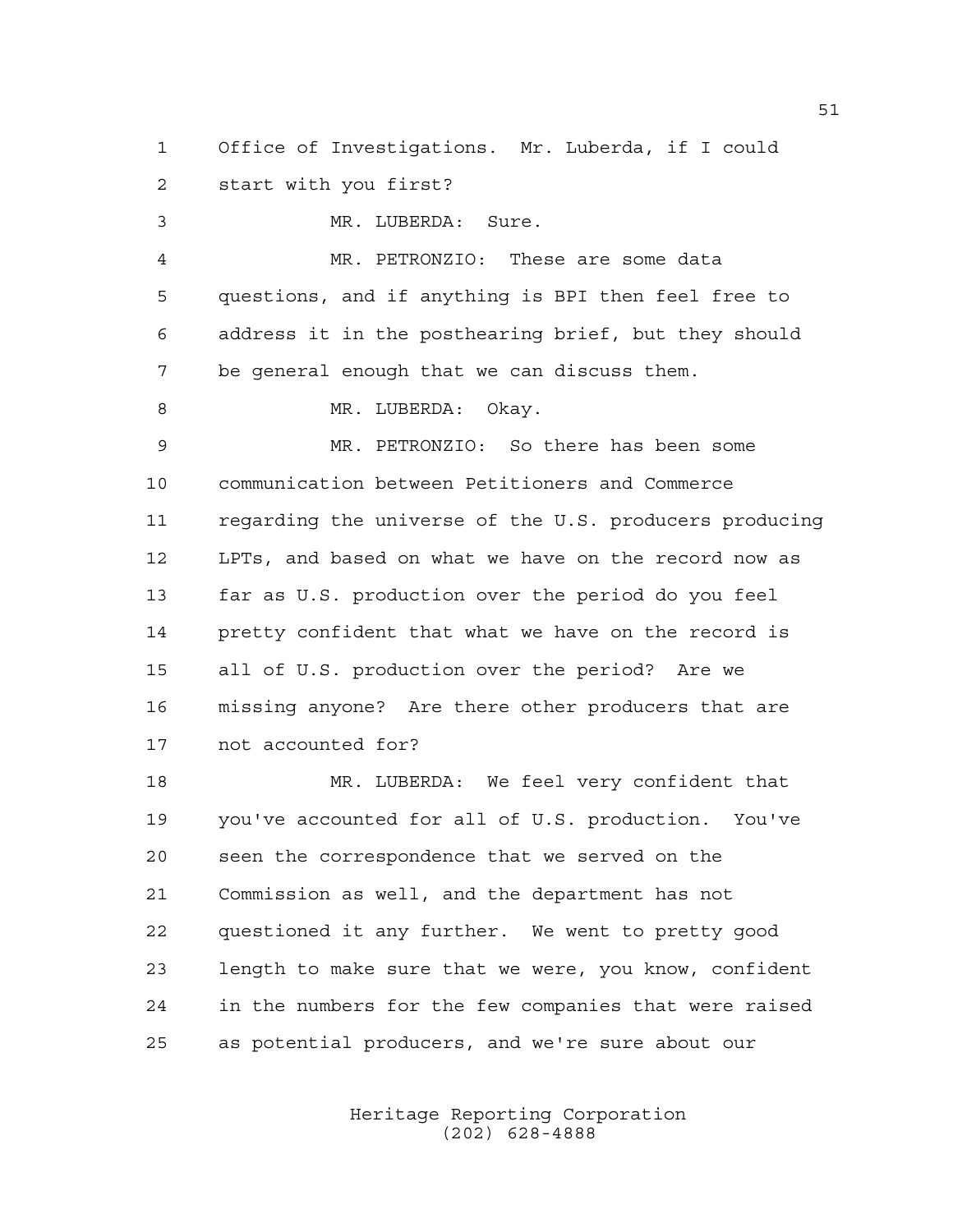numbers, as sure as we can be.

 MR. PETRONZIO: Okay. A similar issue with our import data. So we have a product here as defined that doesn't fit neatly into the HTS, so we're forced to use questionnaire data here. MR. LUBERDA: Right. MR. PETRONZIO: Same question regarding what we have on the record as far as subject imports. Do we feel like we're accounting for the vast majority, all of Korean subject imports? MR. LUBERDA: I think we've got all the Korean subject imports. Nonsubject imports, there may be some missing. And we've talked to staff a little bit about, you know, particular questionnaire responses that were a little bit deficient. And there may be others, and when we compare them to the import statistics, you know, we get to a final, I think there may be more to get. We are trying to identifying anything else that, you know, we can provide to you that would help you in identifying others. But I think you have a pretty good shot, snapshot, of the -- I think you have most of them. We just don't think you have all of them. MR. PETRONZIO: And we will have another release of the documents and questionnaires on Friday.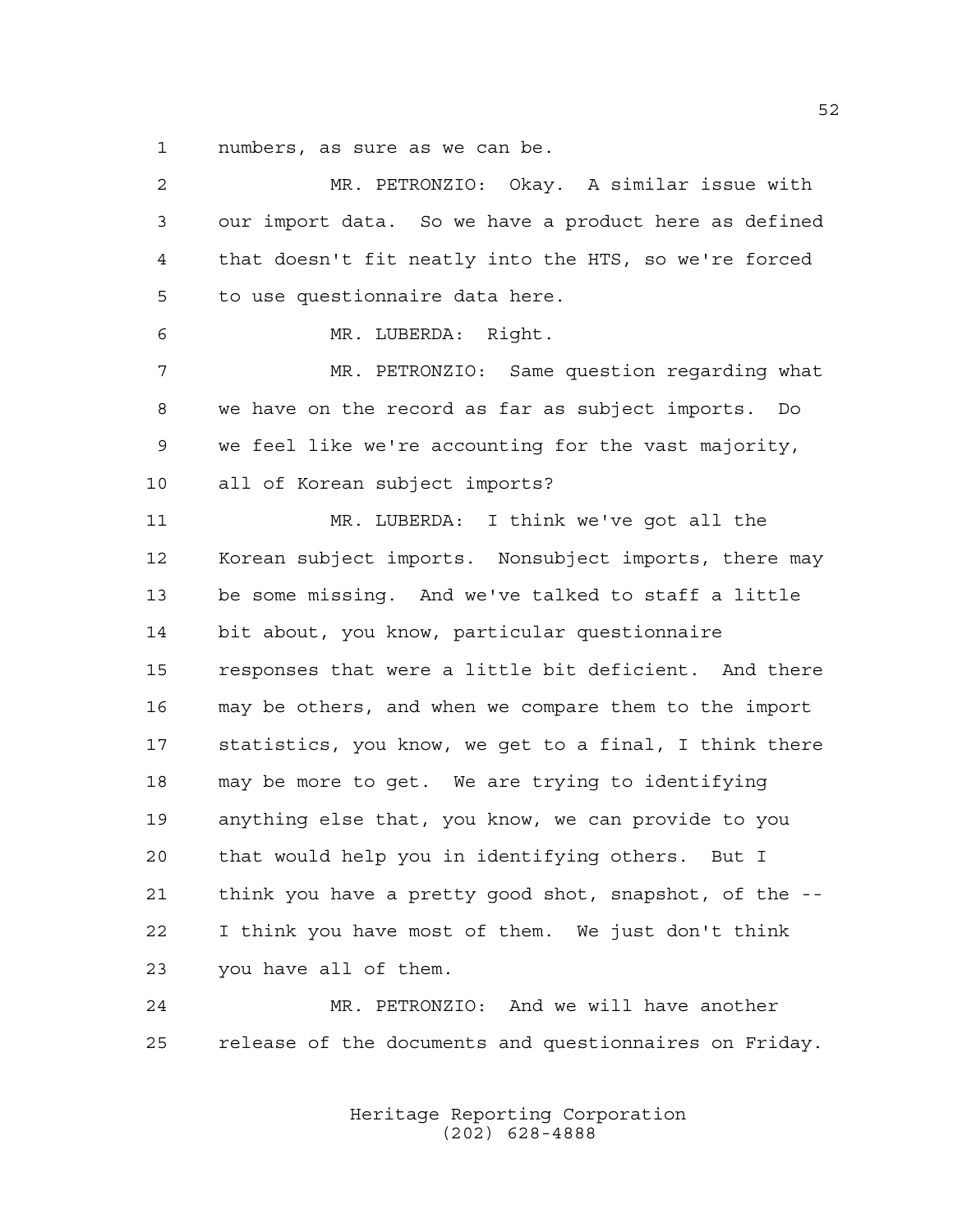We've had some additional ones. So after that, if you could address that in posthearing brief as far as what we have up to this point, I'd appreciate it.

 MR. LUBERDA: Okay. We will do that. MR. PETRONZIO: Okay. So as far as U.S. production, there was some mention of some expansions going on, particularly Monday, and I have some questions about the U.S. industry. Has there been -- to what extent has the U.S. firms invested as far as expanding capacity? I know I've seen -- there has been some public sources that have cited Delta Star expanding capacity, and also ABB. But it may be nonsubject. This was at the South Boston plant, I believe, or at something that there was expansion of capacity.

16 So to what extent that involves the large power transformers we're talking about, if you could speak to that point.

 MR. LUBERDA: Sure. I'll let Mr. Newman speak to his company's.

 MR. NEWMAN: We have made some investments in our company over the last three or four years. None of those really change the footprint. The one that we had anticipated having actually would increase the footprint, increase the output, to date we have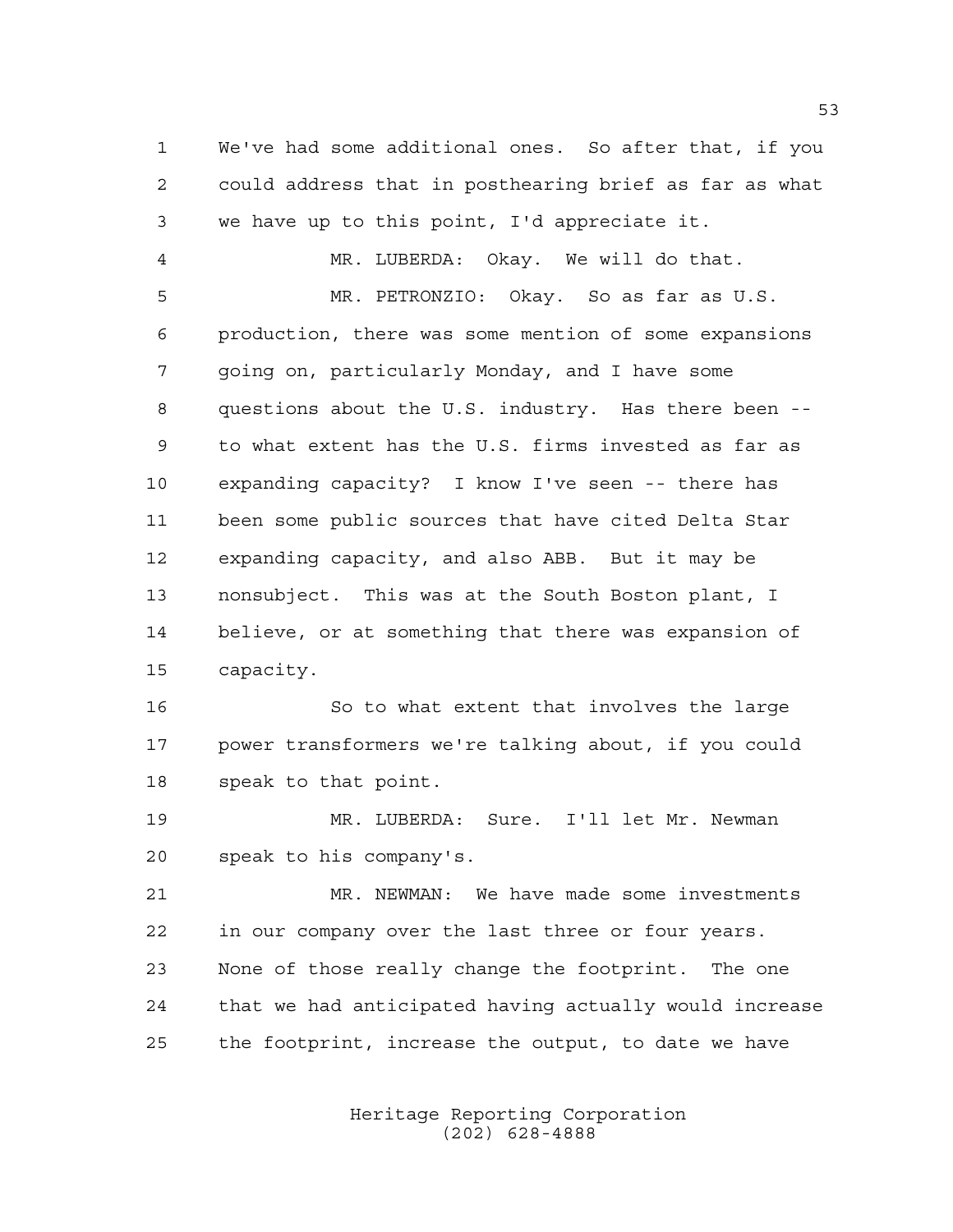not gone forward with those. And I'd like to provide you in some private testimony some of the reasons why. But it's unfortunate, but we have decided thus far not to go forward.

 MR. LUBERDA: We'll put that in our post-conference brief. Do you want to address --

 MS. CUSACK: Sure. In terms of ABB, we did make an investment. The investment decision for our South Boston, Virginia facility was made prior to the period of time that we're discussing here with the case. And in fact, there was a significant investment made to produce something that's a problem to a category in this case on developing new expansion in South Boston, Virginia.

 Unfortunately, due to what has happened in the marketplace, we have not been able to appreciate the employment levels that we originally sought and have actually done reductions in our South Boston facility due in part to some of the pricing behaviors that we have seen in the marketplace. So we have actually invested the money in the vicinity, but we have not yet been able to come up to capacity in our head count that we had originally --

 MR. PETRONZIO: So is the South Boston plant -- you mentioned St. Louis being the primary facility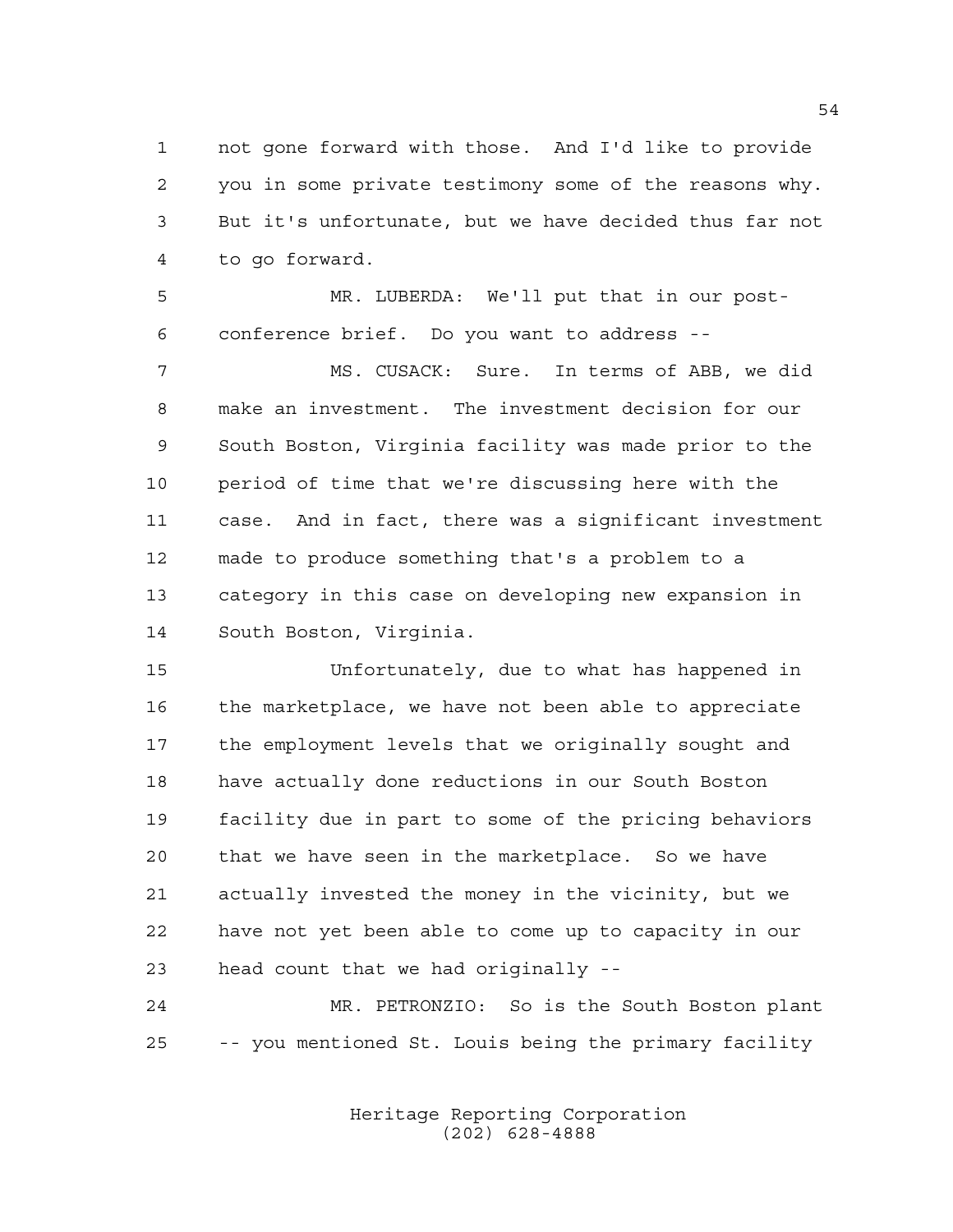where the LPTs are produced. South Boston also produces -- is it more geared towards a smaller size? MS. CUSACK: The South Boston primarily has a smaller size. There was investment in some different engineering resources that the large power transforms are more complex than the smaller ones. So it's actually set up almost as a separate business entity with its own engineering, its own production supervision, its own production workers that are trained differently for the complexities of the larger units. So we call it line three in South Boston. It's a separate building in and of itself in South Boston, Virginia. But St. Louis is our primary production facility for these units. MR. PETRONZIO: Mr. Stiegemeier, I have some questions for you as far as getting back to the product. MR. STIEGEMEIER: Okay. MR. PETRONZIO: And that was very informative. But as far as the -- so I guess we could talk about the rating system. MR. STIEGEMEIER: Sure. MR. PETRONZIO: So we have bottom base

ratings at the same -- and then top ratings. What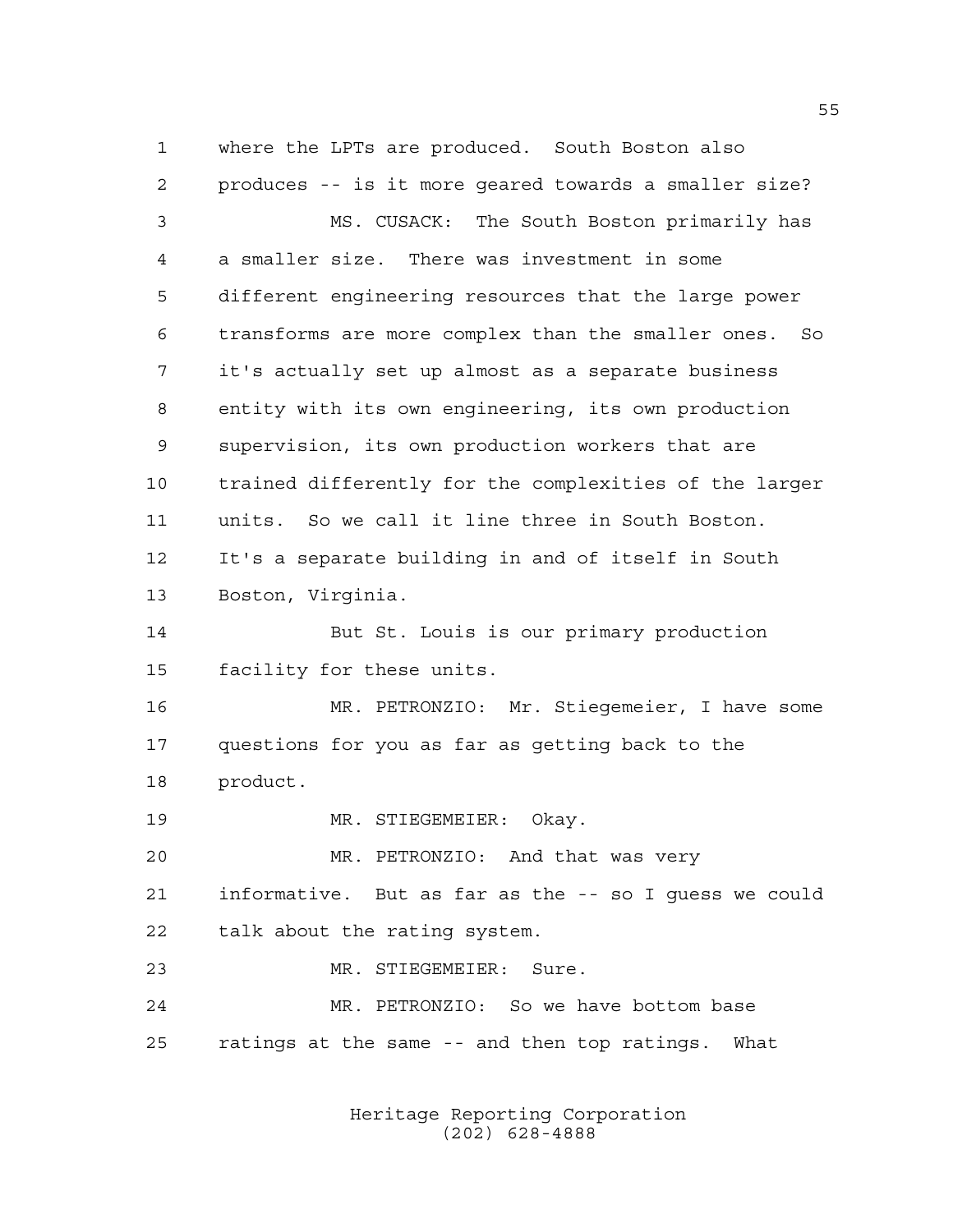does the industry usually use? Do they usually use base rated? Do they use top rated? Sometimes there is a range?

 MR. STIEGEMEIER: It is actually going to vary by company. We use top rated.

 MR. PETRONZIO: But this varies by firm, or is there an industry standard?

 MR. STIEGEMEIER: Actually, there is an industry standard that tells you how to rate your transformer depending on what kind of cooling system you have. A transformer with no pumps and fans on it will basically have one rating. But as you add pumps and fans, because the utilities don't like to pay you for the energy costs of fans blowing when they don't need to be blowing, they'll come on in stages as the load on the transformer increases, much like the fans in our car today have electric motors on them, and we quit using a pulley system on fans a long time ago, where we're saving money when that fan doesn't need to be running, as you're blowing down the highway at 70 miles an hour. But when you come to a stop at a stoplight, and that electric fan turns on, you're saving money.

 The same thing has happened with the transformer, thus you get different ratings. But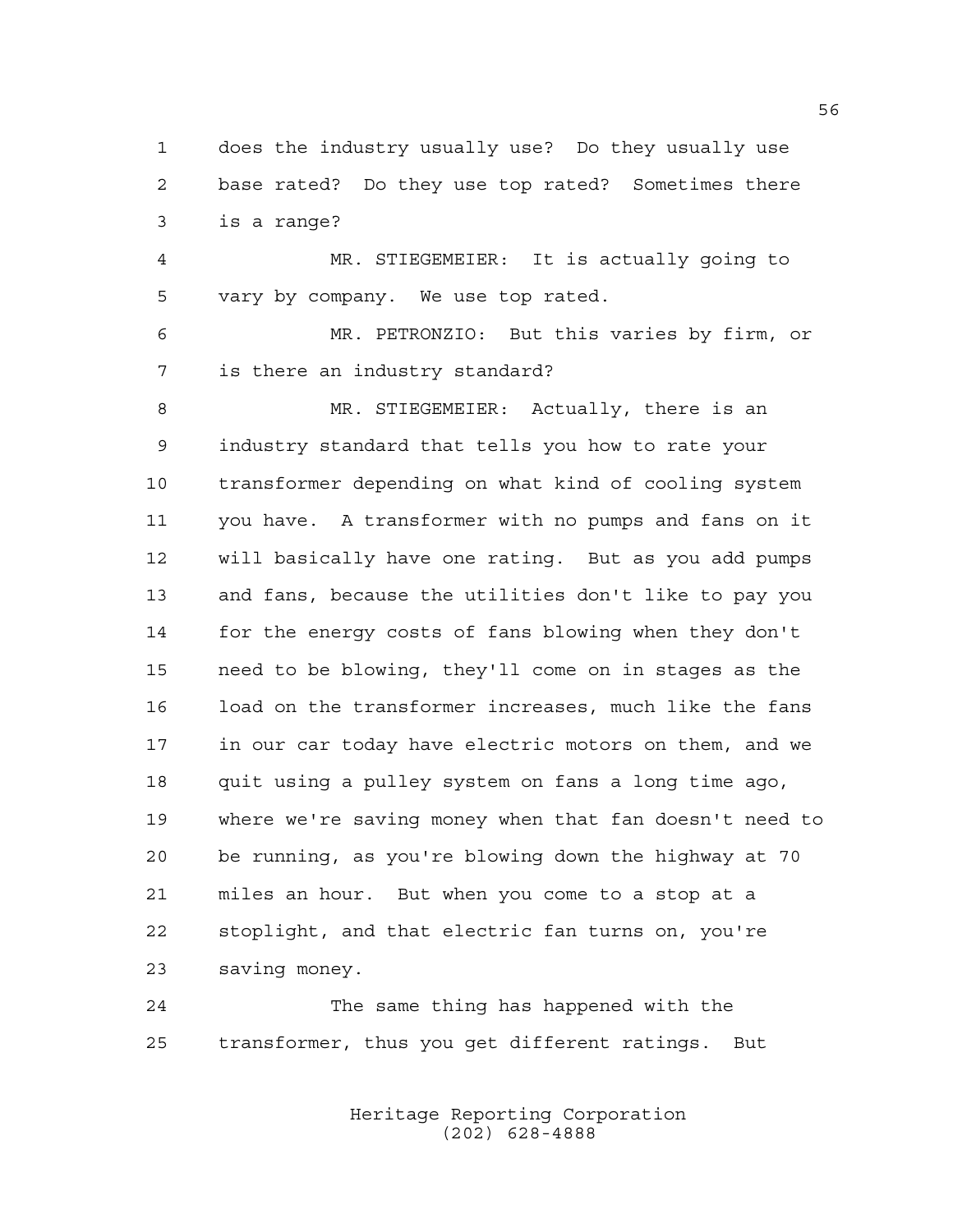those ratings are all determined by industry standards.

| 3           | MR. LUBERDA: Mr. Petronzio?                            |
|-------------|--------------------------------------------------------|
| 4           | MR. PETRONZIO: Yes.                                    |
| 5           | MR. LUBERDA: I just wanted to -- what you              |
| 6           | see in a lot of lost sales we have given, or in a lot  |
| 7           | of the bids you have seen from everybody who submitted |
| 8           | them, they're often -- those three ratings appear in   |
| $\mathsf 9$ | the description of the product. So when the customer   |
| 10          | is buying it, they know that this is the base, this is |
| 11          | the middle, this is the top. So if you look at the     |
| 12          | things we submitted, you'll see that.                  |
| 13          | MR. STIEGEMEIER: And where you see that                |
| 14          | change is by the application, by utility that has a    |
| 15          | network transformer that sits in a field and maybe is  |
| 16          | lightly loaded in the spring and the fall. They        |
| 17          | almost never have fans and pumps running. But if       |
| 18          | you're going into a generation plant, whether fossil,  |
| 19          | nuclear, or whatever, because those transformers can   |
| 20          | tend to be a little more digital, they're either on    |
| 21          | and fully loaded or off, they may even have just one   |
| 22          | single rating on those transformers.                   |
| 23          | MR. PETRONZIO: Okay. And you also                      |

 mentioned the shell versus core technology. And you said that the shell form takes more steel, basically,

> Heritage Reporting Corporation (202) 628-4888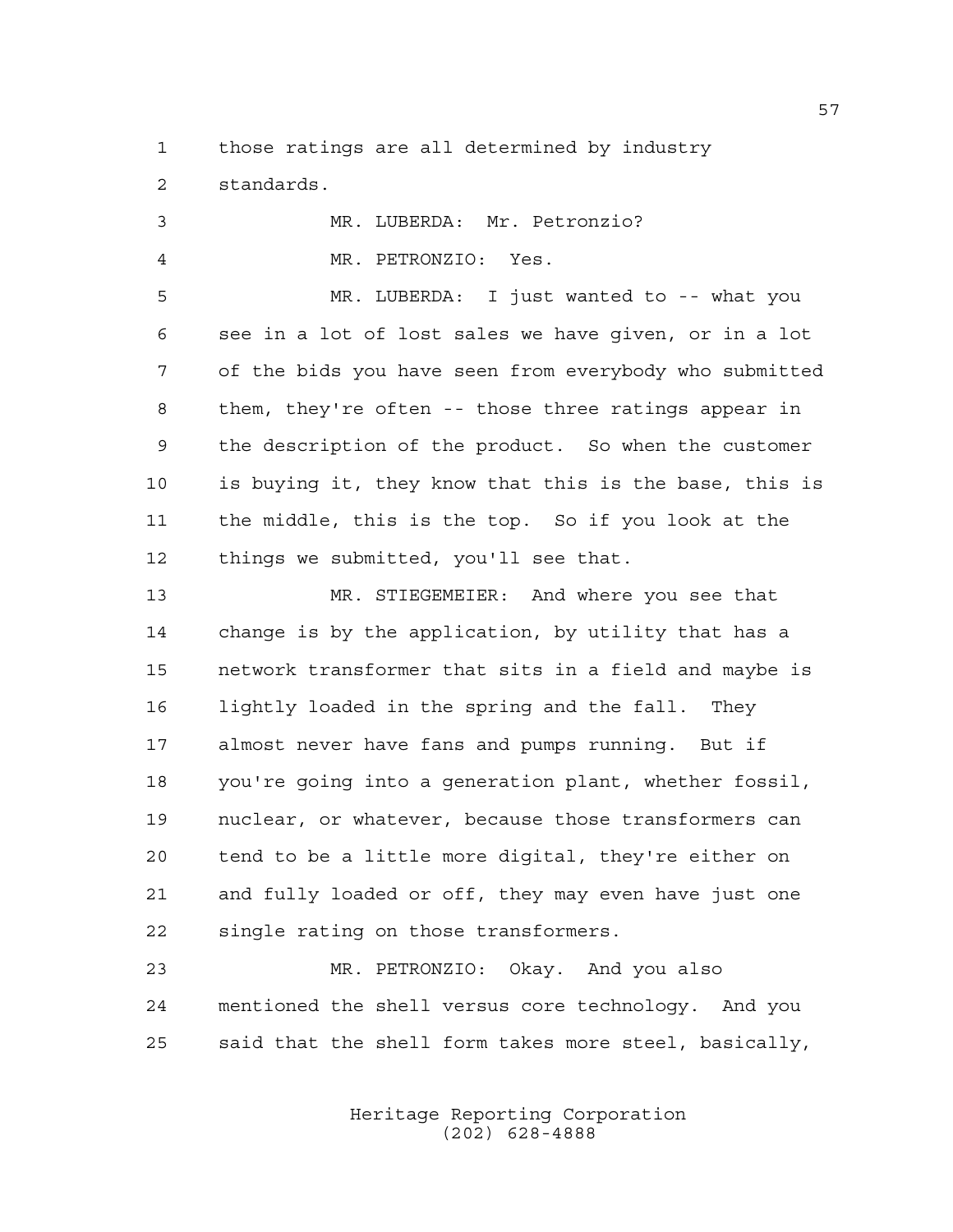so it's going to --

| 2  | MR. STIEGEMEIER: Yeah. As you can see in               |
|----|--------------------------------------------------------|
| 3  | the picture, it's encapsulated in a steel box, and     |
| 4  | that box is anywhere from maybe 11 or 13 inches thick, |
| 5  | each one of those steel laminations, to maybe as wide  |
| 6  | as 17 or 19 inches thick. So it's a very thick steel   |
| 7  | case around the windings.                              |
| 8  | MR. PETRONZIO: Okay. And what are the                  |
| 9  | advantages of the first one versus the other?          |
| 10 | MR. STIEGEMEIER: You can get different                 |
| 11 | engineers to have different arguments with you. And    |
| 12 | the reality is I was trained in shell-form design, and |
| 13 | so if you have a very low impedance transformer, which |
| 14 | means that if there is a short circuit on the system,  |
| 15 | a huge amount of power or a huge amount of current     |
| 16 | flows through that transformer. That fact that the     |
| 17 | windings are encapsulated in that steel shell makes it |
| 18 | more short-circuit resilient. But almost always those  |
| 19 | transformers are going to cost a little bit more. So   |
| 20 | where their sweet spot is, is for transformers that    |
| 21 | are needing to be short-circuit resilient and wind up  |
| 22 | having the need to have that short-circuit resiliency. |
| 23 | So shell-form is kind of a unique                      |
| 24 | You'll see a lot in the industrial<br>application.     |
| 25 | transformers in steel mills, we have you got electric  |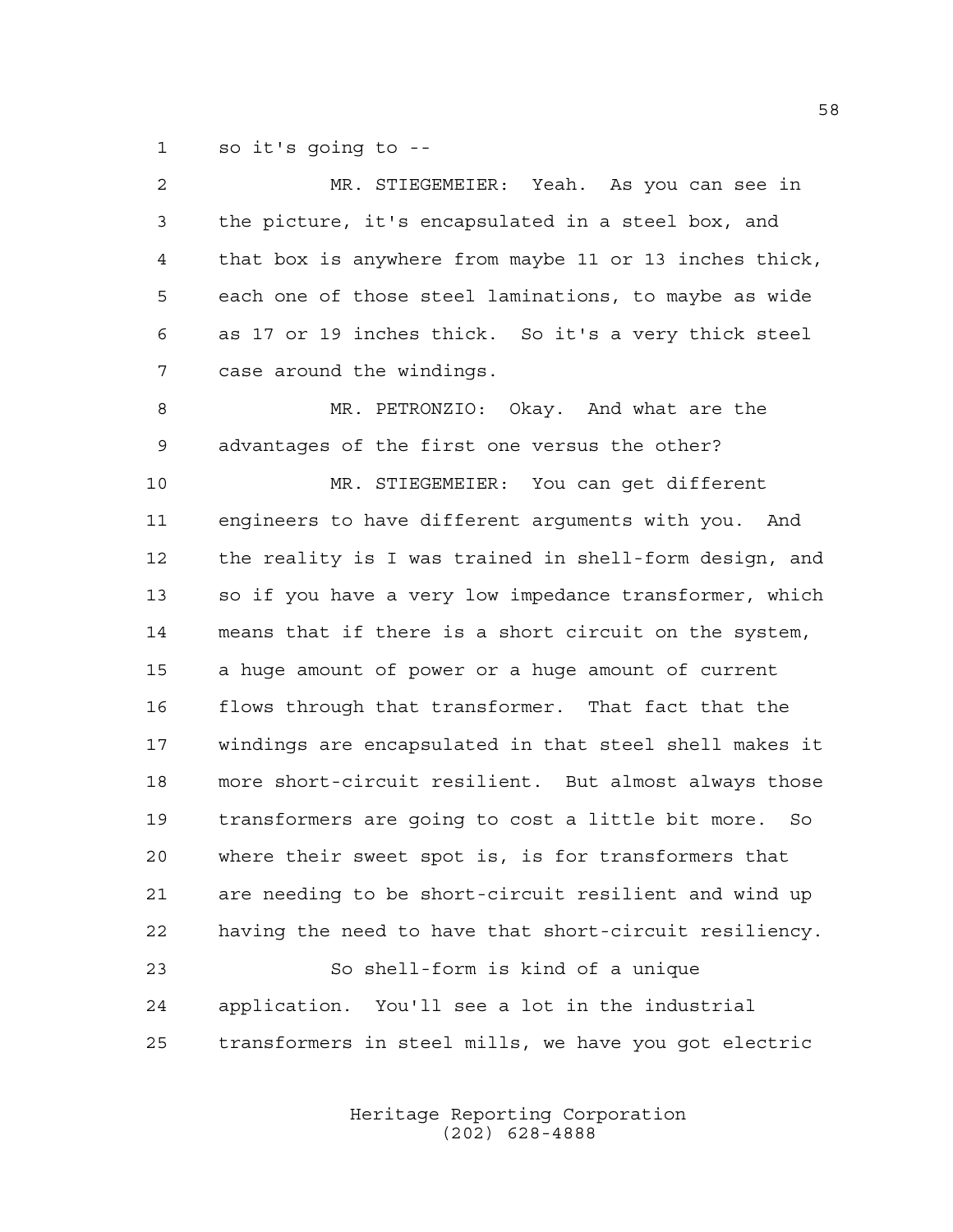arc furnaces and the electrodes having constant short circuits. They give good performance to steel mills. Then you see them in very, very large transformers that are getting a little impedance. MR. PETRONZIO: Okay. Now, do -- MR. McCLURE: If I can jump in here, is there a case where the more MVAs you're producing in the transformer, you're going to have shell as opposed to core, or does that make any difference? MR. STIEGEMEIER: The higher and bigger the transformer, the more shell form is going to be applied. MR. McCLURE: So about 300 -- MR. STIEGEMEIER: But it doesn't become exclusive by any stretch. MR. McCLURE: It's not exclusive? Okay. MR. STIEGEMEIER: It's not an exclusive club. 19 MR. McCLURE: No, okay. MR. STIEGEMEIER: Shell form lends itself, because those windings are encapsulated in steel, like if you're building a 765 KB transformer for the 765 grid in the U.S., those transformers' single phase is very tall and thin, and they can actually be laid done for shipment. And that's one of the advantages for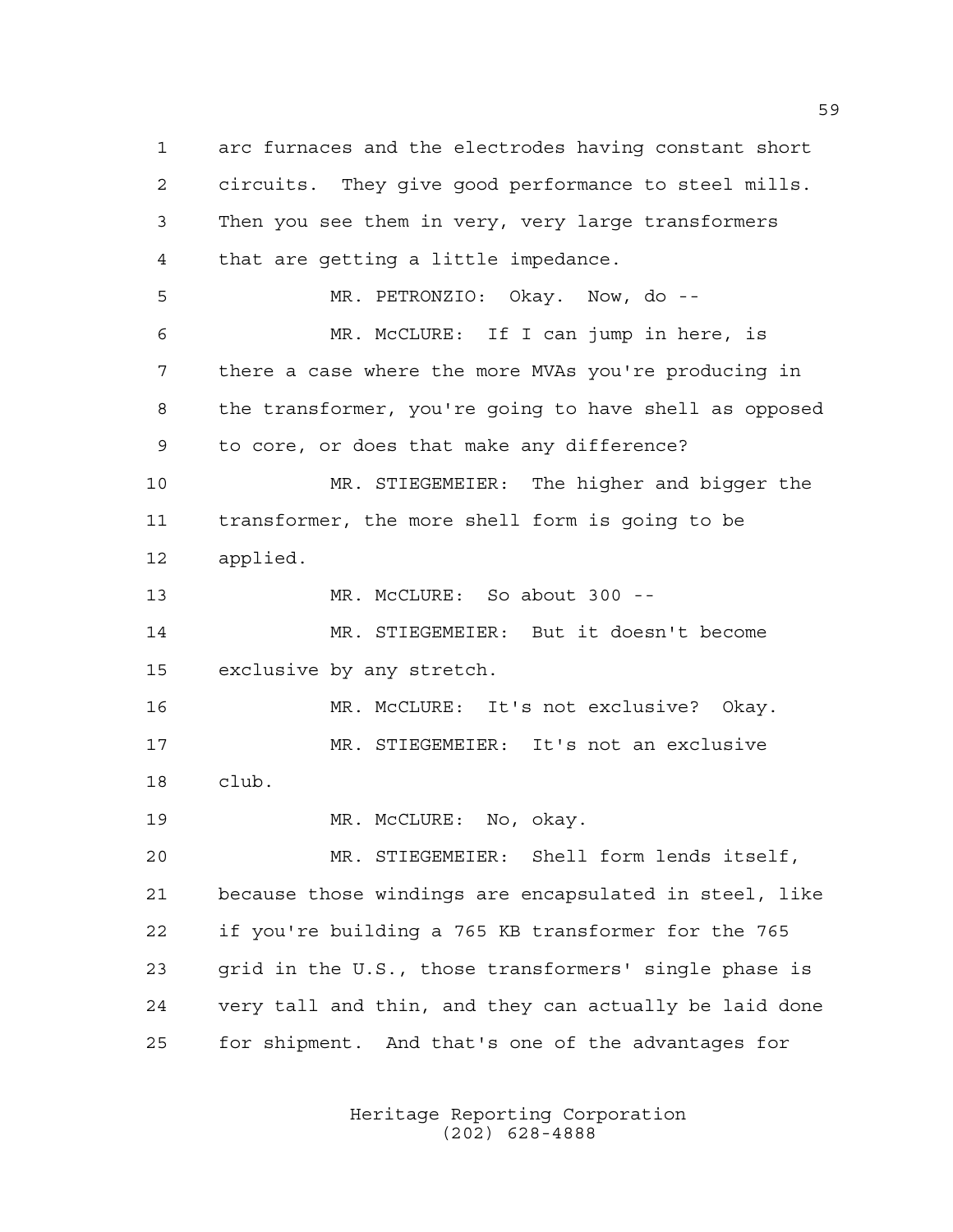shell form, is that when you take something that is literally 30 or 40 feet tall, and you're able to lay it down on a rail car, you have a lot better chance of fitting under a bridge than if it's sitting 30 or 40 feet tall. So that's one of the big advantages of shell form.

 So you'll see them become a little more dominant on the single phase really high voltage stuff.

10 MR. McCLURE: Okay. Thank you.

 MR. PETRONZIO: Did the technology evolve at the same time, or did it start off at the core, and then the shell technology came around as the --

 MR. STIEGEMEIER: You know, Stanley and Tesla and those guys back in the 1880s, they all started wrapping either coils around already made cores, or they wrapped cores around coils. And then that's kind of -- and again, you can really drink a lot of beer and have a good discussion over which one is better. But the reality is both technologies have developed and matured. The shell form really worldwide got a big boost with Westinghouse, and they licensed the technology that Westinghouse had developed in their Sharon, Pennsylvania plant, long closed since '84. But most of the global producers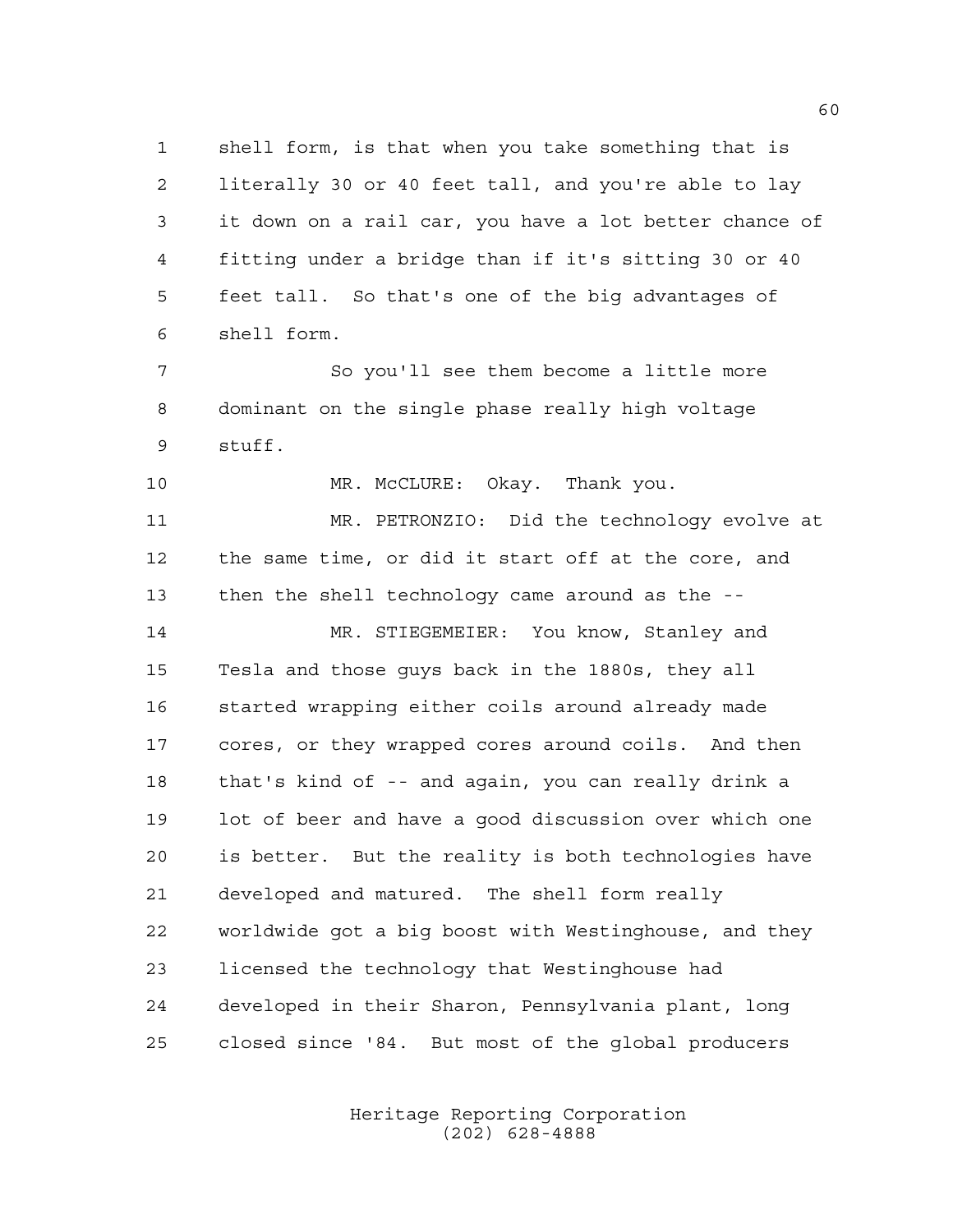that are making shell form are somewhat of a child of that original license.

 MR. MUCHA: Mr. McClure, if I might add -- MR. McCLURE: Yeah. MR. MUCHA: Richard Mucha. I'm the marketing manager of North American Power Transformers. My career is in design, and unlike Craig, I was a core-form designer. And I believe we can do anything in core that we can do in shell, with the exception of about 12,000 to 1,200 MVA, really on the far end of the spectrum. It became difficult to transport, so there were some advantages to the transport. The very low impedance generator step-up units were easier to transport. But very, very large units, we can do anything in core form as well. MR. McCLURE: Okay. Thank you for that. 17 MR. MUCHA: You're welcome. MR. PETRONZIO: Mr. Kerwin, you talked a bit about market demand, and the sense I got was that in the short term -- so short term outlook is not good for the market, but long-term things are looking up a bit, given that the aging of the existing grid had -- MR. KERWIN: Well, we had an interesting discussion yesterday because, you know, a perspective of people who have been around the industry for a long

> Heritage Reporting Corporation (202) 628-4888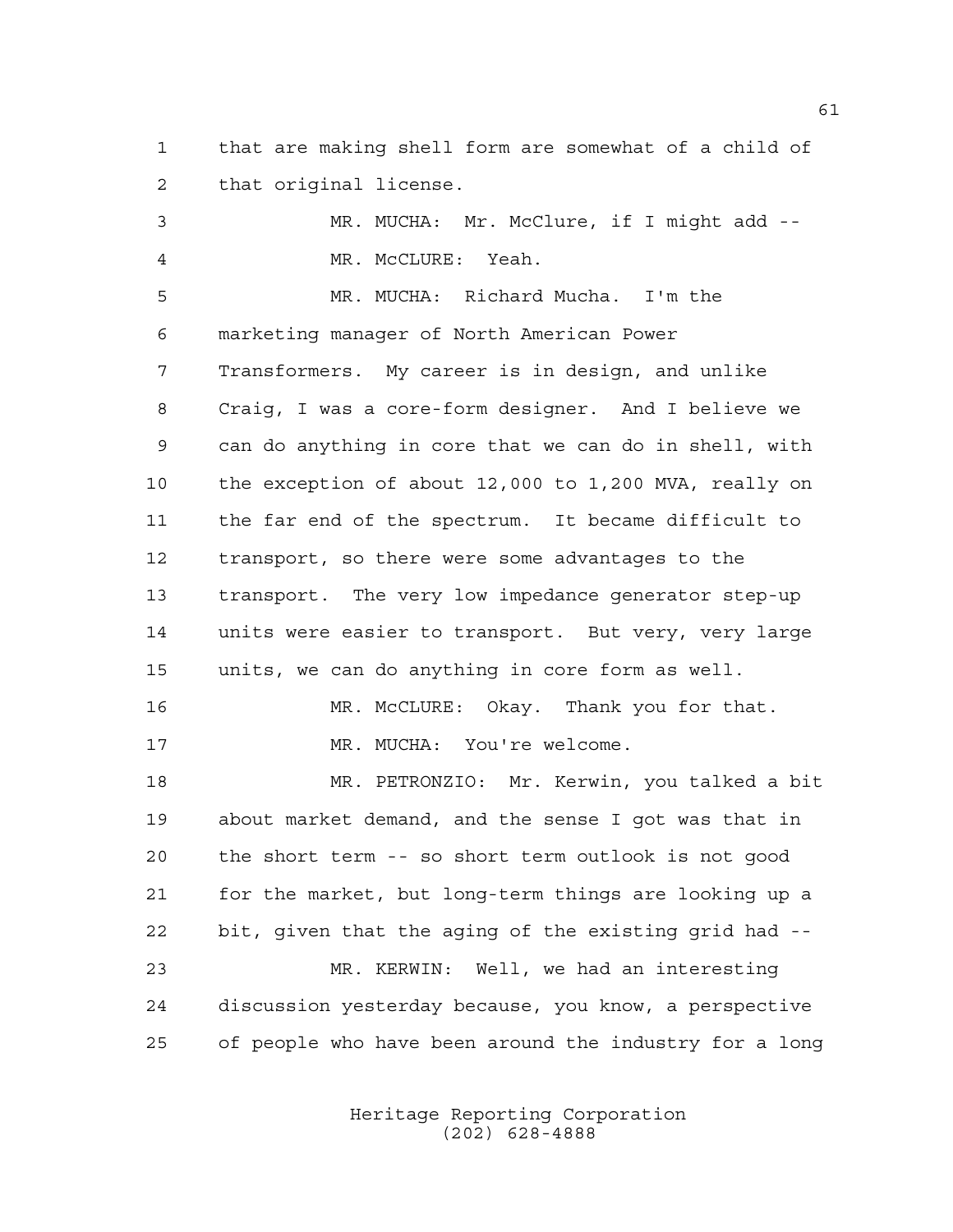time is that they have been hearing the same story for their entire careers, that, yes, the infrastructure in the United States is aging; yes, at some point some of these units that have been put off being replaced will need to be replaced. But they have been hearing that for their whole career.

 So, you know, I don't think there is any immediate indication that there is any, you know, dramatic need that there is going to be some point on the horizon that within ten years, half the transformers, larger power transformers, have to be replaced. It's not that case at all. It's not the case that, you know, an enormous percentage was put in as of 1950 or 1960. That's really not the case. There is not any specific date.

 There is general perception, yeah, that our infrastructure is aging. But some of these units can 18 go on for 50, 60, 100 years. Some are not typically designed to go 100 years, but in some instances, they're still being used for that length of time.

 So, you know, I think that there is a general perception, but there is nothing -- certainly nothing immediately on the horizon that indicates that that will result in any significant increase in consumption for the product. And certainly in the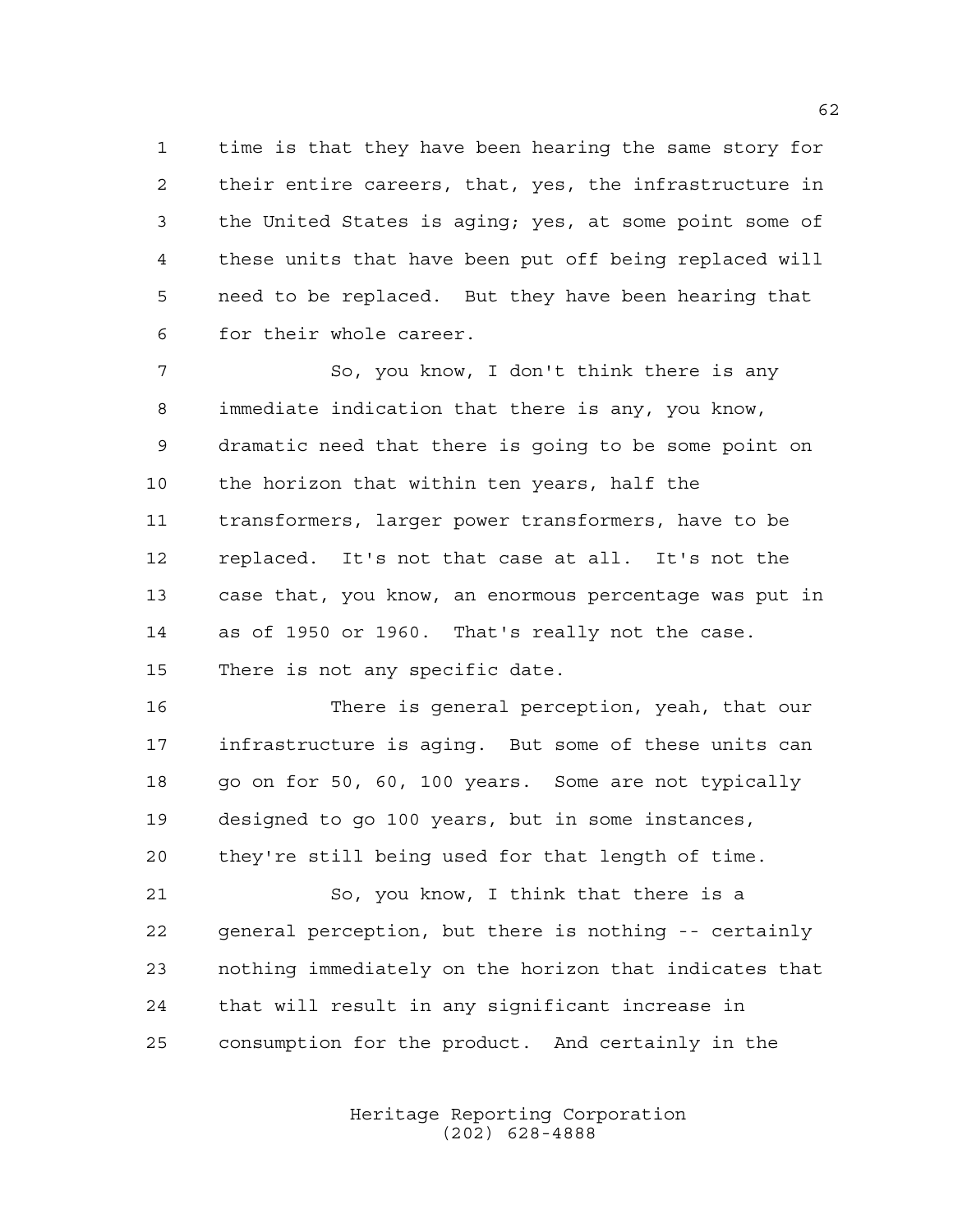near-term, it sounds like the picture remains fairly bleak.

 MS. CUSACK: If I might add to that, we have done a number of studies for the installed base. The installed base in the U.S. is again, and most of the installed bases are 40 years old. But it really depends on the loading and how hard that transformer has been worked during its life and what kind of environment it has been exposed to.

 So we have got engineering studies with very old installed base units that after doing complex analysis on these units show now apparent need for replacement. And then there is other units that are relatively young, 15, 20 years, and those units have been worked harder, and they do require replacement. 16 So although many in the industry say, you know, there is a large aged installed base and, you know, at some point they are going to be needing replacement, right now, given the market conditions and the general lack of demand for at least energy, we're not seeing that cliff coming anytime in the near future that those units are going to need to be replaced.

 MR. KERWIN: Yeah. And I would just add that the data that I cited to in my testimony is pretty striking in that what we're seeing -- and this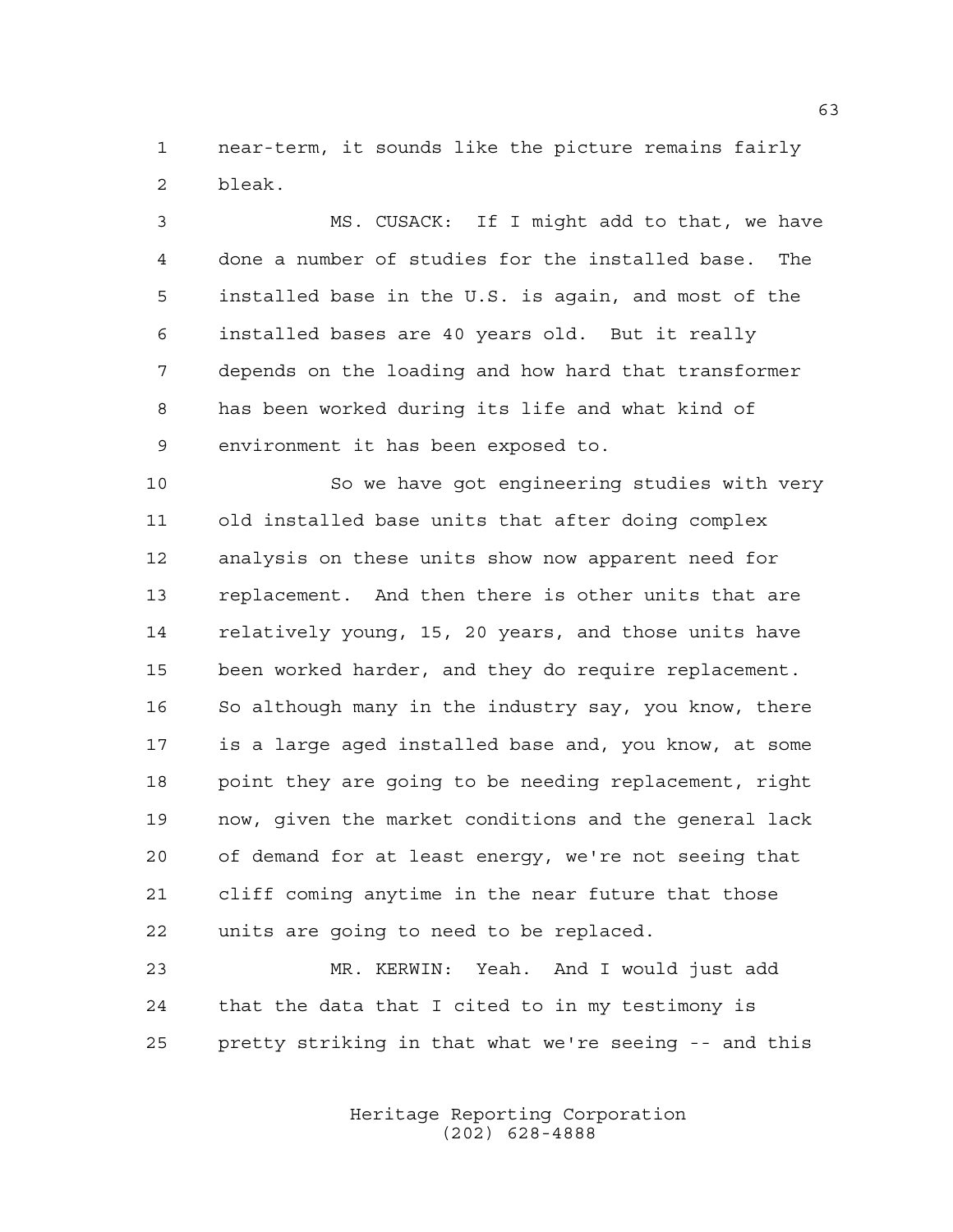is somewhat again historical trends. I think historically the United States has seen, you know, fairly consistent increases in both power generation and consumption. But the projections that are there now show a much different picture, that it's not projected that either generation or consumption are inclined to increase much at all.

 The number I quoted from testimony was a 1 percent growth in consumption between 2010 and 2015, which is rather extraordinary. There is a heavy emphasis now on conservation, and we're actually making some progress in that regard, you know, as an economy. And obviously there are not a lot of houses being built currently, or major new housing developments, which is not -- at that level, that is more specifically distribution transformers, but the point being that the economy is not expanding. There is not a lot of demand growth for -- growth in demand for electricity consumption, and it's not projected to increase significantly more for quite a number of years.

 MR. LUBERDA: Mr. Petronzio, this is Al Luberda. I was interested to here the Respondents say they have a study that is going to show that the market is going to increase 5 percent a year, or

> Heritage Reporting Corporation (202) 628-4888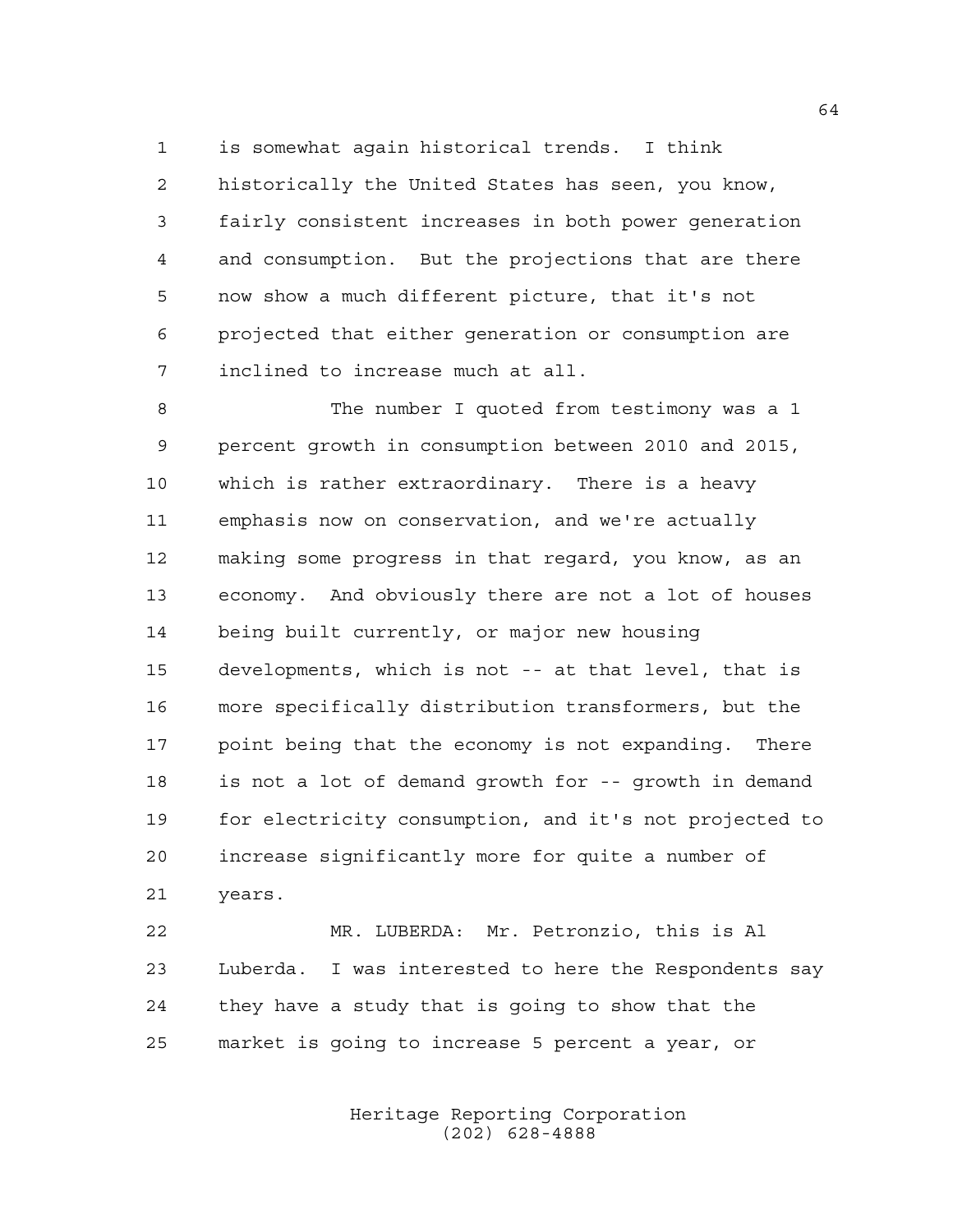whatever it was. But we're being injured now, over the last three years and this year. We're really concerned about what happens the rest of this year and going forward. If you look at the data, the imports from Korea are huge. The underselling data is there. And it has really hurt the industry.

 So while, you know, what is going to happen five years from now, three years from now, two years from now, might be interesting for threat, we think we're suffering significant injury now. I'm not sure what the basis of their claims are. We'll look at that report when it comes. But we need help now.

 MR. PETRONZIO: Okay. If we could maybe just talk briefly about the bid process. There was some mention of open bids, and I'm assuming this is from when public utility companies were able to take bids from firms. Could you just describe that process a bit? I know there are, you know, city councils -- if you -- five minutes as far as what the bids are and what the numbers come in at. If you could somewhat describe that process from the beginning as to -- a bit.

 MR. NEWMAN: I'd be glad to explain how it works. We receive -- you have to be prequalified for the plant. That's an obvious step. There are certain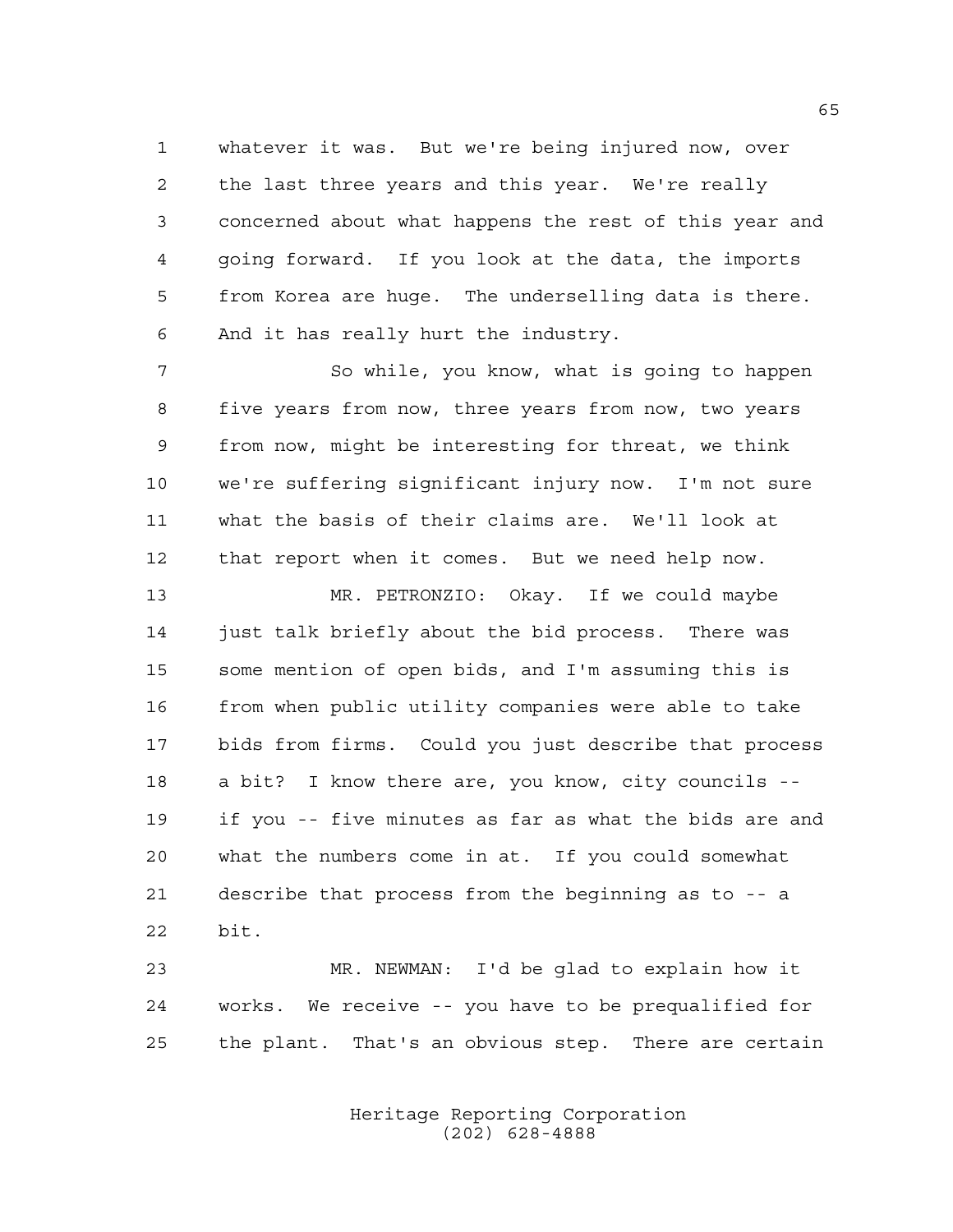manufacturers out there that just are not in the premiere category, obviously. But after you are qualified by that plant, then they will send out an RFQ and an RFP, and then everyone who is qualified is able to quote on that, and then the numbers are tabulated, much like a municipal may tabulate them or otherwise you meet the spec. Once you meet the spec, then the prices come out.

 You generally know whether you've won or lost within probably two months of having bid the bid. The validity of the bid is often 30 days or 60 days.

 MR. PETRONZIO: And there was some mention of U.S. companies being closed out of the bidding process. Does that have to do with the qualification process or -- I mean, were there certain situations you mentioned that U.S. companies were not allowed to bid on projects?

 MS. CUSACK: No. That more pertains to what we'll consider to be alliance arrangements. So if you bid on a long-term -- something called long-term agreements, where you locked up the volume that didn't account for yours, there will be perhaps one initial offering. But it will contain a demand for three to five years subsequent to that.

So if you are qualified with a number of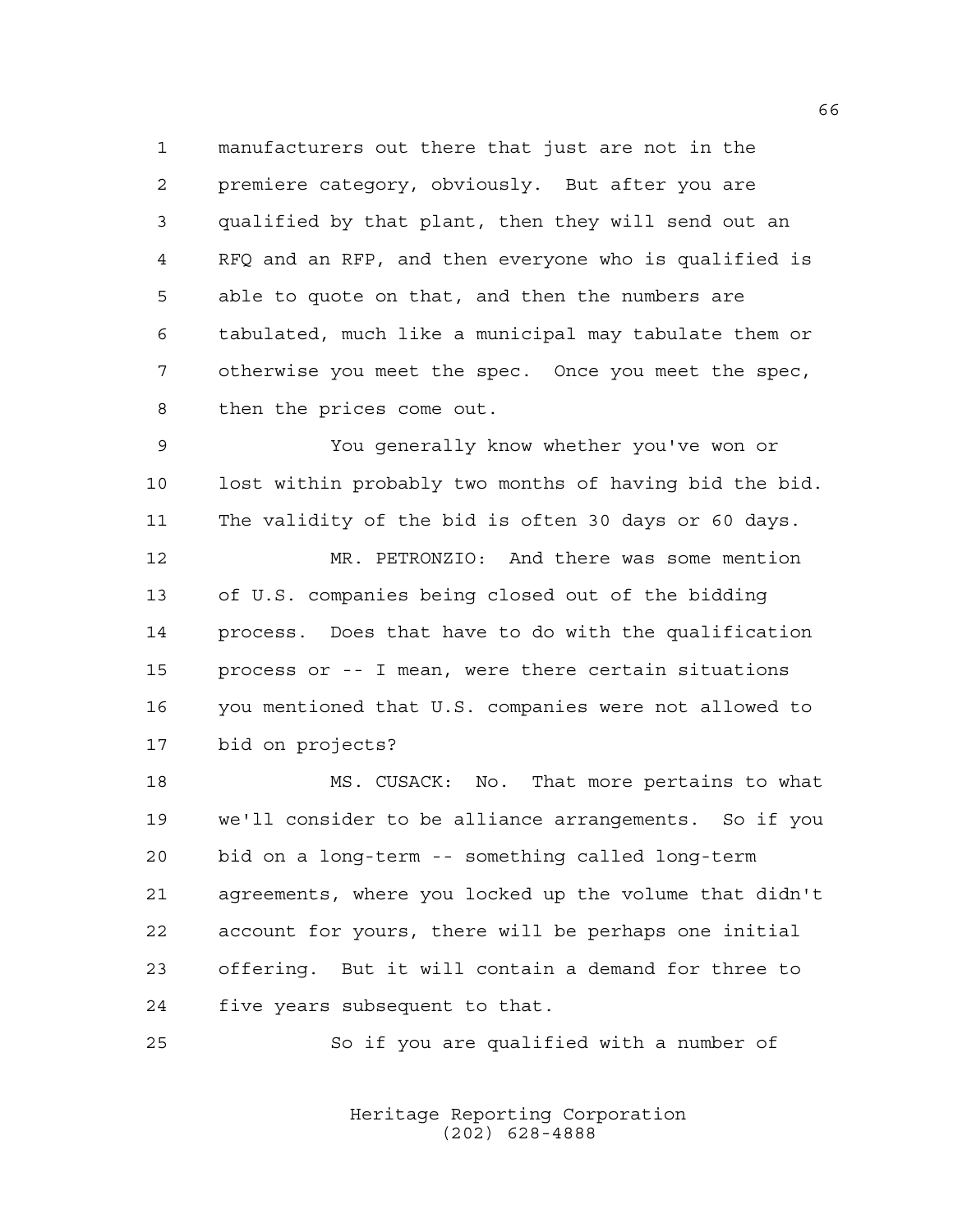other suppliers, and somebody comes in very, very low, they will lock the other suppliers out of that business for that period of time of the alliance agreement several years. And that's alliance agreements with investor utilities, not the public power that -- was describing.

 MR. McCLURE: If I could jump in again, it is the long-term bidding and getting closed down, as it were, if that's the appropriate term. Is that a relatively new phenomenon? Is that something you hadn't seen before?

 MS. CUSACK: No. There has always been some percentage of alliance agreements. And in fact, in my company in particular, we have had alliance agreements for years. The problem that I would see directly has been a direct effect of what we have seen in the pricing levels is that even when some of those alliance agreements that have been in place with the U.S. industry, because the market pricing came in so much lower, many of those alliance agreements that had been in place for years had been looking up, and now with this more aggressive pricing, now new contracts have been put in place at much, much lower pricing levels.

So it's not a unique phenomenon to have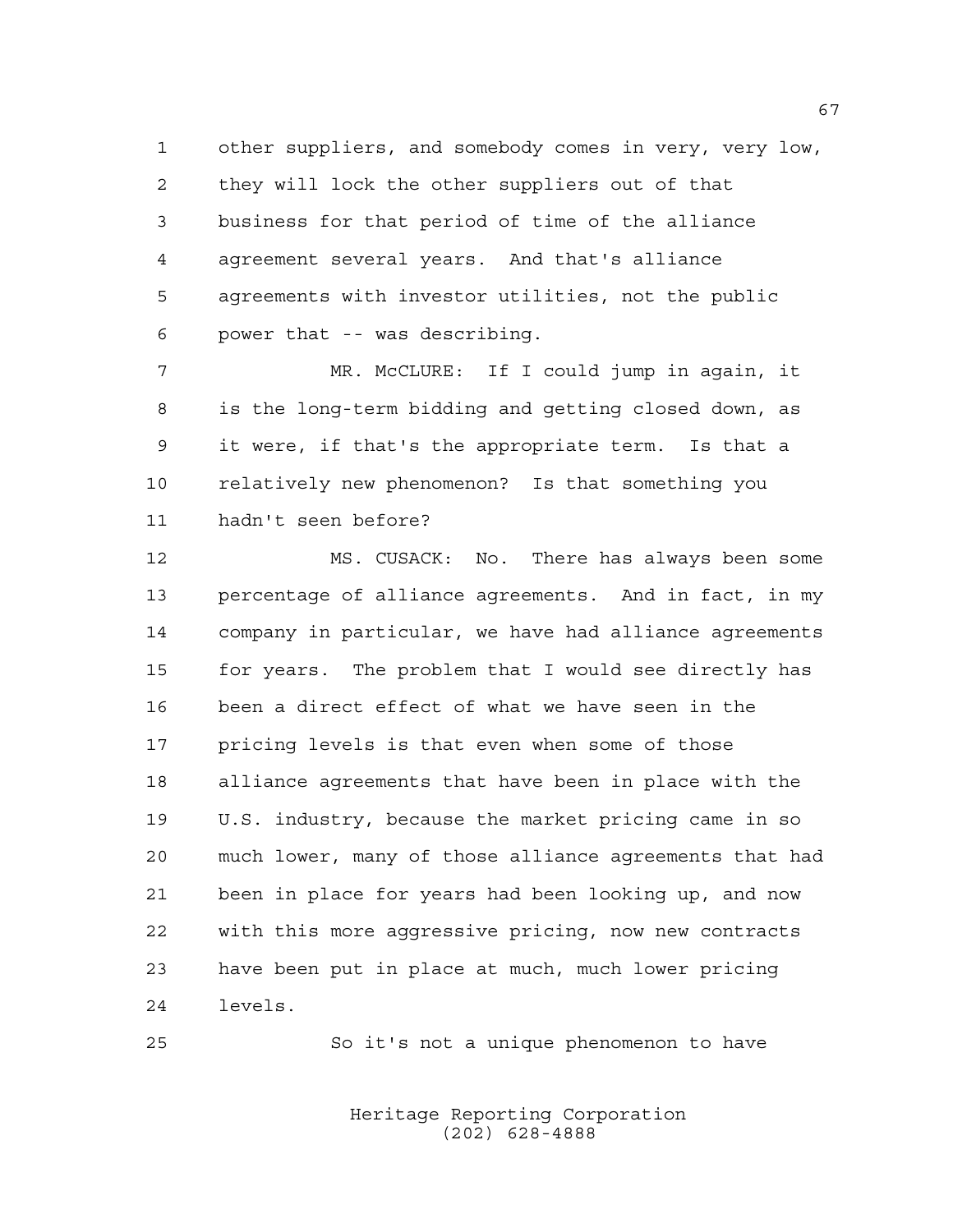alliance agreements. What is absolutely unique in the history is that those alliance agreements have been opened up after they have been signed. MR. McCLURE: Okay. And then when they're opened up, and somebody comes in and takes it apart, is that a new alliance agreement, or is it a -- MS. CUSACK: Yes. MR. McCLURE: -- you know, just a short-term solution? MS. CUSACK: No. It's a new alliance agreement. MR. McCLURE: Alliance agreement, okay, okay. Thank you. Back to Ed. MR. PETRONZIO: Are there any situations where U.S. companies are given preference over importer products, Buy America or something where a public utility company will say we prefer it? 18 MS. CUSACK: Yeah. There are some Buy America clauses. And oddly enough, the Buy America clause is largely including the imports from Korea and other countries with free trade agreements with the United States. So in fact, there is no advantage to U.S. manufacturing on those Buy America clauses that I've seen. It was a mind opening discovery for me as well because I thought that Buy America meant that you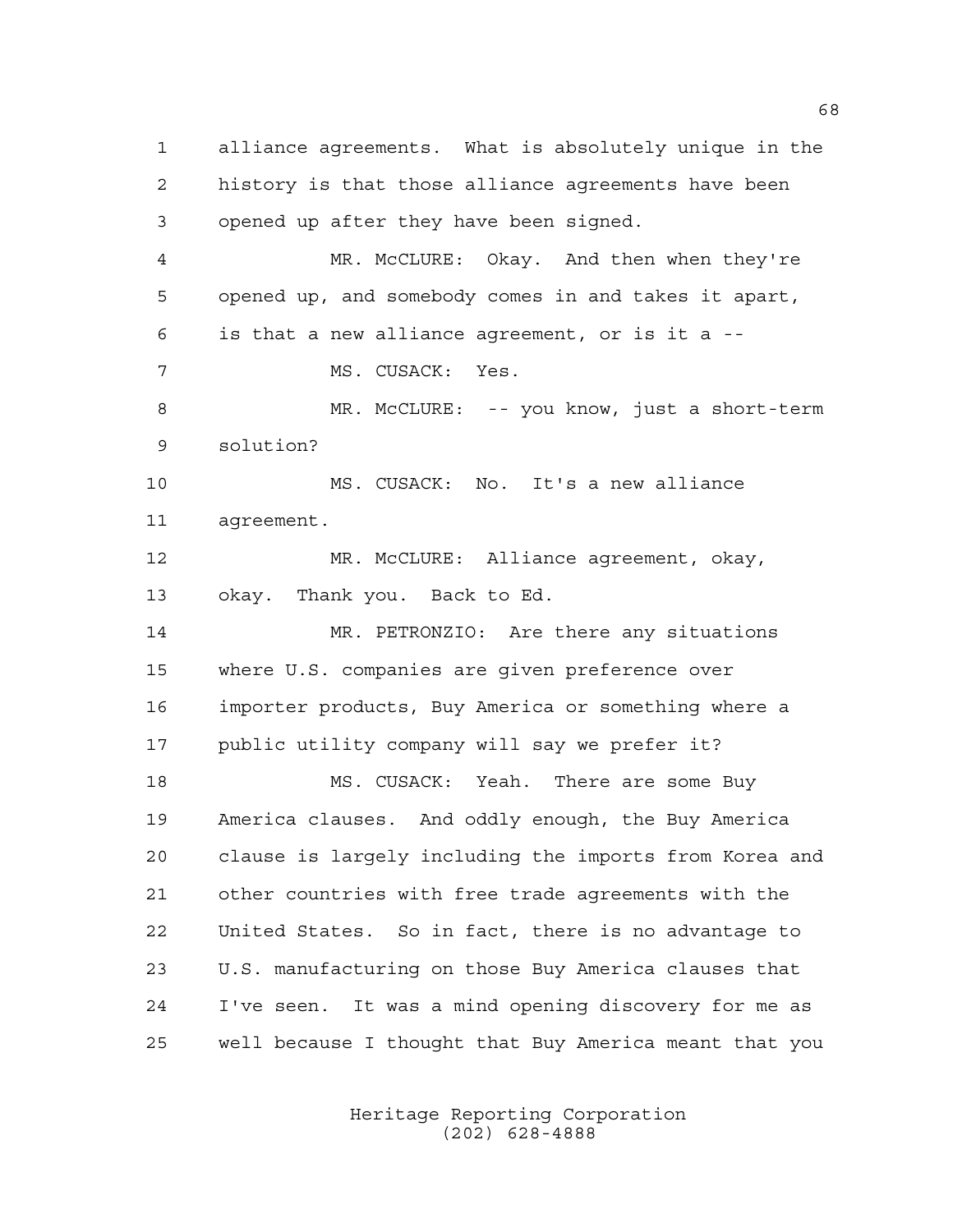produced in the United States.

| $\overline{a}$ | MR. PETRONZIO: Okay. And then just other              |
|----------------|-------------------------------------------------------|
| 3              | elements of the bid. Are there -- I mean as far as    |
| 4              | installation, as far as warranties. Are these all     |
| 5              | components that can be strictly based on price? What  |
| 6              | other factors go into whether bids can be accepted or |
| 7              | not?                                                  |
| 8              | MS. CUSACK: There are many factors that go            |
| $\mathsf 9$    | into the bids. But if you take something like a       |
| 10             | warranty, really when you talk about units of this    |
| 11             | complexity and size, if you're going to have a        |
| 12             | failure, you're going to have a failure in a very     |
| 13             | short period of time. And so if somebody says, oh,    |
| 14             | well, I offered you a three-year warranty versus a    |
| 15             | two-year warranty, the customers in our industry -- I |
| 16             | mean, that is basically valueless for them because    |
| 17             | they're going to have a failure soon after they       |
| 18             | energize if they're going to have a failure.          |
| 19             | So things like warranty, hauling and                  |
| 20             | installation, that kind of thing is included in the   |
| 21             | bids. But typically, what will happens is there will  |
| 22             | be a price for the unit at location, and then there   |
| 23             | will be another price for the unit installed and      |
| 24             | energized. So that becomes then, you know, leveled    |

out because the assumption is that everyone can get it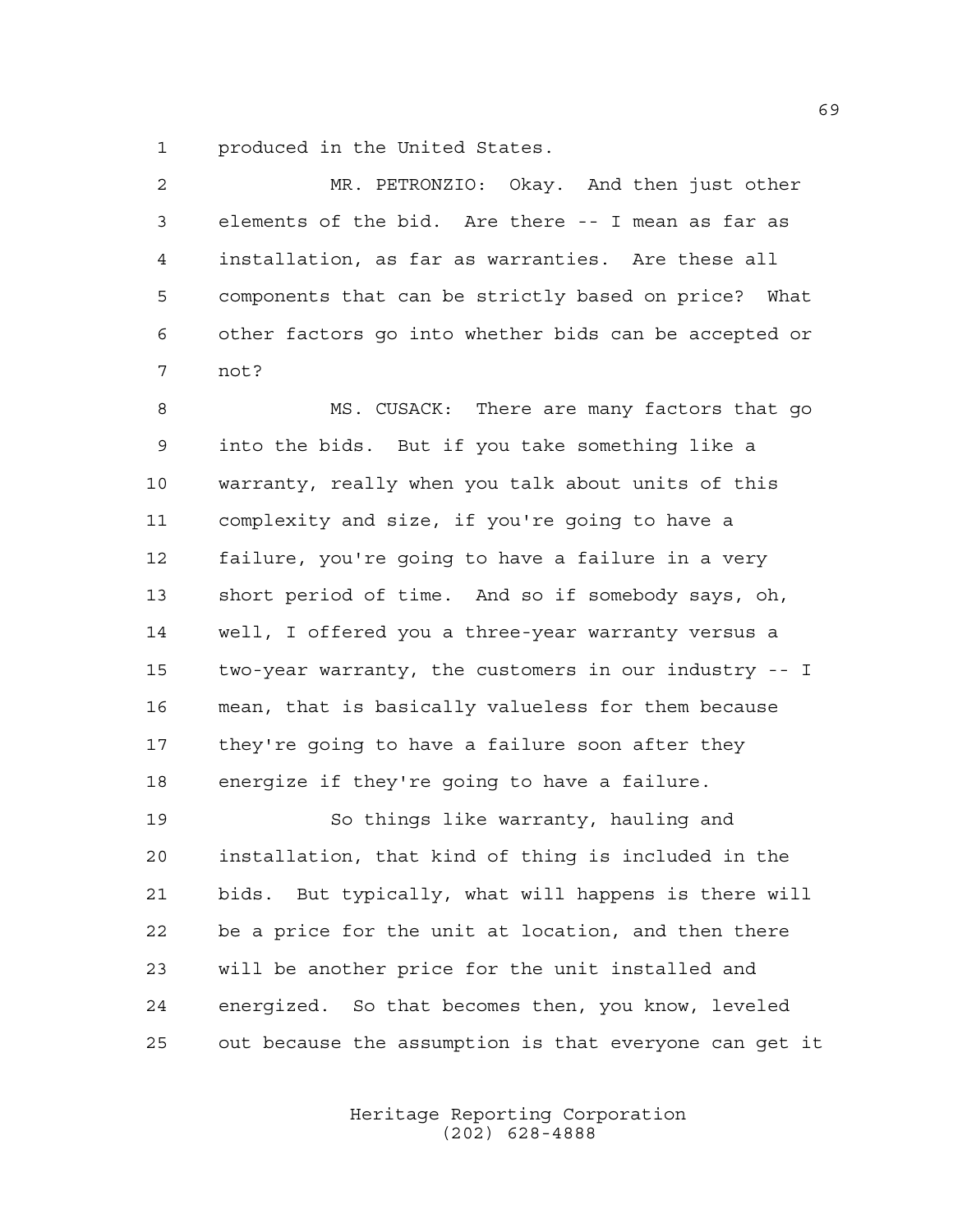to the pad and energized. And certainly there are losses and other things that come into evaluation. But each customer has a formula that they use to evaluate what the financial impact is on losses versus initial cost, and everyone has access to that information in the specification that comes out that we get on.

 MR. RADCLIFF: Mr. Petronzio, if I could -- I'm Robert Radcliff from Delta Star. Generally, most of the specifications we see from the customers outline in detail exactly what they are looking for with respect to warranty, with respect to delivery, and as far as the firm or escalated pricing. So that kind of puts everyone on a level playing field with respect to what they're bidding.

 So anyone that does not meet their specification, they generally outline what they are taking exception to. So that way a customer can actually read and see that, oh, they're bidding exactly what we asked for. There are no exceptions. So we should expect to get exactly what we ask for. And that way, all of the pricing levels -- and generally, at that time, they buy directly on price. MR. PETRONZIO: Thank you. That concludes my questions. Thank you all.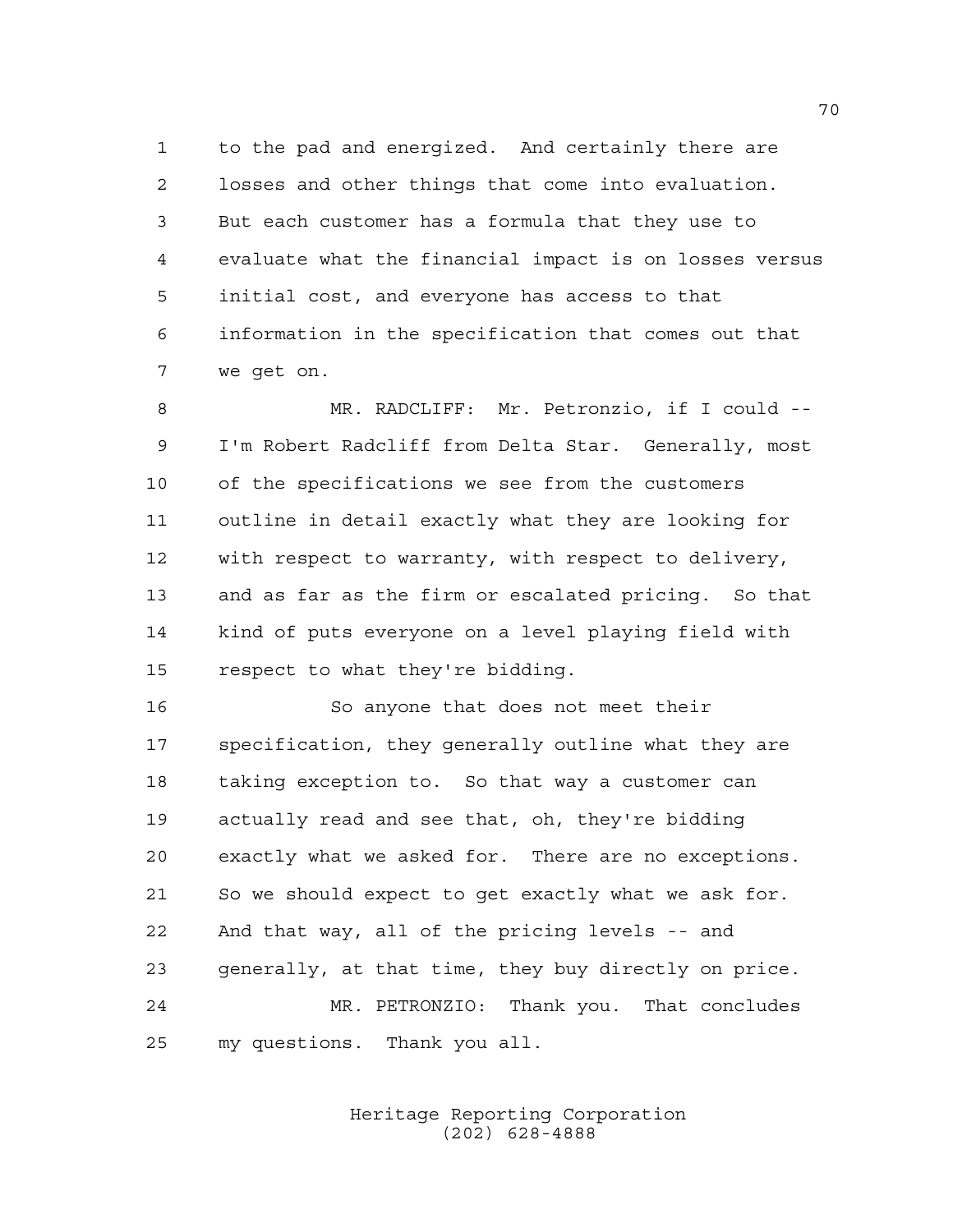MR. McCLURE: We will now turn to our auditor, Charles Yost.

 MR. YOST: Thank you very much. And I do appreciate you all coming to this conference today. I have no questions, at least none that I can ask publicly. I, of course, look at company-specific data, so I'm a little precluded about asking for that in public session. But thank you very much.

 MR. McCLURE: I think Mr. Yost has no doubt been in touch with some of you at the individual firms and may have follow-up after we conclude the conference. He can talk to either you or through counsel. At that, we will now turn to our learned counsel, Peter Sultan.

 MR. SULTAN: Thank you. My first series of questions goes to the definition of domestic like product and the factors that we generally look at. And my questions are mostly prompted by what I've read in the petition.

 Turning first to the physical characteristics of large power transformers, I should mention that my questions really focus on the distinction or lack thereof between large power transforms and power transformers of less than 6 MVA. You described the typical characteristics of large

> Heritage Reporting Corporation (202) 628-4888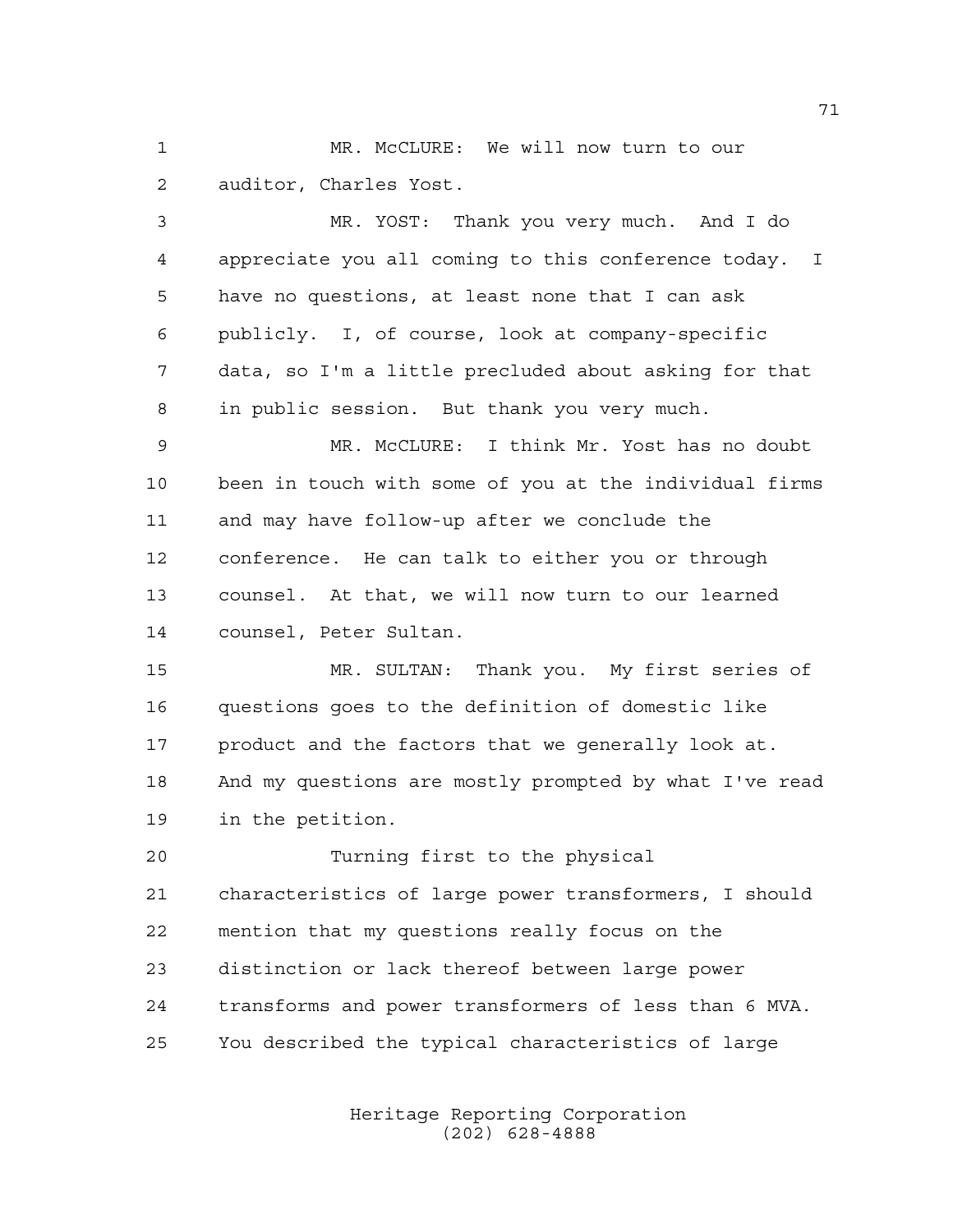power transforms as consisting of copper windings and core made of laminates that goes within a bath of degassified mineral oil.

 Are smaller transformers similar? I mean, do they have similar physical characteristics or are they different?

 MR. LUBERDA: I'll let the experts talk about it a little bit. But I'll just in preface, first, I was interested that -- I haven't heard from the Respondents -- that they're challenging that 60 -- yet. Maybe we'll hear that this afternoon. I don't know. But all transformers, all liquid-type transformers, are going to have a core, a winding, and be filled with liquid gassified oil.

 That doesn't mean that they all have the same physical characteristics. And I think the panel here can tell you that once you start getting up in these higher voltages and the higher MVAs, they get much more complex. It's all the other things that have to go into the transformer to make it more suitable for those higher voltages to help dissipate the heat, to control the oil, to -- and a variety of other things, cap changers. There is just a lot more complexity in the larger scale.

25 So I'll throw it out to the panel, maybe Mr.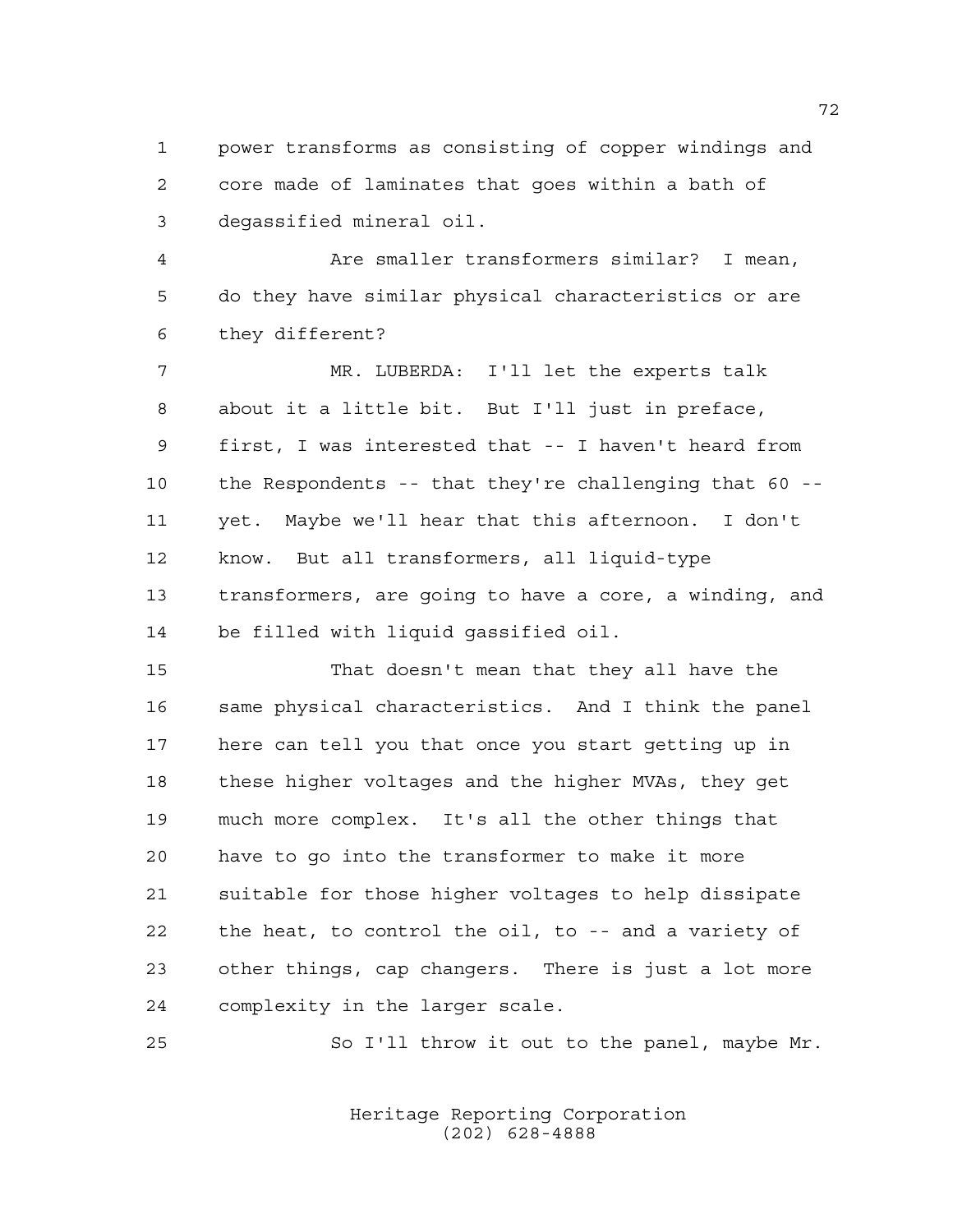Stiegemeier then maybe somebody from Delta Star.

 MR. STIEGEMEIER: I think you described it pretty well. I mean, if they're a liquid filler, I mean, you know, the laptop power supply here is a transformer. So the transformer is not a transformer is not a transformer. Certainly the pad mount that is in your backyard is a liquid-filled transformer. But it has probably got aluminum windings inside of it. These things, because of the massive amount of power that you're trying to pack in as small a box as possible, they're almost always going to have copper windings just because copper is that much better of a conductor.

 When you're in a factory that's building hundreds of pad-mount transformers a day that you ship 20 or 30 on a truck, the complexity -- and it may be that it's purchased to a single page datasheet with basic performance data on it versus these things, which can have a 30, 40, 50, or 100 page sheet detailing many details because again these things are so specific and so custom to the grip point at which they're installed because, I mean, the voltage ratios for these transformers, the impedance of these transformers all has to do with whether it's transferring power from one point of the grid to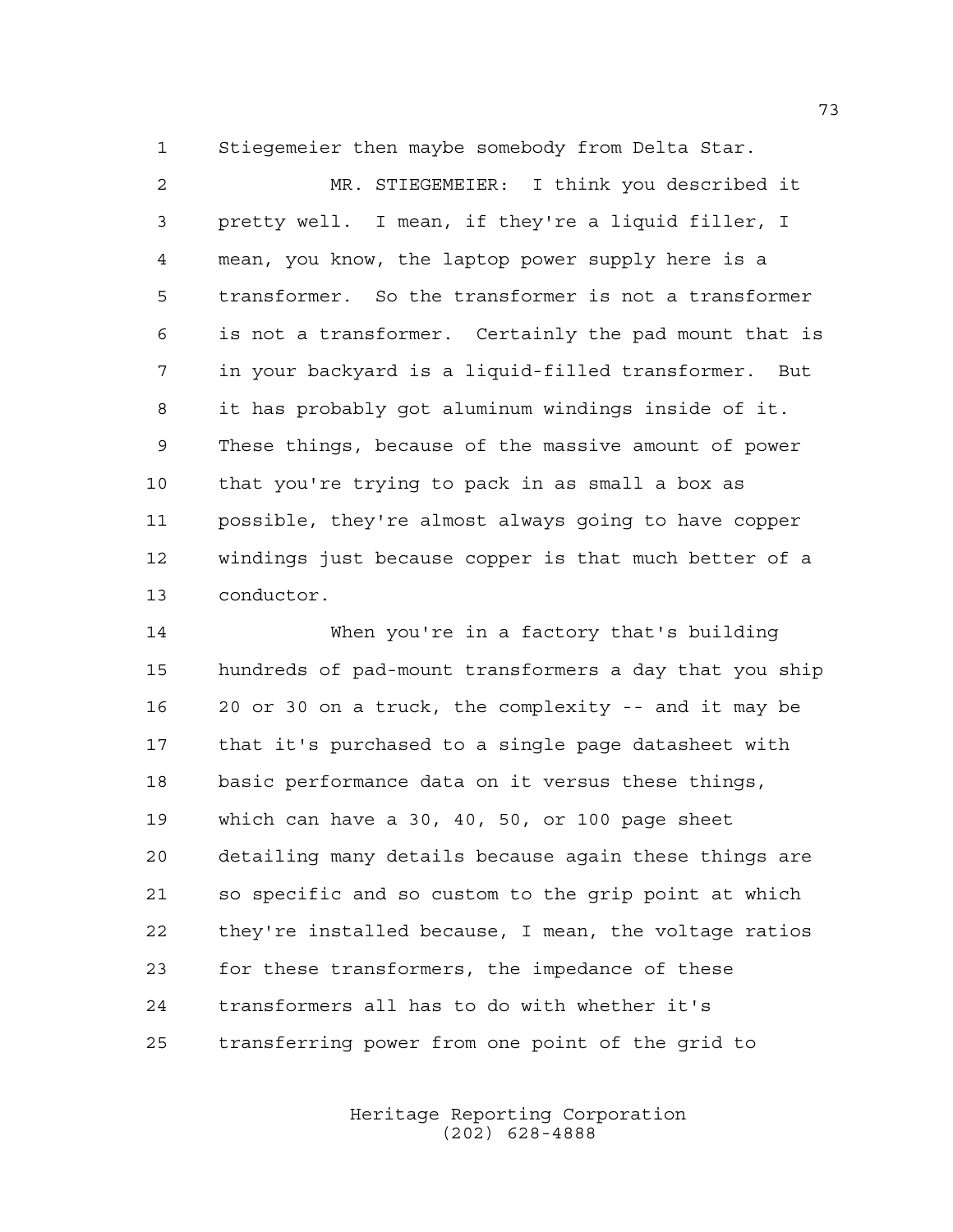another normally, when they're loaded, the voltages sites on these transforms. And so the impedance of the transformer is going to be important to the customer.

 And again, these high-volume production on these kind of things, at least in our factory, is maybe two a week instead of hundreds a day. So there is just an order of magnitude difference, and that 60 MVA line is a pretty good divider.

 MR. SULTAN: You say about the 60 MVA line is a pretty good dividing point. But is it a dividing point in terms of other physical characteristics in terms of extra bells and whistles on the transformers as opposed to the smaller --

 MR. STIEGEMEIER: Yeah. You'll see monitoring systems applied to those higher power transformers. Again, as they're more critical -- nothing personal for you, but the utility doesn't monitor the pad-mount out in your backyard with the same level of intensity that they monitor the generator step-up in a nuclear power plant. So, yeah, there are different accessories. There is different things that go in those more critical transformers. MR. LUBERDA: There is a lot of -- I just

wanted to add, Mr. Sultan, you know, there is a lot of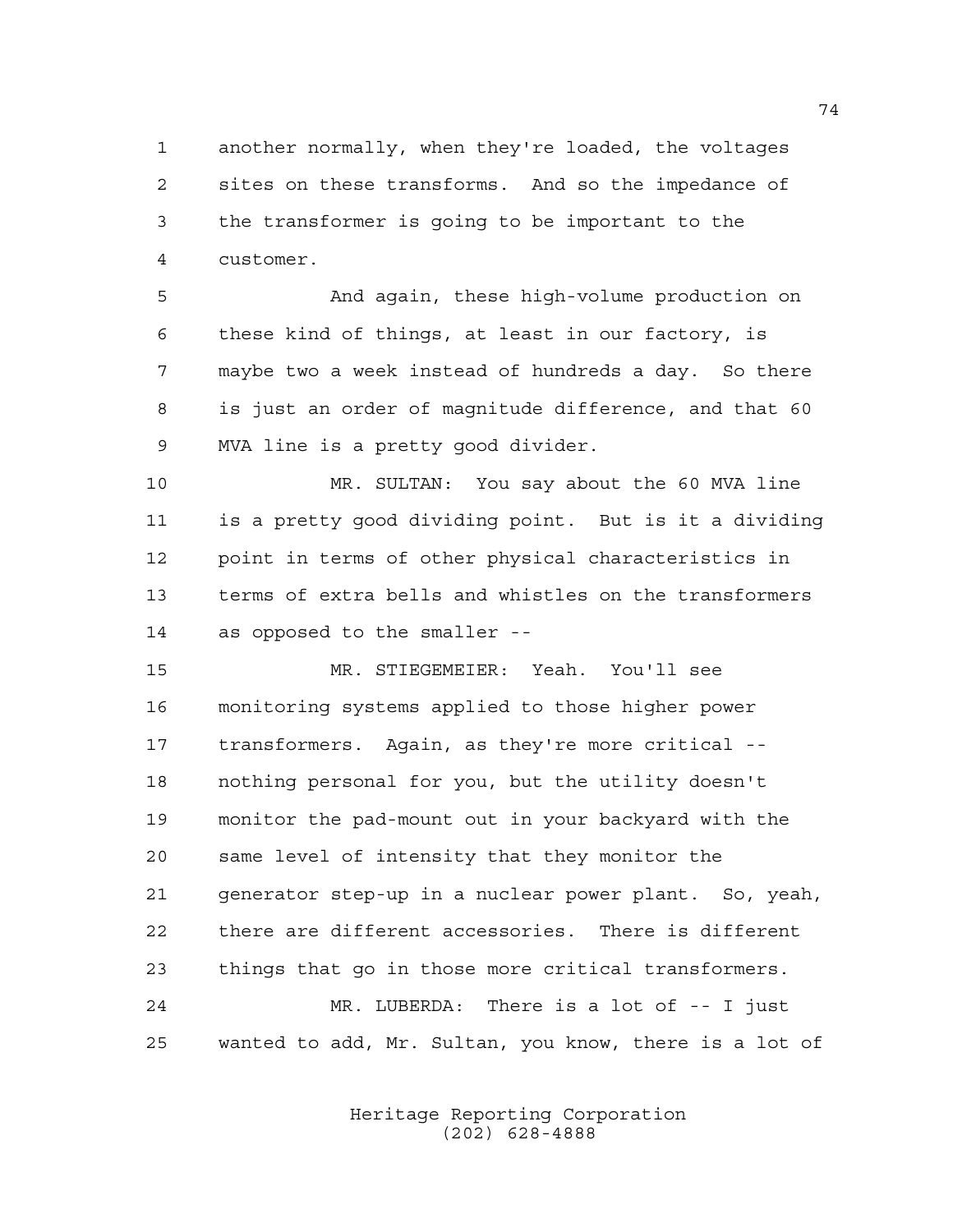engineering, as we testified today, that goes into making one of these large power transformers, much more so than the small ones. And because of their critical applications, they have to be well-tested. They have to be hand built. You know, the choice of -- you take the specification the customer has given you in the bid, and you have to do a lot of design work to decide exactly how much steel is going to be in the core, what is the shape going to be, what winding patterns are you going to use, how are you going to set it up.

 It has got to go under a bridge or over an overpass somewhere. How much is it going to weigh? Where you get all those performance characteristics for the weight, for the size, for the materials going in. So all of that is really critical, and the process takes a couple of months sometimes, weeks to months, to get that design down. And that goes into the physical characteristics, in addition to the bells and whistles that you have to add to monitor heat, to check heat flow, to make sure you are getting cooling. All of that engineering is at a level that is far above what you're doing on these smaller units. You know, if you're looking for a line that

some -- there is no publication that says 60 and up is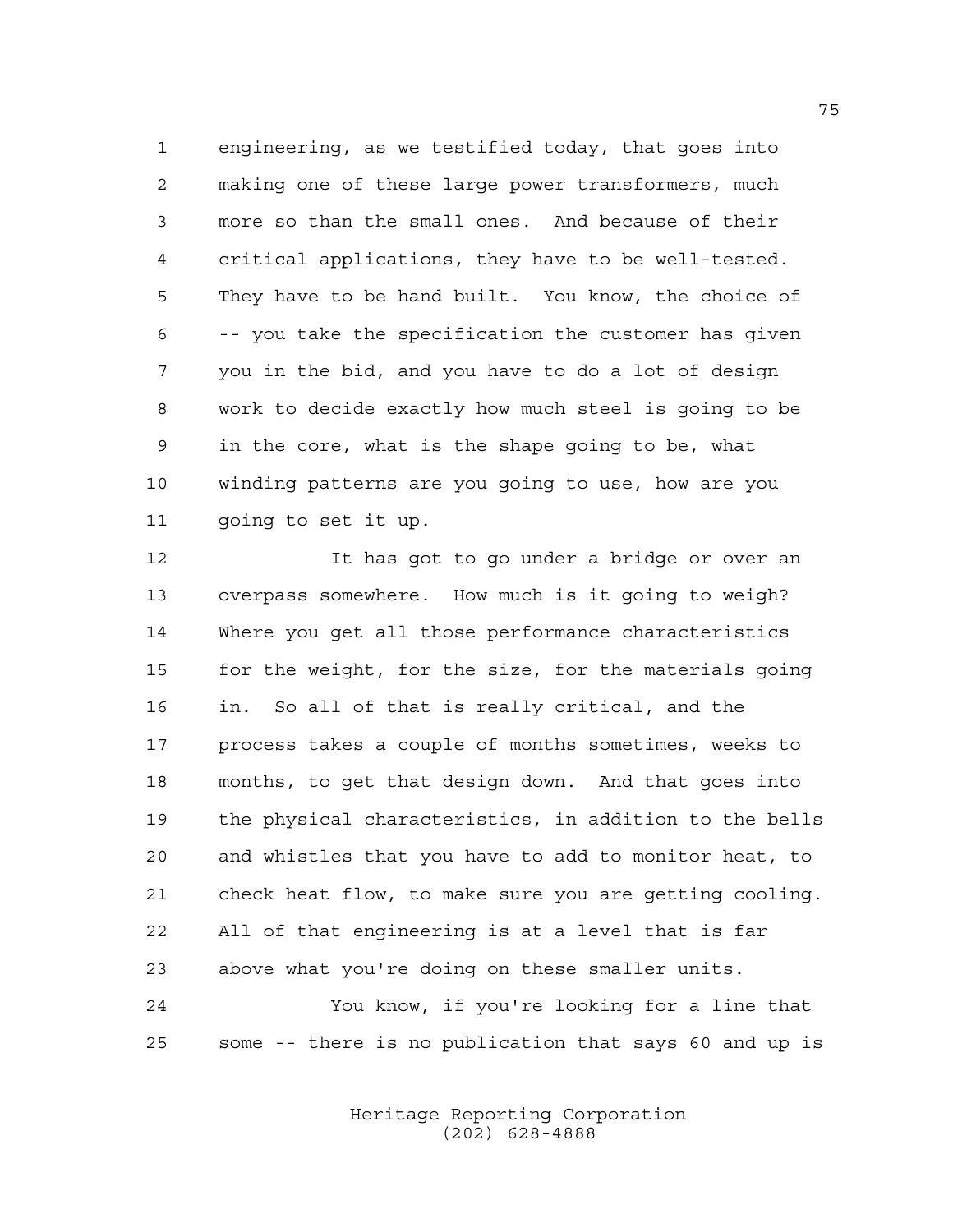large, and below that is small. We had to get, you know, give this case a moniker. We had to call it something. These are the large ones, and everything else, you know, we would consider to be small, basically other, no matter what any individual company might call it. Different companies might have a different moniker for a particular size range based on, well, we produce one at one plant and one at another.

 So there is no -- you know, you're not going to find a standard that says call a 60 a large and 100 a large, and call 40 or 20 small. But we believe that there is consensus that from 16 up, you're starting to work in the complexity, the size range, performance characteristics, and the physical characteristics that allow those performance characteristics that are generally considered large. And when you get below that, you're generally in the small range where they're much less complex and they're in much less critical applications.

 MR. SULTAN: Thank you. What about the challenges of distribution? You mentioned in the petition that most LPTs share a common channel of distribution and are sold to the power grid. How does that compare to what you call other or smaller

> Heritage Reporting Corporation (202) 628-4888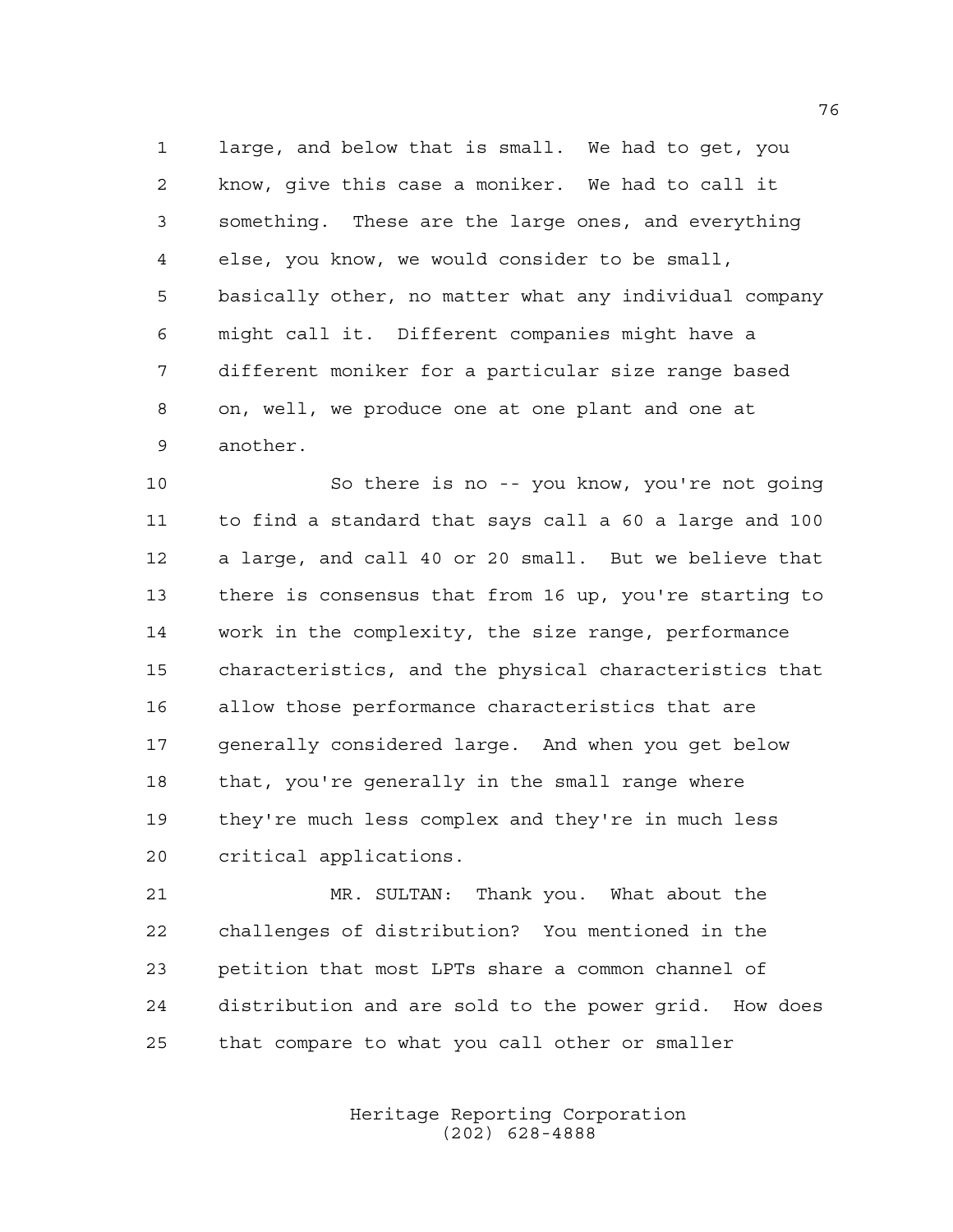transformers?

| 2  | MR. MUCHA: Distribution? Distribution, as              |
|----|--------------------------------------------------------|
| 3  | Craig mentioned, the green box in your backyard, the   |
| 4  | pole hanging on the light post or power line, whatever |
| 5  | they call them today. So distribution is a much        |
| 6  | different animal. It can have aluminum windings,       |
| 7  | predominant aluminum windings. Aluminum is a higher    |
| 8  | loss material. So when you get smaller or the losses   |
| 9  | aren't so big, a lot of these distribution transfers   |
| 10 | don't even have cooling equipment on there. There is   |
| 11 | a green box. There is no fins, but they can dissipate  |
| 12 | all their heat.                                        |
| 13 | So what we do is if we differentiate in                |
| 14 | distribution -- and it's essentially 10 MVA and less   |
| 15 | is a distribution class transaction.                   |
| 16 | MR. SULTAN: Okay. When I refer to channels             |
| 17 | of distribution, I was really talking about what kind  |
| 18 | of customers you're selling to. And I'm looking to     |
| 19 | see if there is a distinction between the class of     |
| 20 | customers that are buying LPTs and the class of        |
| 21 | customers that are buying smaller --                   |
| 22 | MR. MUCHA: In my opinion, the answer to                |
| 23 | that is now. Industrial customers buy LPTs, and the    |
| 24 | smaller transformer, public powers, utilities, they    |
| 25 | buy generally a full range of products.                |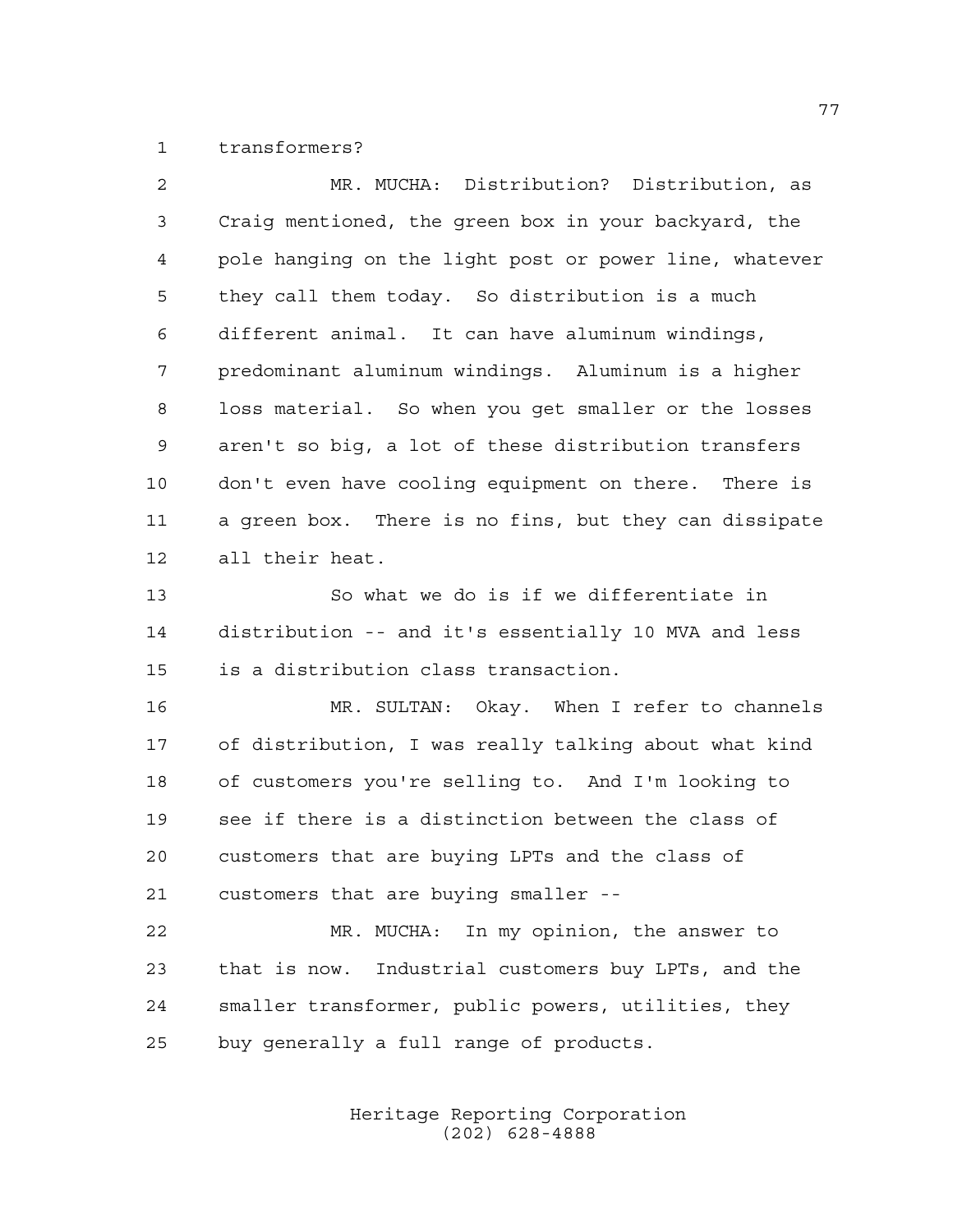MR. SULTAN: Well, industrial customers is a very large category.

 MR. MUCHA: We classify wind as industrial within our organization. So it depends on how -- what channels you're going through. And again, as Craig said, small, medium, large. We have a channel we may call industrial, but somebody else doesn't call it industrial. They call it some other -- renewables. MR. STIEGEMEIER: Yeah. That would really vary by company, I guess. MR. MUCHA: Yeah. So again, it is company- specific. MR. LUBERDA: You know, one of the things

 let's say, utilities are buying the vast majority of these things. You have industry and utilities. There are some people in power generation, the transmission and distribution to -- transformers. But it's my understanding from our discussion yesterday -- one of our witnesses had commented on this -- that generally a utility, you know, Dominion or one of our local utilities here, is buying a large transformer. It's a different set of purchasing agents, a different set of engineers who are involved in that who are talking to our company, and they're talking to different engineers and different people bidding it. And that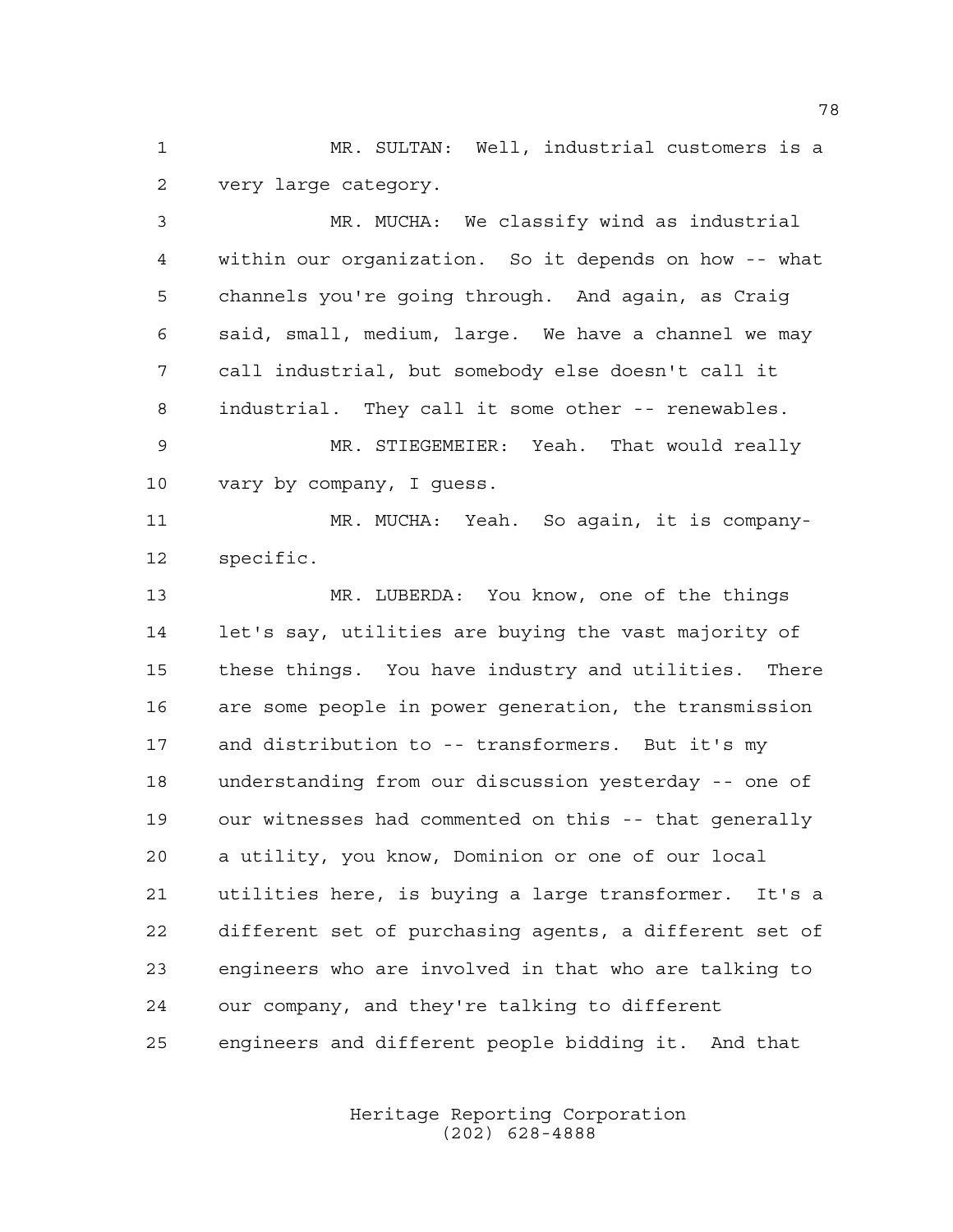has been the small ones.

| 2  | Even within organization that might vote,               |
|----|---------------------------------------------------------|
| 3  | there is a split between large and small in terms of    |
| 4  | who is buying what. Am I right in that?                 |
| 5  | MS. CUSACK: There is certainly a -- there               |
| 6  | are more industrial customers on the small side than    |
| 7  | on the large side. You know, you might have the same    |
| 8  | customers, but it's typical that an industrial          |
| 9  | customer will buy more of the small power transformers  |
| 10 | than the large. I think also a distinction that we      |
| 11 | use within our business is on the small side, and in    |
| 12 | our South Boston facility, we make small power          |
| 13 | transformers that are distribution size.                |
| 14 | Even with that business, the power                      |
| 15 | transformers, there is a fairly significant percentage  |
| 16 | of those products that come through that aren't         |
| 17 | engineered, that have a standard solution. And the      |
| 18 | ones that are below 60 MVA are a whole different class  |
| 19 | in terms of what it takes to engineer those products    |
| 20 | to be suitable for production and for the customers.    |
| 21 | That's why I mentioned that in South Boston             |
| 22 | we have a complete and different line with a different  |
| 23 | level of technical expertise, where they use different  |
| 24 | tools to optimize the design than they do on the small  |
| 25 | It's much, much more difficult to come up with<br>side. |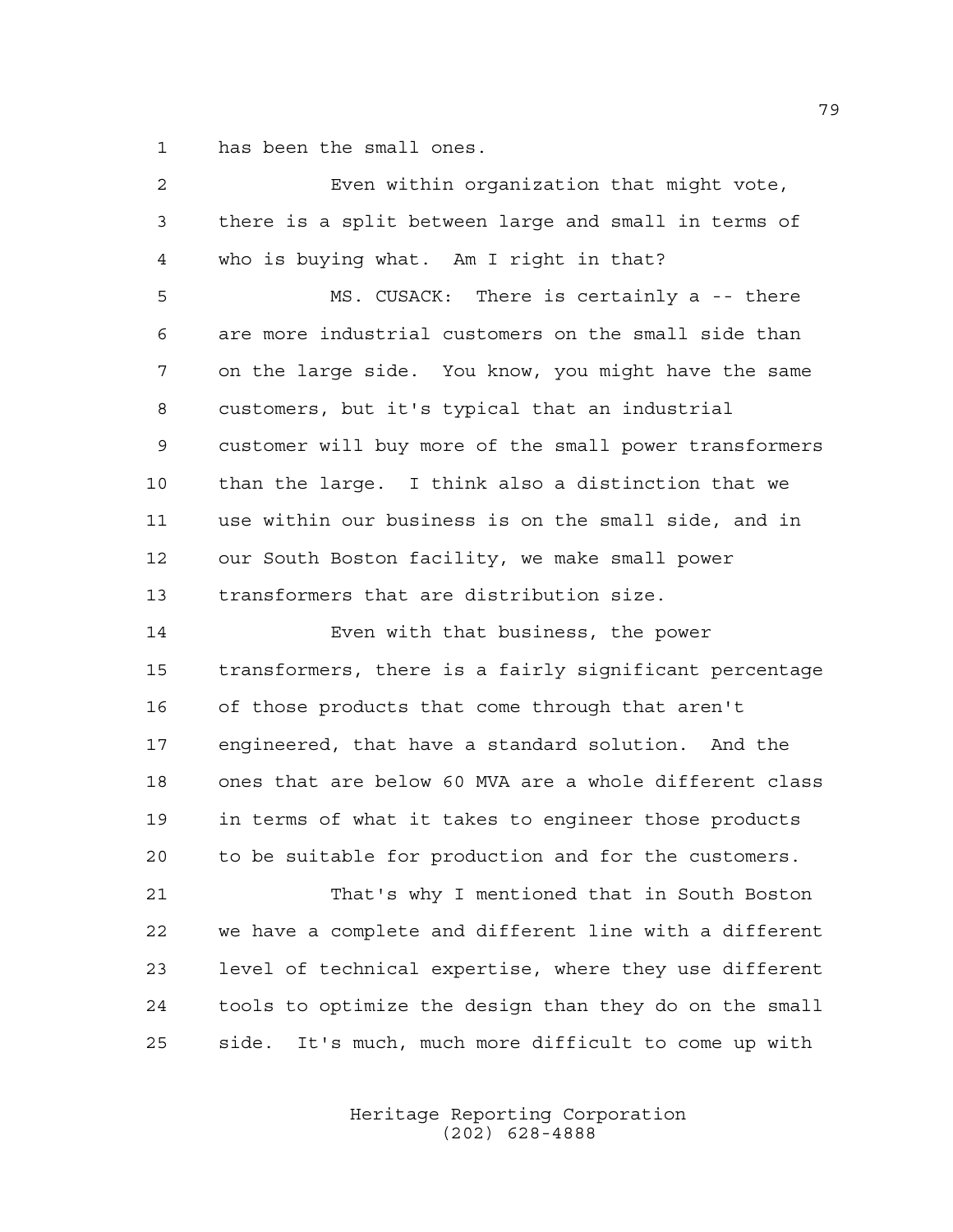a design that meets the requirements for the large power transformers than with the small ones.

 So if Craig talked about, you know, the difference in the spec and the complexity of the spec, that complexity comes right up through all aspects of the product, from the engineering upfront through the complexity of the production area.

8 MR. SULTAN: Thank you.

 MR. KERWIN: If I could follow up on Ms. Cusack's comment, another thing I think that distinguishes the two products in terms of how they're sold and distributed is that the large power transformers are being made to order, and that's a unique application, where they're being built for a site, which means, of course, that you can't inventory that product. It is being -- the producer is making it for the purchaser. The purchaser is putting out in a specific location. They don't have a spare sitting around. They don't maintain any inventory. The producers don't maintain any inventory, whereas with the smaller transformers, in many instances the utility companies do maintain inventories of those products, and they can just swap one out as one fails, and they have their own inventories, and even manufacturers can maintain inventories.

> Heritage Reporting Corporation (202) 628-4888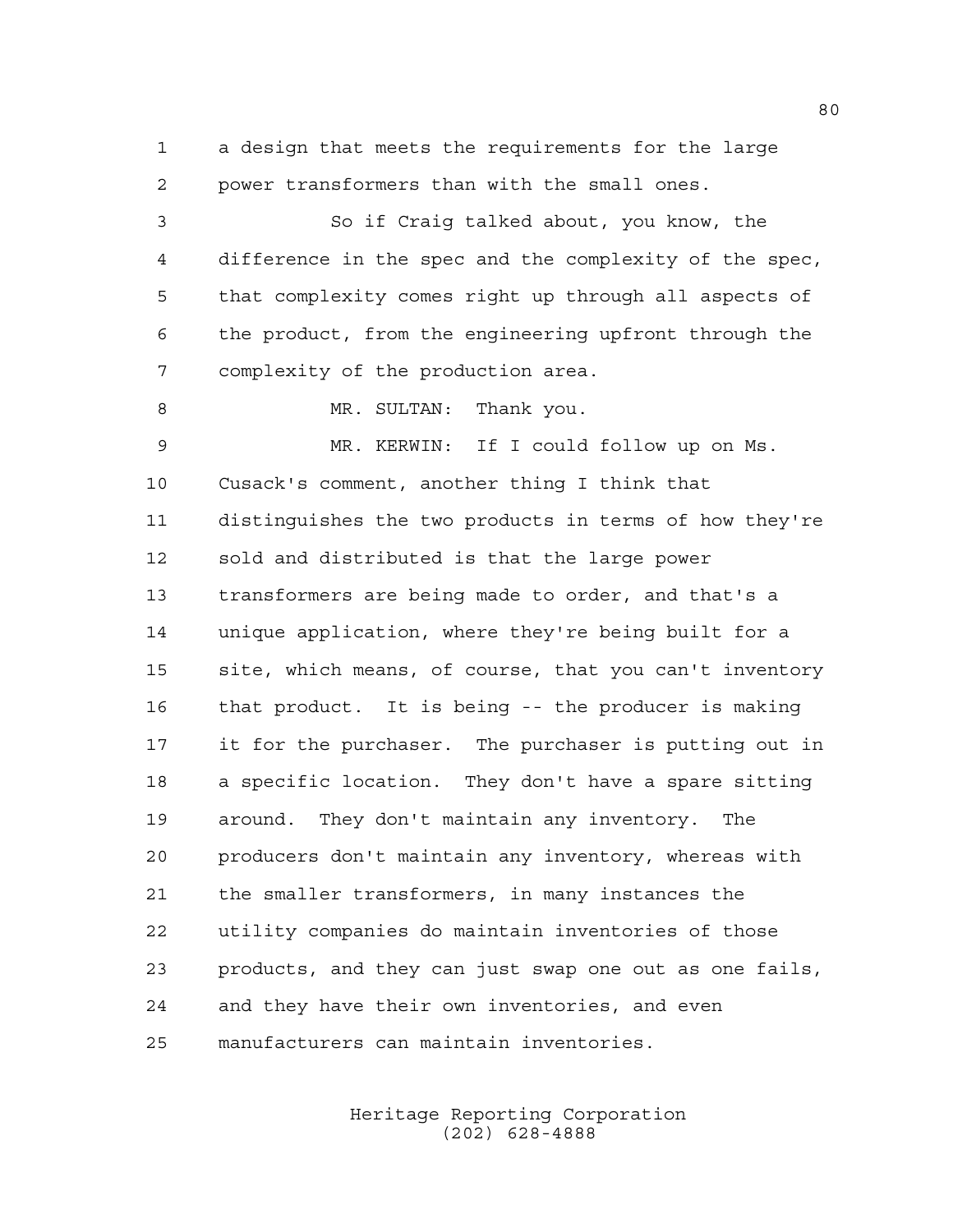It's a totally different thing with the large power transformers, however. Each one is being made for a specific application. And when it fails, it could take upwards of a year or two to build a new unit to replace it.

 MR. SULTAN: Thank you. That's very helpful. Turning to a different subject, and that is the role of nonsubject imports in the U.S. market to -- that is, imports from countries other than Korea. This morning, we heard about the domestic industry. We heard that Hyundai and Hyosung are competing fiercely. But there was no mention of other suppliers. And just to sort of complete the picture, I'd like to hear a little bit about who the other major players are in the market, and their pricing terms.

17 MS. CANNON: Let me start. Kathy Cannon. We've heard mostly about Korea because if you look at the statistics, Mr. Sultan, you see that Korea alone is huge compared to everybody else combined. They are the dominant force in this market, and that is why we have focused on them.

 Historically, Mexico was a significant country. They have not been increasing in market share over this period of time. In fact, what we're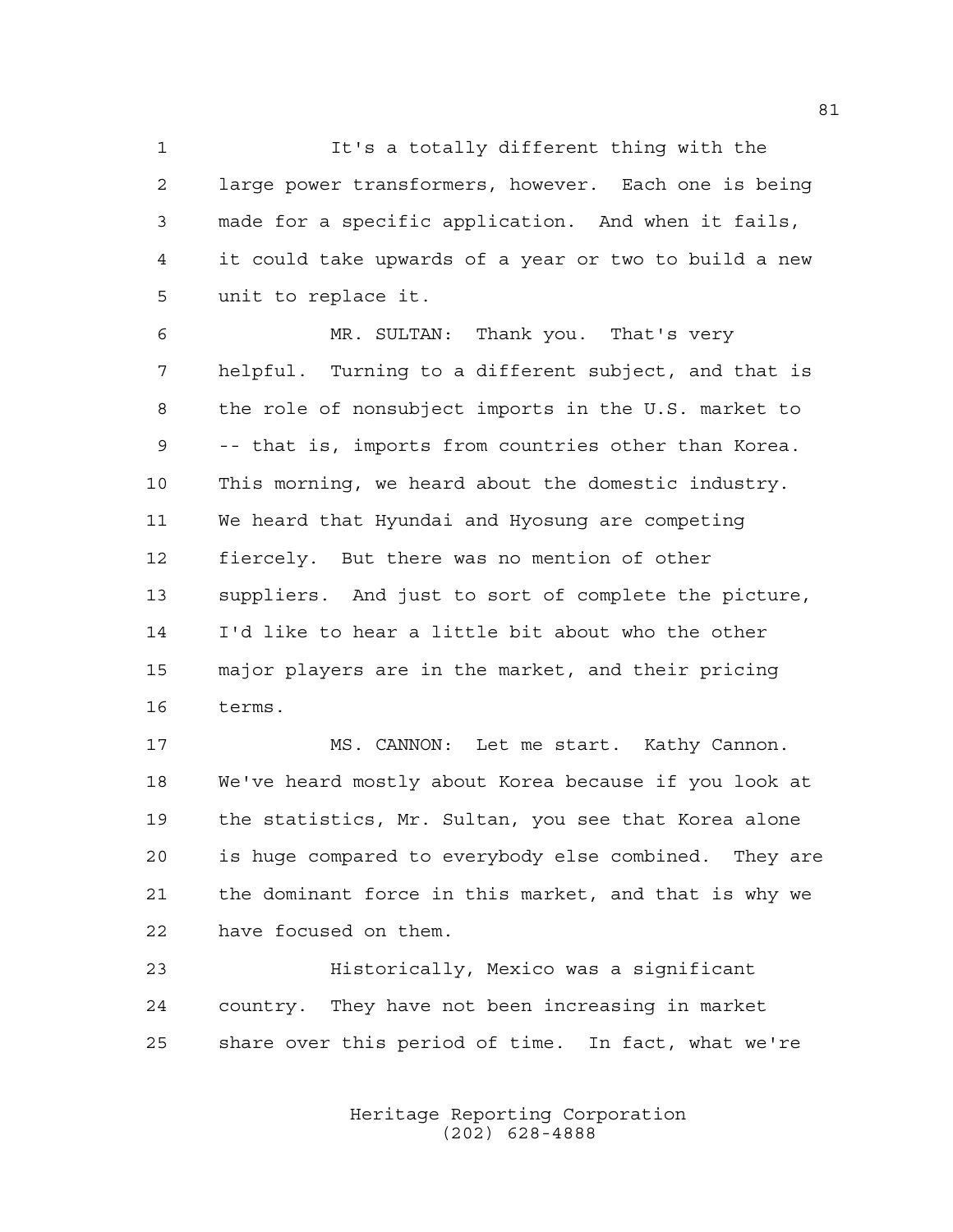seeing is a decline in those imports. Other countries are playing in the market. You do see imports from other countries as well. But what none of the companies are seeing or telling us about are the pricing practices from any of those countries that they are seeing from Korea, which appears to account for this aggressive market share growth and the lost sales that we have been able to identify.

 No single other country -- and we discussed this at length yesterday -- was identified by any of these producers as somebody that they are seeing in the market in a significant way that is aggressively pricing their product or growing a market show significantly.

 So, yes, you do see other players in the market. Yes, you are going to see some other nonsubject imports. I think your database right now on that is incomplete. So I think your trends that you're seeing, at least from the data that has been released to us, seem to be incomplete on the nonsubject import side. But in terms of the market share growth, nothing comes close to the size of Korea or the growth over the period of investigation from any of the other countries.

MR. SULTAN: Thank you. That's all I have.

Heritage Reporting Corporation (202) 628-4888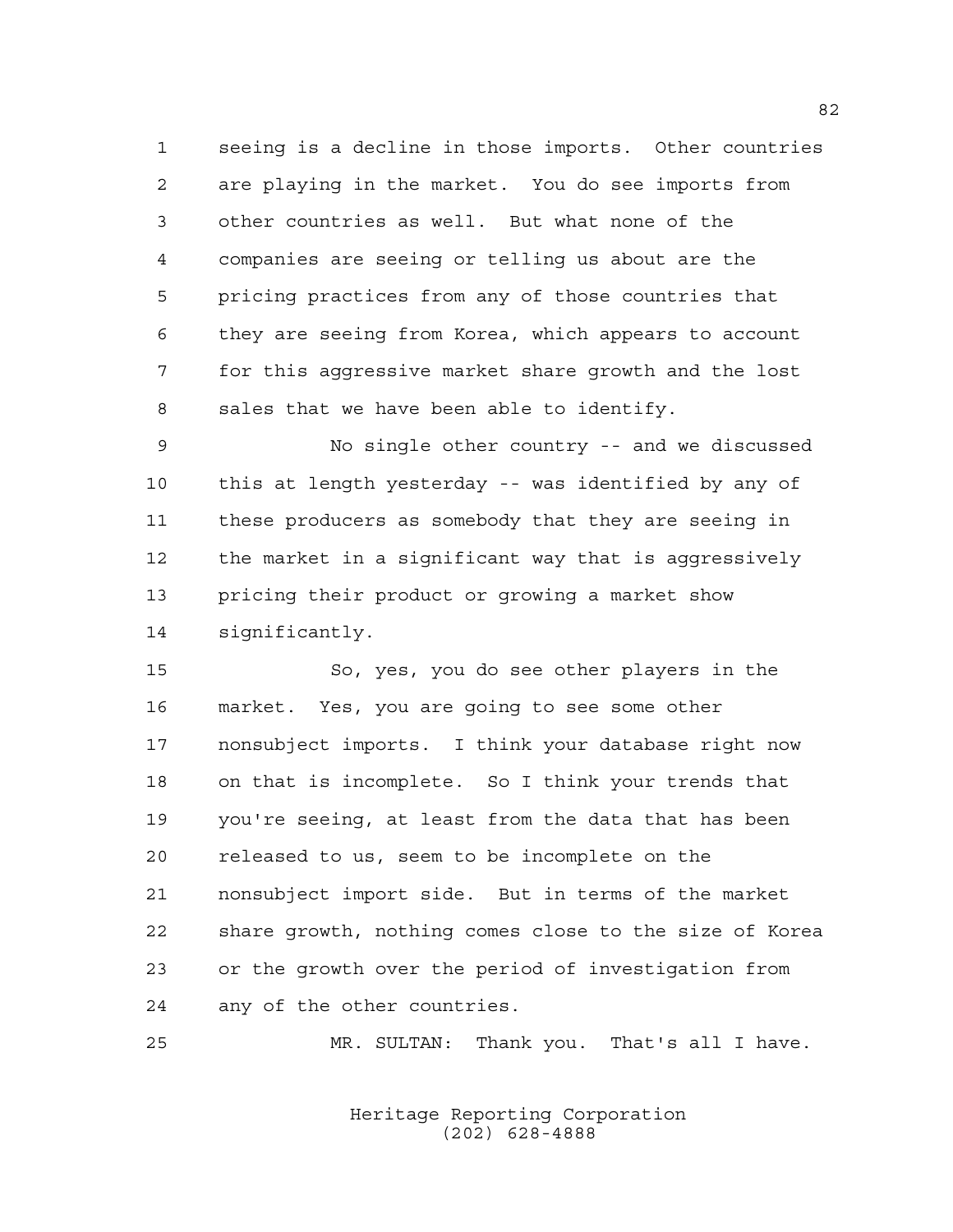MS. CANNON: Mr. Sultan, sorry. Could I add one other thing? I know when you were asking the questions about like product, you were referring to the petition. I just wanted to mention that on August 1st, we filed with the Commerce Department at their request a response to a question similar to the one you raised differentiating the smaller and larger transformers. And we served on the Commission. So hopefully, you've received that copy. Good. But that has a little bit further explanation on that specific topic.

 MR. McCLURE: Next in the questioning would be our economist, Clark Workman.

 MR. WORKMAN: I had -- I guess it has been gone over a number of times. But I have one more question or two about the bidding process. When you -- I guess as I understand, the purchaser requests bids from each of your companies. When you bid, do you know who else is bidding in the process? Or is it something that is just completely -- all you know is what you're bidding, and you don't know who your competitors are. Is this the case?

 MR. NEWMAN: It is often the case, but sometimes you do know. And it comes through manufacturing reps. I think we all have manufacturing

> Heritage Reporting Corporation (202) 628-4888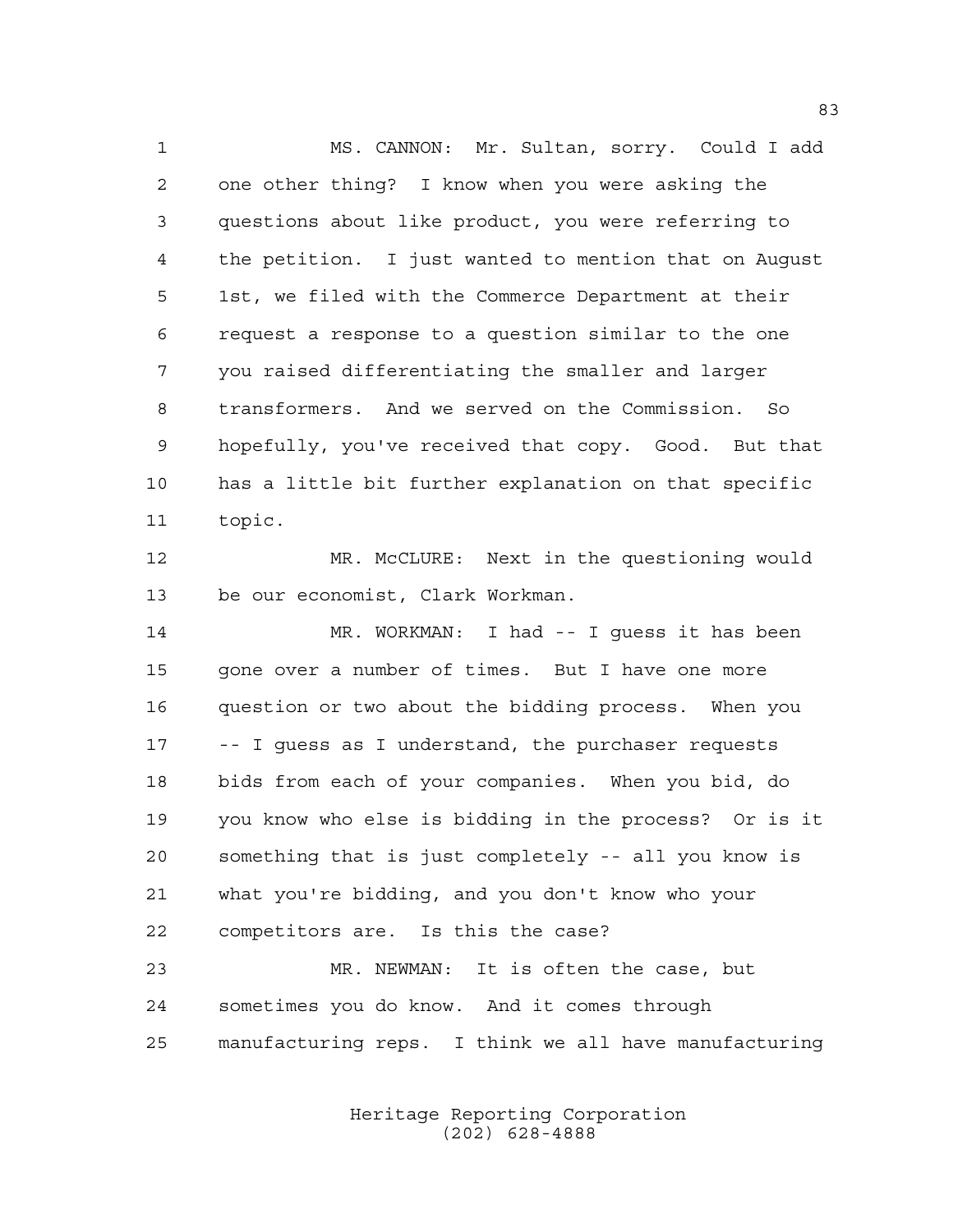reps who they have a single-state or multi-state.

 Those reps may tend to know because of relationships or who is able to bid on those products and who is not. But oftentimes you do not know.

 MR. WORKMAN: You don't know, and you don't know what the final -- much of the time you don't even know what the final bid was, I suppose.

8 MR. NEWMAN: Many times.

 MR. WORKMAN: Okay. Then I also had a question about these blanket agreements you talked about earlier, Mr. Blake. What is the advantage of a purchaser getting involved in a blanket agreement like that? Why would they want to lock themselves into 14 just dealing with one supplier when they could continue to search the market each time?

 MR. BLAKE: Typically, the way the alliance works is the procurement of a utility to send out the bid documentation to review it, for everybody to get their approvals, is a long process, and it costs the utility a lot of money. And if they're buying 20 transformers over two years, it's up to agreement, so they can say, hey, I just need item one, get us another purchase order, and it decreases their purchasing process throughout the whole process, or throughout the transaction.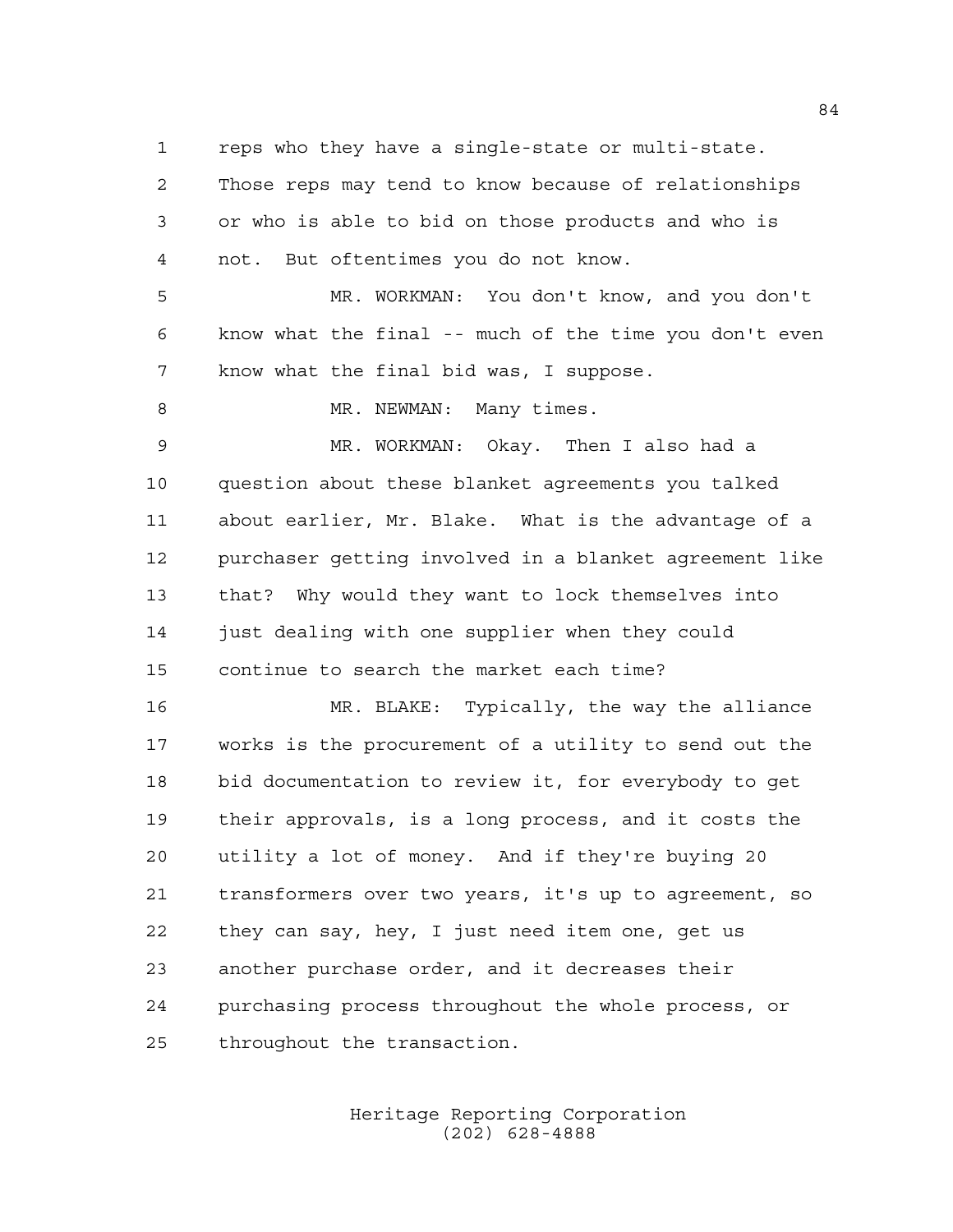The benefit for the utility is once they bought one transformer, one design, the second time around, the drawings are already completed. The producer can probably ship it a lot quicker because he has the engineering done, and he can put it in his factory. So those are the benefits for the utility and the benefits for the producer because you're going to get some base load.

 Now, what the utility struggles with is how do I know I'm getting the market value of this alliance. You know, when I was first starting out back in my career earlier on, I went to this company, and the guys said we make the best money off your friends, you know, the customers. You nickel, dime them and they don't know it. But these purchasers have to prove to their management that I'm getting the market level. So they opened up the bidding.

 What happens when you open up the bidding and you let the other suppliers come in, and that's when we saw these drastic prices go way down, and losing these contracts.

 MR. LUBERDA: Mr. Workman, I'd just add you know, when you go into -- when somebody opens one of these agreements up it's because they've seen over time that the market has gone to a particular level

> Heritage Reporting Corporation (202) 628-4888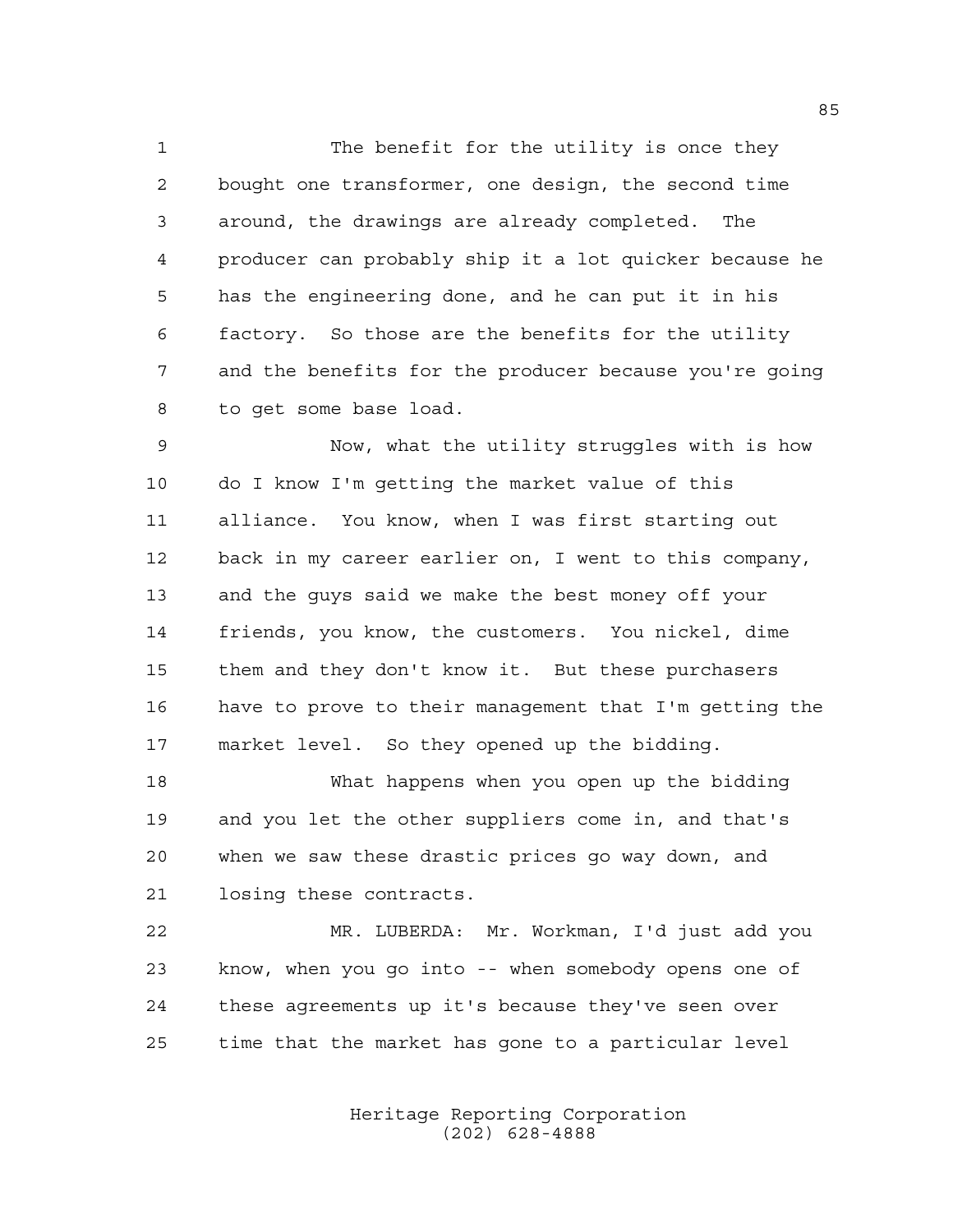downward. So if you're a utility, and you see that consistently the Koreans are underbidding the U.S. market, U.S. producers, by 30 percent, then you open it up, and the bid you get is 30, 40 percent below, you know, over time in looking at that you can be pretty sure that, well, you know, I'm going to be getting a price that is below the domestic market for locking that up for a long time.

 So this is based both on their prior experience in the market of these low sales prices, as well as, you know, their predictions for the future.

 MS. CUSACK: If I could just add two things to your previous question, you know, oftentimes we will know maybe not who is going to actually submit a bid on a project, but we'll know who is qualified and who are likely bidders, particularly for the industrial-owned utilities. Typically our front end sales will let us know who is qualified to be able to bid on that project. So we typically do have that knowledge for industrial utilities.

 The other thing I wanted to add is even on alliances, you can have different design units. So 23 just because you have an alliance doesn't necessarily mean you won't have a design you use and test witnessing. There is many times that you have

> Heritage Reporting Corporation (202) 628-4888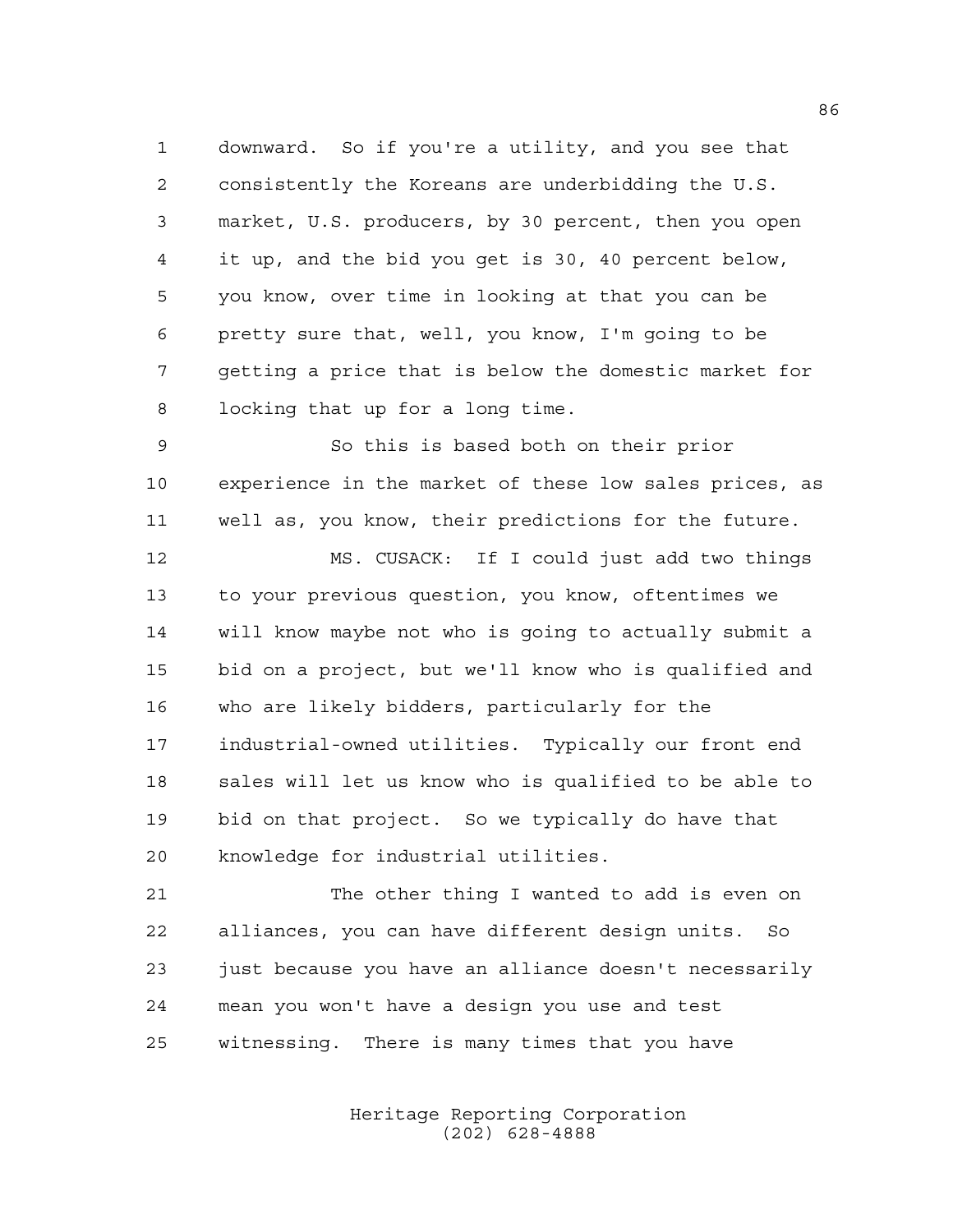different economic alliance contracts.

 So what Dennis was saying would pertain to units that are duplicates perhaps or units that are very, very similar, but typically we see on alliance contracts that good designs are often different. And so we will still have significant engineering that has to go in.

 MR. WORKMAN: Okay. Thank you. I had a couple of other different kinds of questions. One thing I wanted to ask is what factor drives demand for power transformers? Is it the economy? Is it electric power use? Is there something that you consider a variable that you're constantly monitoring to see at what point you'll be --

 MS. CUSACK: Well, certainly, you know, the energy consumption is a big driver of what the demand is going to be. So we then probe what the predictions are for energy consumption in the U.S., and those increases or decreases could be a pretty good indicator of what the market is going to be demanding. And then we'll look on top of that for if there is -- you know, there is a handful of very large projects that are usually on the table for many, many years. And that might be incremental that we add up.

So we actually go through a fairly detailed

Heritage Reporting Corporation (202) 628-4888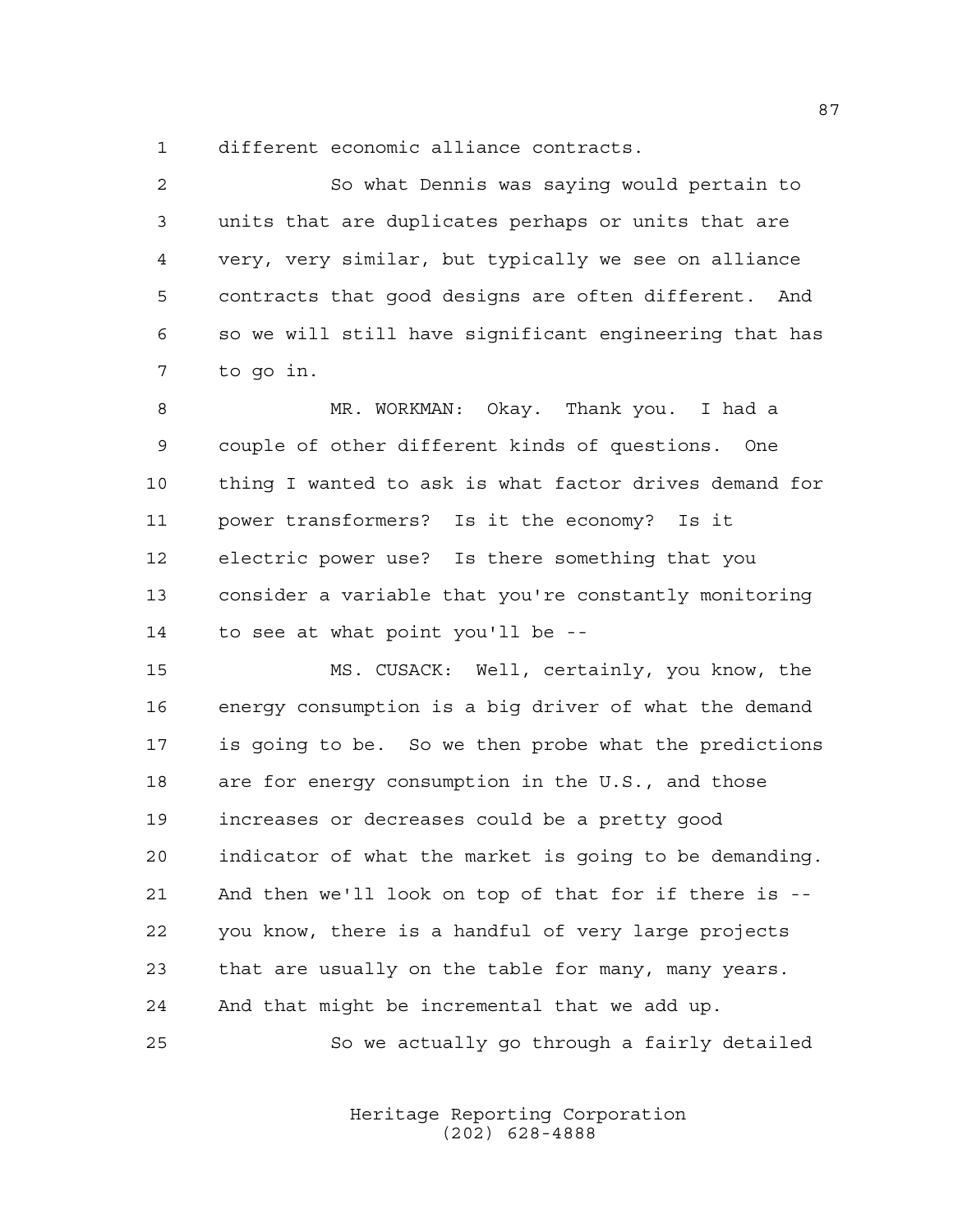process to figure out -- we'll usually forecast out about five years with a lot of certainty in the post- one to two years, and then as we get out, we find less certainty as some of these large projects will move based on the economy.

 In fact, we several of these projects, very large projects, move in the last year based on the economy that, you know, years ago, when they were put on the table, the thought was that energy demand would be much higher than it is today. So we do see a pushing to the right-hand side for many of these large projects.

MR. WORKMAN: Okay. Thank you.

 MR. MUCHA: I'd like to also add, if I could, please, we track housing starts. You know, we look at what is happening in housing. We look at what is happening in industrial construction growth. So you look at that very low level, which affects the smaller product first. But you're looking for trends, and housing has been down for quite some --

MR. WORKMAN: Oh, yeah.

 MR. MUCHA: So I think we all know that. So we're looking at it to that level as well. So there is lot of factors like these that if you try to look at the whole, you can get a good idea of the big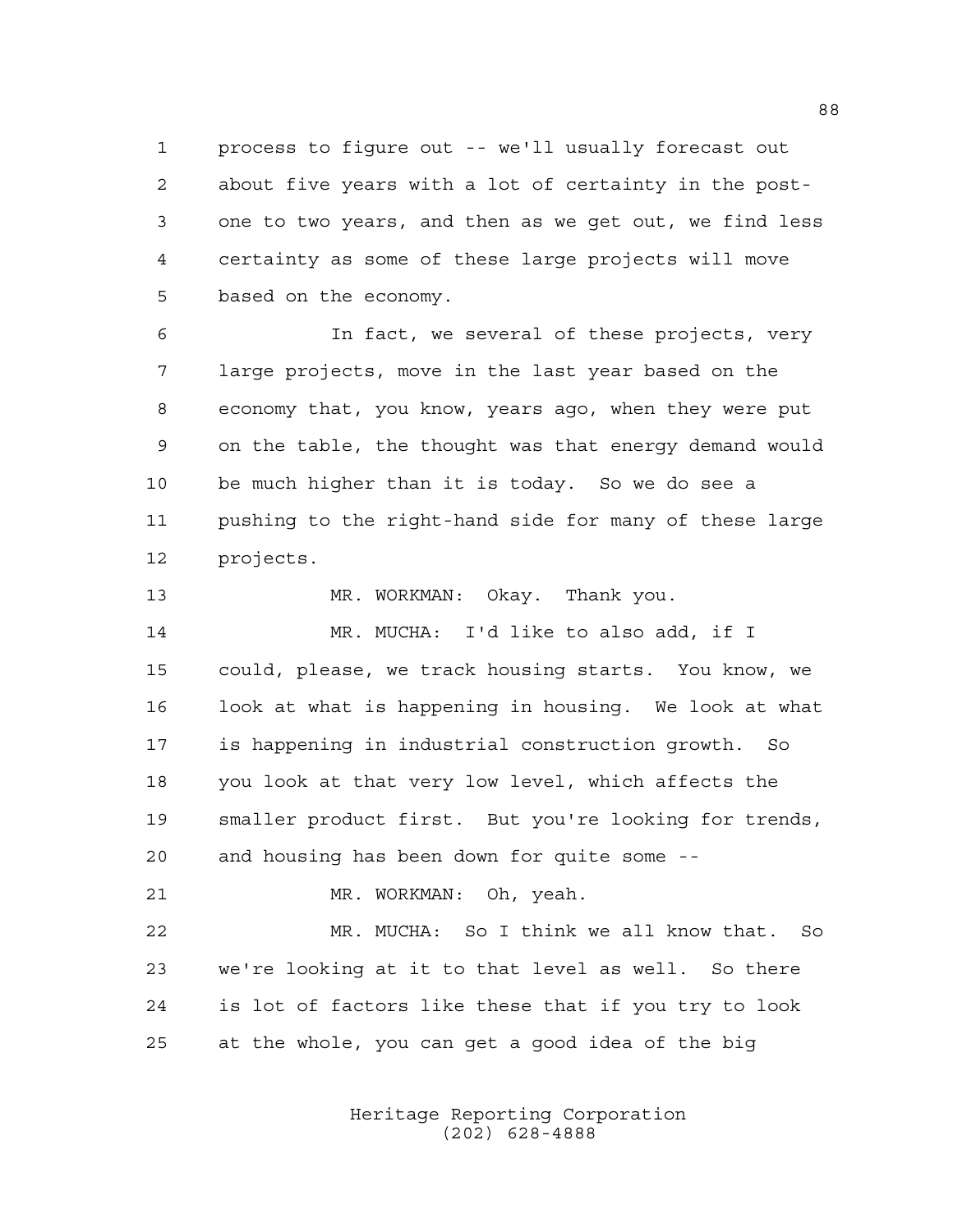picture of what is happening.

 MR. WORKMAN: Overall. So it's a number of different variables.

 MR. STIEGEMEIER: Well, a lot of these big transformers, the demand for those is pushed simply because an old one wore out. And our old one isn't near wearing out.

 MR. WORKMAN: That's another question I was having here. Just about how important in terms of sales do you think the replacement market has as a percentage of your total sales?

 MR. STIEGEMEIER: Rick, can you answer that? MR. WORKMAN: I know you indicated that it didn't look very promising for the future. But I was 15 just wondering what typically a -- significant product of sales each year.

 MR. LUBERDA: That's something I think we'll try and get back to you in a post-conference brief. It's a little, I think, off the top of their heads, a little hard for them to say.

MR. WORKMAN: Right. I understand.

 MR. LUBERDA: It is a part of the business. I mean, there is new energy business, which we've testified we're losing to the Koreans. There is the replacement business, and then there would be new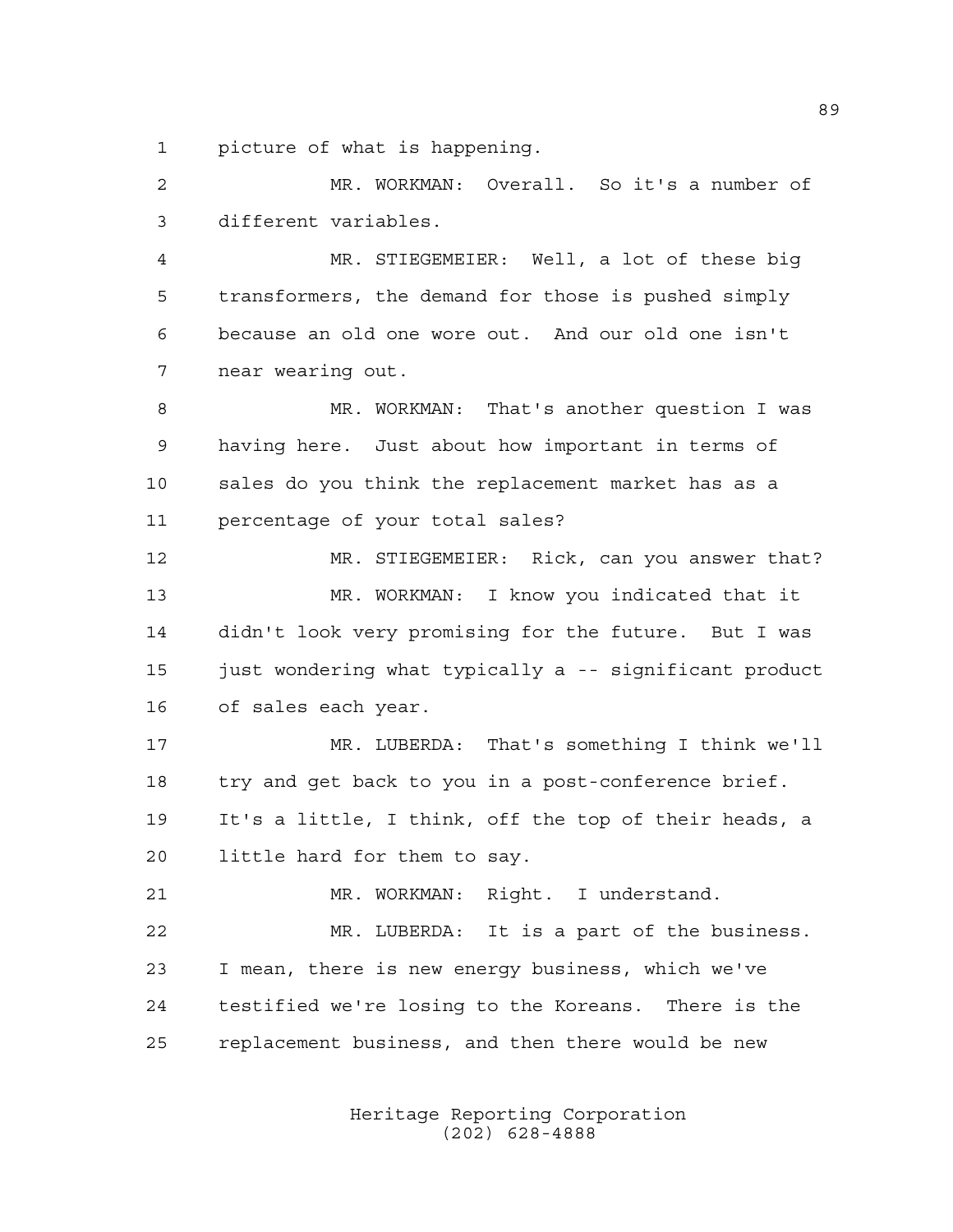projects. The new projects have been fewer than would have been hoped for. And with the economy being stagnant, you know, we're concerned about what will happen in the future. But we'll try and get you some picture of that for our post-conference brief.

 MR. WORKMAN: All right. I'd appreciate that, if you're able to come up with something. I had one other question. In terms of raw materials used to produce large power transformers, is this an important variable, some particular material input, or is it -- I understand it's a very complex thing, and that 12 really maybe that isn't the key variable.

 MR. STIEGEMEIER: Material content is huge in driving the price of a transformer. I mean, the price of cooper. Electrical steel is a pretty unique animal. I mean, just not any steel mill can produce this grain-oriented steel that we talked about.

 MR. WORKMAN: Yeah. It's a special steel product.

 MR. STIEGEMEIER: Very specialized steel product. You're trying to get a magnetic flux flowing in one direction in that steel but not in another. So, you know, the steel manufacturer has been able to work with us and figure out how to do that.

MR. WORKMAN: Okay.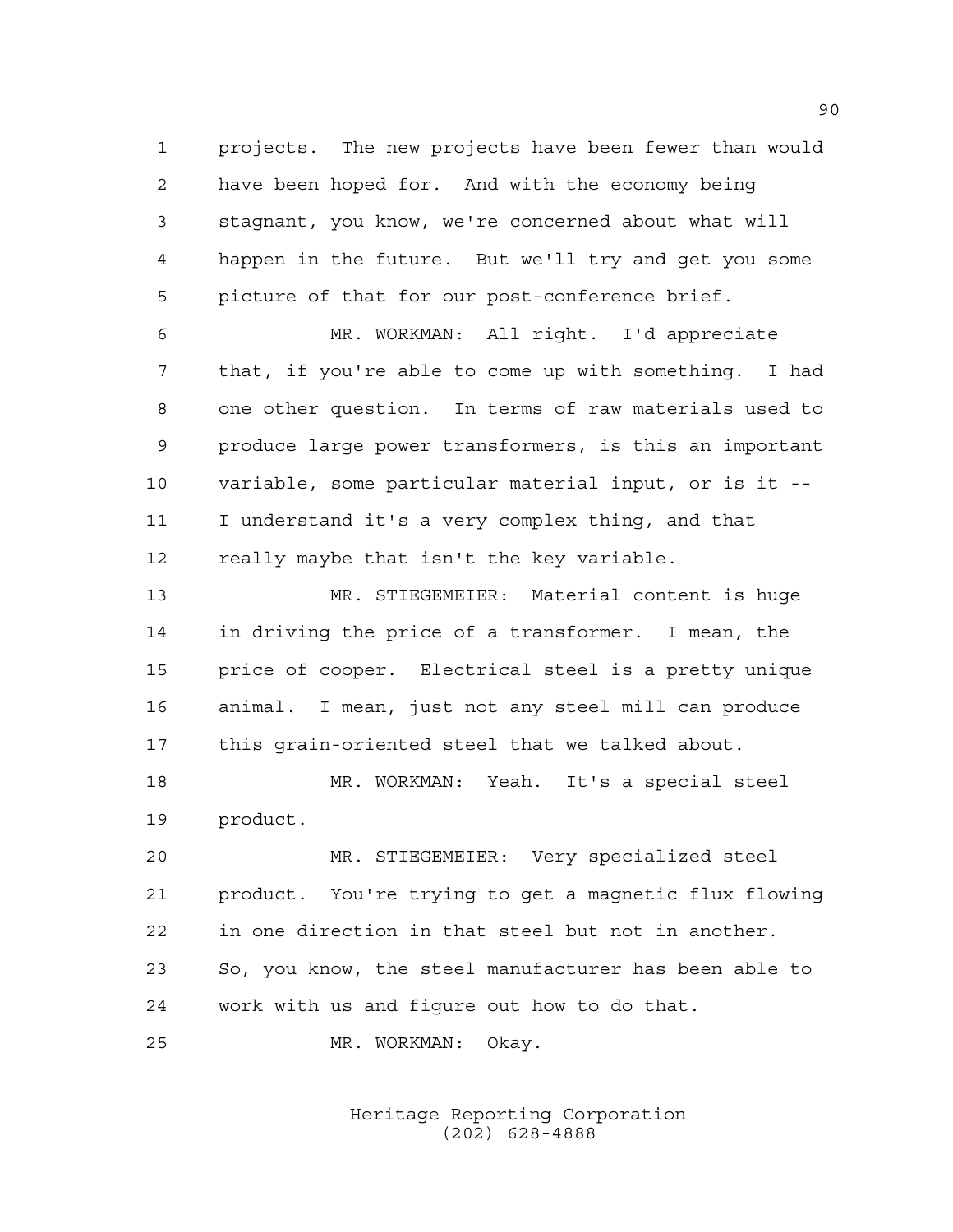MR. STIEGEMEIER: And the reality is, you know, it's kind of like this piece of paper. You know, if the Smithsonian has an important book, they keep in a dark room with very careful humidity controls and all that kind of stuff. And you can get a book to last for hundreds of years. But, you know, you throw this piece paper in the front window of your car and you park for a day, and the edges of it start breaking and it starts turning brown and brittle. And, you know, as Dee described, I think, very well, the way the transformer is used, it is either kept in the Smithsonian and it lasts forever, or it is really pushed hard, and maybe it only lasts for 20 years.

 So again, you know, we're not trying to confuse anybody. But that's really where transformer design life is theoretically targeted somewhere around 30 years. But some of them wear out in 20, and some go 200. And this cliff that Mr. Kerwin talked about that we have all seen in our careers since I've been designing -- I mean, our parents wanted color TVs and air conditioning. And so there was this big demand for power and generation added in the sixties and seventies, and, of course, the need for replacement transformers that existed in the eighties and nineties when one of them went bunk and you needed to replace

> Heritage Reporting Corporation (202) 628-4888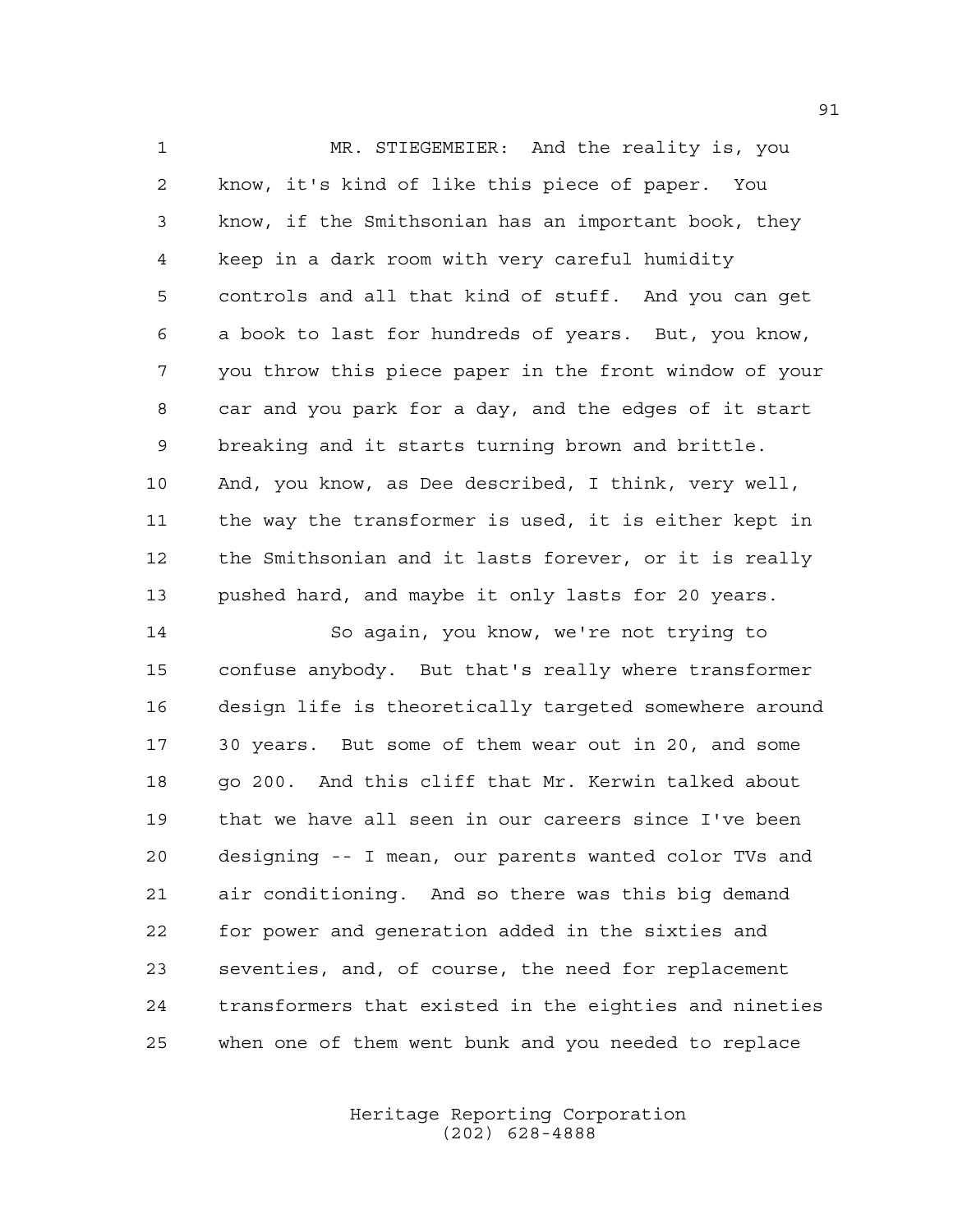-- throw a spare tire into it.

| 2  | But the reality is we know that the                    |
|----|--------------------------------------------------------|
| 3  | infrastructure is aging. As Ms. Cusack mentioned,      |
| 4  | it's more than 40 years old, the average power         |
| 5  | transformer right now. We know they're not going to    |
| 6  | last forever, and it has always been talked, at least  |
| 7  | in my career, about when that cliff is coming.<br>We   |
| 8  | just don't see us marching to the edge of that cliff   |
| 9  | yet.                                                   |
| 10 | MS. CUSACK: If I might add, though,                    |
| 11 | material is a significant driver in power              |
| 12 | transformers. And it just actually brings a different  |
| 13 | market phenomenon, what has also occurred recently.    |
| 14 | And it used to be very commonplace up until a few      |
| 15 | years ago that contracts would have material           |
| 16 | escalation clauses in them. And so because material    |
| 17 | is such a significant portion of the cost of the       |
| 18 | units, if the price of these raw materials would go    |
| 19 | up, the customer would see an increase in price        |
| 20 | between when they ordered it and when it was delivered |
| 21 | based on the material fluctuation. And conversely, if  |
| 22 | the cost of those materials went down, they would see  |
| 23 | money back based on how they ordered the product.      |
| 24 | One of the recent happenings has been that             |
| 25 | some of the competitors, particularly the Koreans,     |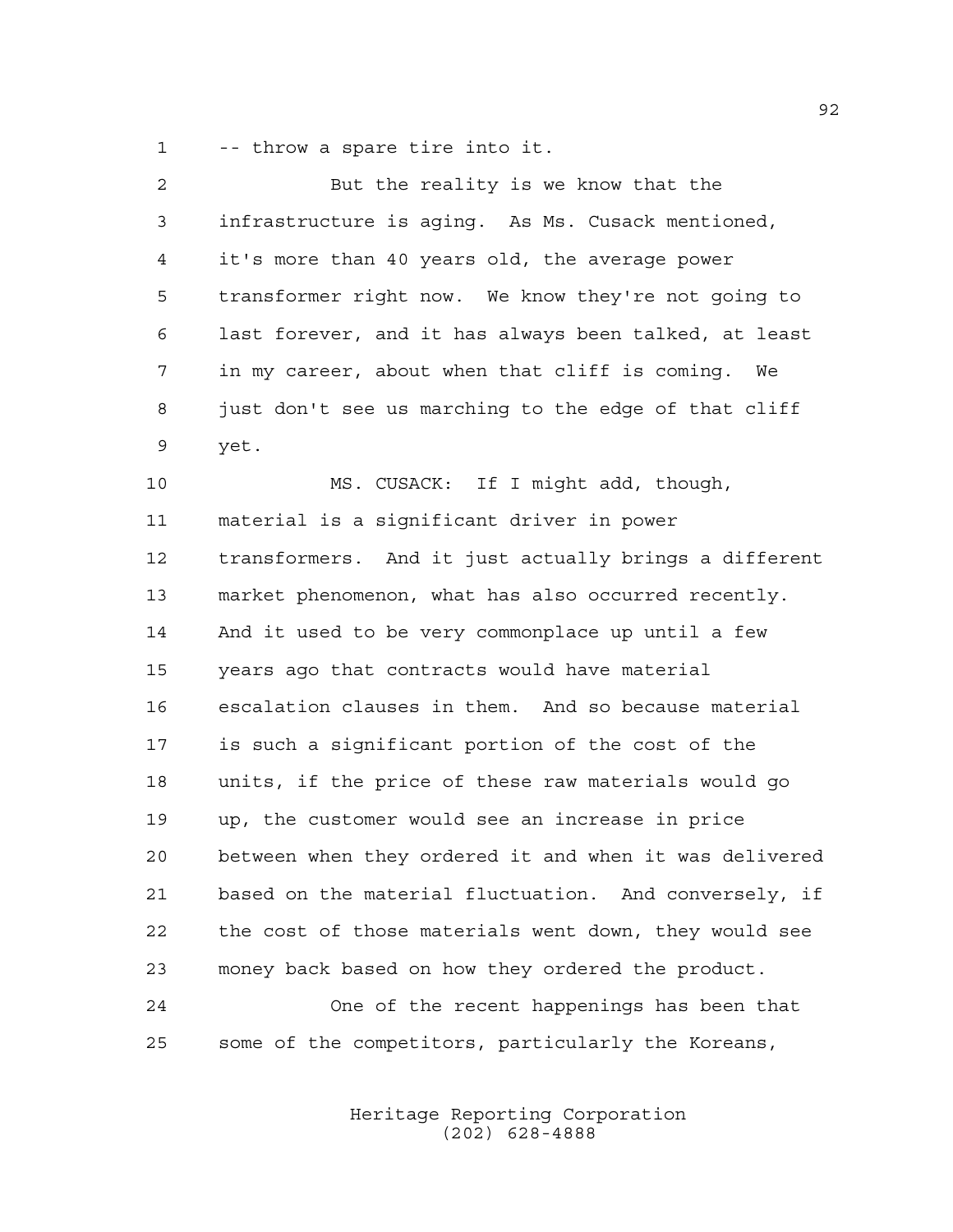have gone in with locked-in pricing that does not escalate. And that is a phenomenon that now since being produced, it is being really very forcefully put into the marketplace, which then puts all of the material at risk, manufacturers like ABB and our colleagues here from Delta Star and Pennsylvania Transformer and the other U.S. manufacturers competing in this marketplace.

 So there are certain materials that we can hedge at the time or order, and then for other that we can't. And for long periods of time in some of these longer releases that you have for multi-year agreements, this is a significant price burden and cost burden that now we're having to bear based on these practices and pricing in the marketplace.

 MR. WORKMAN: So you no longer have these material agreements then.

 MS. CUSACK: They're much less, less common. It's very unusual to have the ability now to get price escalation.

 MR. MUCHA: If I could add, the materials used in power transformers are the same around the world. And there is really no differentiating factor from one country to another. It's the manufacturer of the materials, how they draw the wire. Some things

> Heritage Reporting Corporation (202) 628-4888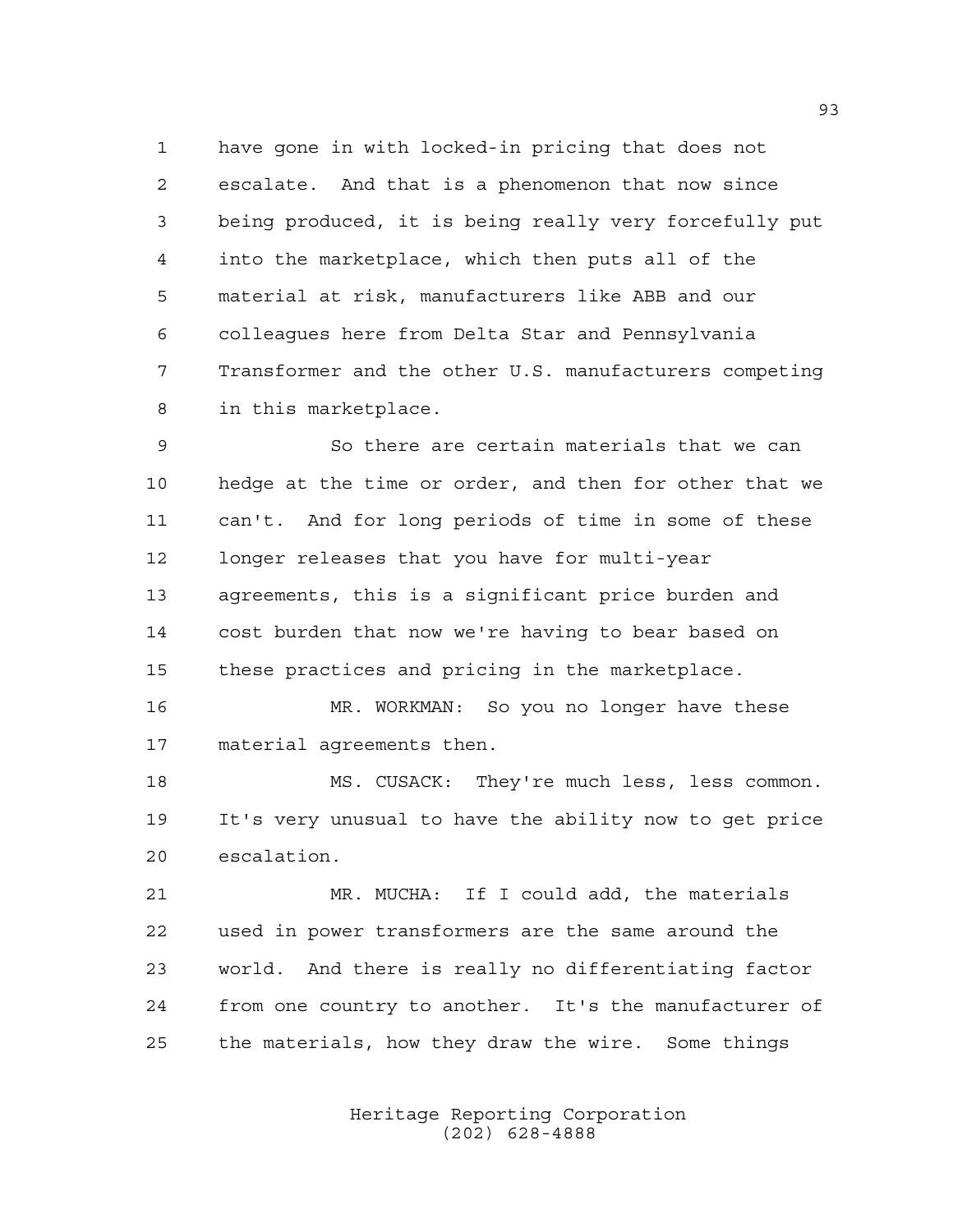have changed over time, but everybody pretty much has access to the same exact materials to build a transformer.

 MR. WORKMAN: Okay. I don't have any other questions. I thank you all. You've all been very helpful.

 MR. McCLURE: Before we turn to the industry analysts, if I could follow up just a bit our dealings with the nonsubject producers, for instance, GE in Mexico or, you know, wherever else. Are they locking in the raw material costs similar to what you said the Koreans are doing?

 MS. CUSACK: The way that I've seen it materialize in the market, and will look for you guys to say what you saw as well, but the way I saw that it's materializing from my conversations with customers, the Koreans were on the front edge of offering fixed pricing, and the rest of the people trying to service products on that market have been forced to follow.

 MR. McCLURE: Okay. Thank you. Now we will turn to our commodity analyst, Dennis Fravel.

MR. FRAVEL: Okay.

 MR. McCLURE: Okay. Andrew David, of course either one, both.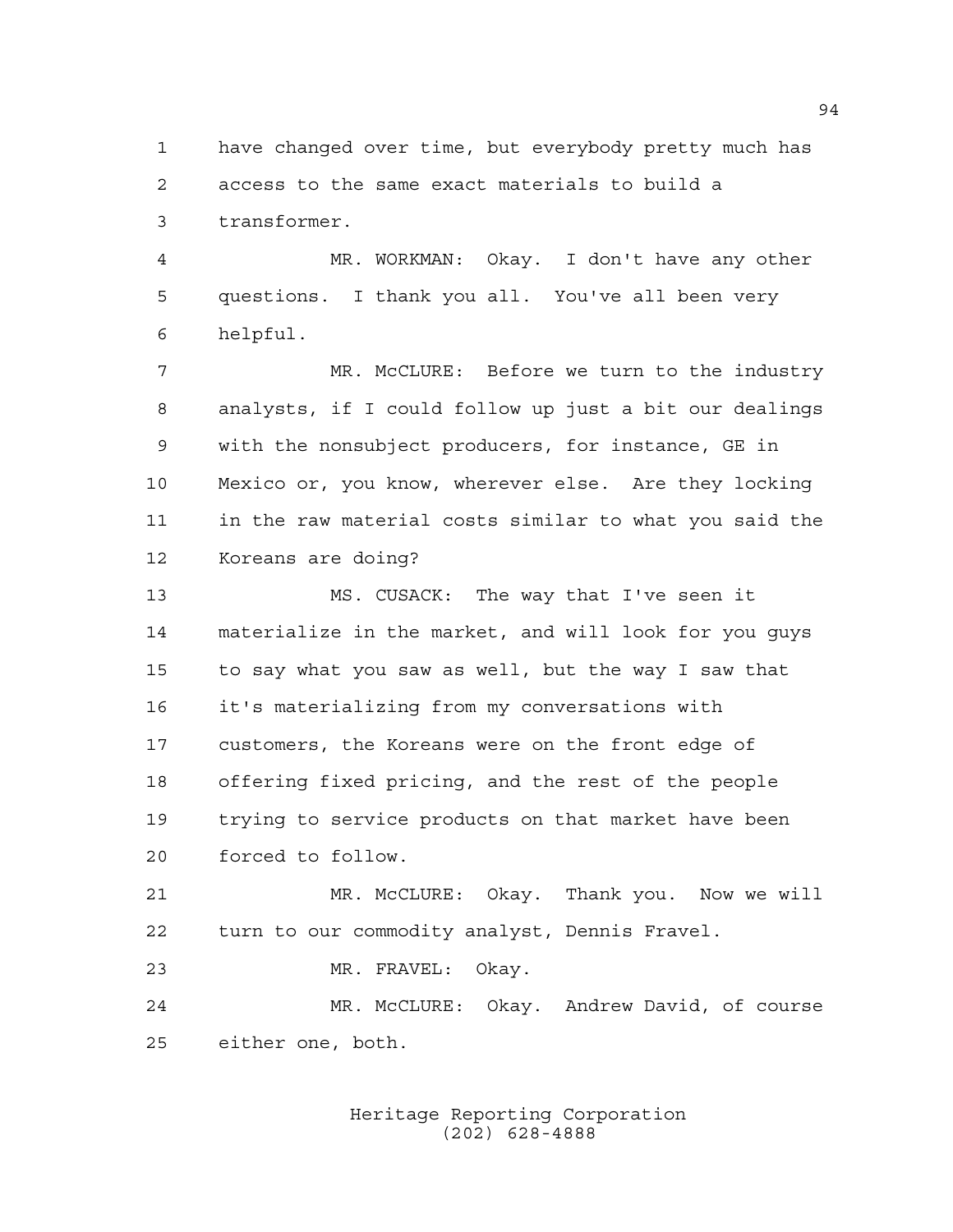1 MR. FRAVEL: Okay. My name is Dennis Fravel. And as Jim said, I'm an industry analyst. My first question is with regard to the production process, do you have your own wire drawing operations in the plant usually, or do you get that from the provider of copper wire? Is that a production process typically in the transformer plant?

8 MS. CUSACK: It depends on the transporter plant. I have facilities that have that ability, and I have facilities that buy the wire. So it's really dependent on how vertically integrated the particular plant is, and usually it's an economic decision whether or not we diagram or we produce it.

14 MR. FRAVEL: Okay. And then the wrapping of the conduct you do inhouse generally?

 MR. STIEGEMEIER: Not typically. Typically, for these complex CTCs like you saw in the one picture, that gets purchased from a manufacturing unit. When you visit these factories, and you see the infrastructure that is necessary to make a CTC, it is pretty easy to see why every factory doesn't have one. MR. FRAVEL: Okay. With regards to the grain-oriented steel, you showed in your slideshow that there is a laser scribing, and that it is

subsequently glass film and phosphate coating?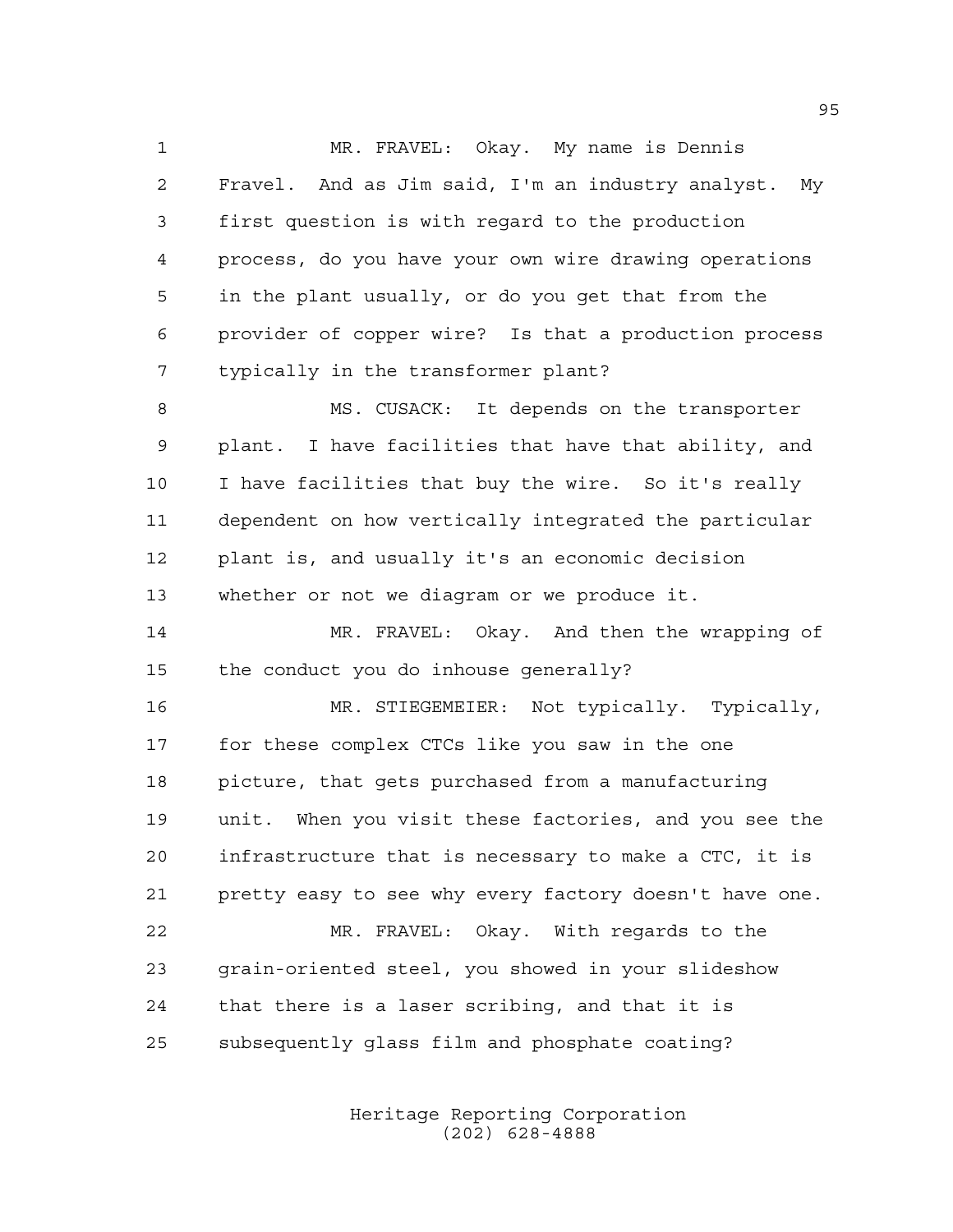MR. STIEGEMEIER: Well, actually, every one of these thin laminations of steel will have that glass coating on it. And then sometimes you laser scribe to improve the lost performance. MR. FRAVEL: Okay. So the laser scribing would be an operation that might be -- MR. STIEGEMEIER: An additional step. MR. FRAVEL: -- at a transformer plant. MR. STIEGEMEIER: Well, actually that would be done by the steel manufacturer. MR. FRAVEL: Okay. So you're preordering these parameters on top of the grain-oriented steel. MR. STIEGEMEIER: Yeah. There is different thicknesses of steel that help minimize the losses. Of course, if you go to the steel slide, it's a long, diminishing returns. As you can see, the business part is that gray stuff at the bottom. The green and the yellow part, which are the glass coatings, are kind of like the non-affected parts. So the thinner and thinner you make the gray stuff, the more of a percentage the glass becomes of your stack. MR. FRAVEL: Okay. MR. STIEGEMEIER: And that's not doing you any practical work in terms of transferring the magnetic field. So we'll get down to 7 or 9/1000ths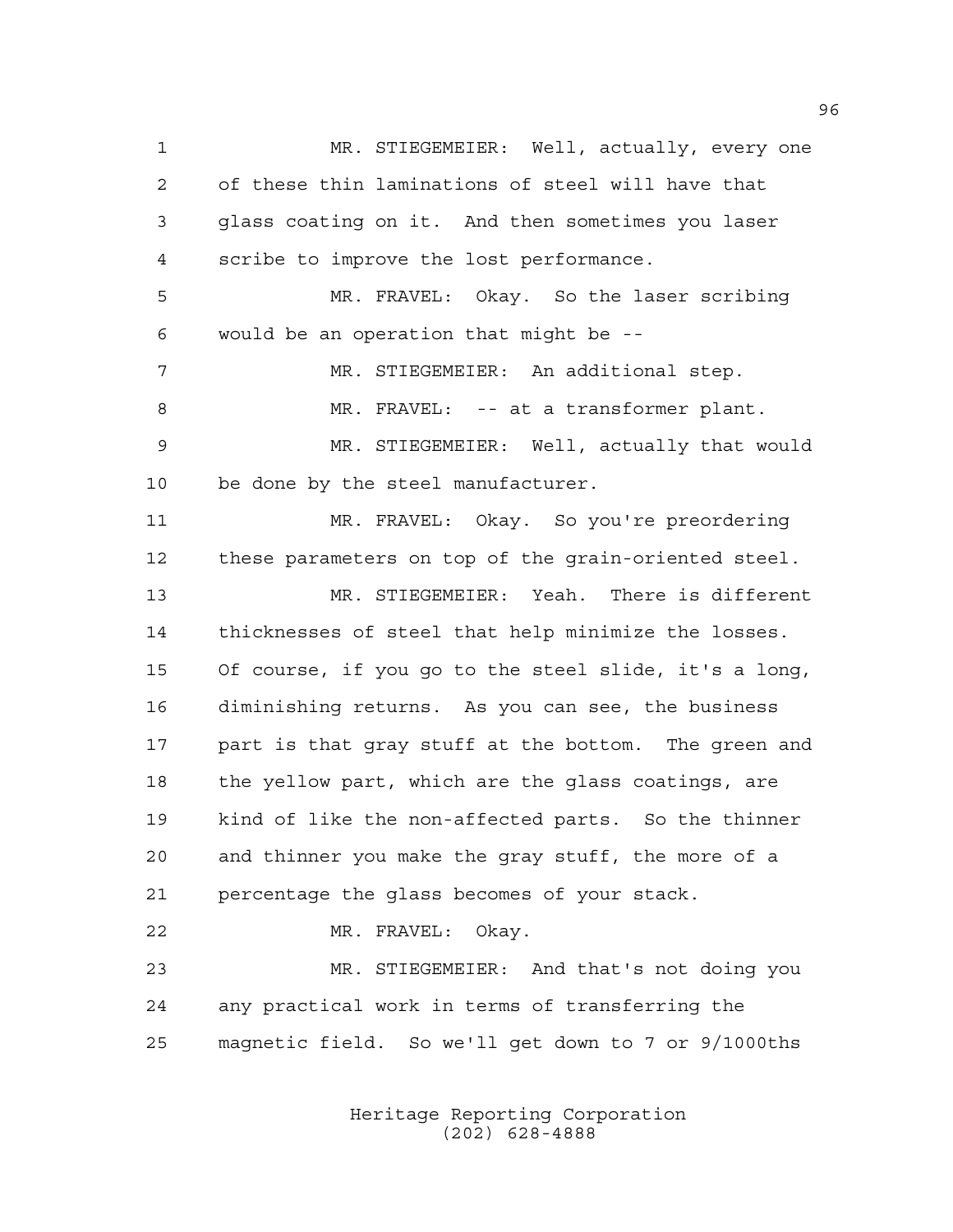of an inch thick in terms of what the gray part of that material is. If the demand for losses and low losses of the transformer isn't very high, we'll even get to thicker and thicker steel. So we'll vary the thickness of the steel, and then actually the grade of the steel, which determines watts per pound of loss of the steel, is also a variable.

 So there is different parameters that the transformer manufacturer looks at, depending on how highly the utility values losses. And like, for example, load losses, which are the losses you see when you start carrying current, versus the no-load losses, which is kind of what you hear when you just energize the transformer and it starts humming, if it's a transformer that sits with moderate load most of its life, the utility may have a higher penalty on the no-load losses. But if it's something like a generator step-up that sits more heavily loaded for most of its life, they maybe put a higher emphasis on the load losses.

 So then we kind of put more material cost and sophistication into the copper side of things than the steel side of things.

 MR. FRAVEL: To what extent does crane size, factory floor size, and paper drawing capacity limit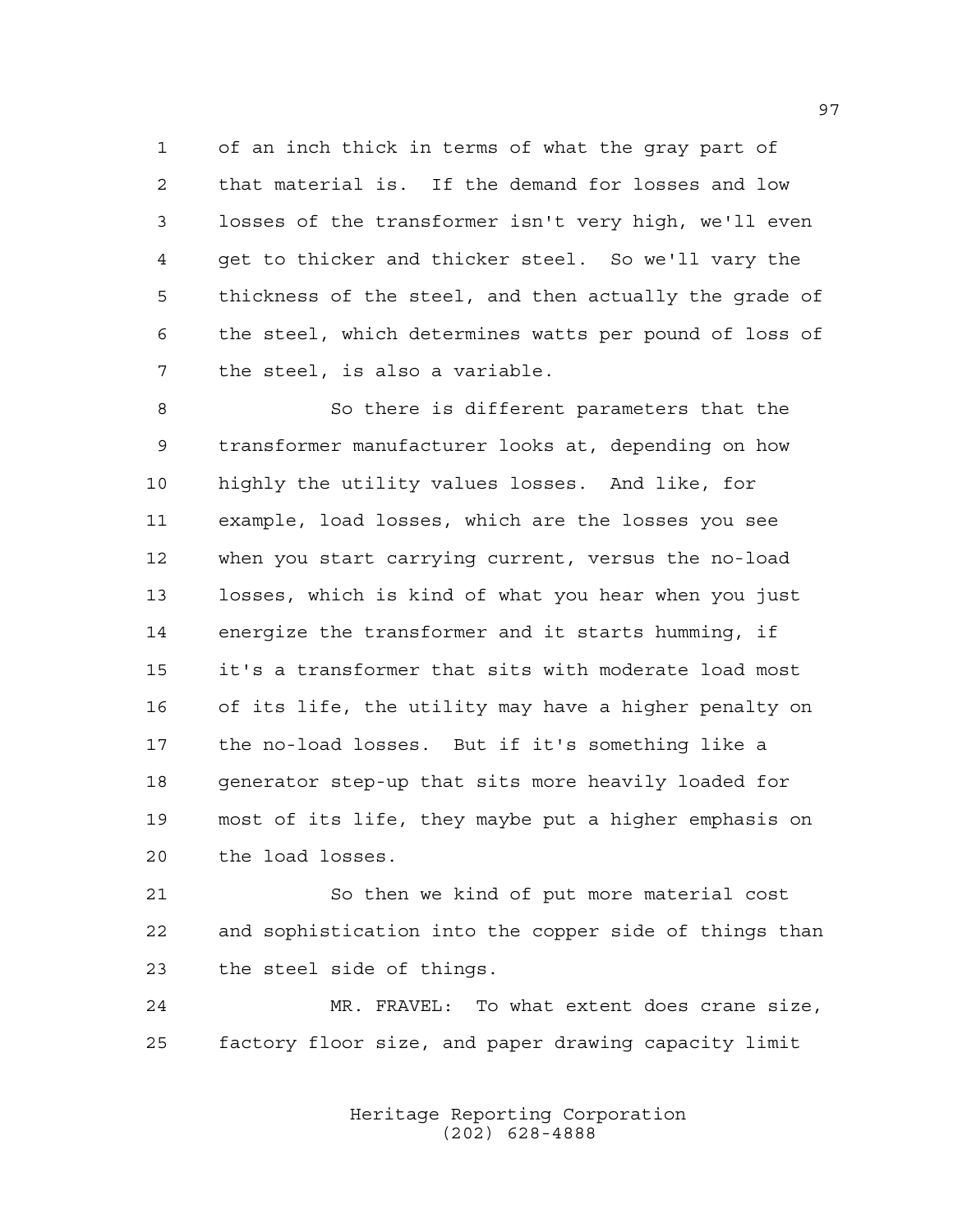the production range of U.S. and foreign producers?

 MS. CUSACK: In terms of crane size, certainly the bigger units get more crane capacity to move them around. But there are other techniques that can be used for air pallets that we put units on, and we've got those air pallets at multiple facilities, including our South Boston, Virginia facility on that line three that I mentioned that we made the investment in, as well as any facilities worldwide. So although grain capacity is a factor, it's not the predominant factor. What is more of factor is, you know, do you have the ability to get more product through the shop, where are your bottlenecks.

 Typically, once you have a facility, it's fairly easy -- my production friends would argue that, but it's fairly easy to add capacity by putting on alternate shifts and also moving production around. For instance, our South Boston facility can make many of the products that our St. Louis facility can make. So if St. Louis was doing that up in the business, we can actually relocate to the wire products into our South Boston facility. And there is a lot of overlap between those two.

 In terms of other constraints for what you can do, it is the engineering talent that you have.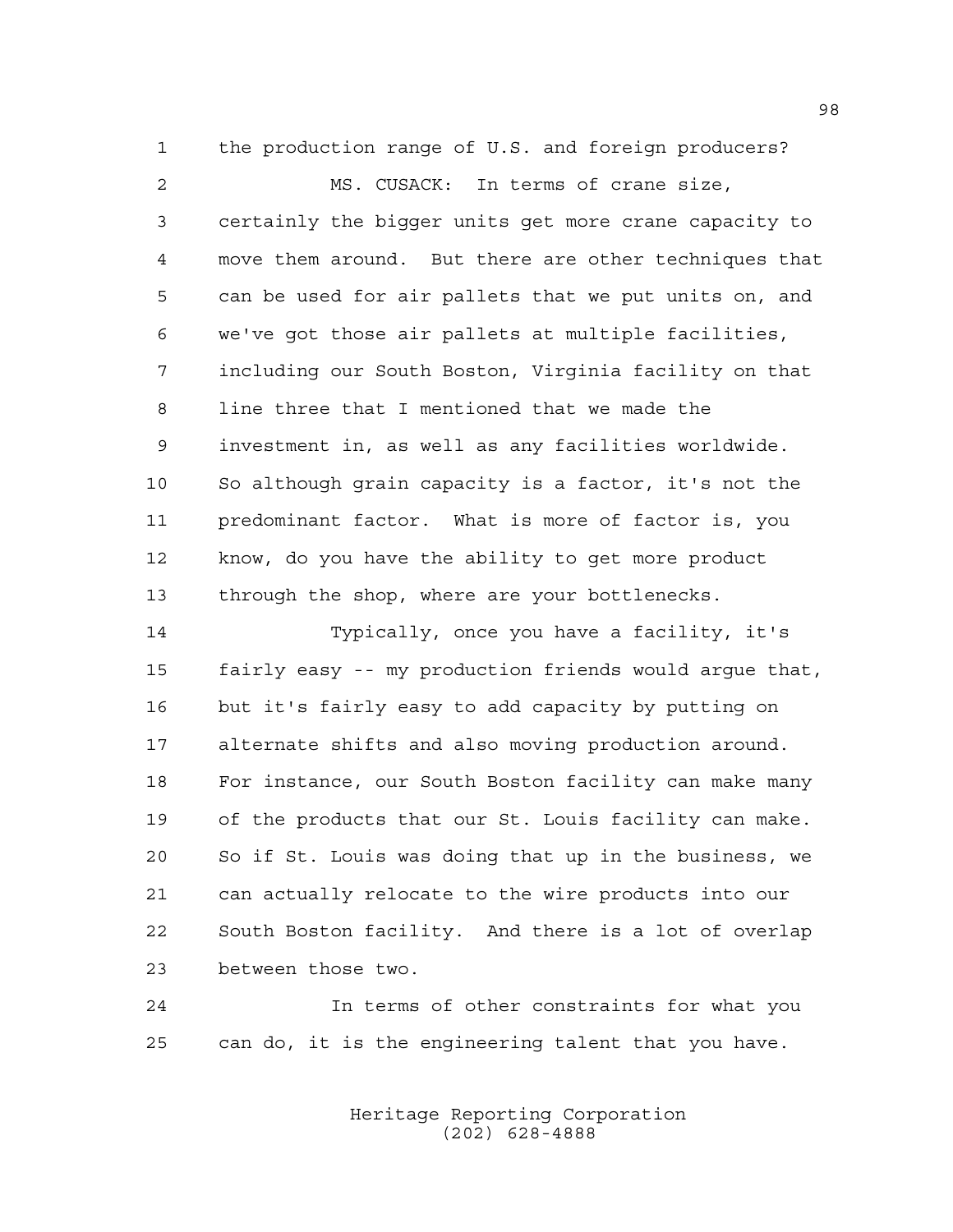In fact, you know, in St. Louis, they have built major pieces of, you know, the heart of some of the very largest power transformers that they have exported to other market places to release capacity.

 So we certainly have the engineering capability. In terms of test floor, typically the test floors are designed to go even beyond the largest range that you're testing. And once you have a facility up and running, it's a fairly minor investment, capital investment, to be able to increase your voltage rating, for instance. If the market was there, it's a very simple calculation in terms of doing that. There is a lot of overlap between what a facility can build.

 MR. STIEGEMEIER: Maybe just to expand on something Ms. Cusack said, you know, we like to move this transformer onto the test floor fully assembled and full of oil. The test floor is one of the bottlenecks, which Ms. Cusack mentioned. So we like to do all that prep work somewhere else, and then drop it onto the test floor, spend a few days testing if it's necessary, and then move it on. But, of course, crane capacity, if that's a limitation, you can remove this cooling, and often these things can go on a 100,000-pound diet by simply draining the oil out of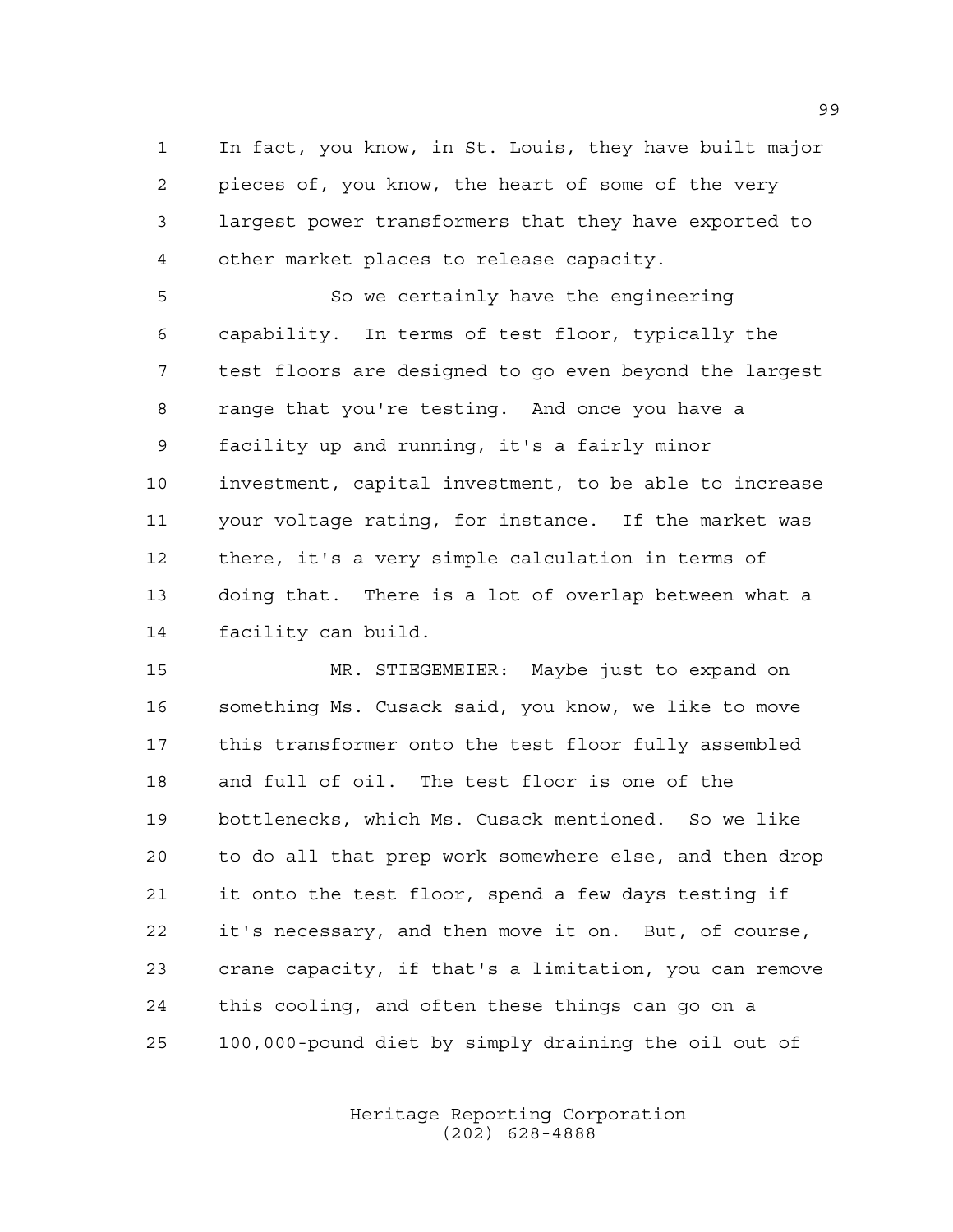them. Now, that requires some additional handling, which of course increase your costs a little. But you can move these things if you have a fixed crane capacity.

 In addition to the air pallets that she talked about, there are other techniques we have to move even bigger transformers through these factories. MR. FRAVEL: So how much would something like that weigh? What is in your picture there? MR. STIEGEMEIER: Shipping weight on that is probably about half a million pounds. And again, this slide shows the shipping weight, just the gray steel box.

14 MR. FRAVEL: Okay.

 MR. STIEGEMEIER: And that's part of the 16 reason that it gets a pretty expensive process of shipping a transformer like this. Number one, the rail lines can't hump the transformer. They can't roll it down a hill and have it bang into other rail cars, or else they damage the transformer. And that's because, you know, the biggest coal car that anybody ships, which is typically the heaviest thing a railroad deals with, is about 200,000 pounds. So these may weight two to three times that. And so they become a monumental thing. Once they start rolling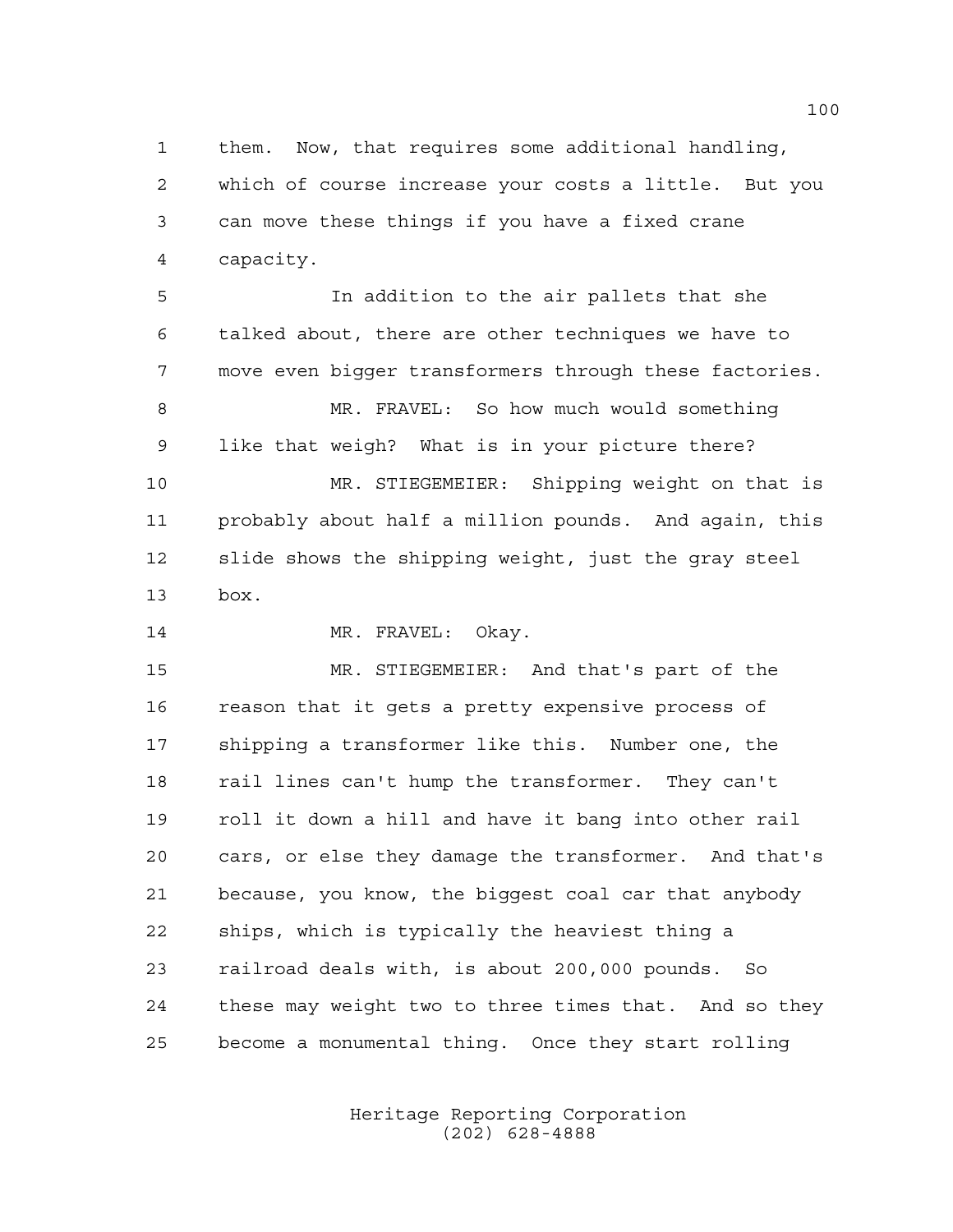down a hill, they're impossible to stop. And so we actually pay extra money, and there is a sticker applied to the transformer as well as a negotiation with our transportation guys that literally we avoid humping in the rail yards. MR. FRAVEL: Just a quick question on shell form. Are there other U.S. producers of shell form transformers, LPTs, in the United States? MR. STIEGEMEIER: We repair shell form in St. Louis. We do not manufacture new in the same building. MS. CUSACK: Efacec does. MR. STIEGEMEIER: Efacec does. MR. FRAVEL: Efacec produces shell form in this country? MS. CUSACK: In Georgia. MR. STIEGEMEIER: They're one of those Westinghouse licensees I talked about. MR. FRAVEL: Okay. MR. STIEGEMEIER: Old Westinghouse licensees. MR. FRAVEL: Do customers request the shell form transformer, ever? Do they put that in a bid for a proposal? MR. MUCHA: It's very, very rare. Most of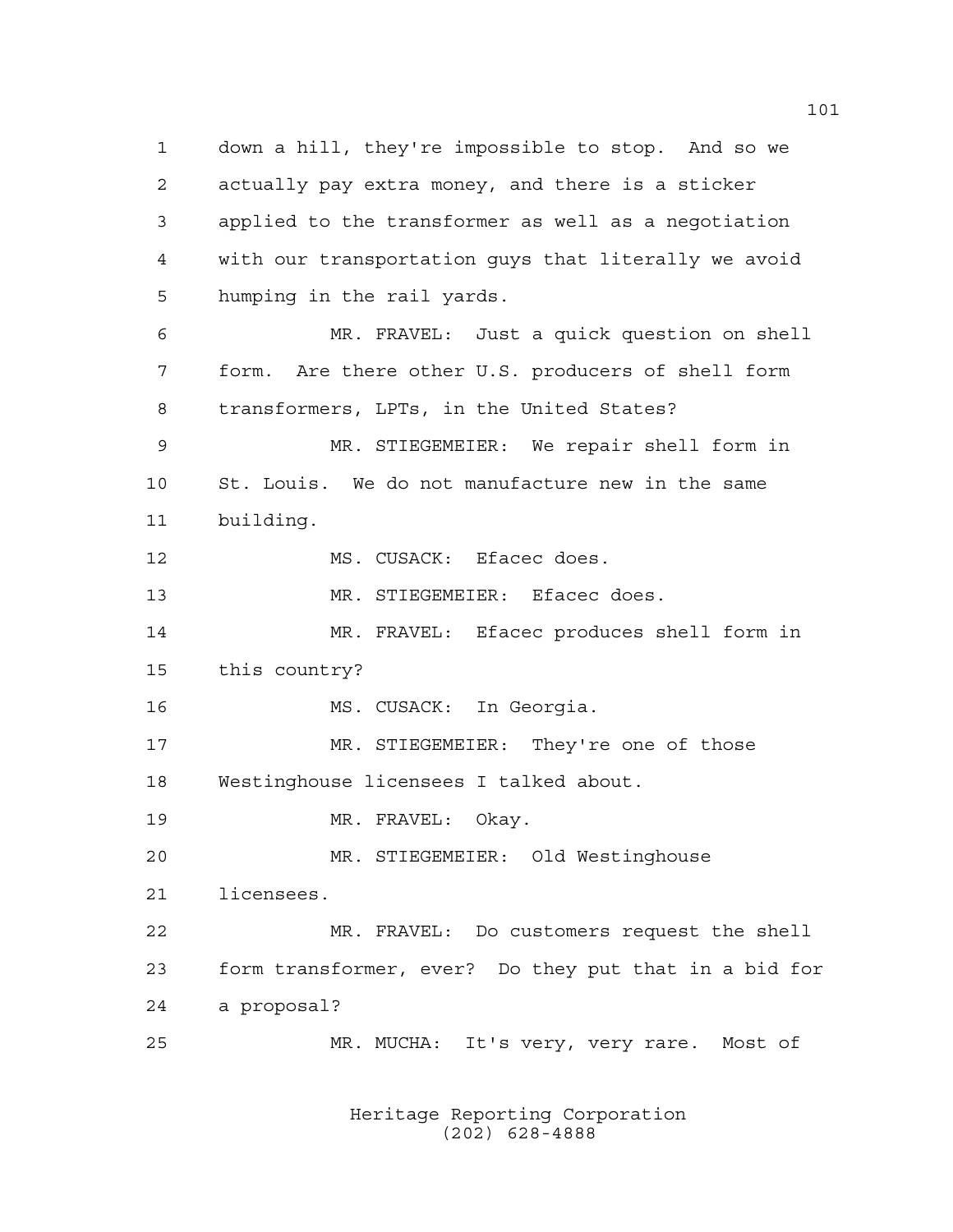them actually want to change their shell forms out and put core forms in because of the availability of repair, local service for that product. It's a pretty big differentiator.

MR. FRAVEL: Okay.

 MS. CUSACK: Yeah. If you see something is specified, it could be an outlier from what the norm would be. It would be if somebody had something, and there was a plate envelope that a replacement would have to fit or would have to be able to fit in the same envelope, and it was a shell form to start with. Then they might require it to be a shell form as replacement. But that's a rare occurrence for us to see it specified.

MR. FRAVEL: Okay.

MR. McCLURE: Andrew?

MR. DAVID: No additional questions.

 MR. McCLURE: Okay. Thank you. I have got just a few because I know everybody is aching for a break here. Mr. Connelly and Mr. Morgan mentioned basic seat on the basis of quality, service, reputation, and mentioned qualification issues. Have any of you had issues as far as being qualified? MR. NEWMAN: We, within our range, are qualified to most customers that are out there. If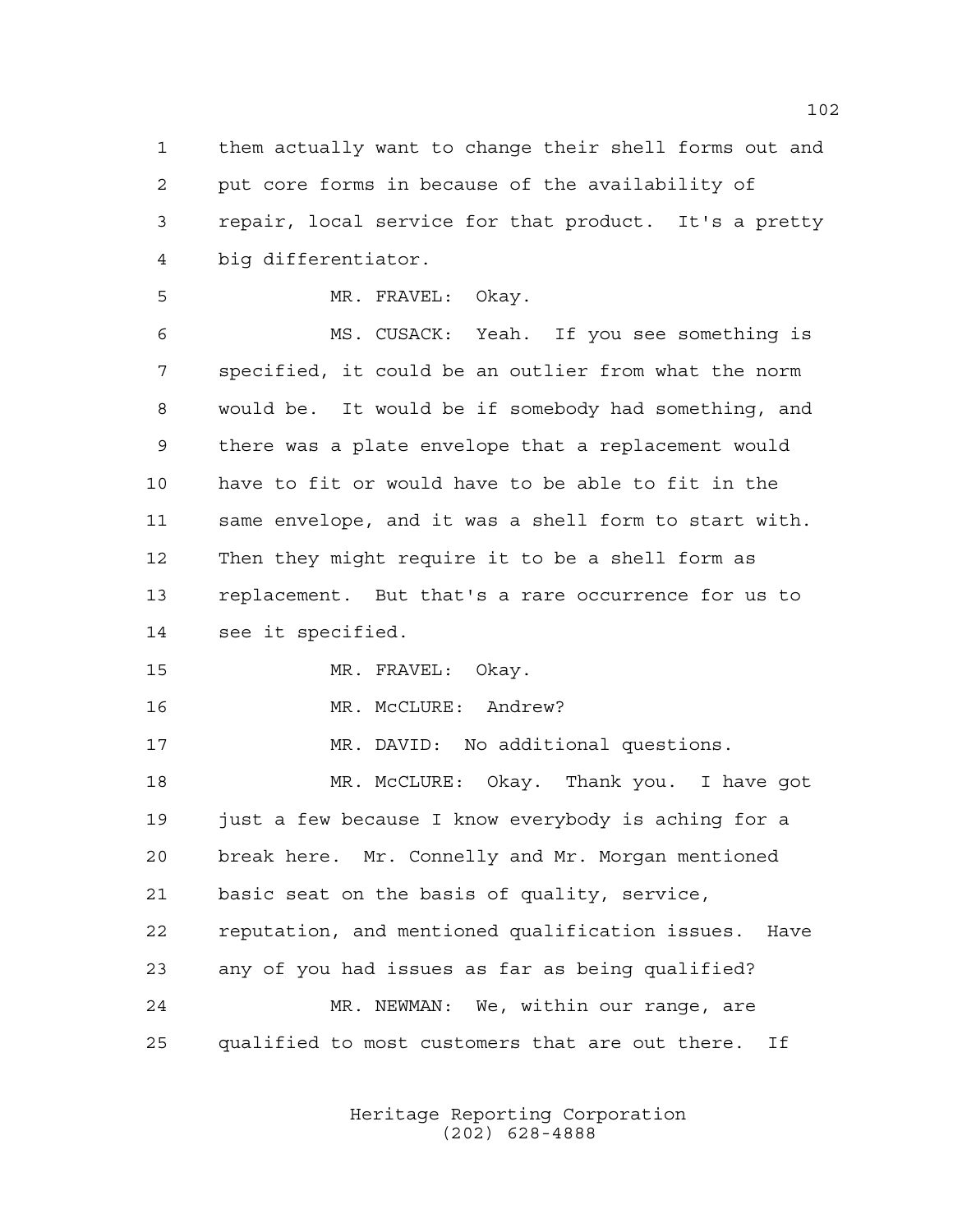there may be a customer that we are for some reason not qualified for --

 MR. McCLURE: What would -- or I guess the better question is what would lead someone not to be qualified?

 MS. CUSACK: It would be very much customer- dependent, and it would be based on quality issues or issues in the past, or just that they had sufficient numbers of suppliers that the customer didn't want to make the investment to come to your facility to qualify you. I mean, those would be really the only reasons why you didn't get qualified.

 For the people around -- the manufacturers around the table, we're not manufacturers that are poor quality manufacturers with, you know, high field incident rates. You know, the average MTBF recently did this -- but somebody recently did this calculation for me. It goes over 120 years between -- failures based on the hard empirical data that ABB has. So we are not, you know, in terms of quality, we are not a fly-by-night operation by any means, nor are my colleagues here in terms of their quality.

 MR. STIEGEMEIER: And a utility goes to a pretty significant expense to qualify a manufacturer. I mean, they'll come through and audit our production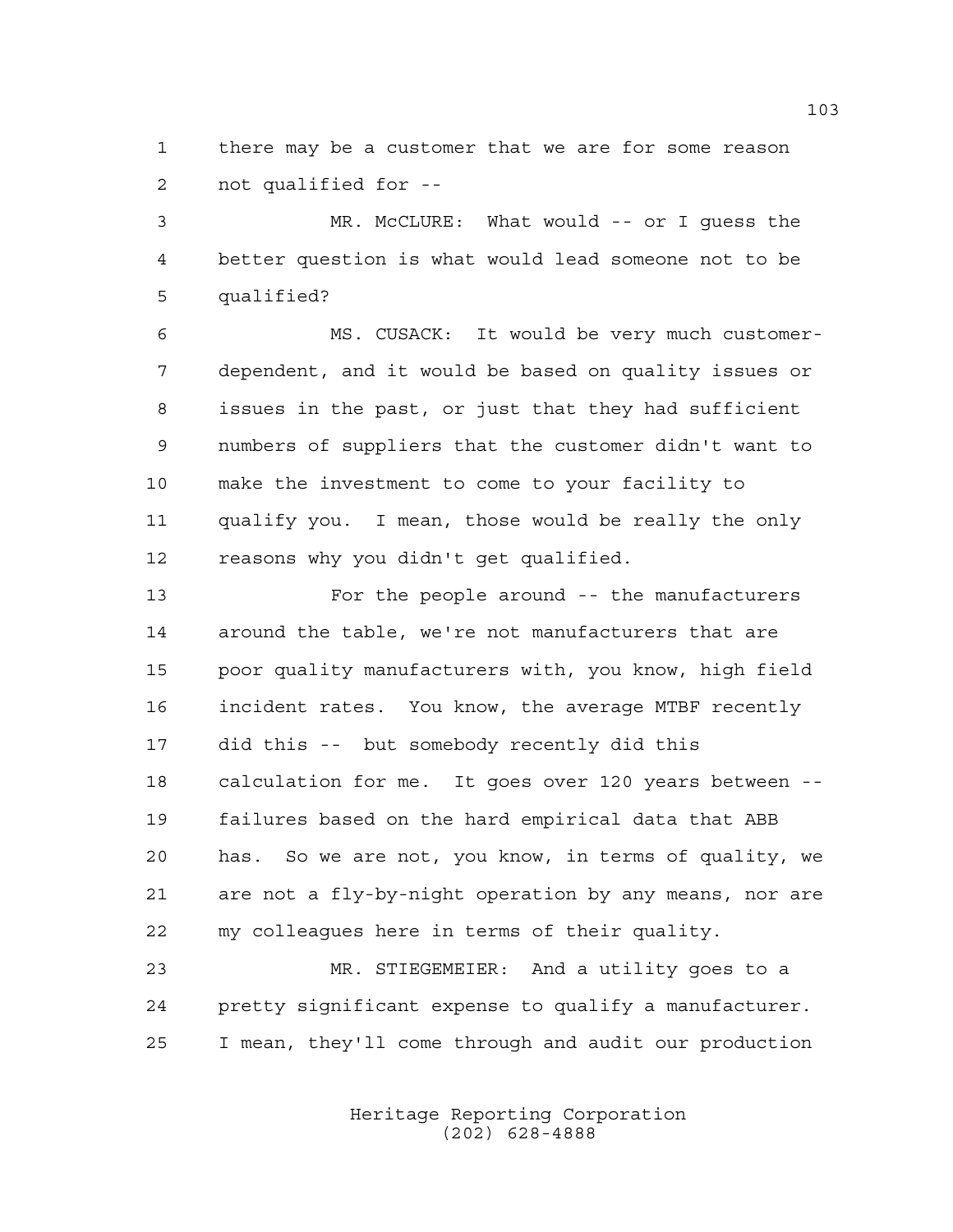processes, our quality processes, verify that our ISO- 9001 certifications, that we're really following the steps that we say we're doing. So it shouldn't be underestimated what it takes a utility to qualify a factory. And as you get into these higher and higher voltage transformers especially, the need for almost clean room environments, a particle will kill you on a 800 KB transformer. So, you know, the customer will show up, and they will want to verify that you're wearing booties and shoe protection, and that your winding floors you literally can eat off of. That's the kind of process that they go through to qualify you. MR. LUBERDA: Mr. McClure, I just want to say that everybody in this room, including the Koreans, are qualified at a large number of major customers in this country, and we see them every day. We see each other, we see them. MR. McCLURE: There was mention of the large power transformers, over 300 MVA. And if this is BPI, you can give it to me later, but, you know, is everybody producing over 300, or is that something that is not so much? MR. BLAKE: Yeah. We produce 500 MVA in our

shop right now.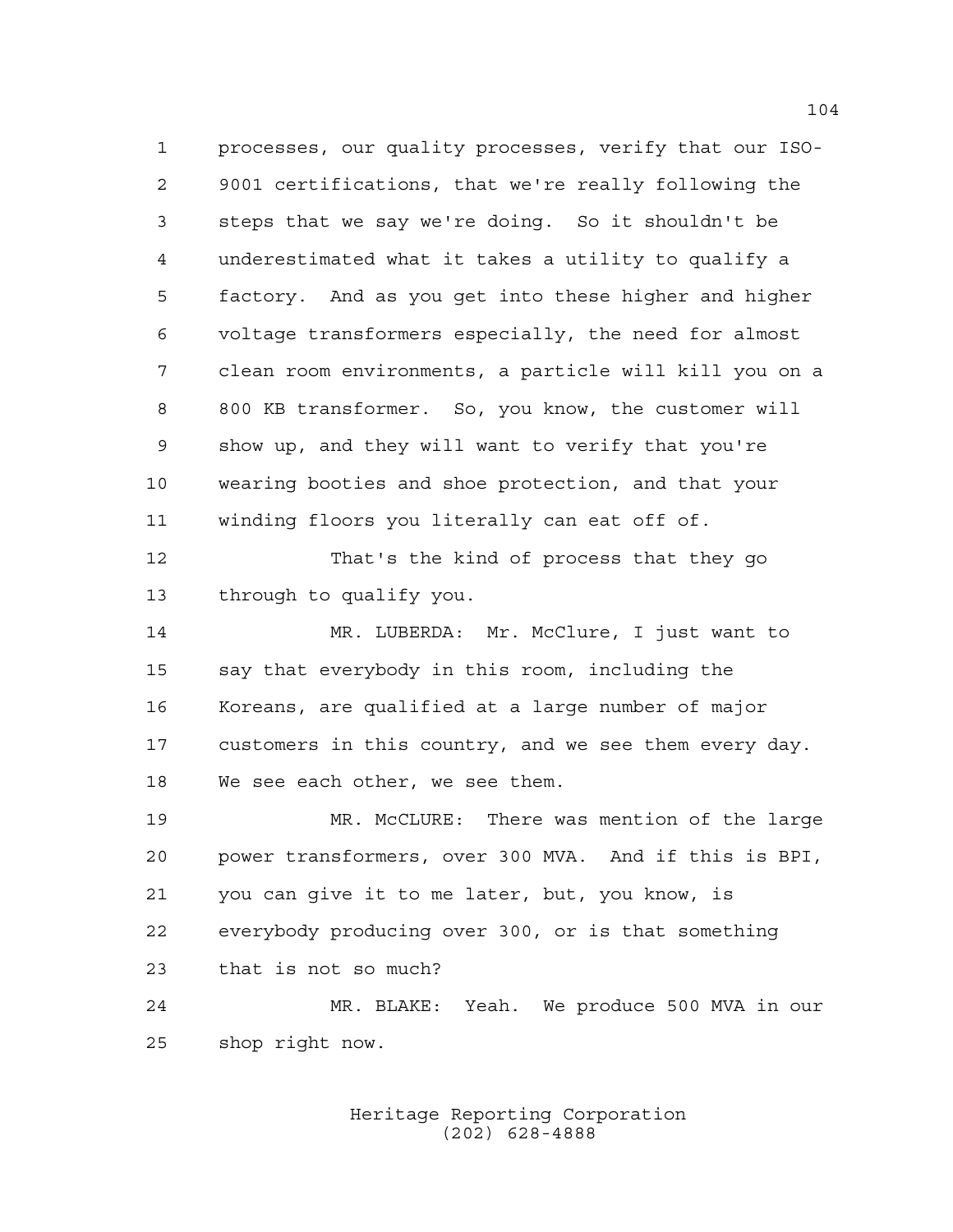(Pause.) MR. NEWMAN: Delta Star is not producing -- it produces up to 180 MVA. 4 MR. McCLURE: Okay. MR. LUBERDA: Efacec, by the way, goes up to I think 1,500 MVA, is what's on their -- 7 MR. McCLURE: Okay. Where is Efacec? 8 MR. LUBERDA: They're in Georgia. MR. McCLURE: Savannah. MR. LUBERDA: Outside Savannah, Georgia. MR. McCLURE: Okay. Just out of curiosity more than anything, the wind farms and the -- is that mostly out on the West Coast or is that national now? MR. MUCHA: It's national. There is a lot in the Midwest. Iowa is a very good wind state. Also California and Pennsylvania. MR. STIEGEMEIER: You can look at it in Pennsylvania, where the wind blows. And not surprisingly, that's where the wind farms have cropped up. As Rick says, Iowa through the Dakotas, and into Oregon and Washington, and then Oklahoma and the Panhandle of Texas are very windy places, too. MR. MUCHA: And eventually it will go offshore, to be honest with you -- more of that here, based on Europe --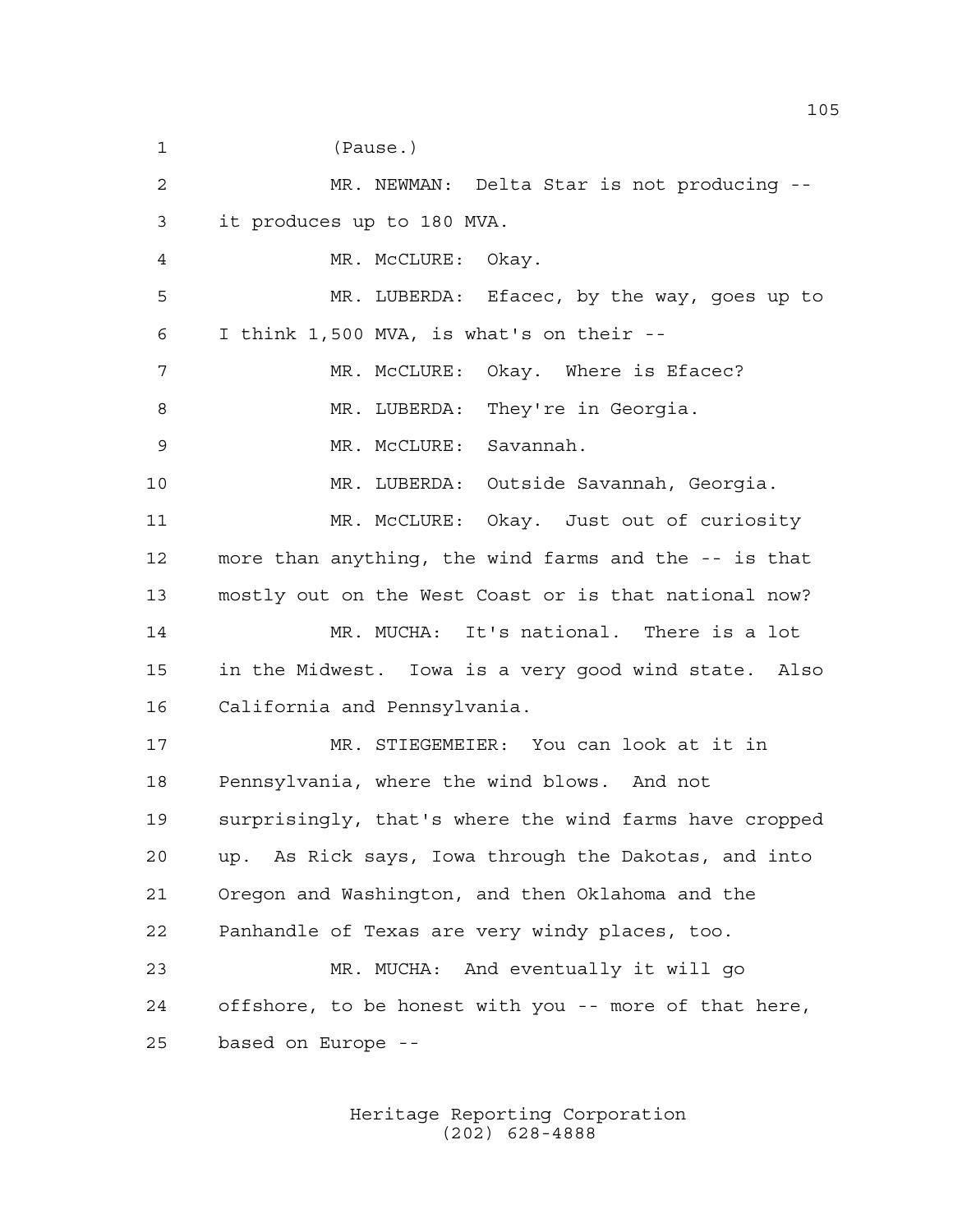| $\mathbf{1}$ | MR. McCLURE: I spent two years in the Army            |
|--------------|-------------------------------------------------------|
| 2            | at Fort Sill, Oklahoma, so --                         |
| 3            | MR. STIEGEMEIER: There you go.                        |
| 4            | (Simultaneous discussion)                             |
| 5            | MR. MUCHA: Texas, yes.                                |
| 6            | MR. McCLURE: Yes. Sort of on a personal               |
| 7            | basis, had a transformer explode on the pole outside  |
| 8            | our house on Monday night, which led to a very cranky |
| 9            | household. Dominion supplies power in our part of     |
| 10           | Virginia. Is an operation like Dominion buying what   |
| 11           | is now not rusty and better looking, if a transformer |
| 12           | can be better looking? Are they buying those, and are |
| 13           | those essentially, for wont of a better term, off the |
| 14           | shelf items?                                          |
| 15           | MR. MUCHA: They're more of a commodity.               |
| 16           | MR. STIEGEMEIER: As Rick mentioned, most              |
| 17           | larger utilities like a Dominion, they'll have a      |
| 18           | service center, multiple service centers, where they  |
| 19           | keep these things in stock.                           |
| 20           | MR. MUCHA: They'll buy hundreds of them.              |
| 21           | MR. STIEGEMEIER: And that's literally why             |
| 22           | they let it go to the point of failure, because they  |
| 23           | know, despite the fact that they're probably          |
| 24           | uncomfortable when the McClure household is hot, too. |
| 25           | They know they can get you back in business within a  |
|              |                                                       |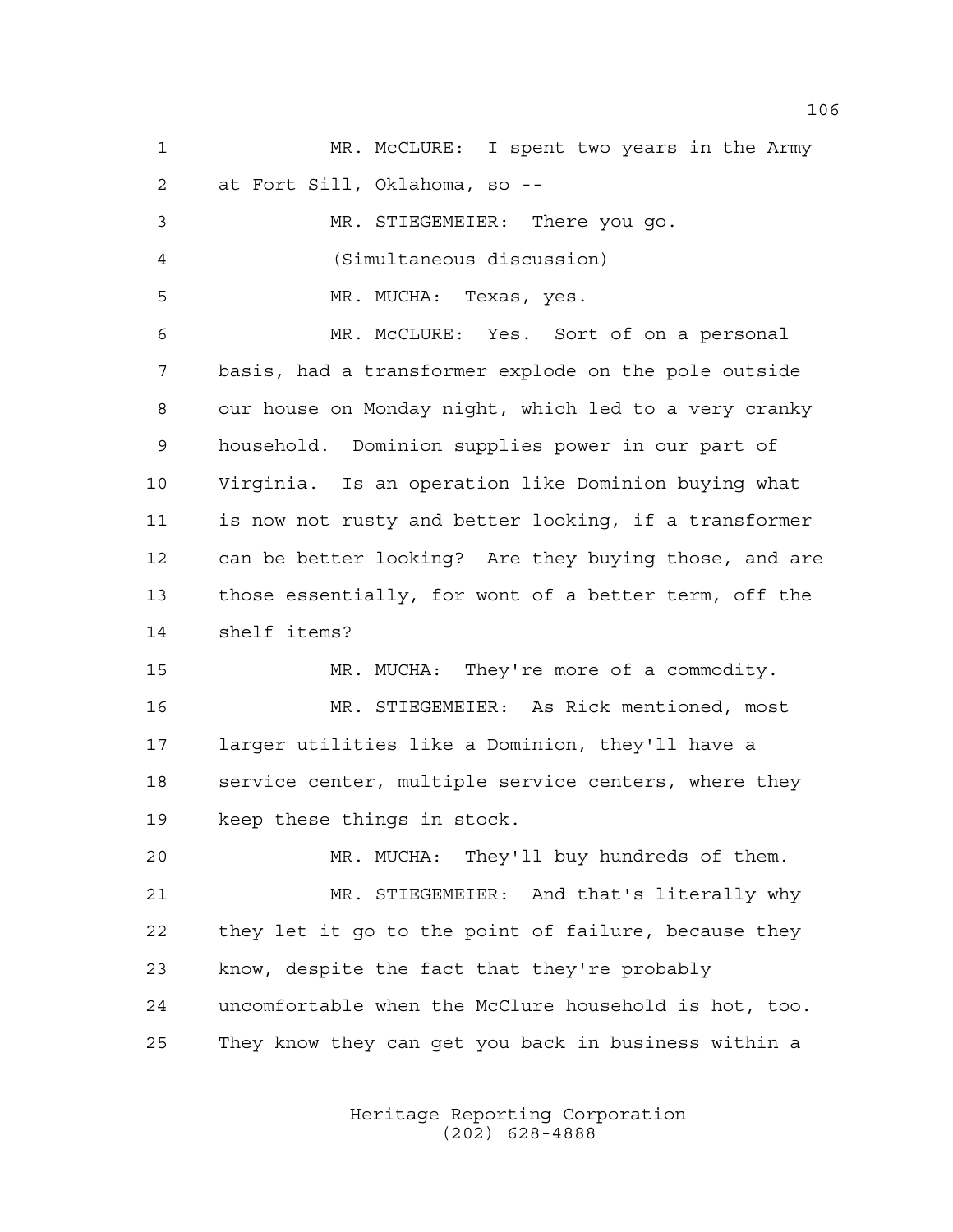few hours.

| 2      | MR. McCLURE: And they did. I'll give them              |
|--------|--------------------------------------------------------|
| 3      | credit. And we've had a lot replaced in our            |
| 4      | neighborhood after --                                  |
| 5      | MR. STIEGEMEIER: The problem with these                |
| 6      | things, they're not exactly babies, but they take nine |
| 7      | months or more to deliver. So when one of these goes   |
| 8      | $out - -$                                              |
| 9      | MR. McCLURE: Okay.                                     |
| 10     | MR. STIEGEMEIER: And what really scares the            |
| 11     | utility is when a couple of them might go out. There   |
| 12     | could be a part of a city -- I mean, in fact, there    |
| 13     | was an explosion of one transformer out in Phoenix at  |
| 14     | a substation called Westwing that subsequently took    |
| 15     | out four adjacent transformers, and for that whole     |
| 16     | summer, the city of Phoenix had to do some very        |
| 17     | serious power curtailment. And literally, they were    |
| $18\,$ | begging their customers to turn the thermostats up to  |
| 19     | 85 or higher so that they could avoid rolling          |
| 20     | blackouts.                                             |
| 21     | MR. McCLURE: Dominion would also be a                  |
| 22     | customer for you in the large power tripping.          |
| 23     | MR. STIEGEMEIER: Absolutely.                           |
| 24     | MR. McCLURE: Okay. I'm just -- one thing               |
| 25     | about the one bid approach is -- is that just with     |
|        |                                                        |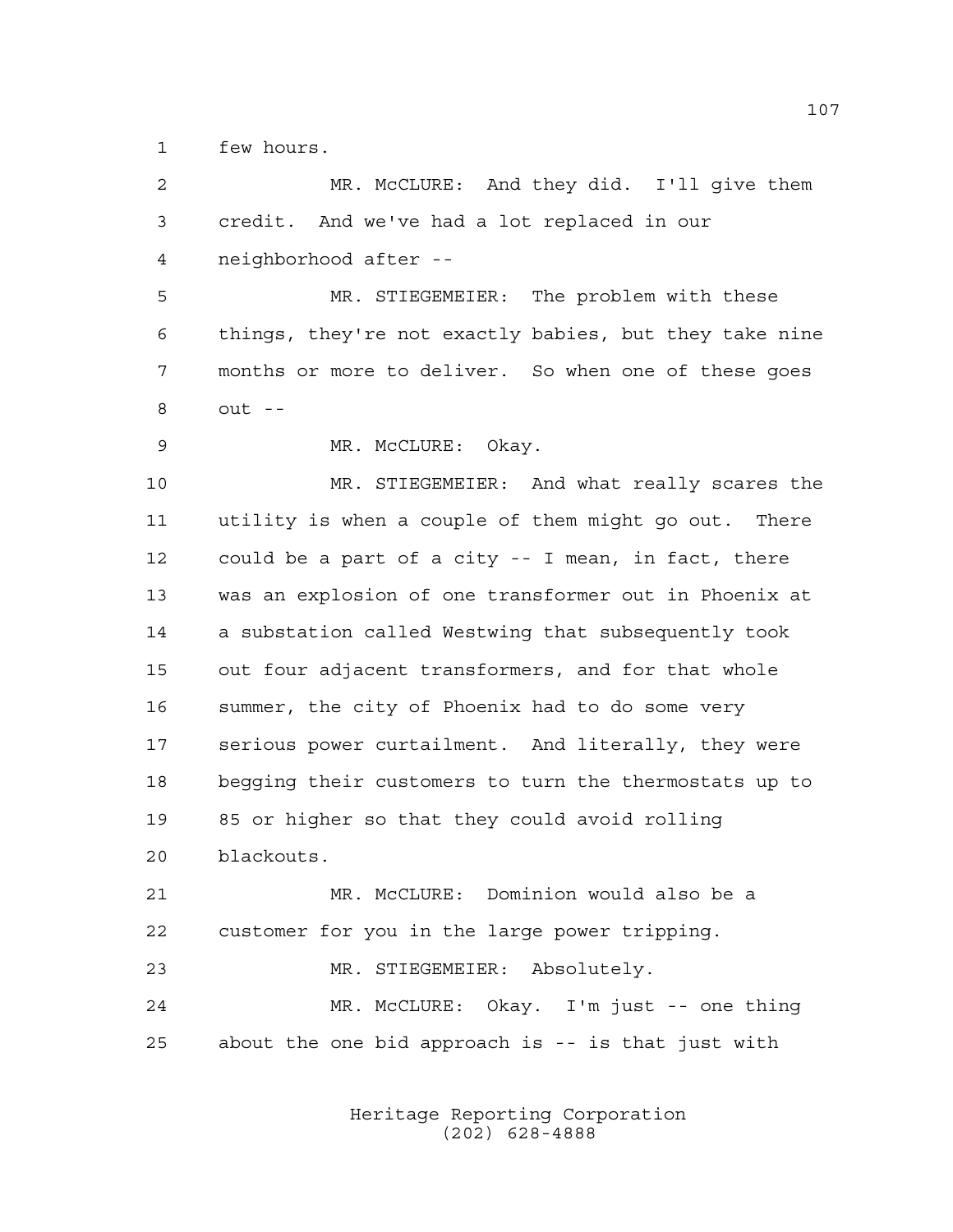public utilities, or is it with -- I mean, what portion, I guess -- and this can just be a general answer, and if you any idea of the bids you engage in are one bid as opposed to giving you the opportunity to tweak it. MR. NEWMAN: For Delta Star, it ends up being about 50/50. But if you count the number of units, obviously the number of bids, it would skew toward to the one of or the spot market. 10 MR. McCLURE: Okay. FEMALE VOICE: Do you have a good representative -- percentage? MR. MUCHA: I would say that 80 percent of what we do is one time out. MR. McCLURE: Wow, interesting. MR. STIEGEMEIER: Now, how many times do you quote an alternate? MR. MUCHA: That's -- MR. STIEGEMEIER: Infrequent? MR. MUCHA: It's, I would say, less than 20 percent of the time do we get asked for our best and final offer. You're short-listed, you made all the other qualifications. Give us another price. You're not low, basically, they're saying. They don't tell you where you're at.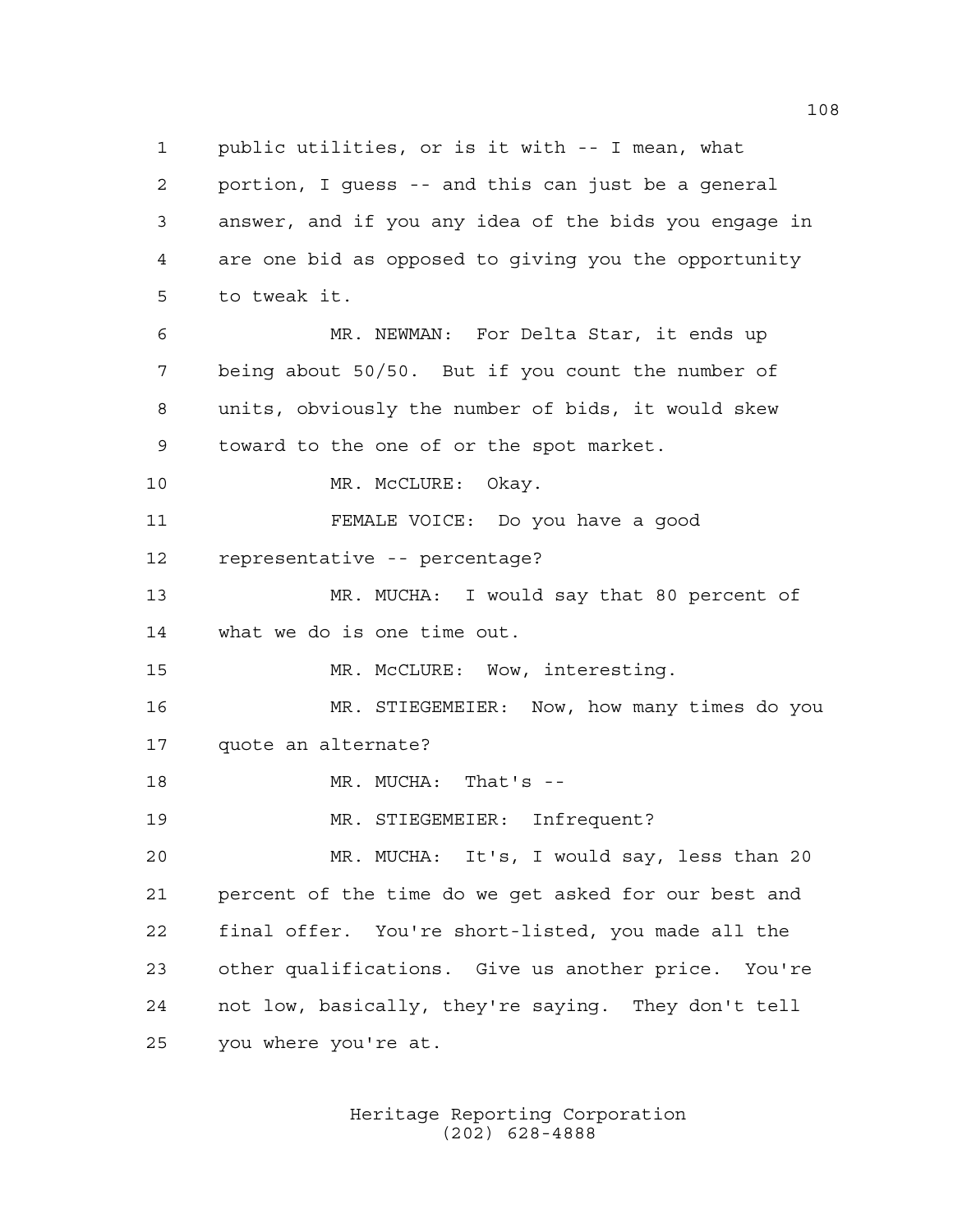MS. CUSACK: But I agree with what Steve said. I mean, the number of units on a blank bid is significantly more than when you get a one-off bid.

 MR. McCLURE: Okay. One last question, and I do like your idea of sitting down, drinking beer, if it would be in St. Louis in the ballpark, watching my beloved Cardinals resign Albert Pujols. Anyway, just in case the Commission asks, from the time the request for bid comes out until you get -- I think you said this was the first step. How many months are we talking about here?

 MR. STIEGEMEIER: The design process, just to take the customer specification and get it to a point you're ready to start buying material, can take six to eight weeks. And then it might take 10 or 12 weeks to buy the materials. And then the actual production time may only be four, five, or six weeks. So --

 MS. CUSACK: But there is a little designer views and stuff. I mean, typically for a unit of that size, from the time that an order comes in to when it's at the test floor, you're talking about seven months, that kind of time frame, seven, eight months time frame, with all of the activities that need to go on, all the spec reviews, design reviews, and the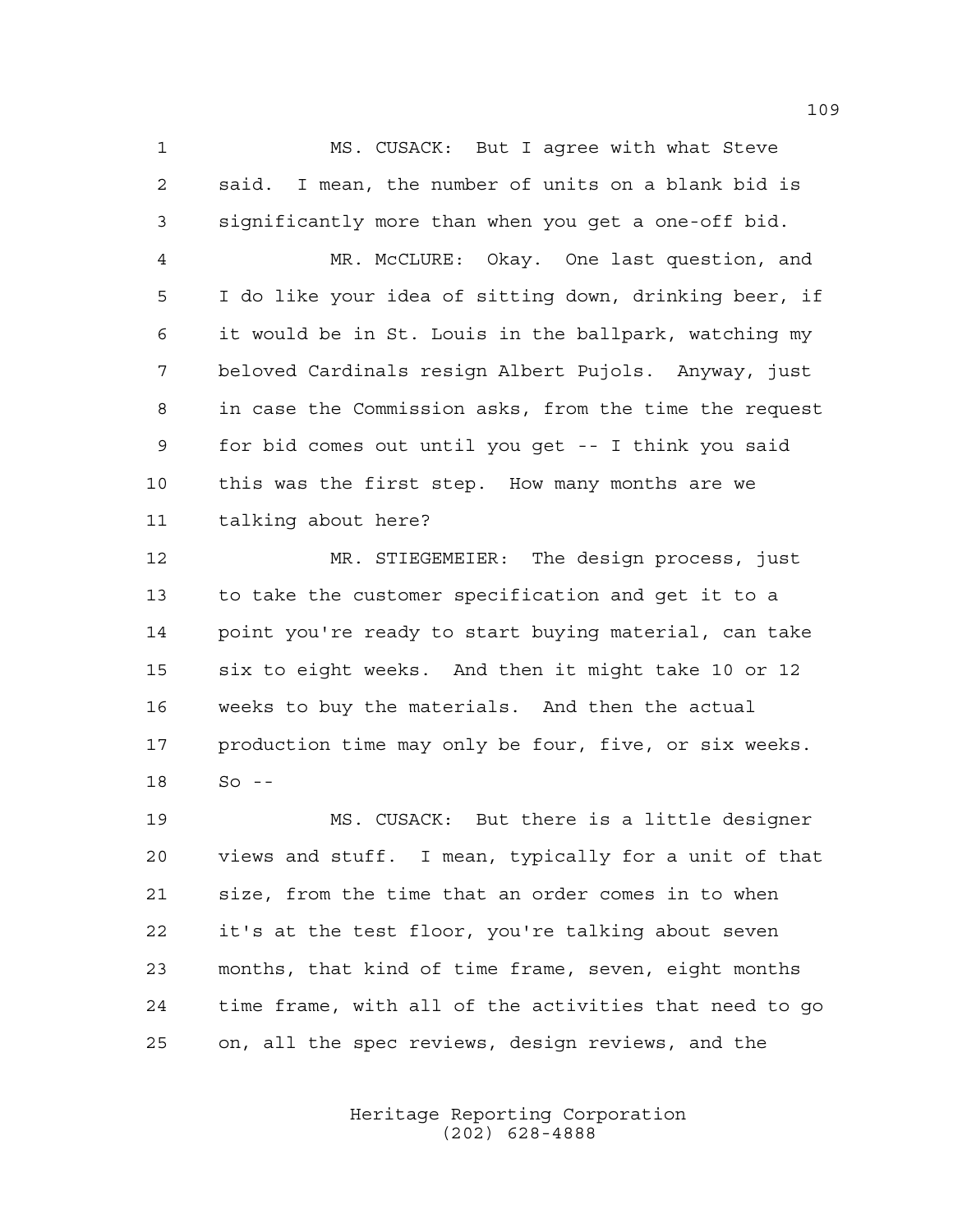production. It's the lead time on materials that it would not be unusual for --

 MR. McCLURE: And that would generally be the same for all the producers at the table, as well as the Koreans, the Mexicans.

MR. MUCHA: Similar.

7 MR. McCLURE: Okay. And by the way, everybody, the Commission is really familiar with grain-oriented steel, and various counsel. We know far more than we wish. Anyway, that's all I have. Anybody else got -- I want to thank you all. For those of you who traveled from afar, go back to St. Louis and get them going. And that finishes this phase. We will take a ten-minute break and commence with Respondents. You can go out in the hall. The restrooms go to the left. And keep walking, and you'll see the sign on the right. Or you can go -- those who know the building a little better, you can go down to the first floor. I would remind everybody this is not a secure room, so leave somebody to watch your BPI stuff.

 (Whereupon, a brief recess was taken.) (Whereupon, at 12:01 p.m., the conference was resumed.)

MR. MCCLURE: Okay. We are back in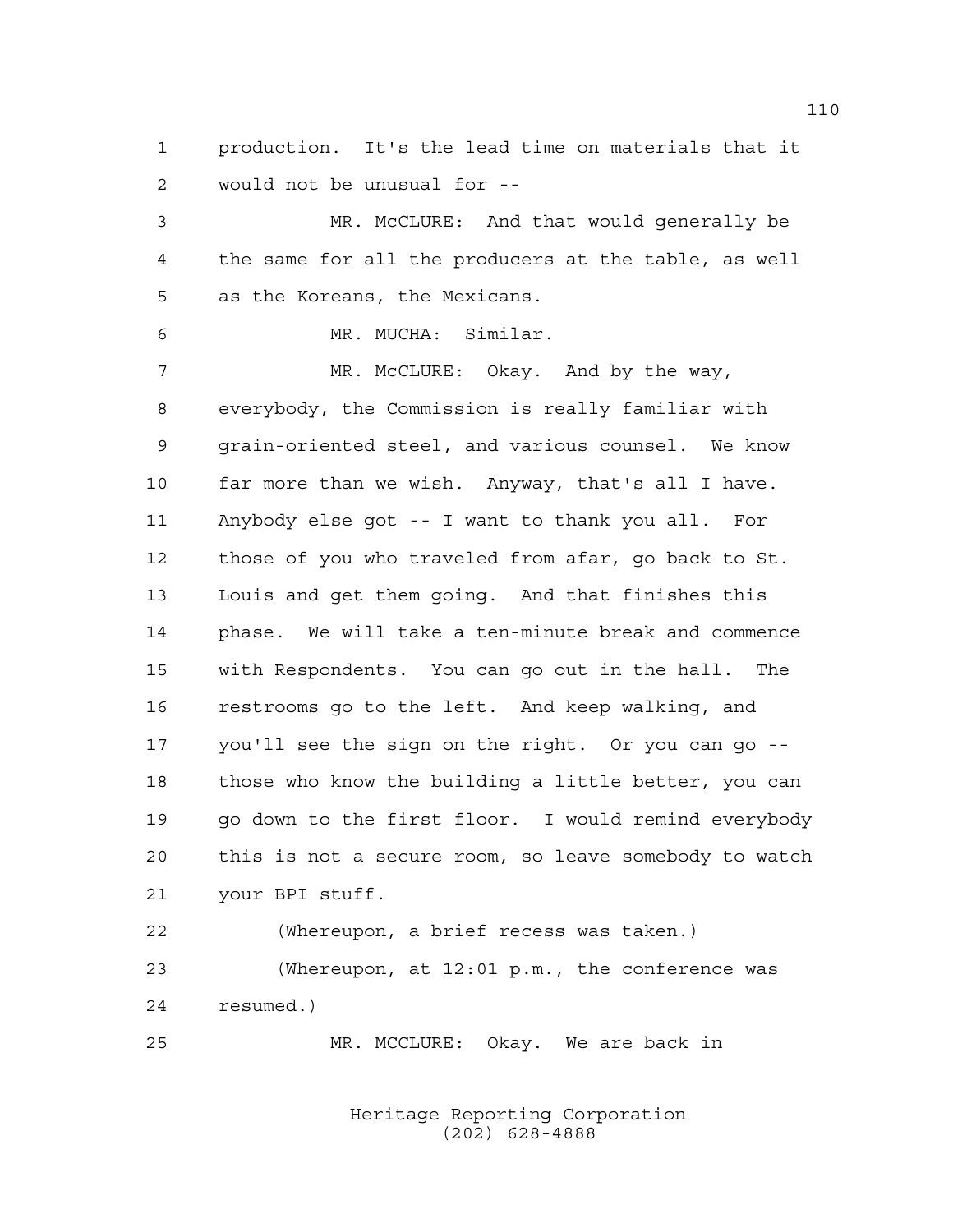business. The housekeeping chore for this handout for Kelley, Drye will be entered as Exhibit 1. (The document referred to was marked for identification as Exhibit 1 and was received in evidence.) One thing that I forgot to ask the Petitioners, and this is for both sides, any information that you have on non-subject countries that you can throw in, you know, be it public or any studies that you have, that you can throw in the post-conference briefs, would be 12 greatly appreciated. 13 And with that, I will turn to Mr. Connelly and Mr. Morgan. Welcome. MR. CONNELLY: Thank you very much. One again, Warren Connelly, Akin, Gump, on behalf of Hyosung and HICO America. Our presentation today is going to be by Jason Neal, who is HICO's Vice President for Sales and Marketing. And also available to answer questions is Henry Paik, who is HICO America's president. After Mr. Neal gives his presentation, I will have a few brief remarks, and then we will turn it over to David Bond. MR. NEAL: Good morning. My name is Jason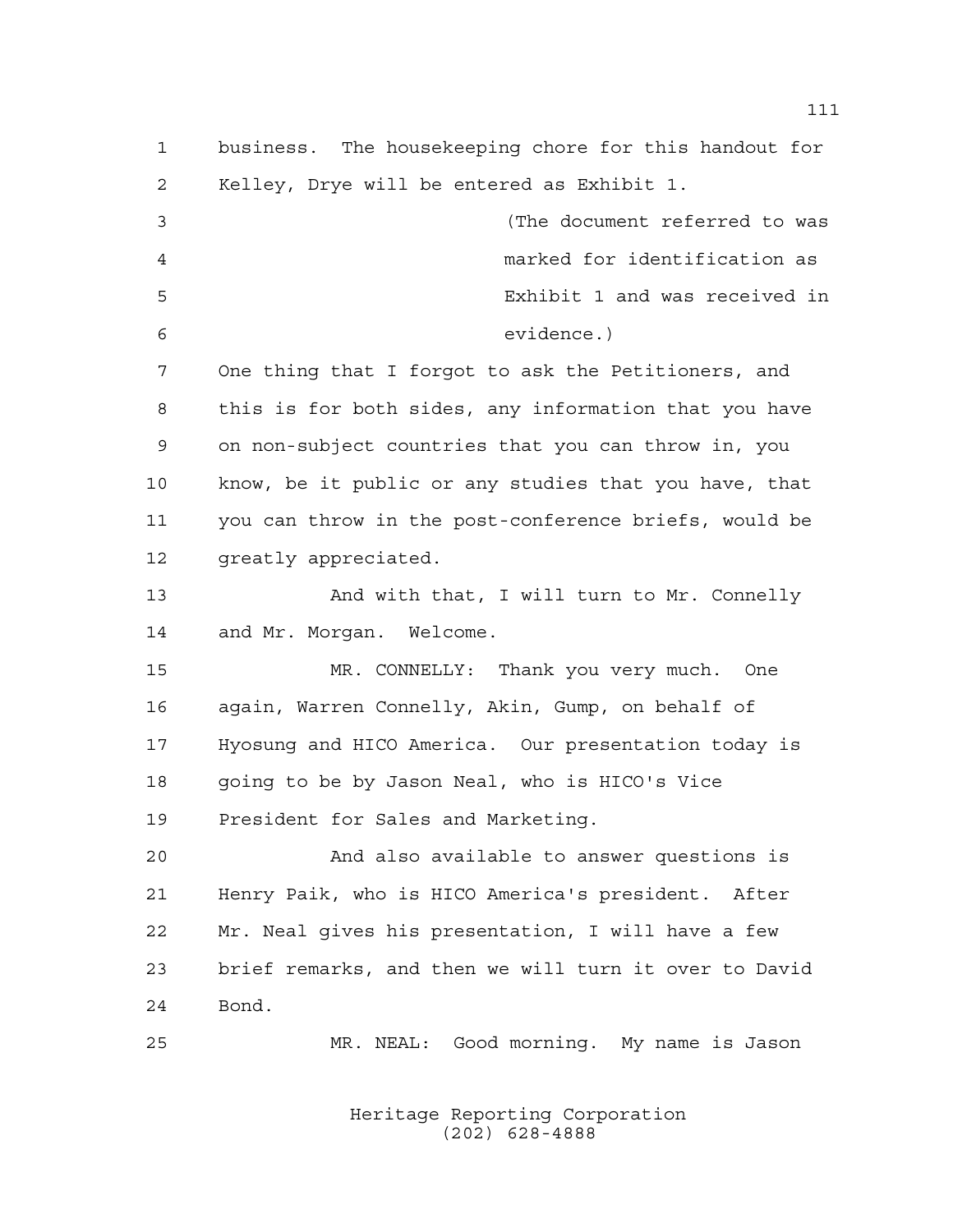Neal, and I am Vice President of Sales and marketing at HICO America, which is a U.S. sales subsidiary of the Hyosung Corporation.

 I have worked for HICO America for 10 years as a sales manager and sales director. In my current position, I oversee HICO America's sales and marketing efforts.

 When we first heard that the U.S. industry has accused us of aggressive and unfair pricing, we were all stunned. There are many ways that we win business, but it is never solely on the basis of price.

 We bid on a cost-plus basis, and we often lose bids because our prices are too high. Our prices reflect the value associated with high quality products, shorter lead times, field services, engineering assistance, and other customized services. Another reason for our surprise is that, frankly, we don't compete very often with the Petitioners. From 2008 to 2010 a substantial portion of HICO's U.S. sales were transformers over 300 MVA, but you just don't see the Petitioners participating in that segment of the market.

 ABB focuses on producing smaller transformers in its U.S. facilities, and it imports

> Heritage Reporting Corporation (202) 628-4888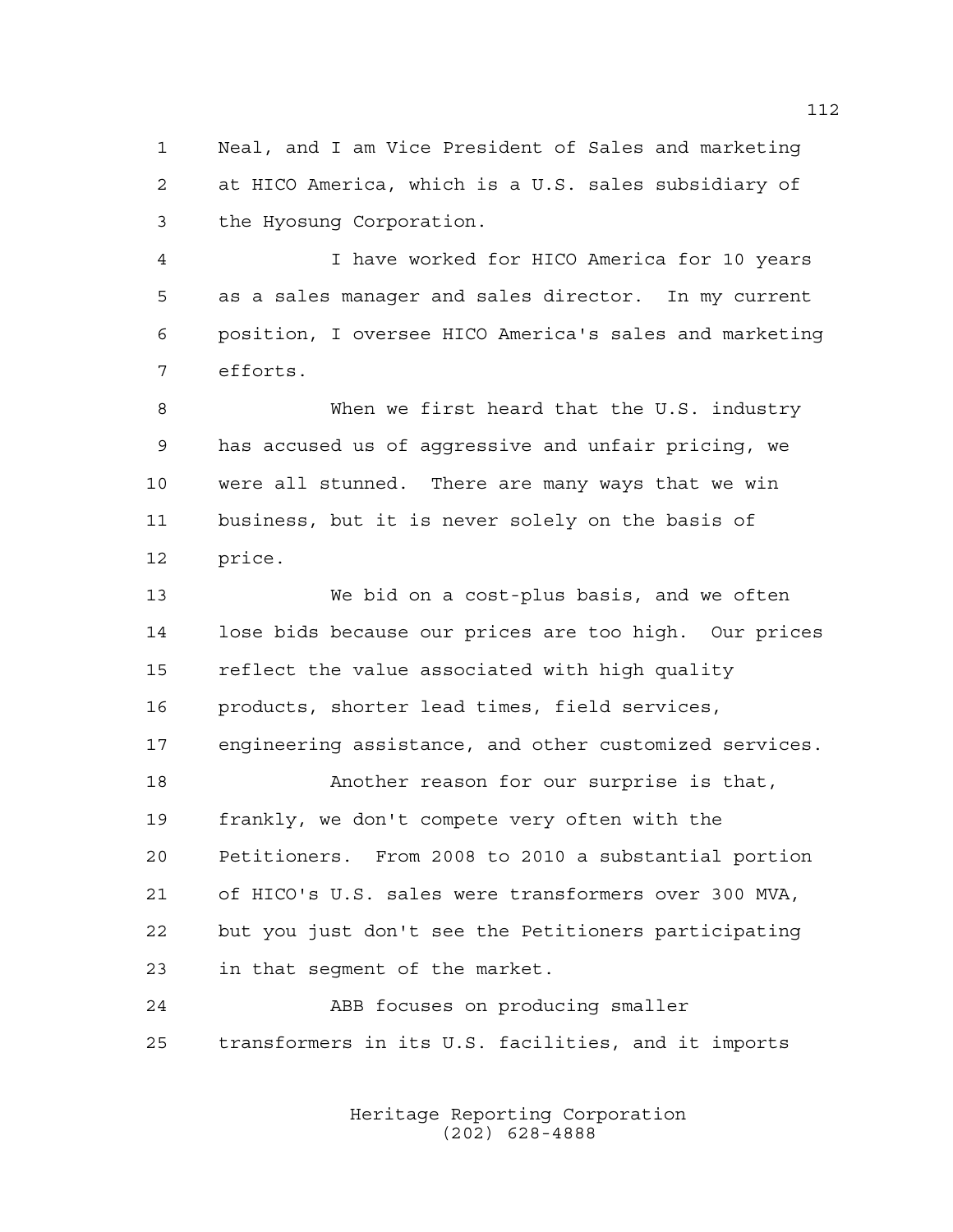the larger ones. Our understanding is that ABB

 focuses on producing transformers of less than 300 MVA in its U.S. facilities, which a specific focus on even smaller units.

 Similarly, we believe that the Delta Star, that being a transformer focus, focuses primarily on producing units less than 100 MVA.

 On August 1st, the Petitioners filed a letter with the Commerce Department, in which they stated that the capacity to produce a product is not the same thing as actual production. We certainly agree with that point.

 These companies may state on a website their marketing materials and that they offer transformers of over 300 MVA, but we don't believe that there is much if any production.

 We are also surprised by the Petitioners' claim that we are injuring the U.S. industry when we keep reading reports about the significant amounts of money that are being spent to expand domestic production.

 ABB constructed a new facility in Georgia that opened in late 2009, with a reported price tag of 142 U.S. million dollars. Wachesaw is the largest U.S. producer of units 300 MVA and above, and it has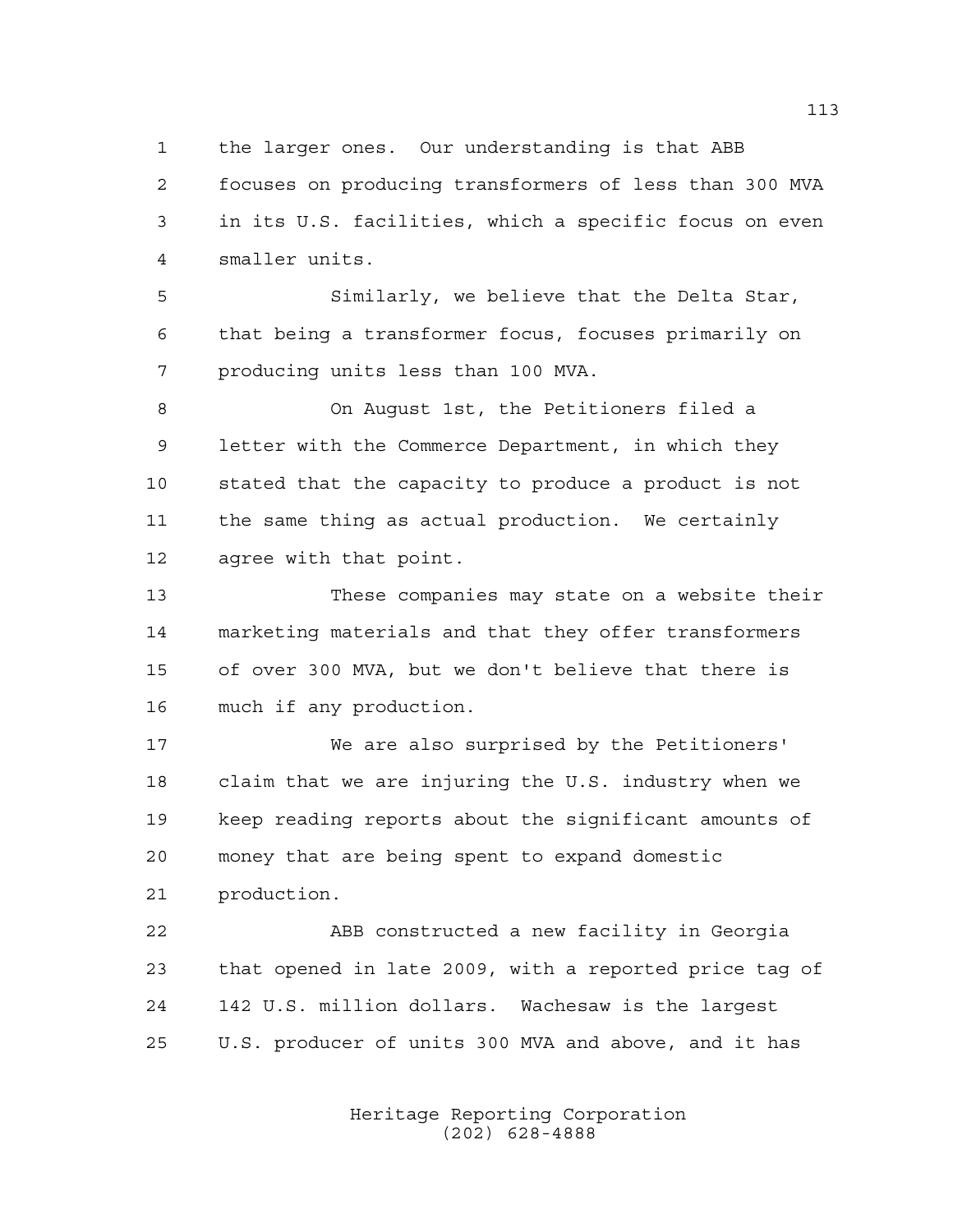expanded its capacity this year by 50 percent for a \$70 million investment.

 And the industry is establishing a \$100 million U.S. production platform that will begin commercial production next year. Mitsubishi is building a new facility in Tennessee for a reported \$200 million that will begin producing in 2012.

 The U.S. industry is expanding, but not contracting, and I can't see how their claim that imports are causing them financial distress could possibly be correct.

 With that introduction, I plan to cover three topics. First, I will discuss generally the U.S. transformer market. Second, I will explain how HICO sales its transformers in the U.S., and third, I will describe the overall U.S. and global market conditions.

 Regarding the U.S. market for transformers, Hyosung began manufacturing power transformers in 1969. Today, we offer a full range of power generation and transmission products that satisfy the national and international standards.

 Our success depends not just on producing the best productions, but also on being responsive to our customers' needs. For this reason, Hyosung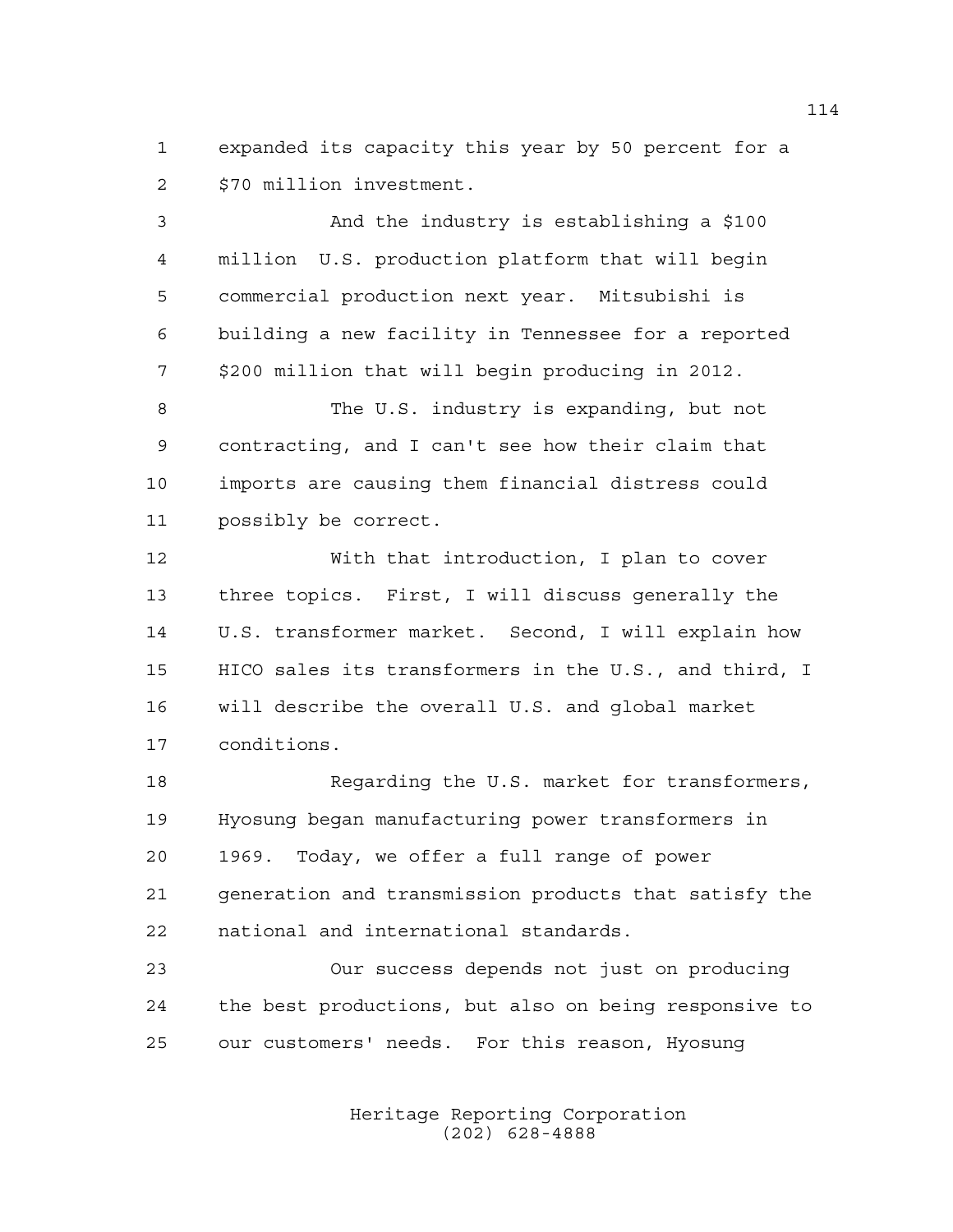established HICO America in 2001.

| $\overline{2}$ | Today, we employ 50 people in our                      |
|----------------|--------------------------------------------------------|
| 3              | Pittsburgh, Greensberg, and Los Angeles offices. and   |
| $\overline{4}$ | with this local presence, HICO has developed a strong  |
| 5              | recommendation for customer service and product        |
| 6              | development.                                           |
| 7              | Hyosung is regarded as one of the global               |
| 8              | leaders in technology of transformers, and is in fact  |
| 9              | one of the few companies that can produce both shell   |
| 10             | type and core type transformers.                       |
| 11             | MR. MCCLURE: One of the advantages of                  |
| 12             | living next door to the fire department. We used to    |
| 13             | have the police department here to. Anyway, go ahead.  |
| 14             | MR. NEAL: In fact, we are only one of a                |
| 15             | few companies that produce both shell type and core    |
| 16             | type transformers, with ratings up to 765 kB and 2000  |
| 17             | MVA.                                                   |
| 18             | In contrast, the Petitioners only produce              |
| 19             | core type transformers, with operatings up to 345 KB   |
| 20             | and focus on the units -- I would like to address what |
| 21             | I know as an important issue, which is the             |
| 22             | Petitioners' decision to define a like product that is |
| 23             | covering all transformers covering 60 MVA or greater.  |
| 24             | I have already mentioned that we really do             |
| 25             | not compete with U.S. producers for transformers above |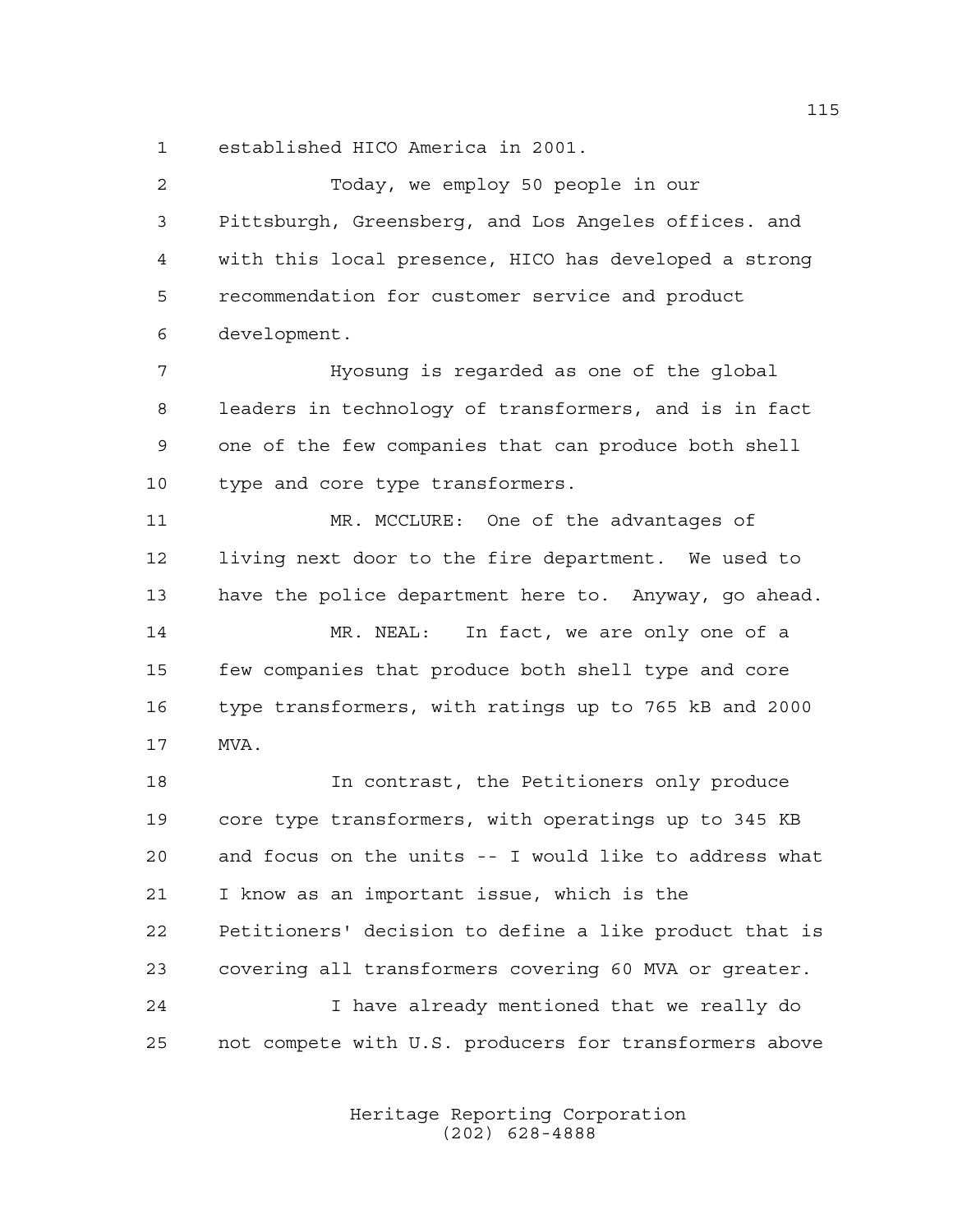300 MVA, but apart from that, we disagree with the distinctions that the Petitioners have attempted to draw between transformers of 60 MVA and above, and those between 10 and 60 MVA.

 Much of their justification for excluding the less than 60 MVA transformers relies on references to what we understand to be small distribution transformers, such as pullout or backup transformers.

 But those products are typically below 10 MVA, and have entirely different construction, and are sold in entirely different channels of distribution.

**In our experience, there is little**  difference between transformers of 60 MVA and those of 61 MVA and above. All transformers, whether 10 to 60 MVA, or 60 MVA and above, are customized and made to order. They rely on the same technology, particularly for core types.

 Producers will typically use the same design technology for manufacturing processes to produce 10 to 60 MVA transformers as they would for 60 MVA and above.

22 A 10 to 60 MVA unit is based on the same technology, and is often produced in the same production facilities, using the same processes and employees that produce 60 MVA and above.

> Heritage Reporting Corporation (202) 628-4888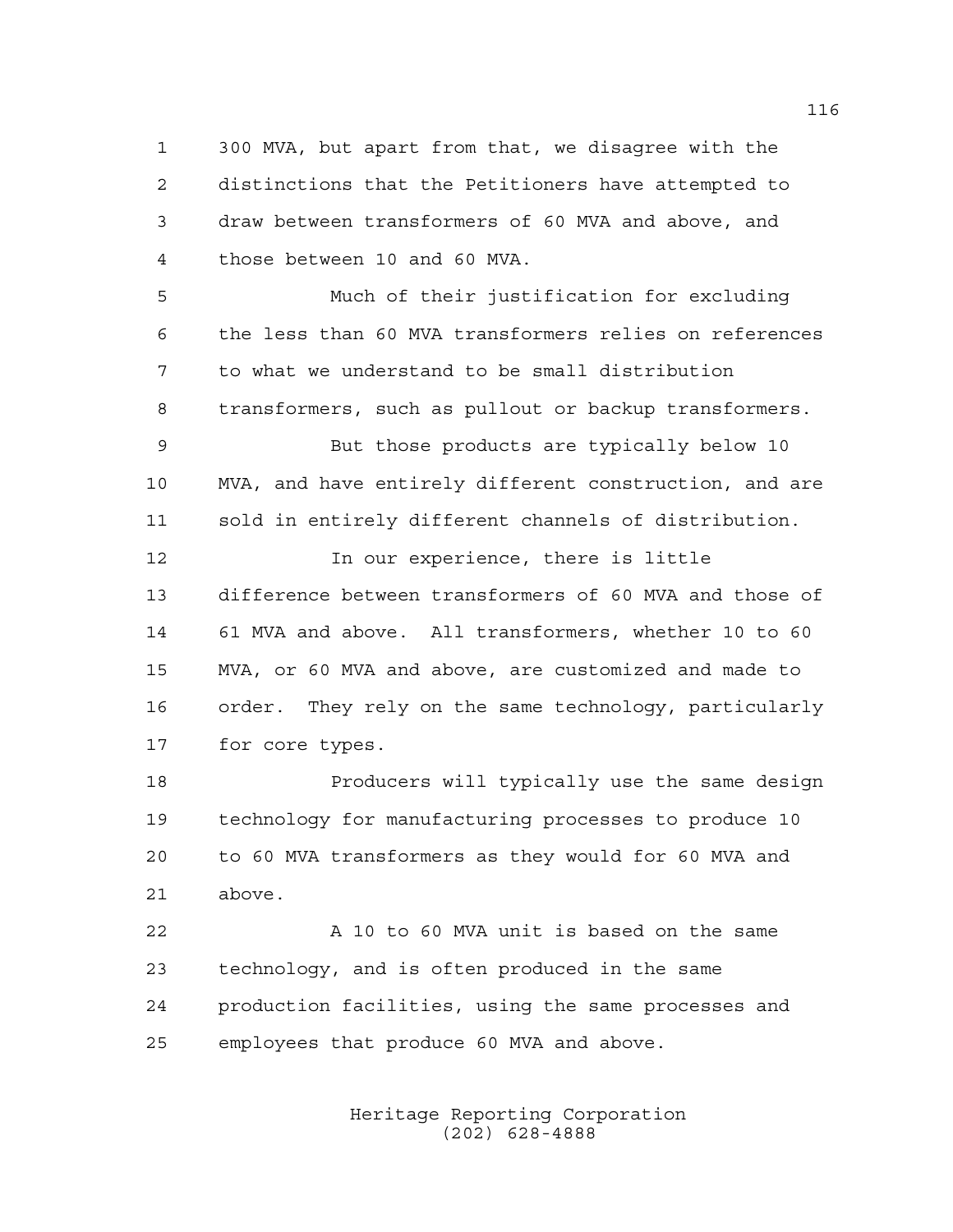Importantly, utility companies frequently give opportunities to purchase transformers of 60 and lower MVA from the same suppliers, and at the same time that they give opportunities for 60 MVA and above.

 Although I do agree that the 10 to 60 MVA transformers are priced differently than those of 60 MVA and above, that is a misleading distinction. You will always find price differences, for example, between 60 to 100 MVA, and 100 to 300 MVA, or 300 to 350 MVA.

 Pricing differs on units from 10 MVA all the way up to 1,000 MVA. You will see price differences between core versus shell type transformers. There are many ways to slice up this market and fine price differences, but in the end, when you consider the nature of these products, and how they are produced and sold, the differences are not very unique.

 In fact, I find the Petitioners' exclusion of 10 to 60 MVA transformers particularly curious when considering that to the best of my knowledge the heart of the business of ABB, Delta, and Pennsylvania Transformers is in the 10 to 60 MVA.

 Next, I would like to discuss the sales and bidding process. HICO makes sales through open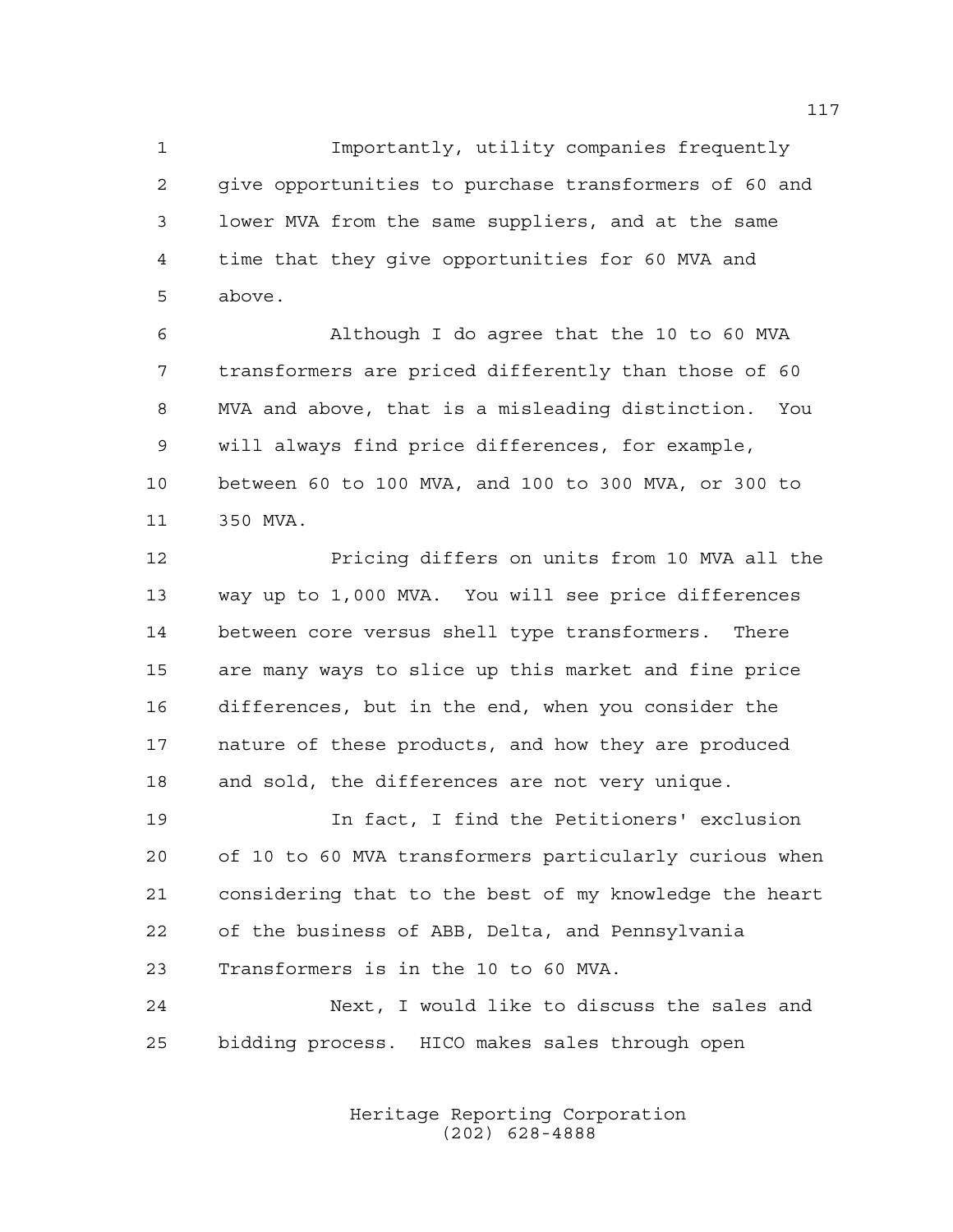bidding, closed bidding, and alliance agreements.

 Open bids are typically with public utilities, while closed bidding is more often undertaken by private utilities.

 Under alliance agreements, HICO does business with customers without undergoing the bid process for a contract period of two or three years. Many utilities prefer to enter into an alliance partnership because it allows them to address lead times, produce internal evaluation processes associated with evaluating bid upon bid, fixed terms and conditions, and improve the overall efficiencies of the project.

 In 2010 a substantial portion of HICO's U.S. sales were made pursuant to alliance agreements. These types of alliance partnerships are very common in the U.S. market.

 For both open-ended and close-ended, HICO sets initial bid prices by first studying the required terms and conditions, specifications, and work scopes for each project. This is an extensive process that involves our engineers in Korea and in the U.S.

 The bid price is based on a cost-plus level, and it normally includes the CIF base import price, custom duties, sales commissions, movement costs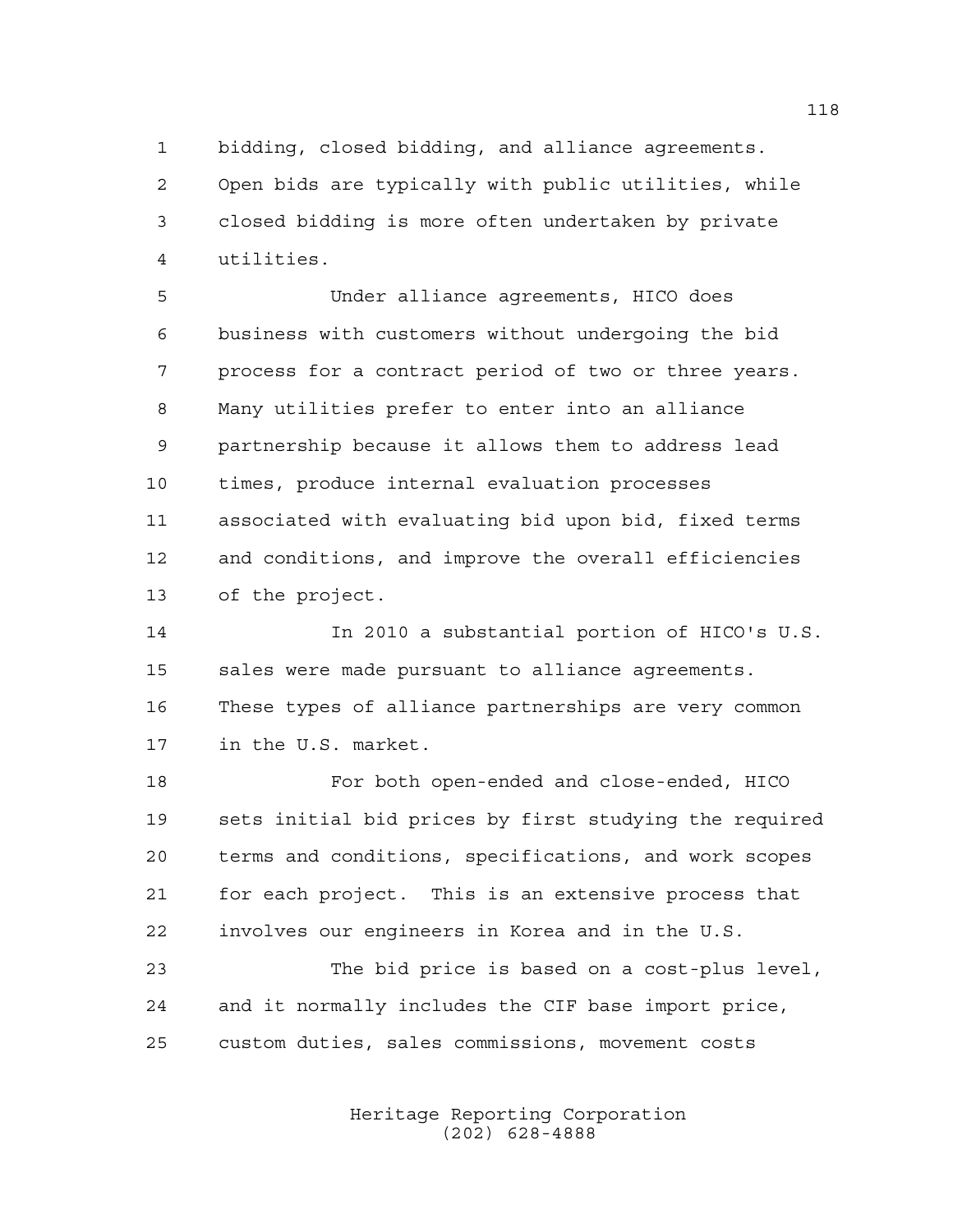incurred from a U.S. port to the job site,

installation and testing, and launching services.

 In order to determine the exact costs for transportation, installation, and other related services, HICO solicits bids from subcontractors, and selects bidders based on quality, experience, and competitiveness.

 These additional costs, plus a markup for profit, are added to the base import price from our initial bid price to the purchaser. The only reliable competitive price information that is available consists of the bids offered for public utilities.

 For these public bid openings, we have the wins, the loses, and the prices, and in the vast majority of instances, HICO is not the lowest priced bidder for the procurements. We will submit these details in our post-conference brief.

 The Petitioners claim that the producers that provide the lowest bid and can meet specifications will generally win a contract. We strongly disagree with this claim for important reasons.

 Importantly, they do not mention the fact that bids are not always open to all suppliers. There have been some instances in which HICO has been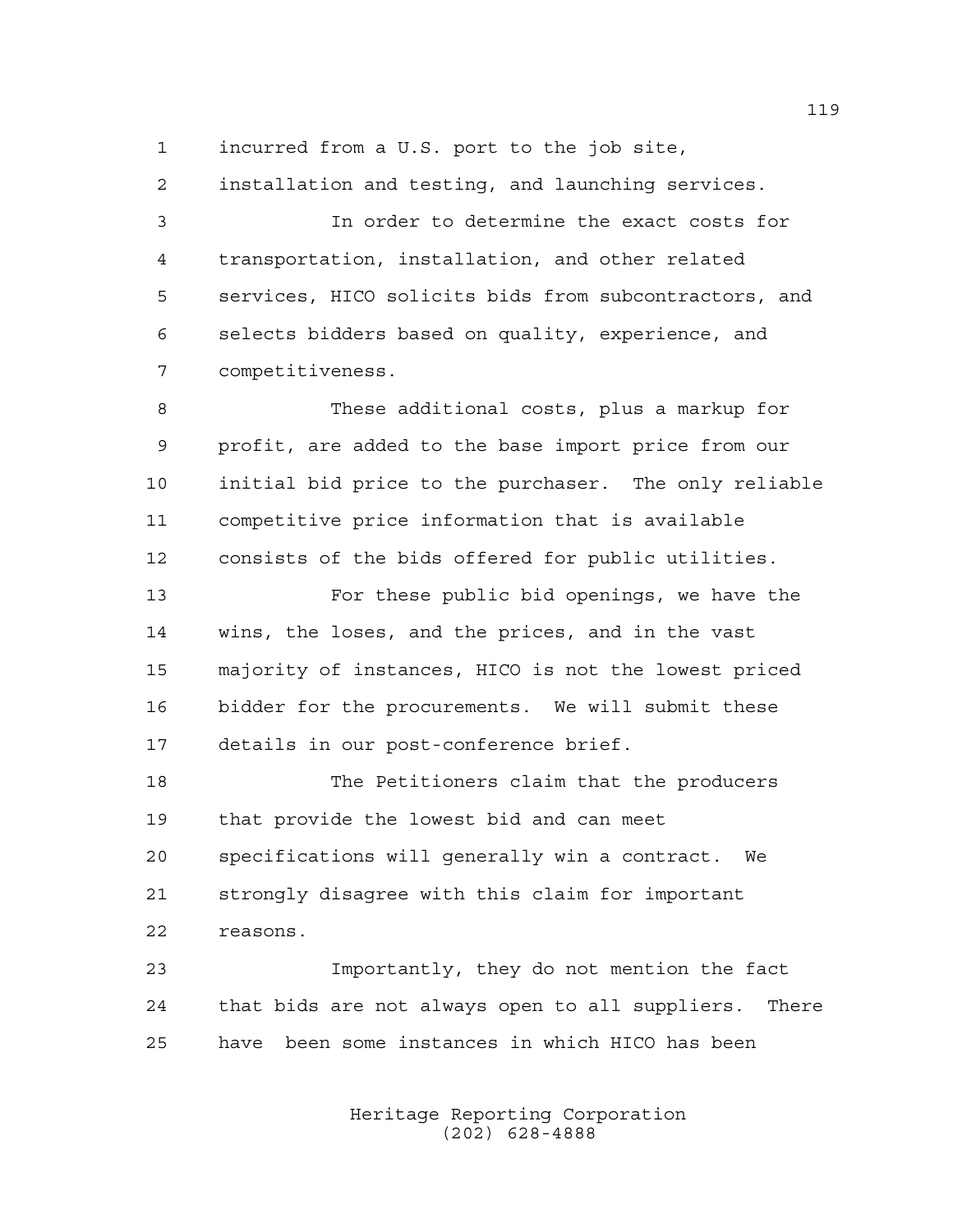excluded from bidding.

| 2  | For example, HICO may not be permitted to              |
|----|--------------------------------------------------------|
| 3  | compete under some Buy America provisions where local  |
| 4  | utilities are required to purchase transformers that   |
| 5  | are manufactured in U.S. plants or in American         |
| 6  | facilities.                                            |
| 7  | In other instances, HICO has not been                  |
| 8  | permitted to bid because (Electronic interference) has |
| 9  | not approved HICO as a supplier, or determined that    |
| 10 | HICO was not able to meet the purchaser's required     |
| 11 | specifications, technology, delivery date, or other    |
| 12 | critical terms and conditions.                         |
| 13 | In our importers questionnaire, we submitted           |
| 14 | information on our 25 largest bids since 2008. For 13  |
| 15 | of those 25 bids, the Petitioners were either not      |
| 16 | capable of building the units in U.S. facilities, did  |
| 17 | not provide a quotation from U.S. facilities, or were  |
| 18 | not allowed to bid.                                    |
| 19 | One or more Petitioners bid on the remaining           |
| 20 | 12 bids, and on six of them, they were awarded some or |
| 21 | all the business. HICO has also experienced            |
| 22 | situations where the customer may create a short list, |
| 23 | and provide the number of suppliers that are in        |
| 24 | contention for the bid.                                |
| 25 | In these situations the customer will                  |
|    |                                                        |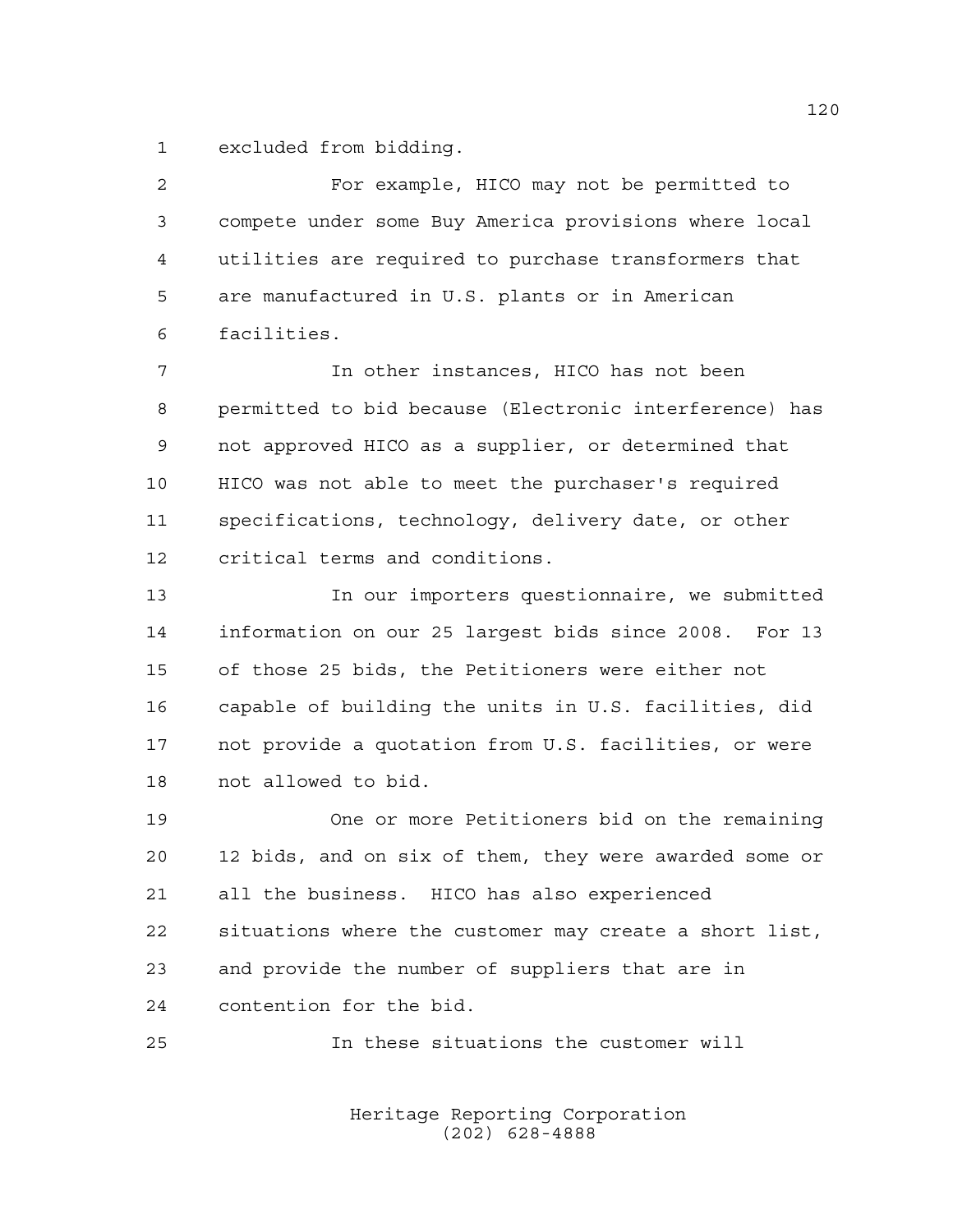request the best and final pricing from suppliers, as well as other information pertinent to the subject bid.

 It is also important for the Commission to understand that prices are not the only factor, or even the most important factor, that our customers consider in making purchasing decisions.

 This is evident in the process to become a qualified supplier, which is at times an arduous process. There are many instances in which the Petitioners are not qualified to bid for this reason. For example, a very large utility or IOU, and the Petitioners are not on the approved bid list.

 One of the Petitioning companies used to supply another very large IOU, but it was removed from bid opportunities due to -- concerns. In my experience in bids that HICO has won, the domestic producers were typically not even qualified; and in those bids that HICO lost, domestic producers have backed away.

 For example, in 2008, HICO submitted a winning bid with a major engineering construction company, but the Petitioning companies did not participate in this bid because they did not build units of the specified capacity.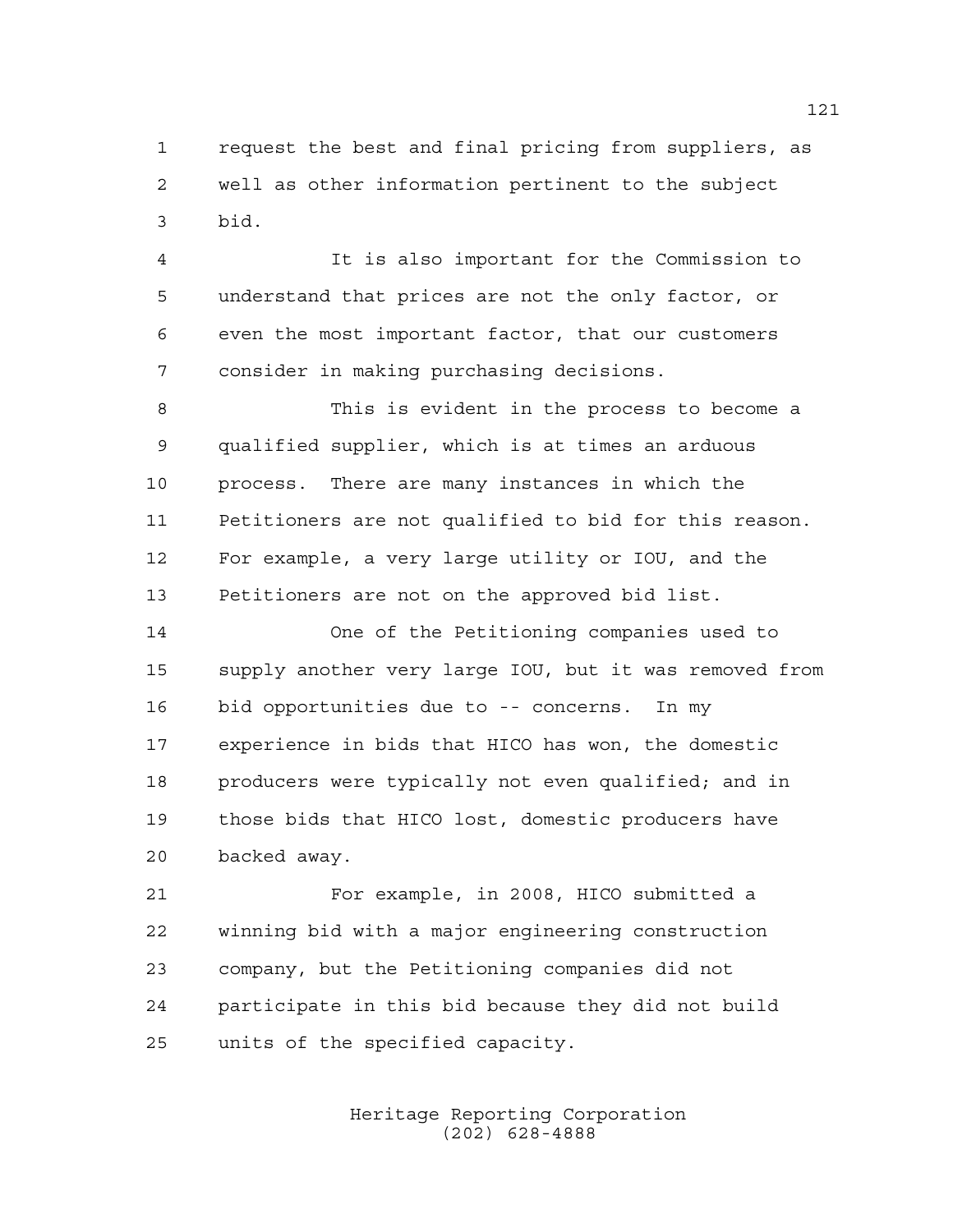Likewise, HICO won a contract in 2008 with another very large IOU for large capacity shell type units that U.S. companies were not capable of producing.

 In contract, HICO lost various contracts to U.S. producers where the Petitioners were invited to the short list. However, it was unclear whether U.S. companies actually submitted bids for transformers that they intended to produce in their U.S. facilities or in their overseas plants.

 Another important non-price factor is lead time. Regardless of the price, if a utility needs a unit by a certain date, and the potential supplier cannot meet that deadline, or otherwise has a poor track record of meeting delivery requirements, then it is unlikely to win, even if its offers are lower or the lowest price.

 HICO's largest U.S. customer during the 2008 to 2011 period has continued to buy from us because of our demonstrated ability to meet delivery deadlines. HICO is able to offer and consistently meet lead times that our competitors cannot match.

 Having an advanced facility may allow a party to be better evaluated than other parties in a competitive transformer bid. A facility that shows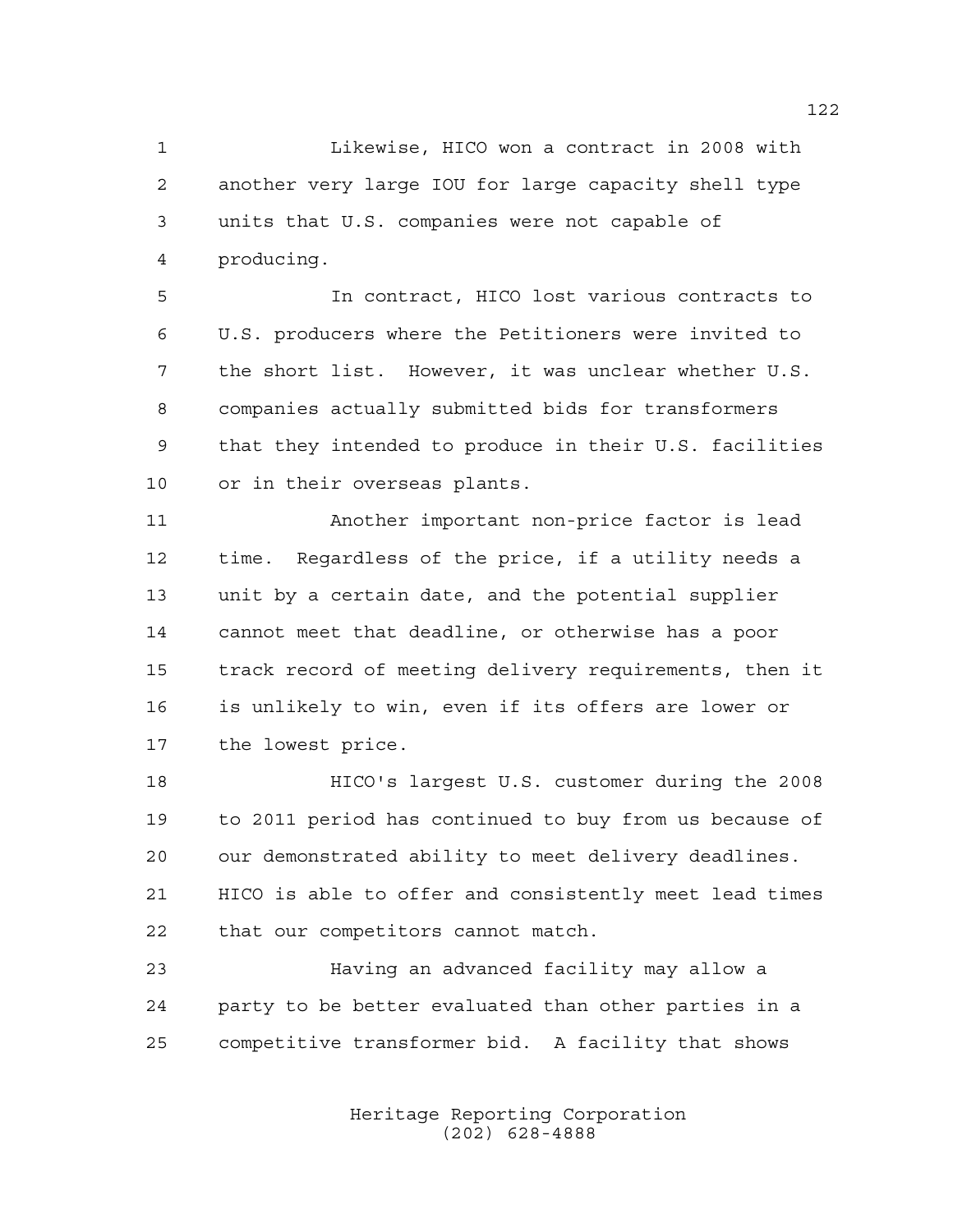well has significant advantages because it has been optimized for more efficient production, has shorter lead times, and can better deliver units to customers.

 Finally, although it is difficult to measure, customer service, flexibility, and the ease of doing business are key aspects of customer's evaluation processes.

 HICO has not only invested to produce the best quality products and improve its plant efficiencies and technology, but also provide its customers with the best possible service.

 This investment has been successful. For example, in some applications that require extreme flexibility and service levels to customers, HICO is successful, while domestic suppliers are not because of our customer service levels, by demonstrated flexibility, and a willingness to engage in good faith negotiations on contractual terms and conditions.

 Thus, HICO has been able to continue making U.S. sales, even though its prices are frequently higher than its competitors. Finally, I want to touch briefly on the state of the global market. Beginning in 2009, demand everywhere dropped due to the global recession.

We saw the same slowing of demand under 60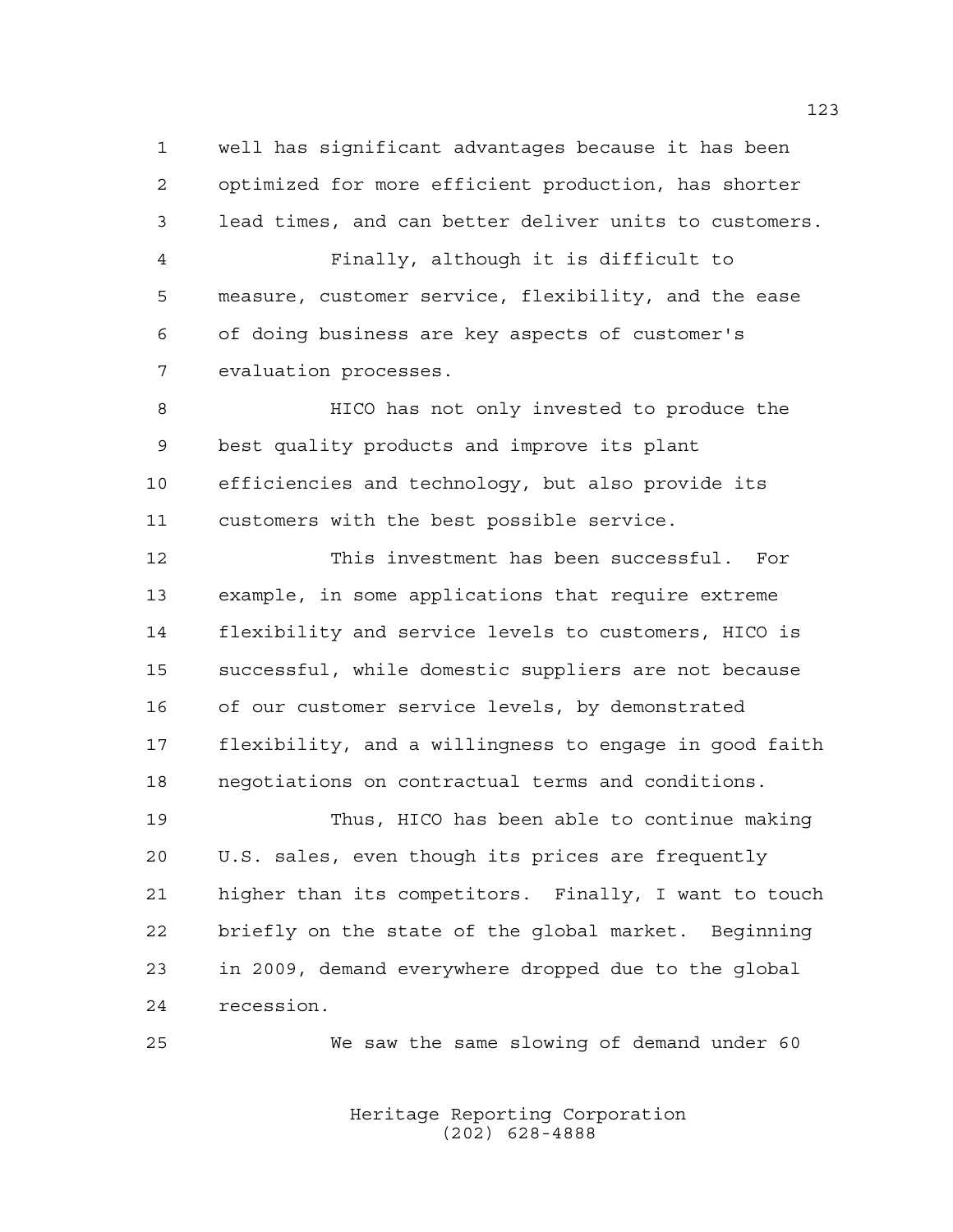MVA transformers as we did for 60 MVA and over.

 Things have definitely improved and we expect that demand will continue to improve in our deliveries for years.

 That being said, for Hyosung, for export markers other than the U.S. have become more important in the past years. Beginning markets such as India, the Middle East, and Western Europe, among other places, have been growing at faster rates than the U.S. because of population growth and investments in construction.

 For 2010, HICO expanded its production capacity in order to serve customers in non-U.S. markets. This reflects a stronger demand than HICO's marketing efforts in other export markets.

 I expect that this trend will continue for the foreseeable future. As for the U.S., our shipments will remain stable at best, but they certainly will not increase substantially as the Petitioners here allege.

 Hyosung will not use its additional production capacity to increase its U.S. shipments for a few reasons. First, demand has been and will remain stronger in other markets than in the U.S. Hyosung has made successful efforts to expand its customer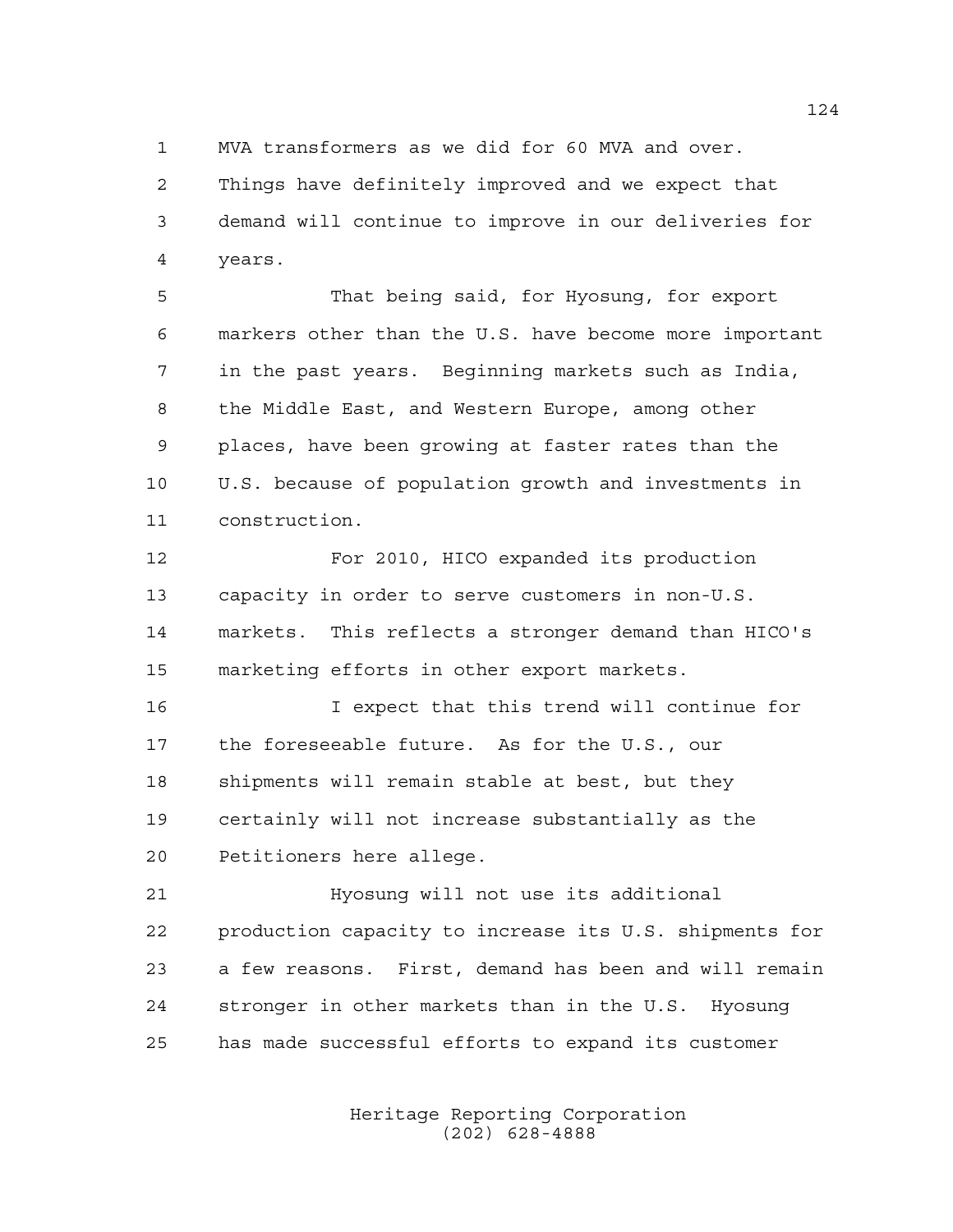base in these other markets.

| $\overline{2}$ | Hyosung will not suddenly abandon these                |
|----------------|--------------------------------------------------------|
| 3              | markets after making such significant investments to   |
| 4              | develop new customers. Second, even with its           |
| 5              | additional capacity, Hyosung has only limited unused   |
| 6              | capacity with which it can produce additional          |
| 7              | transformers for the U.S. market.                      |
| 8              | Third, as I stated at the beginning of my              |
| 9              | remarks, the U.S. industry has been undergoing         |
| 10             | significant expansion with hundreds of millions of     |
| 11             | dollars in investments, and with such significant      |
| 12             | increases to U.S. production, Hyosung would have       |
| 13             | little incentive and ability to expand its U.S.        |
| 14             | presence, even if it wanted to turn its attention away |
| 15             | from the other markets that it serves.                 |
| 16             | HICO will of course continue to supply its             |
| 17             | existing alliance partners and longstanding customers, |
| 18             | but we are a stable and mature player in the U.S.      |
| 19             | market as our reported shipment levels confirm, and    |
| 20             | this will not change in the future. That concluded my  |
| 21             | remarks. Thank you.                                    |
| 22             | MR. CONNELLY: I am just going to have a few            |
| 23             | brief remarks about issues that have arisen in the     |
| 24             | petition and in the questionnaire responses again this |
| 25             | morning.                                               |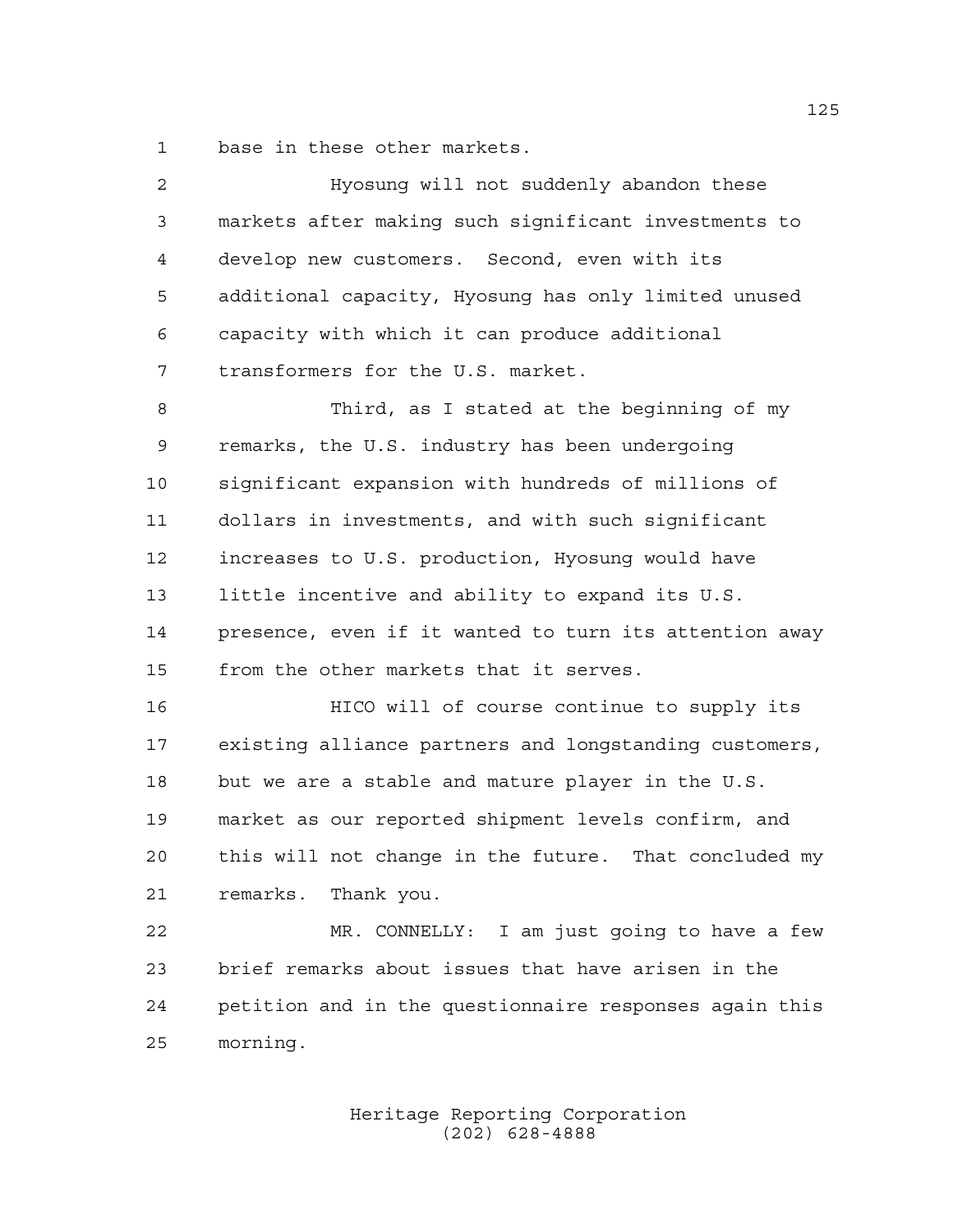Obviously the like product issue is foremost in everyone's minds given the nature of the questions today, and the discussions that we have had, and that I am sure that we will continue to have.

 The first point that I wanted to make, however, is that even if we accept the Petitioners' definition of a like product, we think that we are entitled to a negative determination at this stage.

 But there really isn't enough information on the record yet I think for the Commission to conclude that the Petitioners are capable of making products from 60 MVA up to what I heard this morning, I think, was 500 MVA.

 Now, the Commission staff has gone out, as we are pleased to know, and asked the domestic industry, each of the members of the domestic industry, to indicate what it is that they have been able to build in terms of MVA capacity.

 We think that it is absolutely essential that each of these producers identify not just what they are capable of producing, because as we have heard from the Petitioners, it doesn't matter what you are capable of producing.

 What matters is what you produce. So, we think that it is important to know, and we are

> Heritage Reporting Corporation (202) 628-4888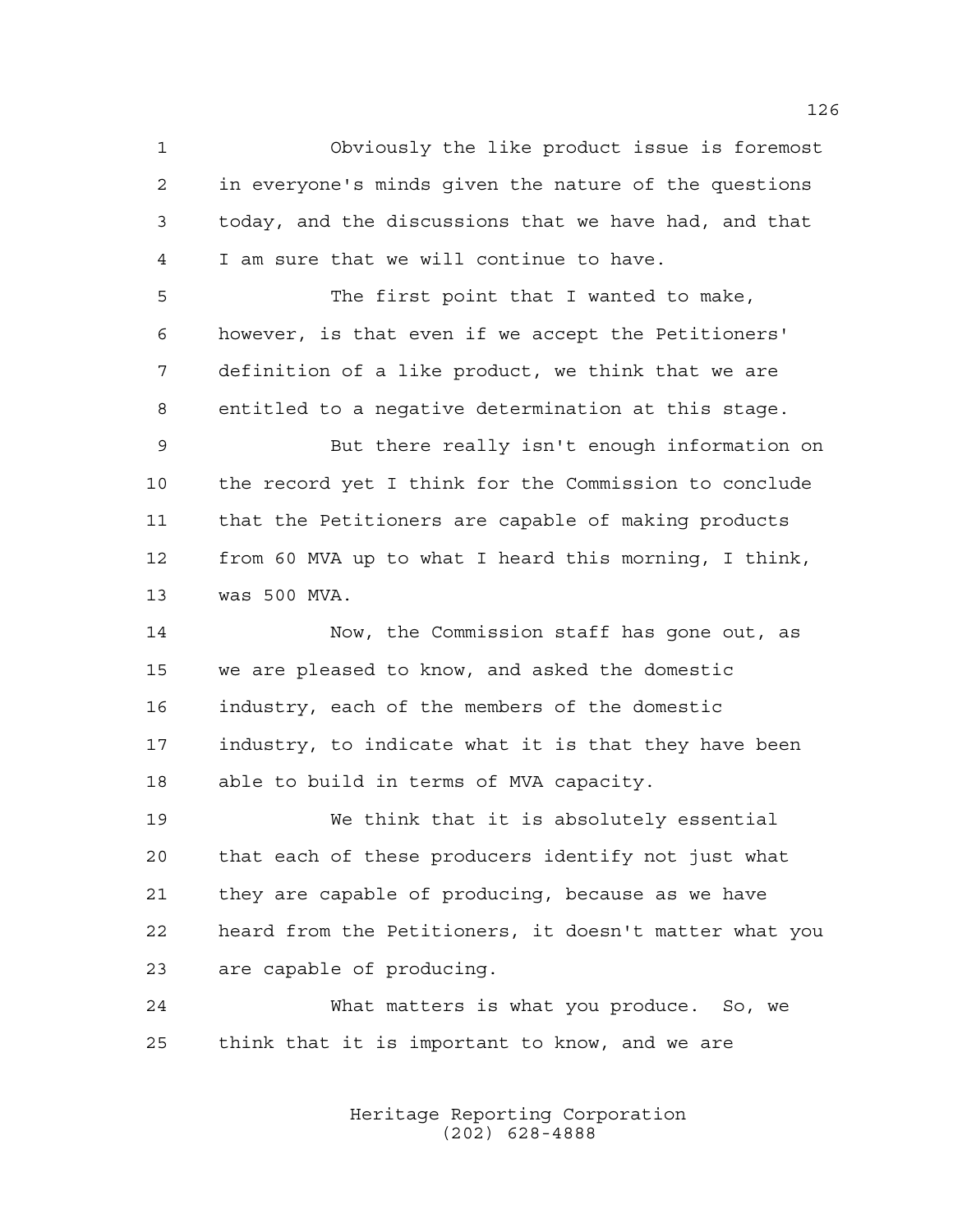entitled to know, what each of the domestic producers has produced with respect to units 300 MVA and above. We are entitled to know the number of units that they have produced in the period of investigation. That information is not on the record now. That may have like product implications, and it certainly has attenuated competition relevance. We don't think that there is meaningful competition from

 the domestic industry in the over 300 MVA market, and if that is true, that has very significant implications for the Commission's determination, and our view that it is essential that the report go into this issue in great detail.

 Secondly, alliances. Alliances has gotten a great detail of attention this morning. We don't run from the issue of alliances by any means. We are going to give you in our post-conference brief because it is confidential a discussion, a thorough discussion, of why HICO and Hyosung have been able to enter into alliances.

 They do account for a substantial part of the business. These alliances are formed not on the basis of price. We have a completely different view from the domestic industry of how these alliances come

> Heritage Reporting Corporation (202) 628-4888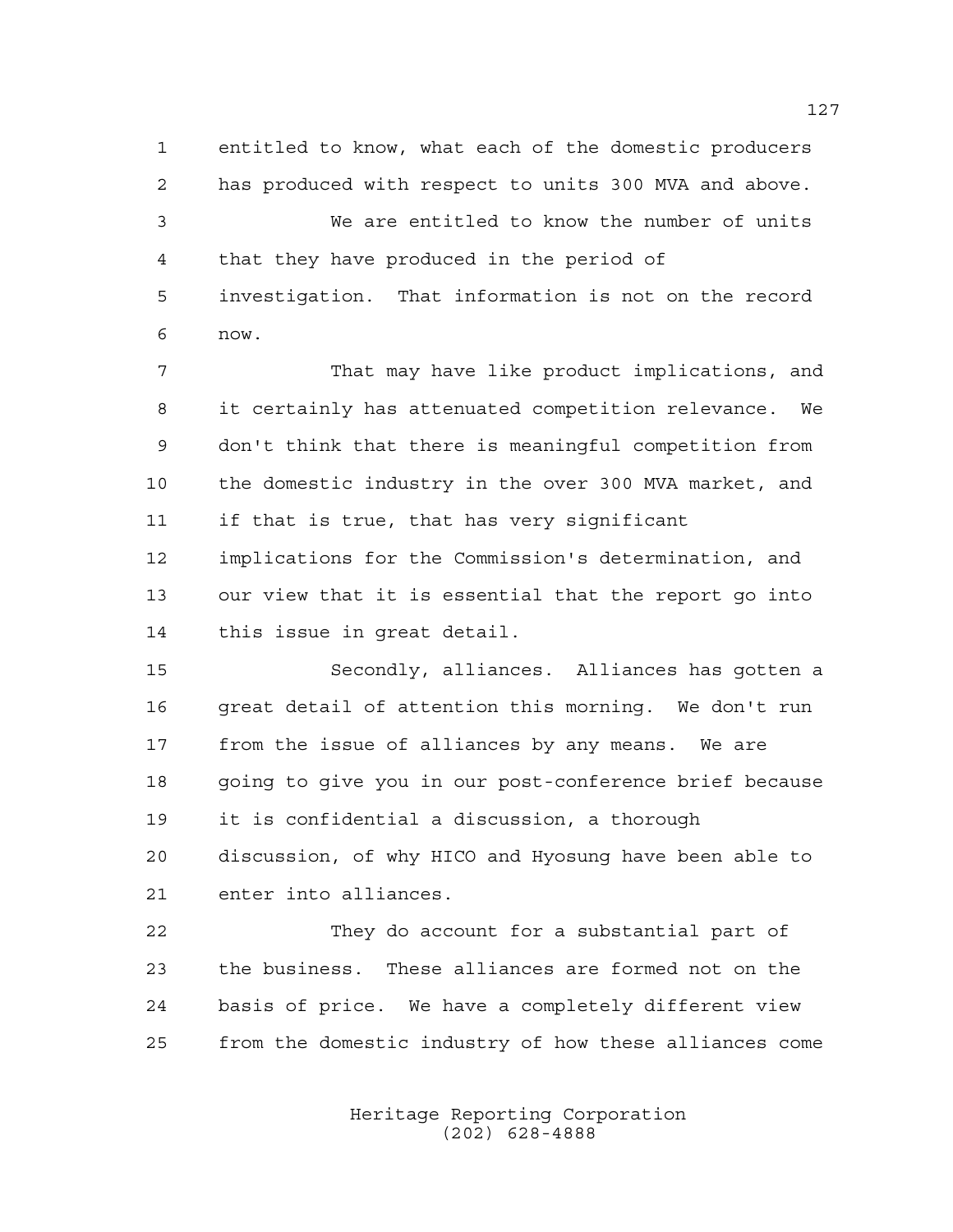about, and the factors that influence utilities to enter into these alliances.

 And again it will be essential, we think, to provide the Commission with a full view of the dynamics of this marketplace, and for there to be a thorough discussion in the nature of alliances, and the fact that we go into them in your report.

 Next, the issue of lost sales and lost revenue. We are very pleased that the Commission has gone out and asked utilities to describe why it is that they have entered into contracts with whoever they happen to enter into them with.

 Obviously, I am not going to go into the details of any of the responses that you have gotten, but suffice it to say that we have gotten so far six responses from utilities through APO releases, and I think that it is fair to say in a general reason that the reason that purchasers overwhelmingly provide for purchasing Korean origin transformers fully supports the testimony of Mr. Neal, and I am sure from Hyundai witnesses as well.

 It is rarely the case that the low bidder wins the contract solely because it has offered the lowest price. Moreover, the winning bid is not always the lowest bid, and sometimes the domestic industry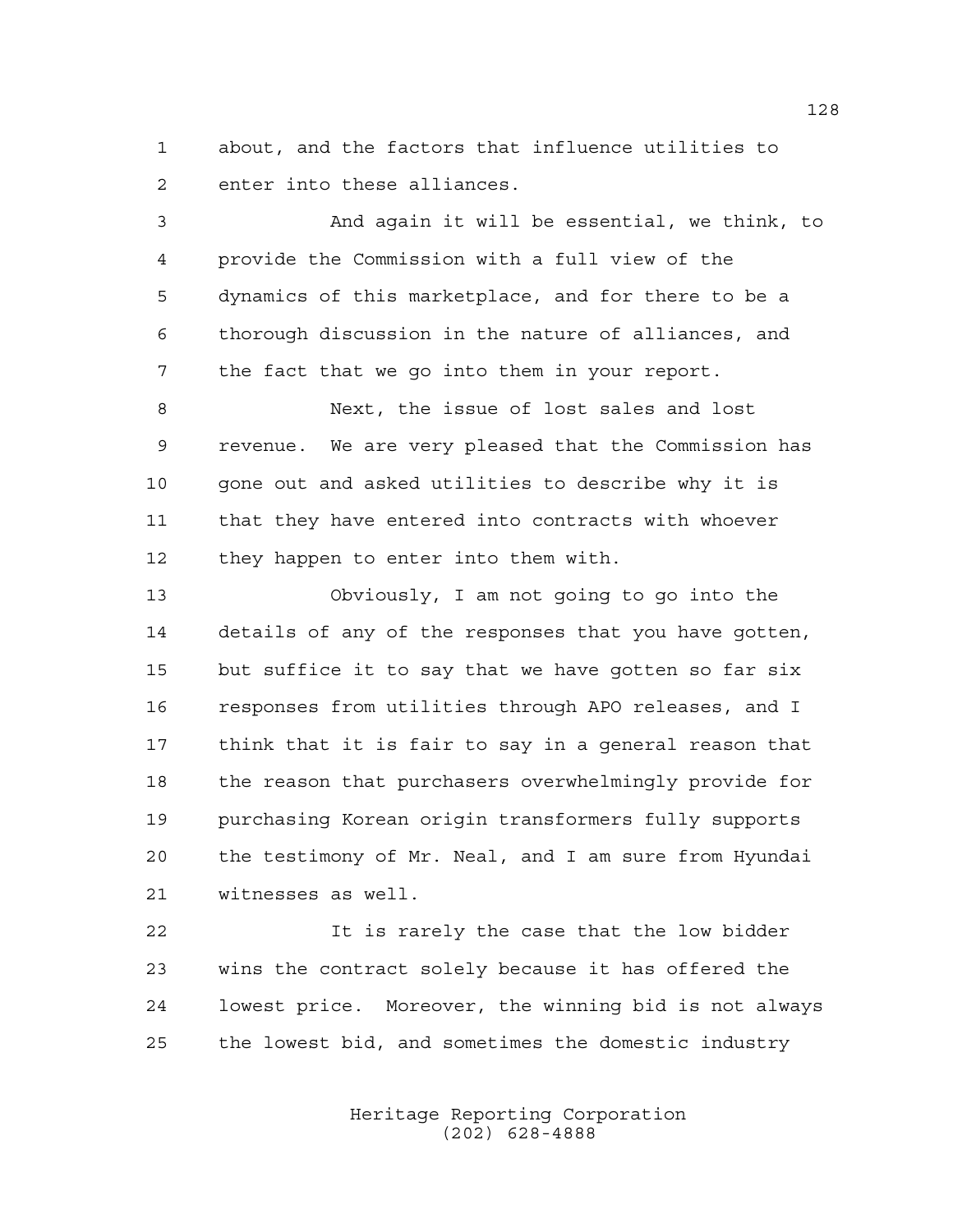never makes an offer.

| $\overline{a}$ | And finally it is also the case as we heard            |
|----------------|--------------------------------------------------------|
| 3              | that some procurements are not open to Korean          |
| 4              | producers because there are Buy America clauses. Now,  |
| 5              | we heard testimony this morning that Korean producers  |
| 6              | can bid on Buy America jobs because of the Korean FTA. |
| 7              | Well, I have been real busy the last couple            |
| 8              | of months, and I don't think that there is an Korean   |
| 9              | FTA just yet. Finally, on the issue of the domestic    |
| 10             | industry's condition.                                  |
| 11             | You of course, and as you always do, have              |
| 12             | compiled a composite financial statement of the        |
| 13             | domestic industry, and when you do that, you are going |
| 14             | to be adding in or aggregating data from the domestic  |
| 15             | industry that is in all different types of I think     |
| 16             | financial conditions.                                  |
| 17             | But what is important here is the fact that            |
| 18             | a number of these companies have expended money        |
| 19             | recently for new facilities or expanded facilities.    |
| 20             | That suggests the high likelihood that their costs may |
| 21             | be high because they are in a start-up phase.          |
| 22             | The revenues have not caught up to the                 |
| 23             | expenditures that they have made, and so we think that |
| 24             | some caution is advised in presenting this case in the |
| 25             | report precisely because the trends that may exist may |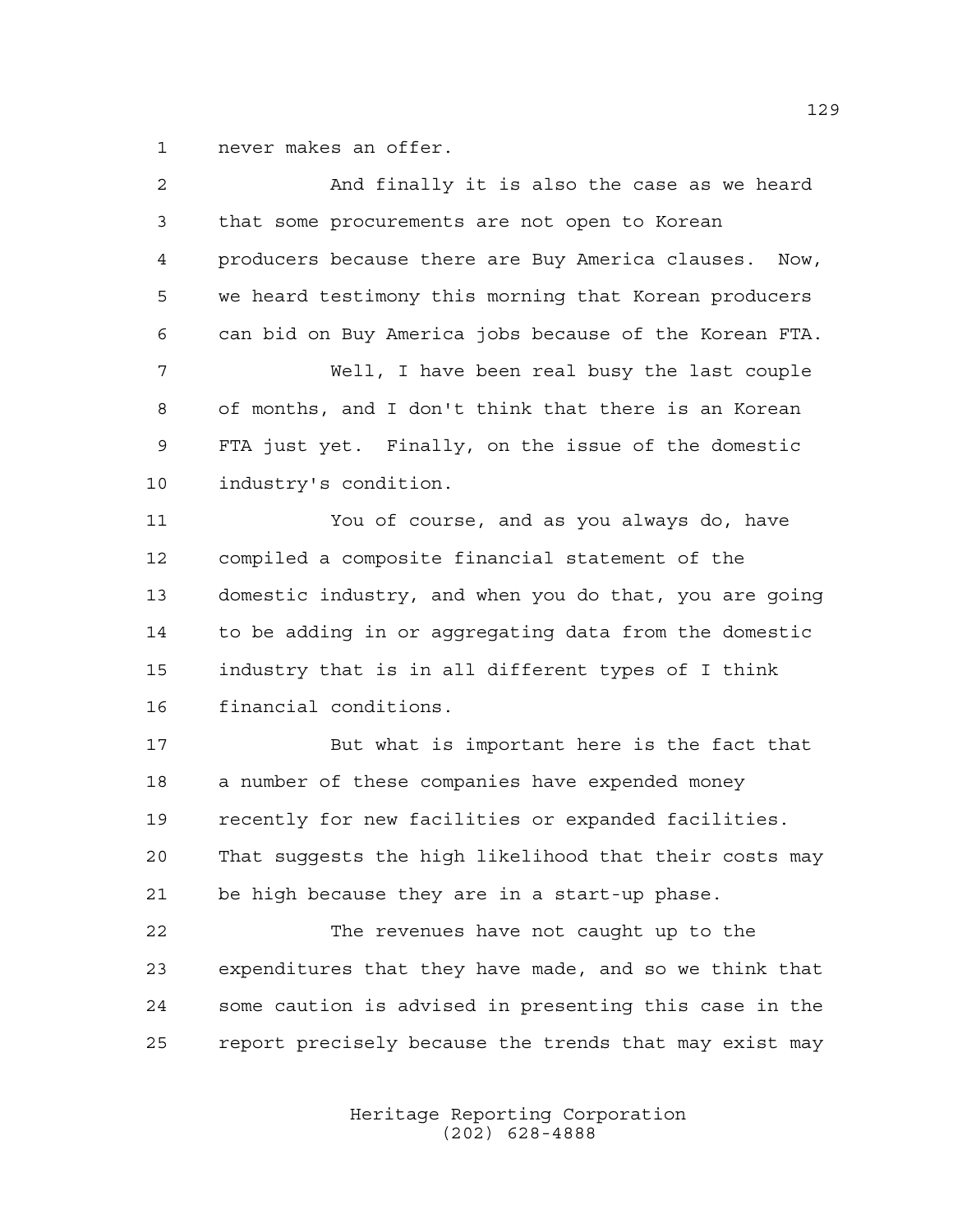not be attributable to anything other than an imbalance between costs and revenues due to start-ups.

 And we will go into this in more detail with respect to specific producers in our post-conference brief, and finally, you have a limited amount of information in the questionnaire responses from the domestic producers concerning sales revenue in the under 60 MVA segment of the market.

 It is possible, and we think advisable, for the Staff to compare the trend in sales revenue in the under 60 versus the over 60, because what you are 12 going to see is a decline in demand that is relatively the same in both segments of the market, and that is precisely our point.

 What is going on here with respect to the condition of the domestic industry in the over 60 market is reflected in the under 60 market, where they have no beef apparently with Korean producers or any other producers as far as we know.

 But at the same time, their sales revenue on under 60 seems to be going down significantly. And lastly I want to make one technical point, and that is that I was happy to not here from the domestic industry this morning that you should look at the unit price, a price per MVA.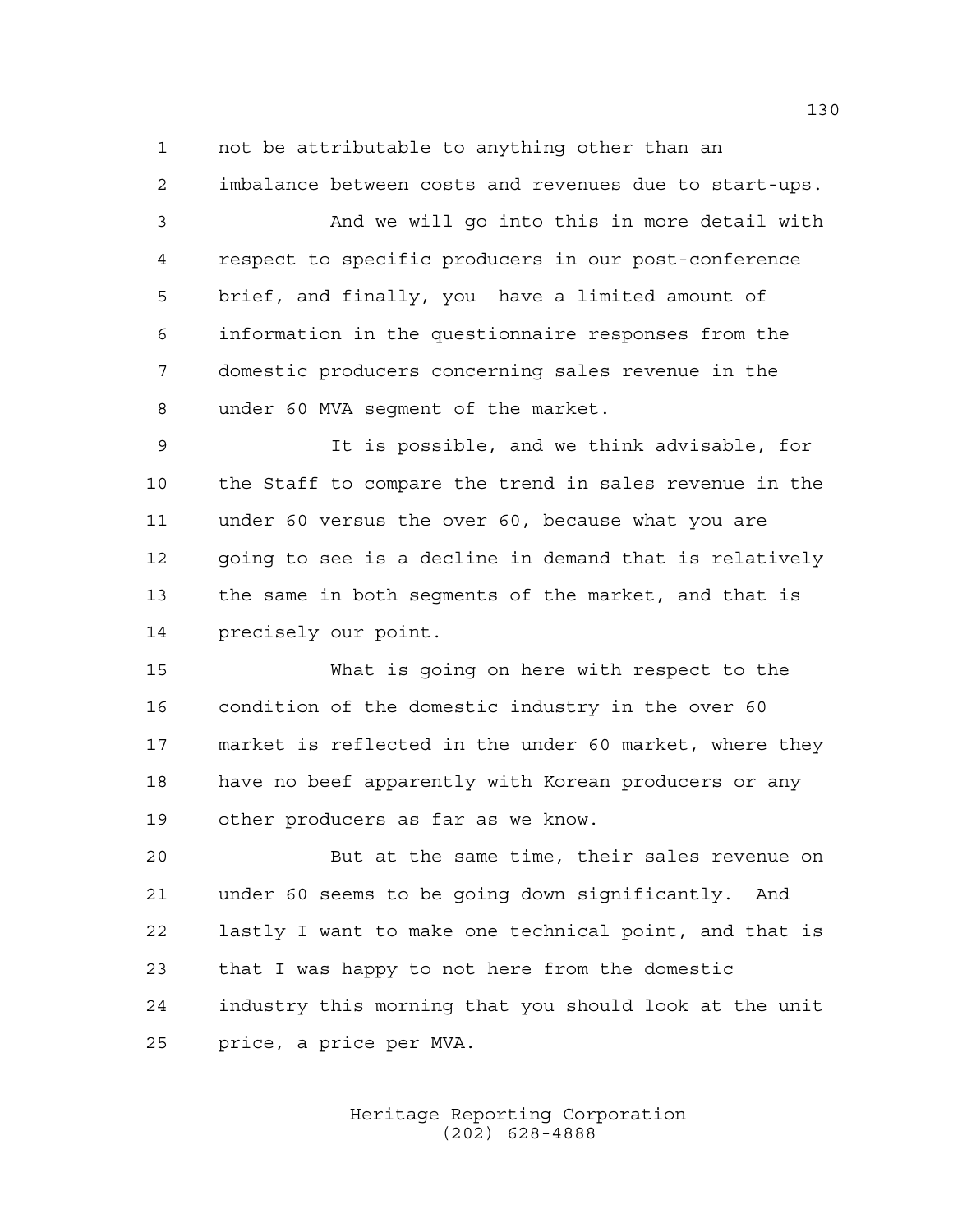That is not how the industry looks at price trends, and so the standard commission analysis, where you might look at these, really has no application here precisely because these are one offer type units by and large, and therefore because they are so unique, looking at AUVs, these are an absolute basis or trend basis and really makes no sense in this investigation, and with that, I will conclude and turn it over to David.

 MR. BOND: Good afternoon. My name is David Bond, and I am partner with the law firm of White and Case. Our panel was here this morning on behalf of Hyundai Heavy Industries, Hyundai USA, and Hyundai Power Transformers.

 I am going to introduce you to the various members of our panel, and let them speak with you, and then come back at the end and offer some final comments.

 To my right, we have Mr. Hwan-Soo Lee, from Hyundai Heavy Industries. Mr. Lee is going to make some comments to you about the conditions in the U.S. market, and the sales process, et cetera.

 We have Mr. Morgan, who you have already met, and he is going to make some comments about the factors that the Commission will consider in its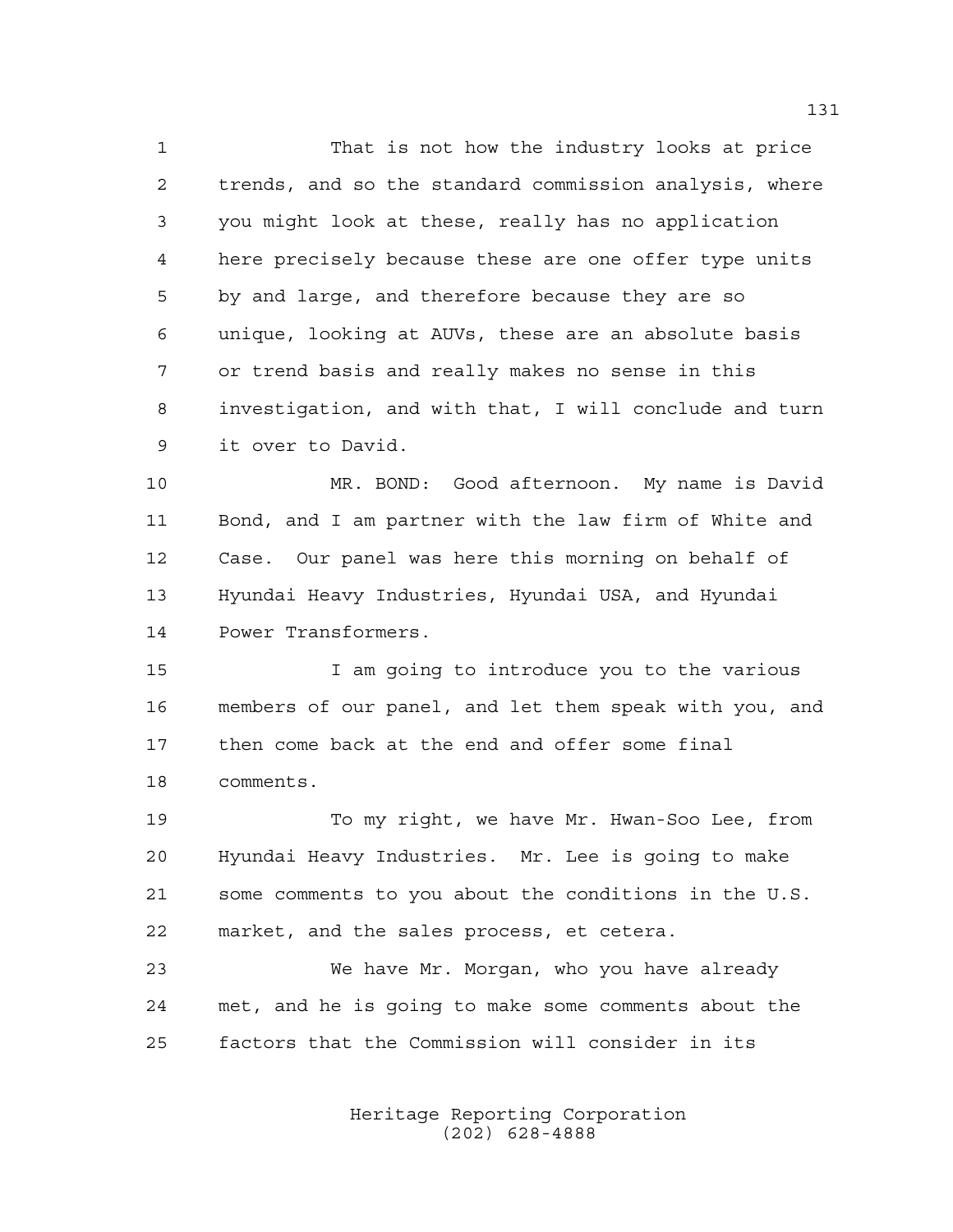preliminary determination.

| $\overline{c}$ | Next, we have Mr. Gyou-Chul Lee, from                  |
|----------------|--------------------------------------------------------|
| 3              | Hyundai Power Transformers in the United States. Mr.   |
| 4              | Lee is in charge of finalizing the plant that we have  |
| 5              | heard about, and he is going to talk about how that is |
| 6              | qoinq.                                                 |
| 7              | Next, we have Deirdre Maloney, also with               |
| 8              | White and Case, and she will spend some time talking   |
| 9              | about the various investments that the U.S. industry   |
| 10             | is making in production here.                          |
| 11             | And then Greg Northrup, also with Hyundai              |
| 12             | Heavy Industries, and Christina Chang, an Associate    |
| 13             | with White and Case. So, with that, I would like to    |
| 14             | turn it over to Mr. Lee.                               |
| 15             | MR. H. LEE: Good afternoon. My name is                 |
| 16             | Hwan-Soo Lee, and I am employed by Hyundai Heavy       |
| 17             | Industries. My current position is General Manager,    |
| 18             | and I have been with HHI for 13 years.                 |
| 19             | My current responsibilities include                    |
| 20             | overseeing the sale of large power transformers to the |
| 21             | United States. HHI does not consider transformers      |
| 22             | with a capacity below 100 MVA to be large power        |
| 23             | transformers.                                          |
| 24             | I understand that the Petitioners had                  |
| 25             | defined large power transformers as those with a       |
|                |                                                        |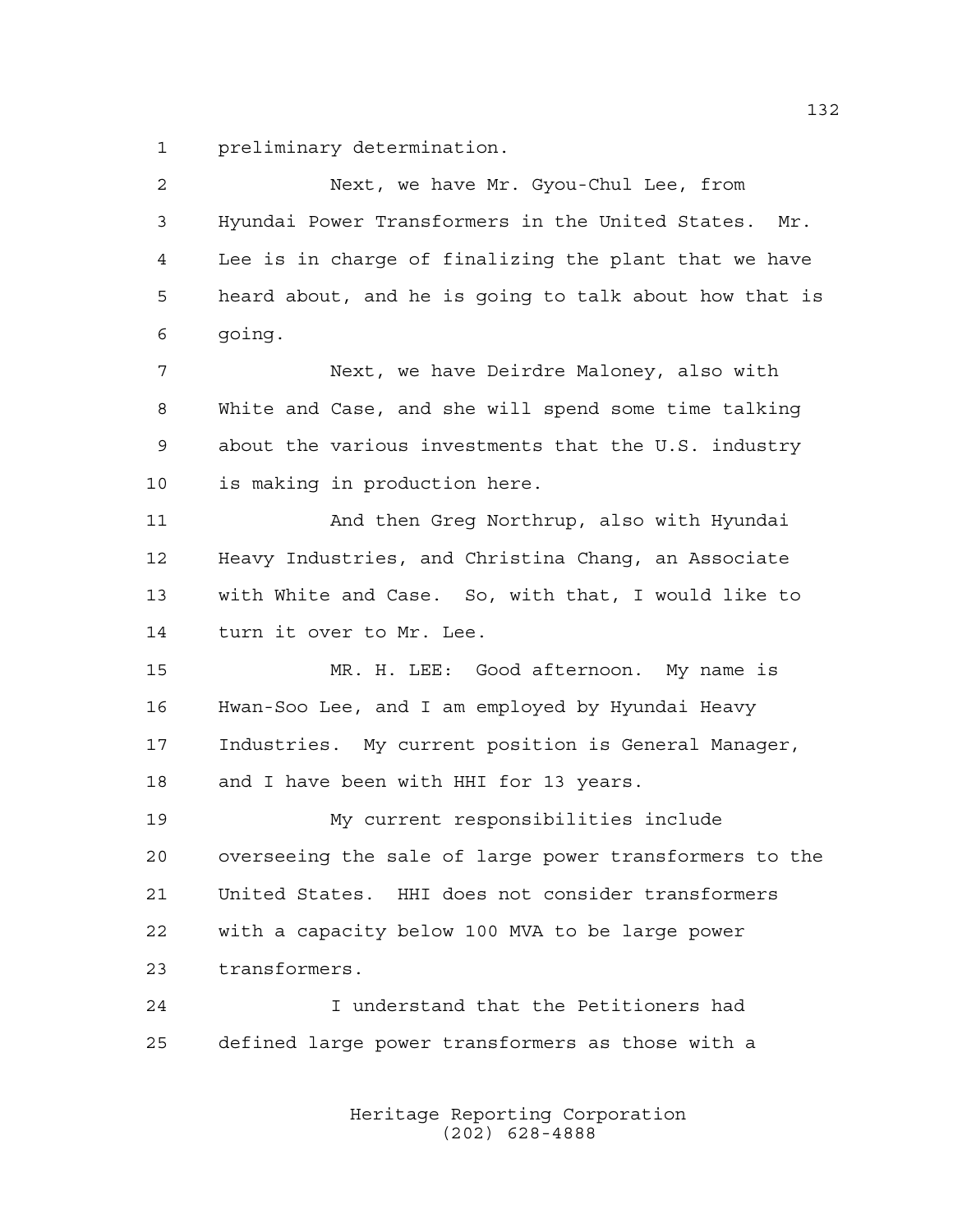capacity of 60 MVA and above. So, today, I will follow that definition even though I do not agree with it.

 As you have heard, large power transformers are large, made-to-order, pieces of capital equipment. I heard the Petitioners repeatedly say that large power transformers are sold based on price, but I do not agree with this.

 It is important to recall that there are two primary types of purchasers in the U.S. market; public utilities and investor owned utilities. Construction companies also purchase large power transformers, but they account for a small portion of the market which I would estimate as less than 15 percent in 2010.

 Public utilities typically have an open bidding process. An open bidding process means that any supplier can participate, and does not need to be approved by the utility before submitting a bid.

 You might think that the large numbers of bidders, combined with the fact that most municipal utilities are required to accept the lowest bid, means that the lowest price always wins. But that would be the wrong conclusion.

 In fact, the utility, whether public or investor-owned, evaluates many factors, including the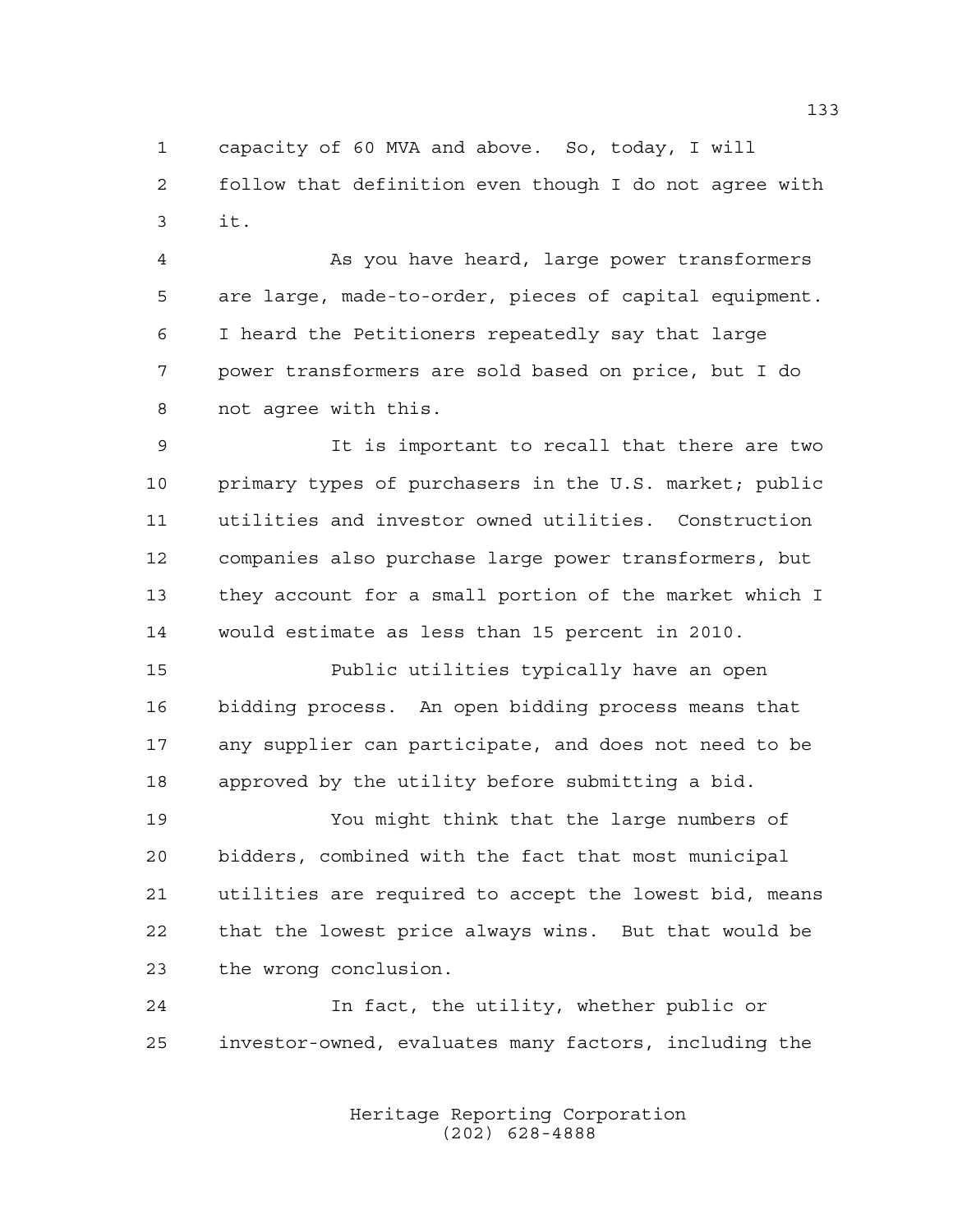efficiency rating, the manufacturer's failure rate, the no load loss, the load loss, the fan loss, on-time delivery rate, and the past performance with the customer and with other customers.

 All of these factors are highly important to the utility because they impact the reliability of the transformer and its useful life, and the overall expense of operating the transformer.

 Different utilities may do things somewhat differently, but in general, the utility assigns a different loss evaluation value to each on of these factors, and calculates an evaluation cost.

 The evaluation cost also includes the cost of freight. The utility makes its purchasing decision on the evaluation cost, not the initial bid. HHI tends to participate more often in the investor-owned utility bids.

 I estimate that approximately 80 percent of HHI's bids in 2010 were to investor-owned utilities. When HHI participates in a bid, it typically doesn't know who else is participating.

 Things like the size and location of the project, and the capacity an voltage of the transformer, may give us an indication as to who the other bidders are. But ultimately HHI is not sure who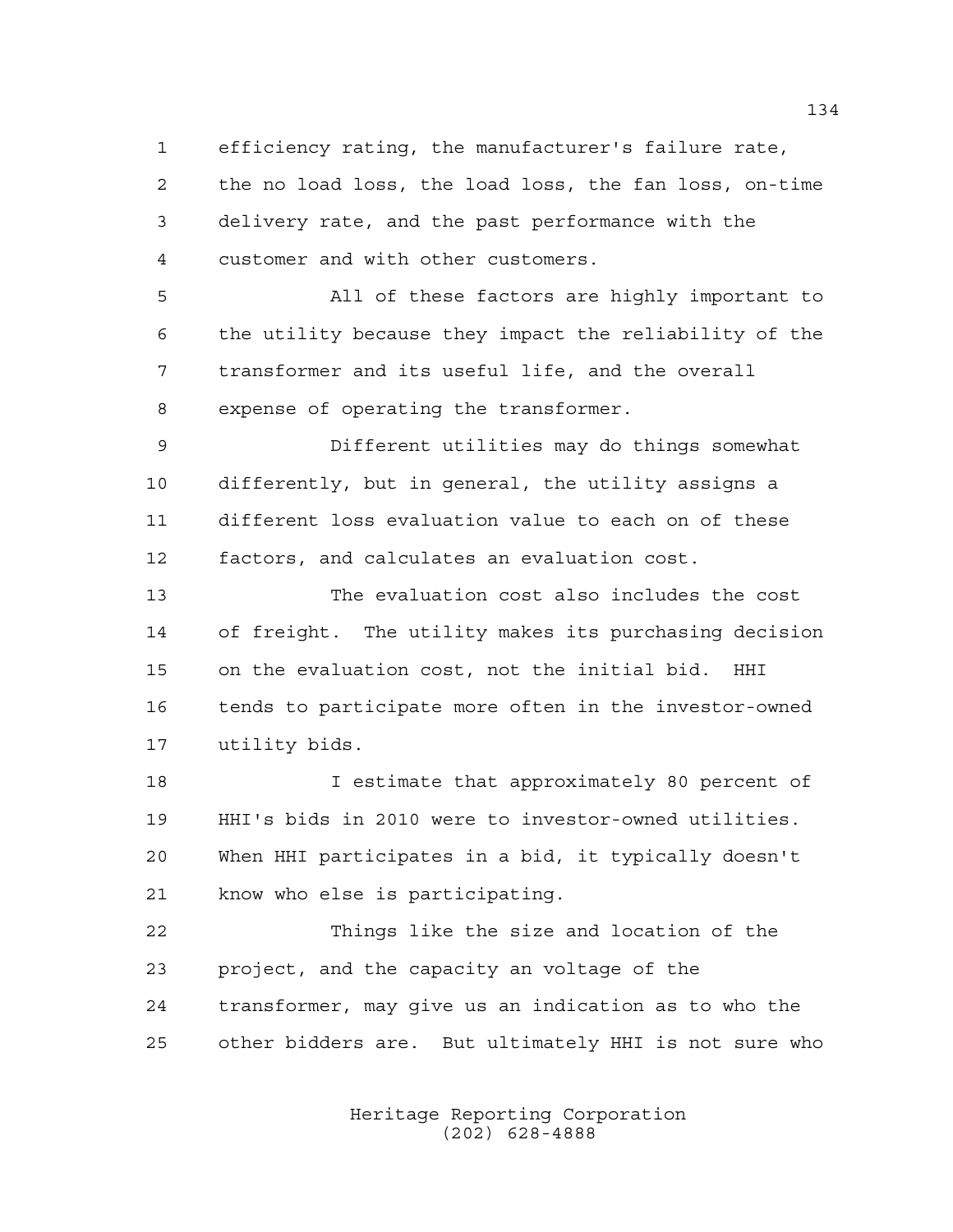the other bidders are.

| $\overline{c}$ | As I mentioned before, investor-owned                  |
|----------------|--------------------------------------------------------|
| 3              | utilities normally do not have an open bidding         |
| $\overline{4}$ | process. First, a bidder must be approved by the       |
| 5              | utility. Approval is a lengthy process, lasting for    |
| 6              | as many as 10 years, and involves inspections of HHI's |
| 7              | facilities by the utility, and a large amount of       |
| 8              | information is exchanged.                              |
| 9              | Second, the investor-owned utility must                |
| 10             | invite HHI to bid. If HHI is invited to bid, the       |
| 11             | first thing it does is to give the specifications to   |
| 12             | its engineering design team.                           |
| 13             | The engineers will work out the design over            |
| 14             | the course of two weeks. Once we are confident that    |
| 15             | the design is appropriate and within the               |
| 16             | specifications, we cost out the materials, labor,      |
| 17             | overhead, and profit, along with any other items       |
| 18             | called for, like installation and oil                  |
| 19             | The bid HHI submits take several factors               |
| 20             | into account, including past relationship with the     |
| 21             | customer and the project site. In almost all           |
| 22             | instances, once HHI submits the bid, it learns only    |
| 23             | whether or not it won the bid.                         |
| 24             | As I mentioned, a small number of municipal            |
| 25             | utilities publish bid results. With those limited      |
|                |                                                        |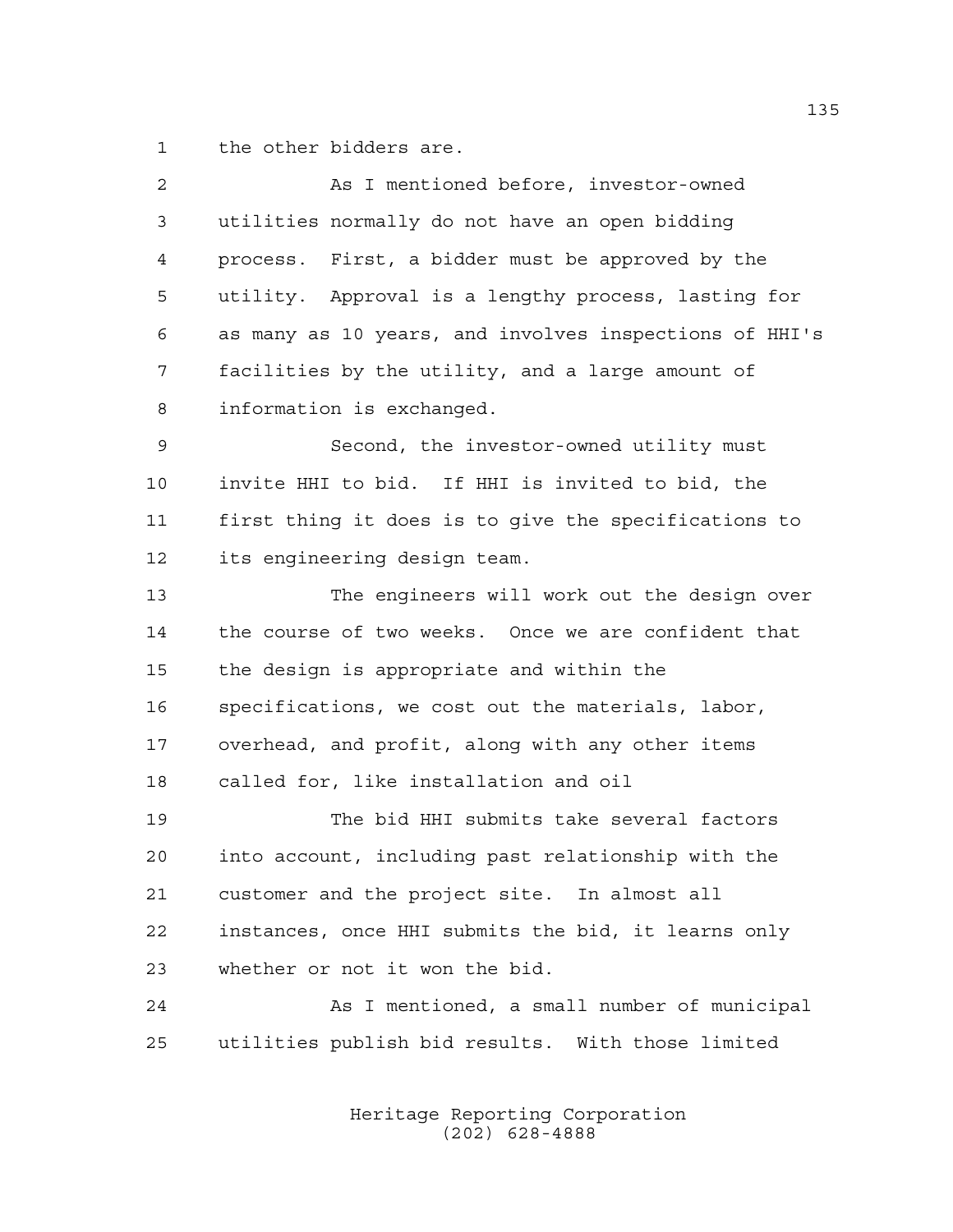exceptions, neither the municipal nor investor-owned utilities announce the amount of the winning bid or the identity of the winning bidder. The bid terms normally require that the results be kept confidential by all parties involved.

 Another point on price that is important to keep in mind is that it is meaningless to look at per- unit or per-MVA values of large transformers as indications of price.

 Because there is such a wide difference in product mix due to differences in capacity, and voltage, and other specifications, average unit values are not used by HHI or the industry.

 I mentioned earlier that HHI does not know in most instances who the other bidders are. The factors I mentioned, such as project size, location, and capacity, and voltage, give us some clue.

 HII frequently participates in bids in which the capacity of the transformer is above 300 MVA. In this segment of the U.S. market, we expect the competition will be from offshore companies such as ABB in Brazil and Spain, Siemens Brazil, and GE Prolec in Mexico, and not from U.S. based producers. To HHI's knowledge, except for possibly

EFACEC, and if so, only recently, U.S. producers have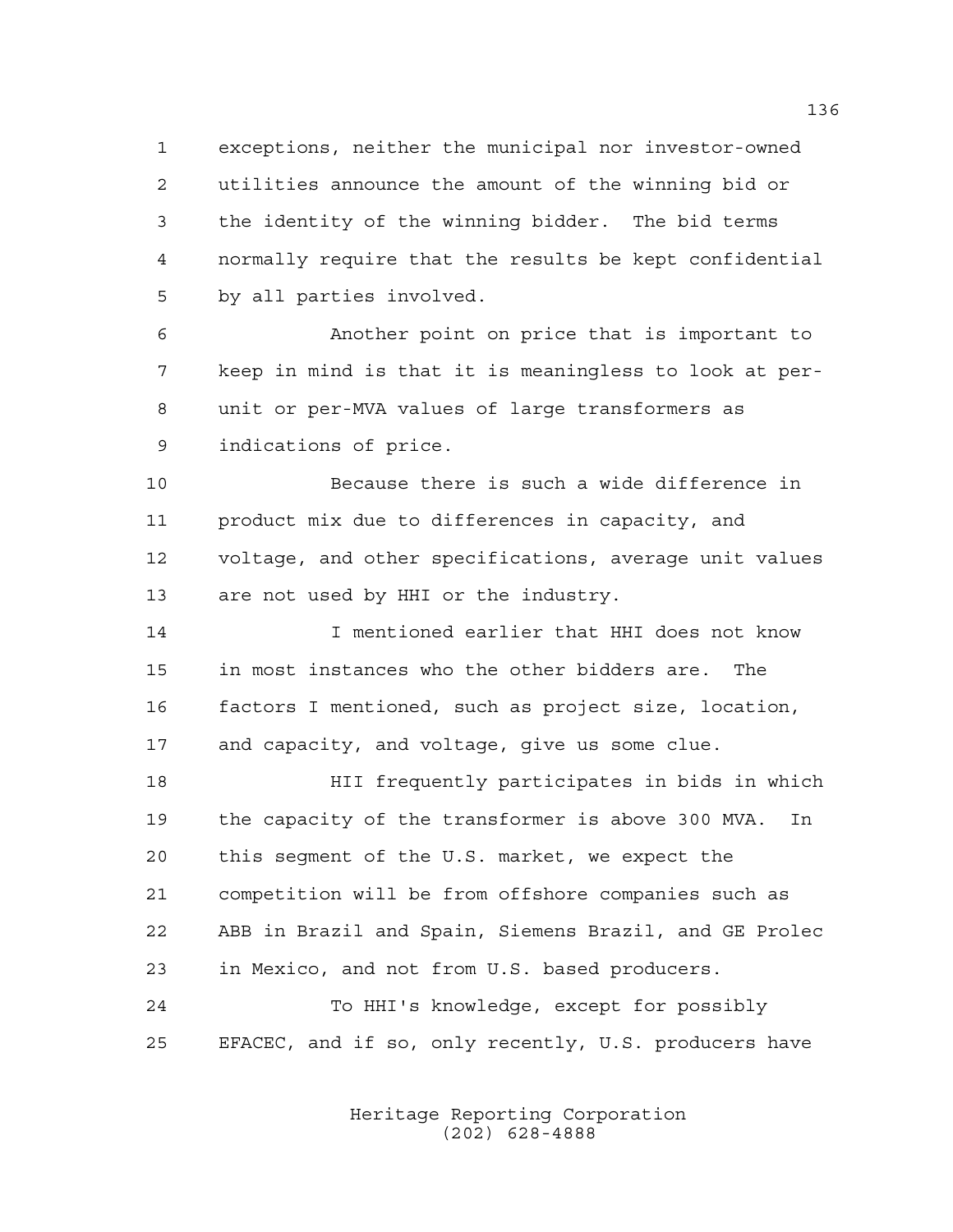not participated in bids for transformers with capacities of 300 MVA and above, or over 345 kV. Our understanding is that the U.S. producers do not have the necessary machinery and equipment to produce transformers of these sizes, which would require significant capital expenditures. HHI has been selling large power transformers to the U.S. market since approximately 1982. To my knowledge, in the almost 30 years that HHI has been selling to the United States, there has never been an allegation of unfair trade made against it.

 There were a number of factors occurring in the market just before 2008 that I believe the Commission may find of interest. From mid-2007 until early 2009, we had a large number of orders. We had difficulties obtaining key inputs, such as high voltage bushings.

 Lead times stretched out for as many as 20 months in some cases, and were well beyond the normal 10 month lead times in many others. This was an unusual situation in which some orders placed during that period may not have entered the United States until 2010.

Thank you for your attention, and I am

Heritage Reporting Corporation (202) 628-4888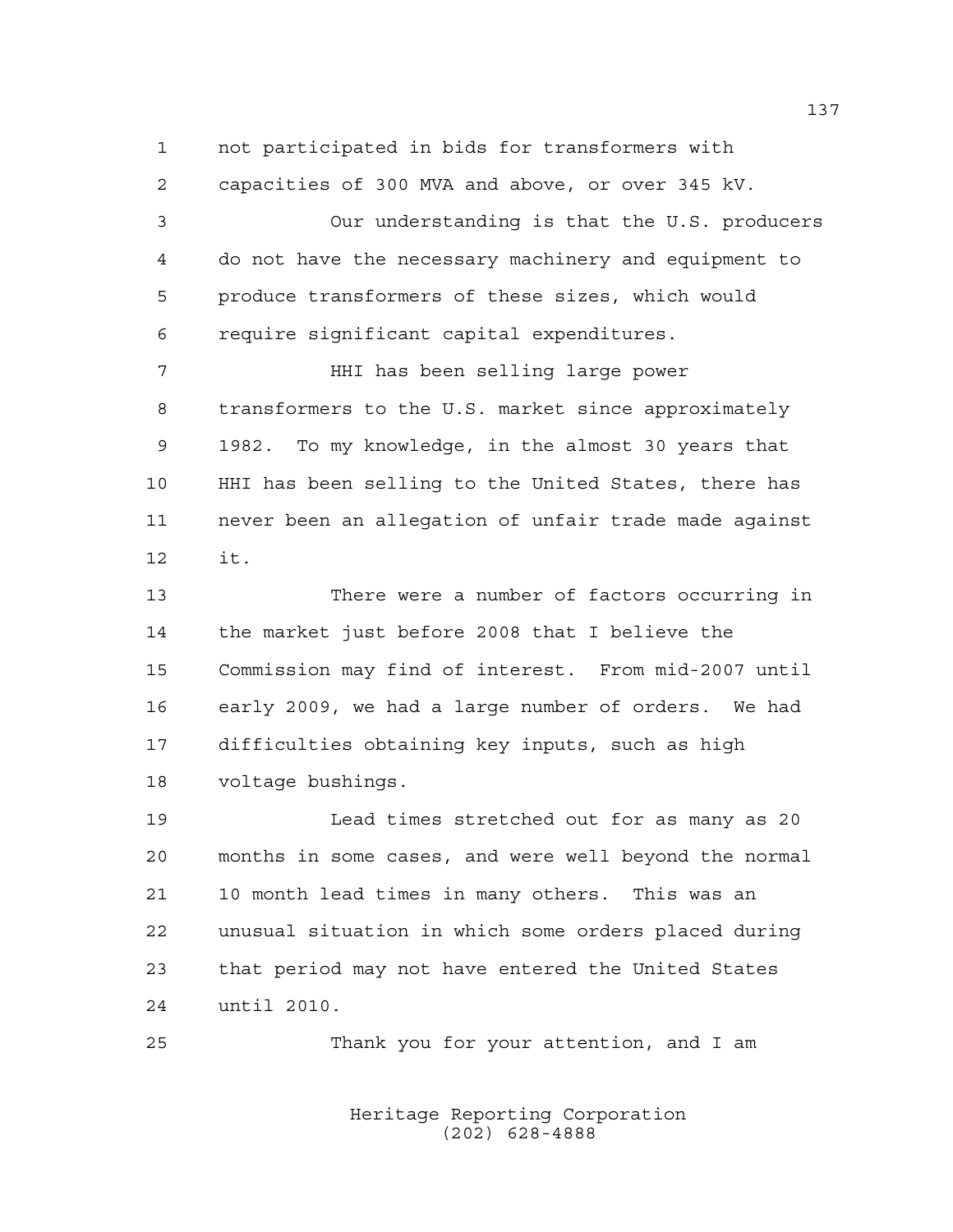available to respond to any questions that you may have.

 MR. MCCLURE: Thank you, Mr. Lee. MR. MORGAN: I am Frank Morgan with White and Case. Upon the completion of Mr. Lee's testimony and some of the other record evidence in the framework of the Commission's injury analysis, and in that respect, I would note the following in my remarks, which will be brief. Conditions of competition. We believe that completion is attenuated and the record establishes that. As you just heard, there is limited competition between the U.S. and made in Korea power transformers at the larger capacities, and you never heard anything this morning about voltages. Voltages are an absolute limiting factor, and if you don't have certain testing equipment, you cannot produce a power transformer above a certain voltage.

 So there is no question and there is a bright line as far as where or when. But then in terms of the MVA, there are factors, such as crane capacity, facility layout, and the size and number of dryers that are used in the vapor phase, which is the drying phase that was discussed during the morning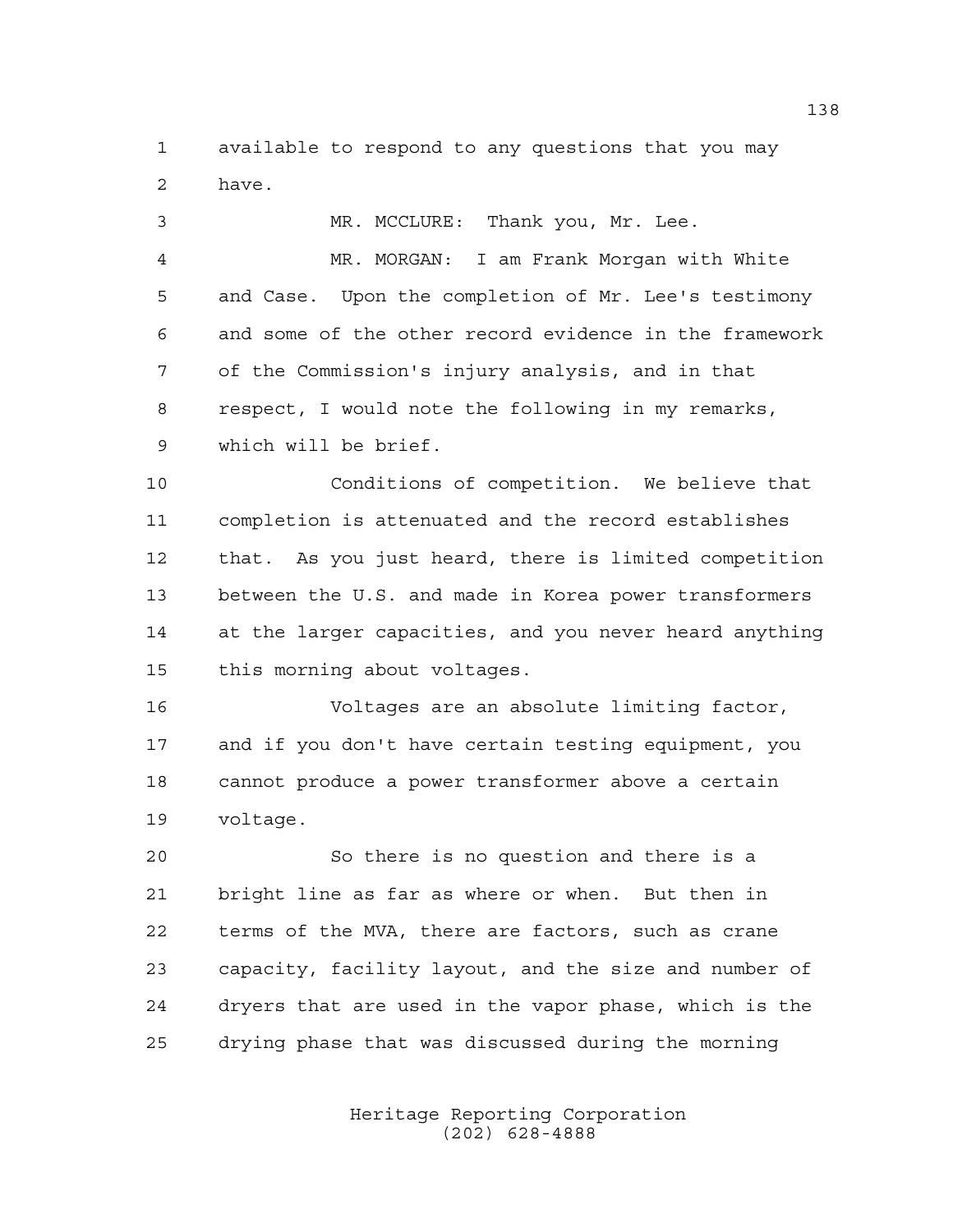presentation.

| $\overline{a}$ | Those all determine the degree to which you            |
|----------------|--------------------------------------------------------|
| 3              | can really produce a large capacity power transformer, |
| $\overline{4}$ | and yes, as you heard, you can use air pallets and     |
| 5              | other workarounds to produce large power transformers  |
| 6              | in the higher capacity sizes, but that adds costs to   |
| 7              | production as you also heard this morning that it      |
| 8              | demonstrates that the facility is not truly designed   |
| 9              | to handle that high capacity power transformer.        |
| 10             | And as you heard the testimony from both HHI           |
| 11             | and HICO, the Korean power transformers that are sold  |
| 12             | in the U.S. are at the higher capacities, and tend to  |
| 13             | be in the higher voltages, and domestically produced   |
| 14             | power transformers are not.                            |
| 15             | Likewise, the Korean imports, as you just              |
| 16             | heard, do not participate meaningfully in the public   |
| 17             | utility sector of the U.S. market. It is a very small  |
| 18             | share of their overall sales to the United States.     |
| 19             | On volume, you just heard that there were an           |
| 20             | abnormal set of circumstances that were created by a   |
| 21             | high order backlog, as well as longer retires, because |
| 22             | of the lack of availability of key components, like    |
| 23             | the high voltage bushings.                             |
| 24             | And those create lead times where some                 |
| 25             | imports that normally entered perhaps in 2009, entered |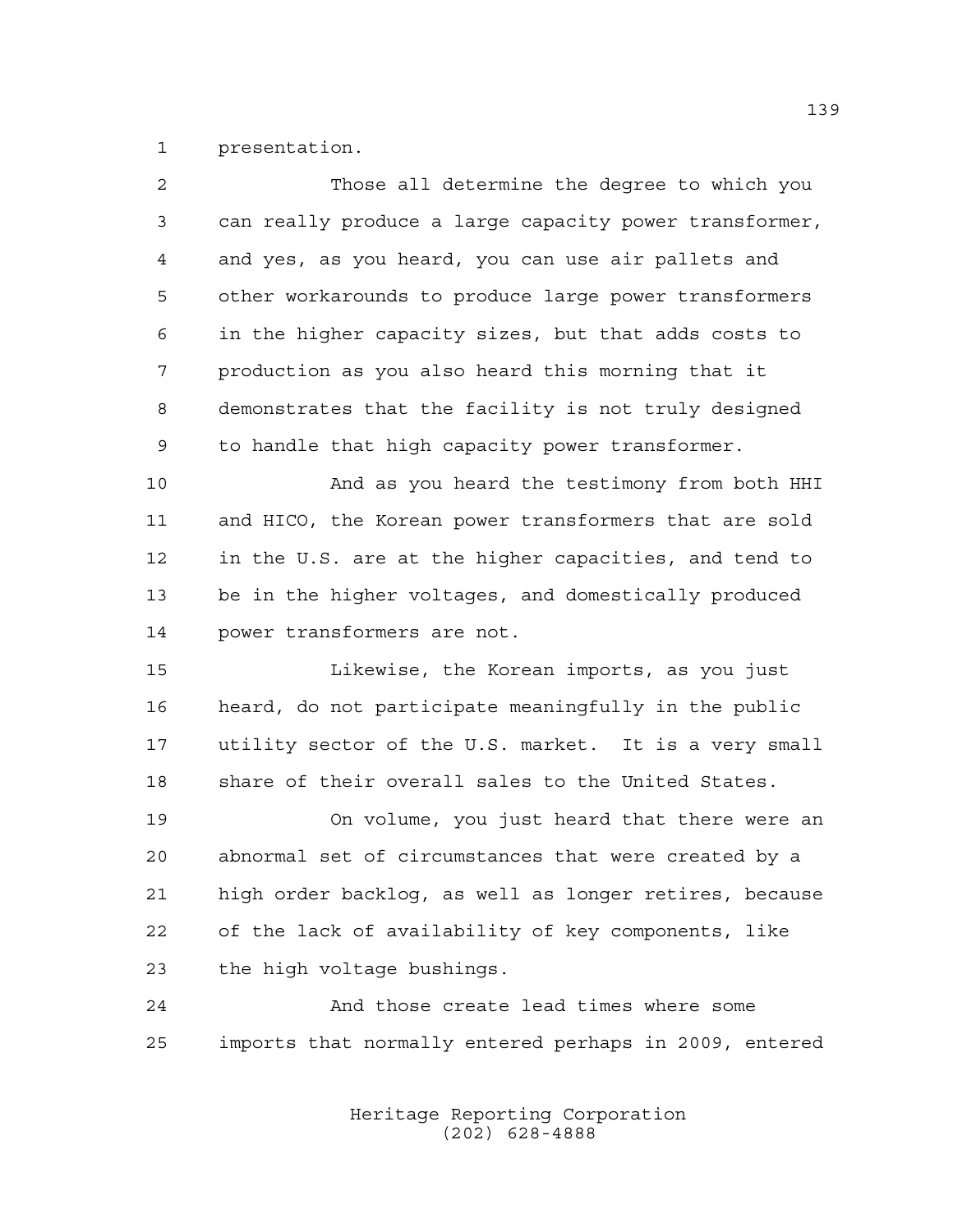in 2010. So we think that is a bit of an abnormality in the data that needs to be taken into account when you are doing the analysis.

 In terms of price, you just heard, and I think that it is widely known, that the bids are closed bids. These are not by and large public bids. The results are not public.

 So the identify of the bidders and the ultimate bid results are not known to other participants in the market. I think we heard that testimony from the morning panel as well. I don't think that there is any dispute about that.

 And I think that there is very little dispute about the fact that there is only one round of bidding. So you go in with your best bid, but a potential purchaser doesn't come back and say can you give me a better price. It is again not a typical case that the Commission sees.

 And then there are critical differences between the initial bid price and the evaluated cost to the utility, and quite honestly, I am surprised that the morning panel did not discuss this, because bids are awarded on the basis of the evaluated costs, and the evaluated cost is not the same as the initial bid.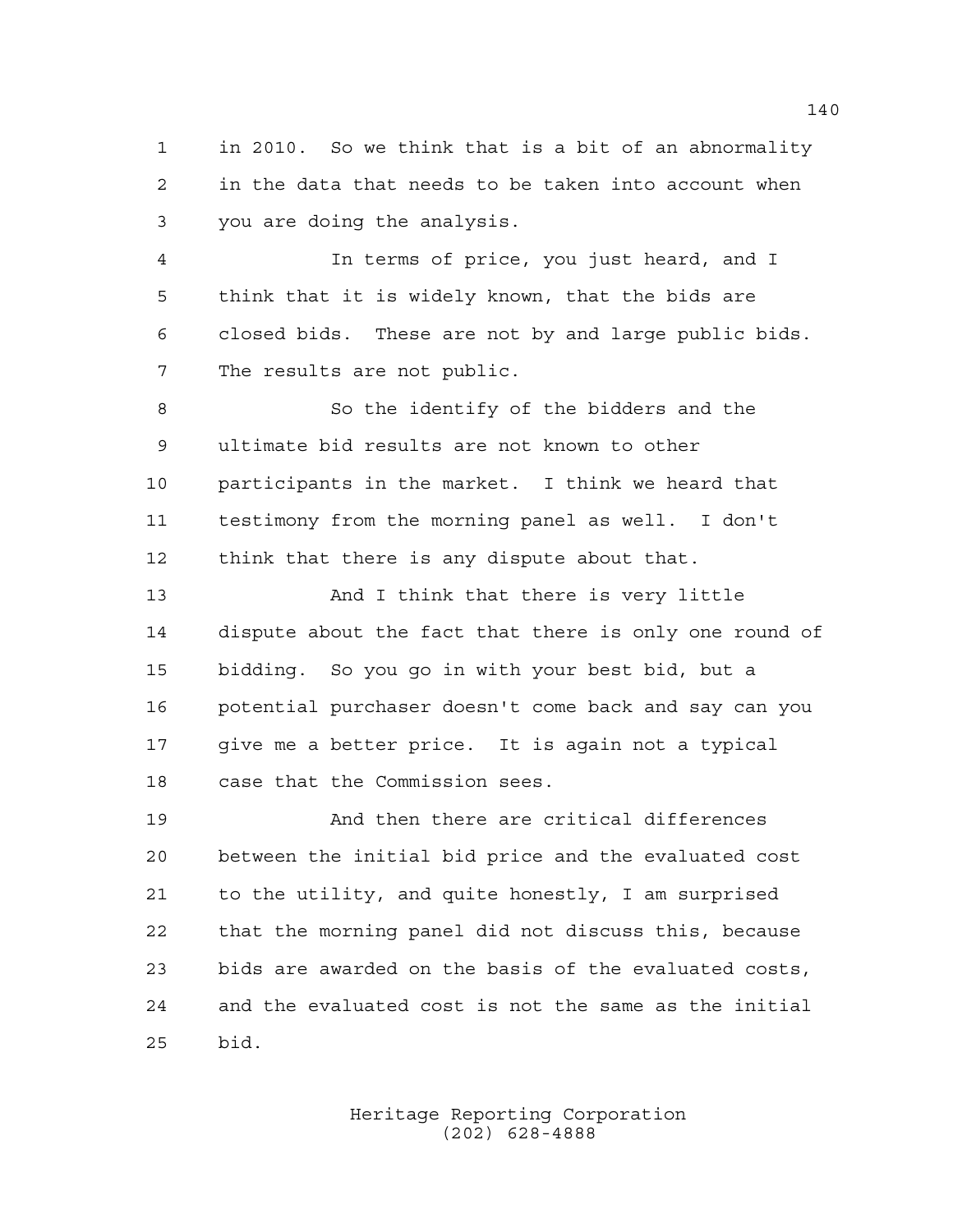The initial bid is the price that the supplier proposes, but then there are a number of factors which Mr. Lee testified to, such as the reliability rating, the road loss, the efficiency rating, and those factors actually are monetized by the utility, and result in the development of an evaluation cost.

 And that is the basis on which the bid is awarded, and it is a critical component of pricing in the industry, and it does mean that the initial bid is not necessarily always or often the accepted bid price.

 And while I can't go into details on the lost sales and lost revenue information, I would just ask that you keep a number of factors in mind when you are analyzing that data.

 Please note how many and which companies are bidding on the projects. I am sure that you will be doing this anyway, but these are factors that we have already seen in the number of the lost sales that have been released, and the question of whether it is only domestic producers and Korean producers bidding in those events.

 And please note whether the lowest initial bid always wins. Contrary to the Petitioners'

> Heritage Reporting Corporation (202) 628-4888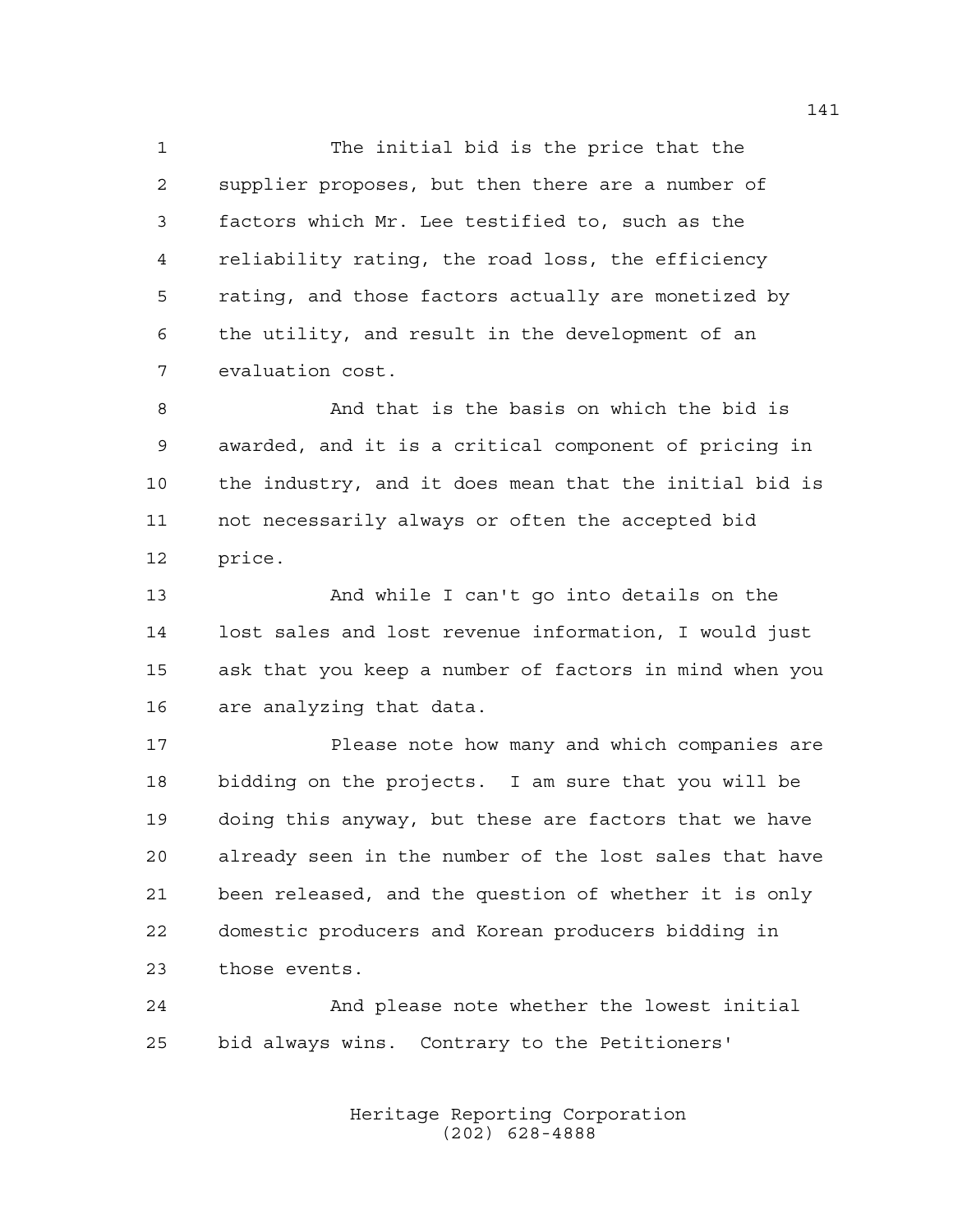assertions, we believe the record will establish that the initial bid does not always win, and that many other factors go into the award of the bid.

 Please also note the capacity of the transformer itself, and the voltage that is being bid, and which companies are competitive, and the different capacities and voltages.

 On impact, there appear to be some data issues that need to be resolved on a number of different factors that the Commission considers in evaluating the condition of the industry, and so we will reserve comment for our confidential post-conference brief on that.

 But no matter how the data issues turn out the Commission must measure the performance of the domestic industry with an eye on the fact that competition between the domestic producers and the Korean imports is limited and attenuated to a meaningful degree.

 We will also detail in our post-hearing brief the fact that to our knowledge at present neither ABB or SPX, which is

 Wachesaw's parent, have noted competition from Korean power transformers in the U.S. on a single earnings call during the period of investigation, not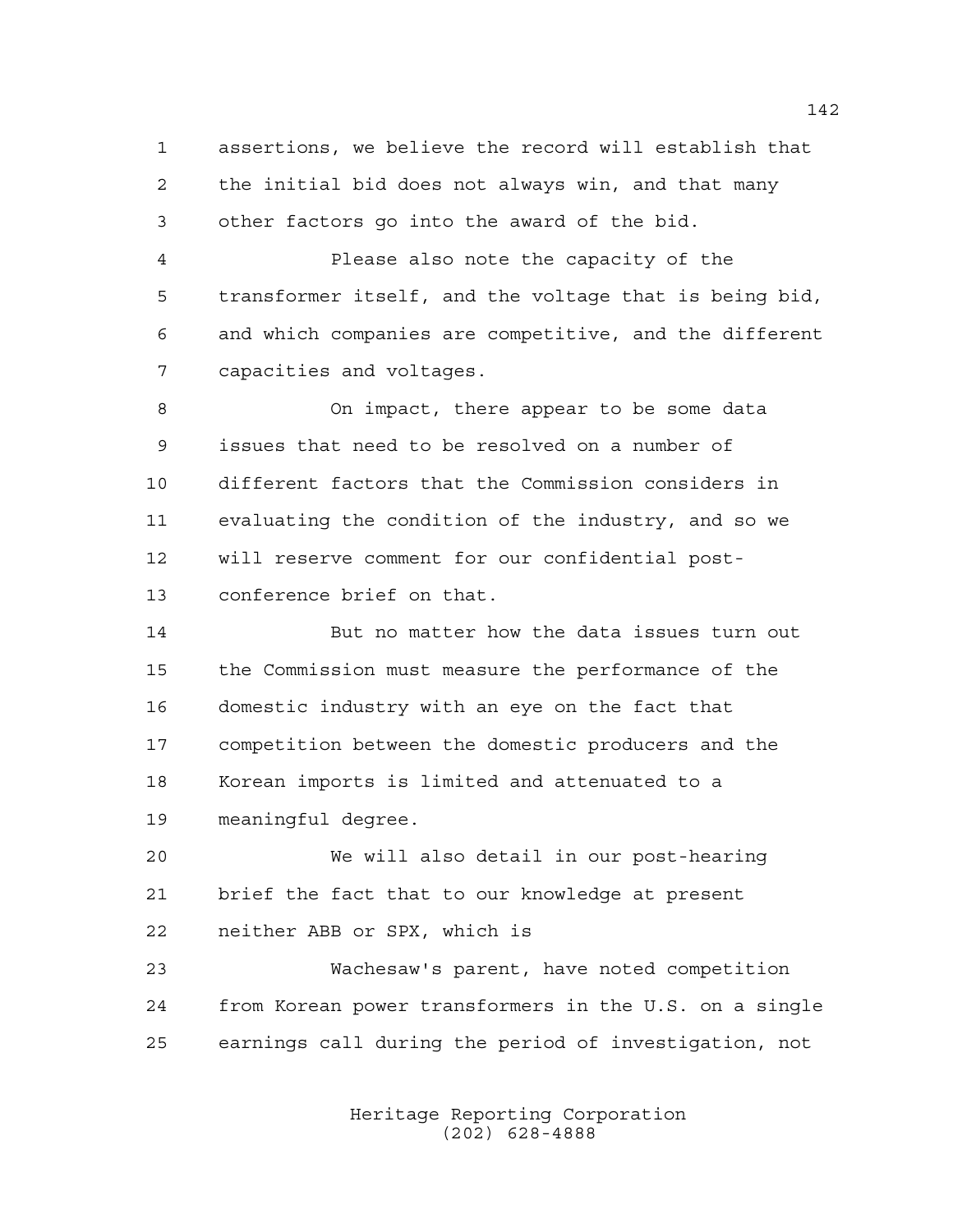even on SPX's call, which was held just yesterday, or ABB's call, which was held on July 21st.

 And on this I was surprised to hear Mr. Kerwin's testimony that orders were done in view of the recent statement made by SPX, and I was also surprised to hear the bleak outlook for 2011, when ABB recently reported orders for power transformers in the U.S. were up 24 percent in the second quarter of 2011.

 Now, it may be that some of that is less than 60 MVA, but if it were, you would think that they would have mentioned that distinction on the call, and if would have been an important enough factor for trends for one group going down, and for the other group going up.

 But the statement was simply made that there was a 24 percent increase in orders in the second quarter of 2011. So I would ask you when you are evaluating the record to take into account other evidence beyond the testimony today, and the publicly available information that we will be providing with our post-conference brief.

 And then as you will hear from Mr. Lee in just a moment, HHI believes that the U.S. market is very promising. It is putting its money where its mouth is.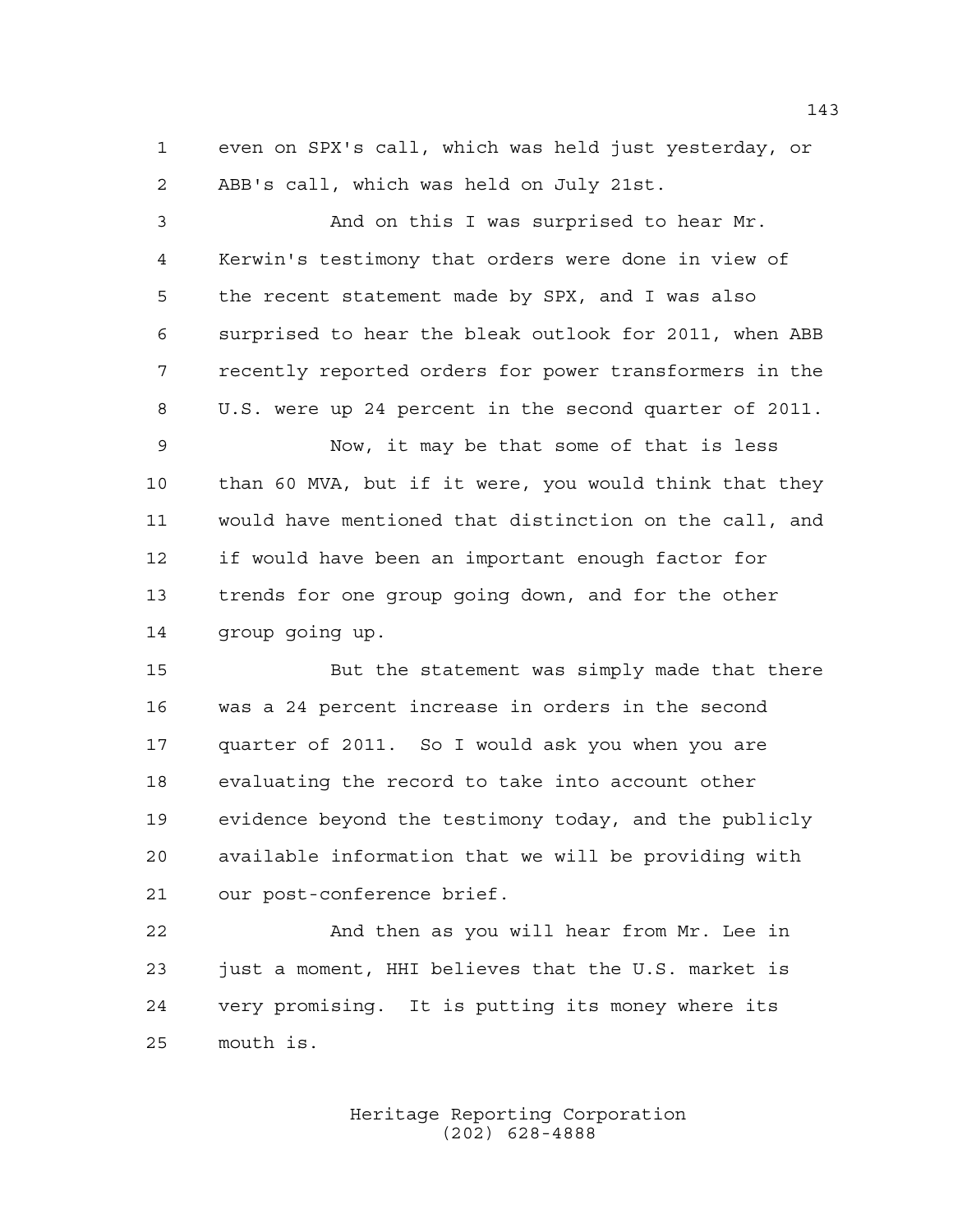Following Mr. Lee, my colleague, Deirdre Maloney, will explain that it is not just HHI who believes that the U.S. market is promising, but there are a number of other companies who have already made similar investments, or who have committed to doing so in the near future.

 And then one last point. We heard a story today about the fact that the average useful life of transformers can be as much as 60 to a hundred years, and I think that was presented as an off-hand remark as a cliche.

 But just so the record is clear, the domestic industry witness later testified that the number is actually 30 year, or more in the neighborhood of 30 years, and I certainly don't think that Dominion Energy is rolling the dice and letting its transformers in my neighborhood go for 60 to a hundred years, although sometimes when the electricity pops off, I might doubt that.

 But in any case, I think let's deal with realistic numbers, and not the extremes, and so it is 20 to 30 years, but let's not get to the extreme of the case study.

 Now, I would like to ask Mr. Lee, who is the President and CEO of Hyundai Power Transformers USA,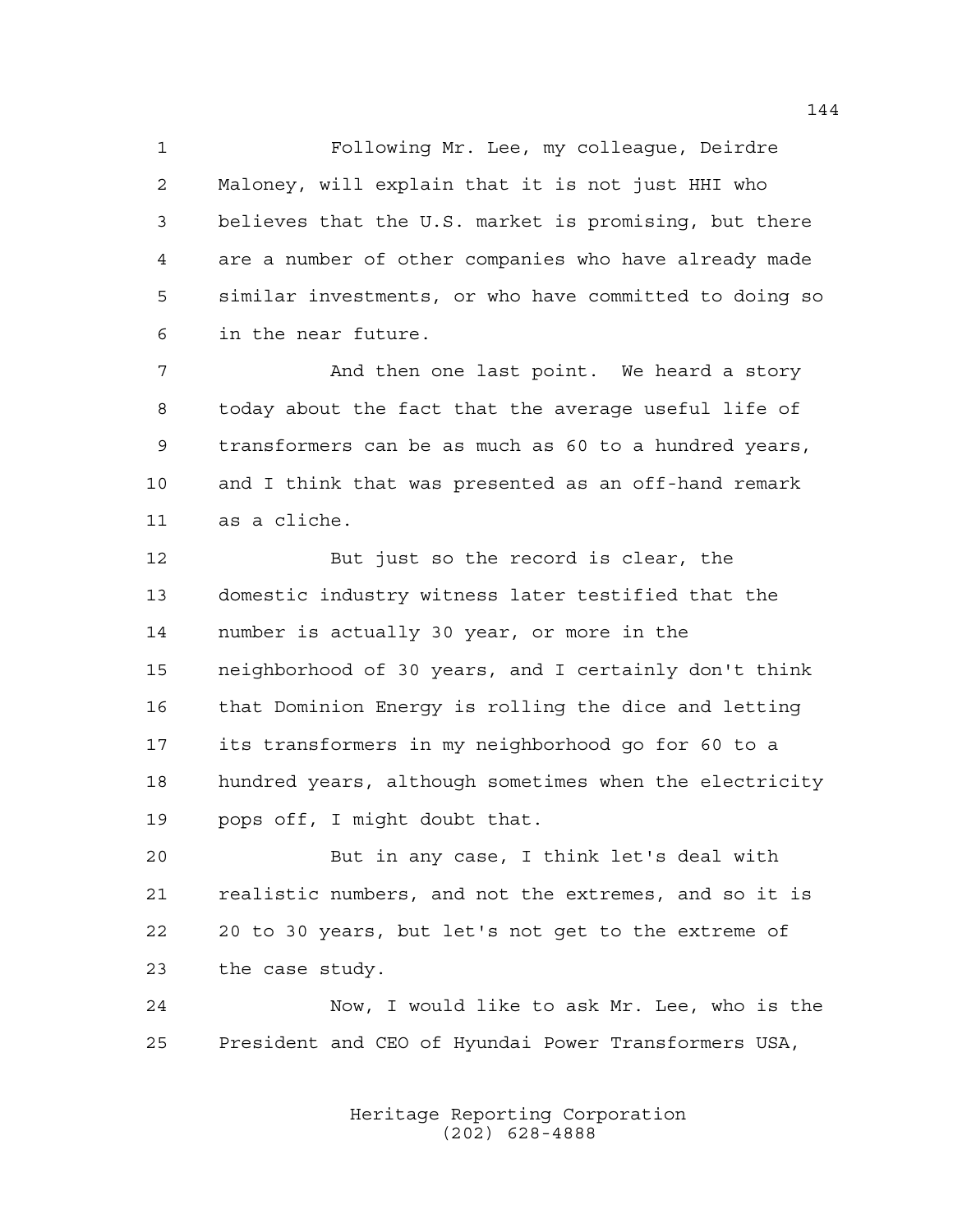to make some observations on the market. Thank you. MR. G. LEE: Good afternoon. My name is Gyou-Chul Lee. I am the President and the CEO of Hyundai Power Transformers USA, which is the new transformer plant HHI is building in Montgomery, Alabama.

 The plant is current under construction with a planned completion date of mid-November of this year. Hyundai Power Transformers USA, Inc. will invest \$130 million to construct the facilities, and additional expenditures will be made once operations commence.

 HHI expects that the plant will employ approximately 380 people by 2012. The plant will produce transformers up to 350 MVA measured in base capacity. Those same facilities and workers will be used to produce transformers across this range.

 HHI's decision to build this plant was not a gamble that market conditions would improve, but an informed decision based on the evaluation of a number of factors, including the fact that the U.S. power grid is aging.

 There are a large number of aging power transformers in the United States that will need to be replaced during the coming decade. Plus, there will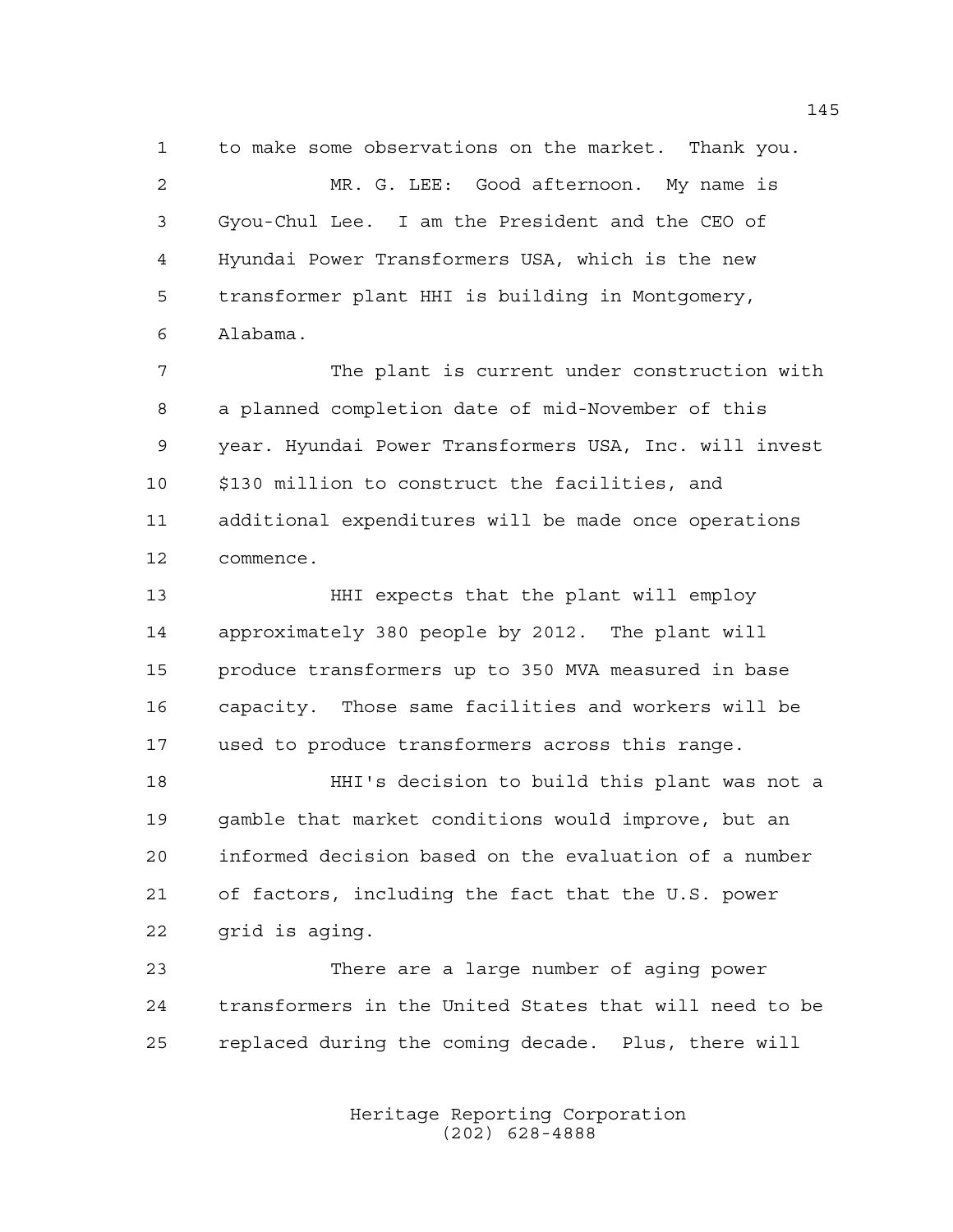undoubtedly be new construction, especially with the increasing emphasis on renewable energy sources, which also require transformers.

 We have a very optimistic view of the U.S. market in both the near and long term. Thank you.

 MS. MALONEY: Good afternoon. My name is Deirdre Maloney, and I am a senior advisor with White and Case. This morning, we heard from Petitioners about the gloomy prospects for this industry.

 But you have to ask that if the future of the industry is so dire, why would so many companies make substantial investments to expand production and increase product offerings in this industry, because that is exactly what they are doing.

 As Mr. Lee just explained, manufacturers, both domestic and foreign, apparently have done the same analysis that HHI has done, and decided that the outlook for the industry is not just good, but it presents enormous potential for future growth and profits.

 EFACEC, a large company headquartered in Portugal, recently opened a new transformer manufacturing plant in Georgia, having invested well over a hundred-million dollars in the facility.

Mitsubishi Electric Corp. in Japan recently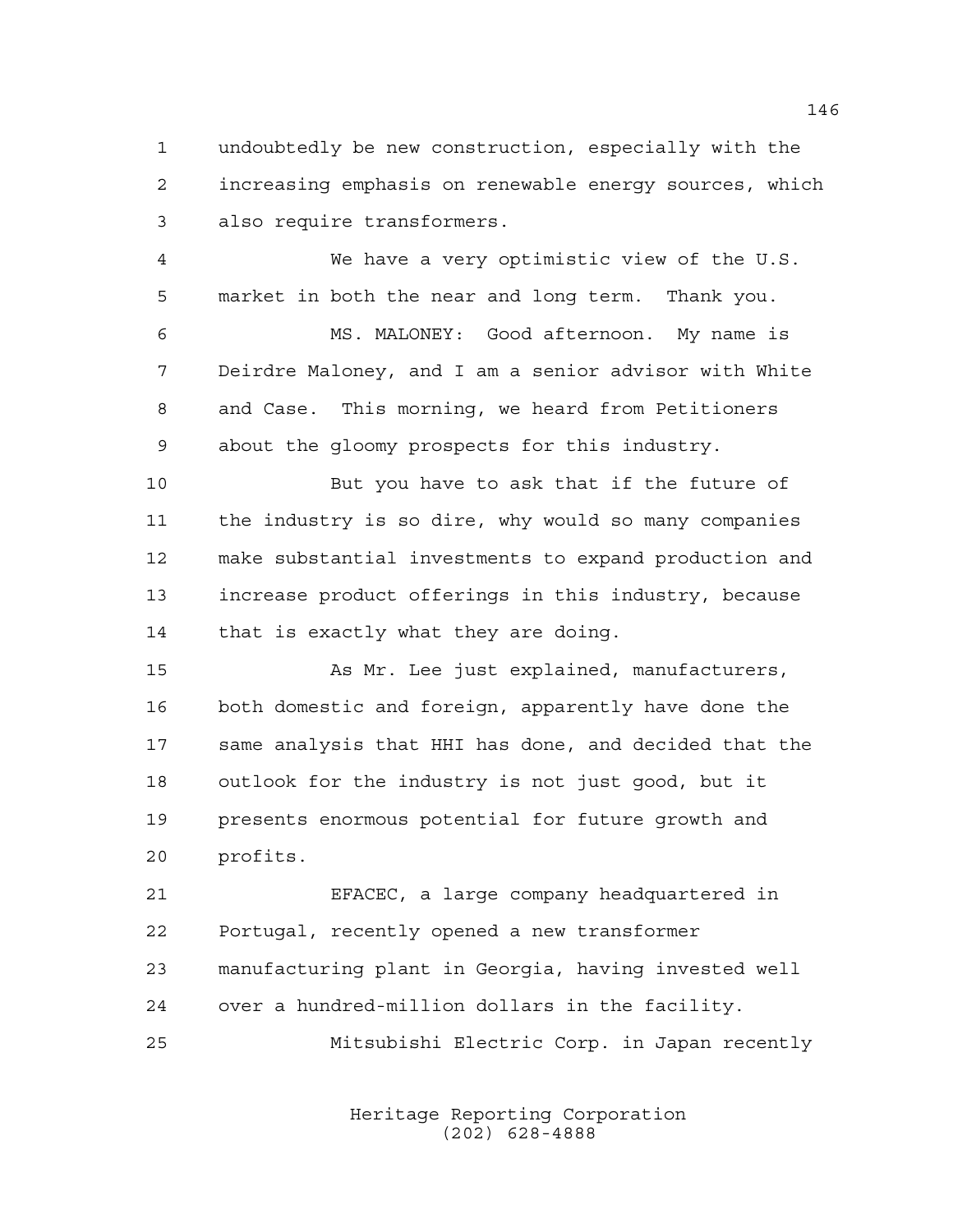announced plans to build a \$200 million, 350 thousand square foot large power transformer plant in Memphis, Tennessee, and that should begin production in 2012.

 Wachesaw Electric, a subsidiary of SPX, is planning a \$70 million expansion of its facility that reportedly will increase its size by 50 percent, and as you have just heard from Mr. Lee, HHI recently began construction of a new transformer plant in Alabama.

 The Petitioners themselves, until apparently a few months ago, also thought that the future of the industry was promising. At the time of Delta Star's announcement of its \$10 million planned expansion in Virginia, Kendall Jackson, the General Manager of Delta Star, noted that we have been in a growth mode 16 for the last three years, and we are getting to the point where we need to do larger units because of the demand.

 What are the factors that have led these producers to the conclusion that the future of the U.S. large power transformer industry is so bright? It is no secret that the United States power grid is aging.

 Approximately 70 percent of large power transformers are 25 years or older, and as the ABB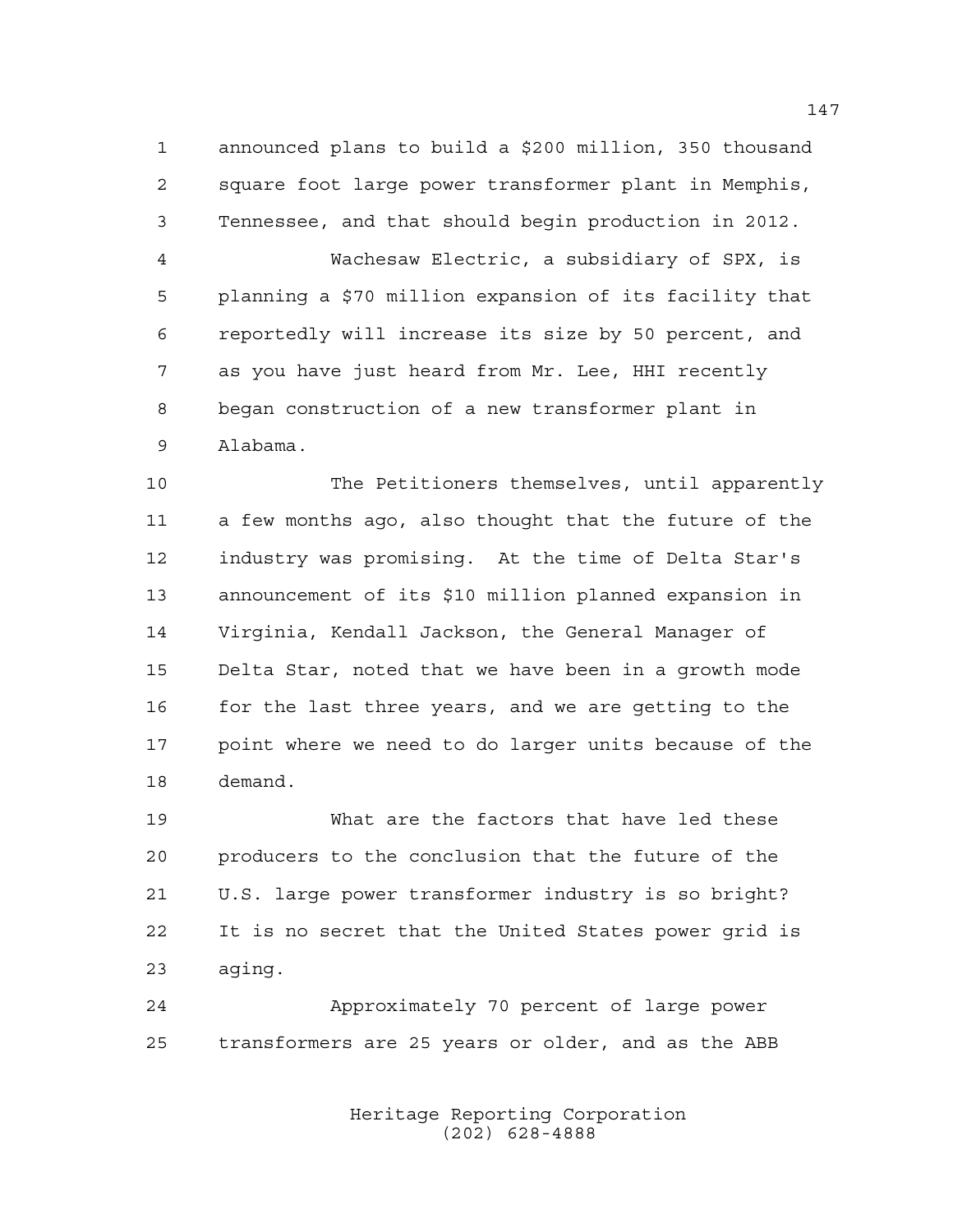representative indicated this morning, the average age of the transformer in the U.S. is 40 years old.

 The risk for failure of a transformer begins to increase rapidly after 25 years of age. Many transformers have outlived their useful lives, and they need to be replaced or refurbished.

 Despite what you heard this morning, most industry experts agree that the current system is unable to meet the expected demand and needs of an expanding population.

 Since the 1970s per capita consumption in the United States of energy has doubled, and over the same period the population has grown from approximately 200 million people to more than 300 million people.

 People have moved from cities into sprawling suburbs, whose infrastructure was built to serve a sparsely populated rural population. The Energy Information Agency estimates that electricity demand is expected to increase by 25 percent by 2030.

 Recent regulatory actions also ensure a more favorable environment for the expansion and improvement of the U.S. power grid. The Energy Policy Act of 2005 provides tax incentives and loan guarantees for energy production.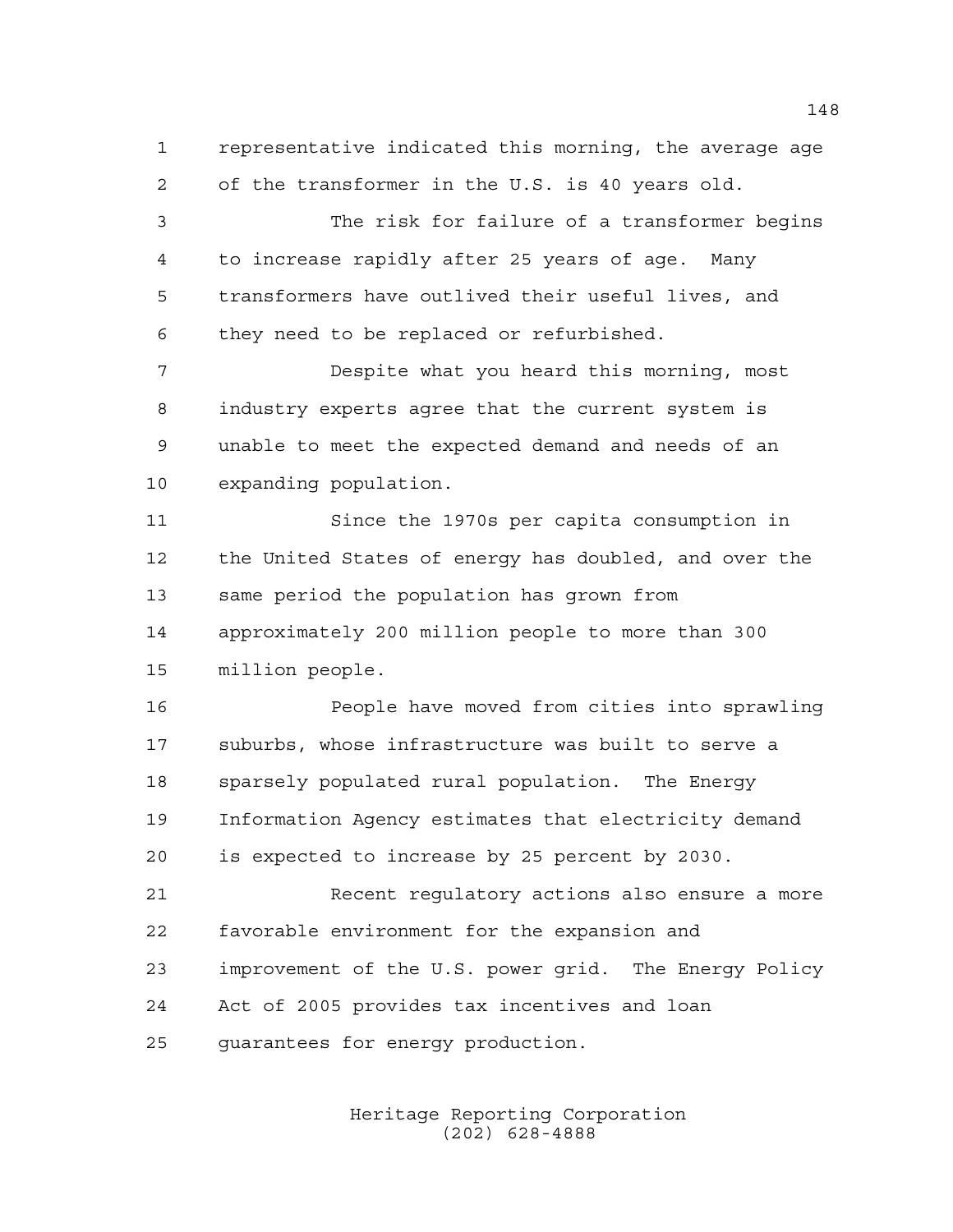With the passage of this Act, the Electric Liability Organization was also created to develop and enforce compliance with mandatory reliability standards.

 Entities found to be in violation of standards may potentially face large fines. As a result, companies must upgrade and maintain their large power transformers to ensure safety and reliability.

 When Wachesaw Electric announced plans for its huge expansion of its large power transformer facility, Chris Kearney, the Chairman, President, and CEO of parent company SDS, stated that we think now is a pretty good time for us to make this investment.

 Other major players in this industry apparently agree. The industry is growing and not contracting. This is simply not a picture of an industry that is injured. Thank you.

 MR. BOND: Thank you. I have just two quick comments. My comments relate to the way in which the Petitioners have framed two issues in the Petitioner discussion today. They have been bothering me and so I thought that I would share them with you.

 The first observation I have is that this case is not a case on craven pipe or a case on steel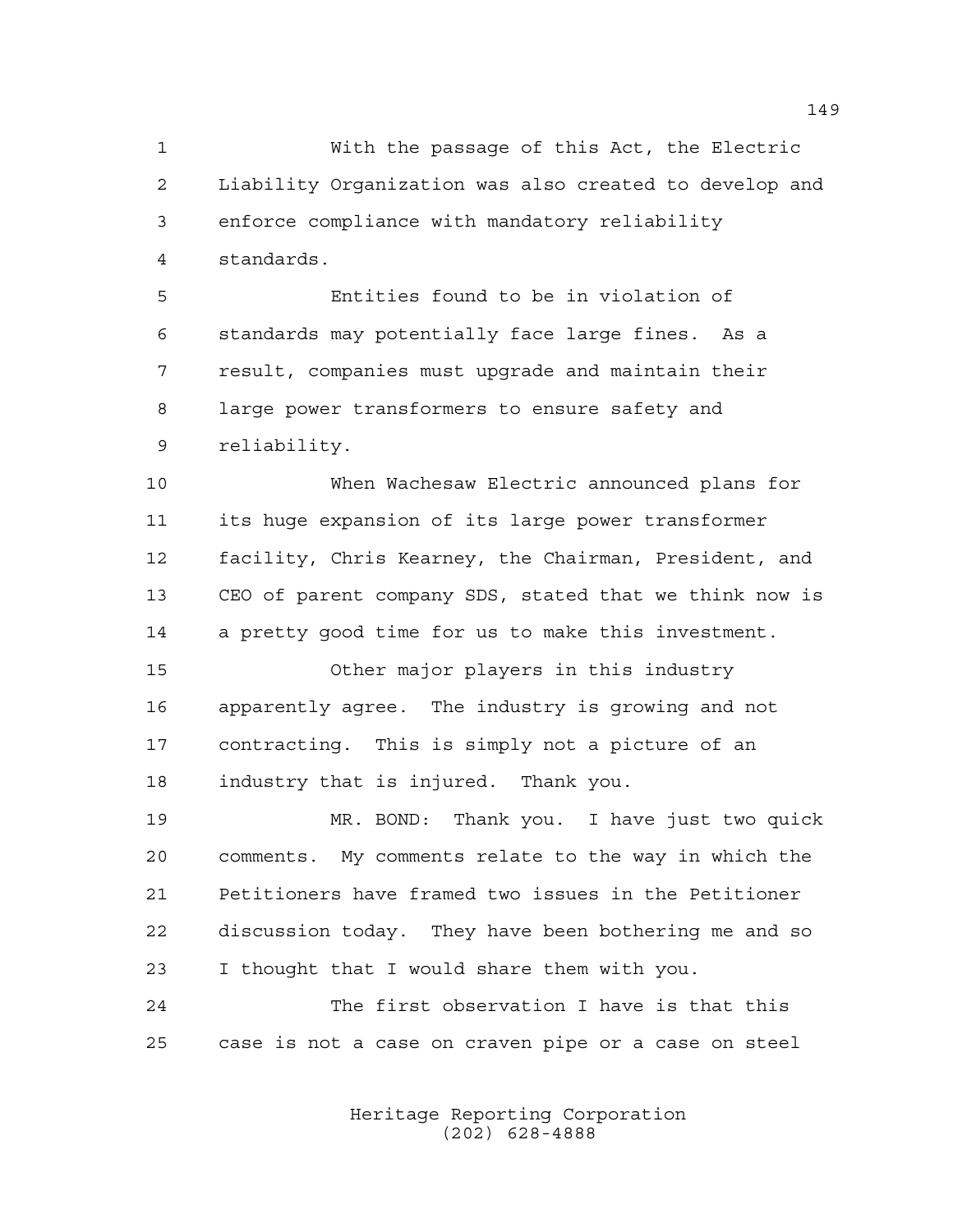wire rod. The Petitioners acknowledge the various points that we are talking about here, a unique product that is built to order, and very capital intensive, and costs millions of dollars.

 But when you talk about the pricing conditions in the market, they talk about the product as if it were a commodity that was sold based on price and nothing else, and those two things cannot be true. They don't make sense.

 You can imagine in a single project situation as we have that a customer is going to expect to spend millions of dollars on a machine that will last for 20 or 30 years, and the way in which that machine functions is going to have a major impact on their cost structure during that 20 to 30 years.

 So, of course the price of purchasing a machine is relevant and important, but in that situation, you can't logically believe as an expert in the transformer industry, or as a trade attorney, that the decision is being driven just by the price of a machine. That just can't be true.

 We heard this morning from, I believe, the representative from Delta, for example, that they were unhappy that Hyundai had recently been awarded an alliance agreement with Southern Cal, which is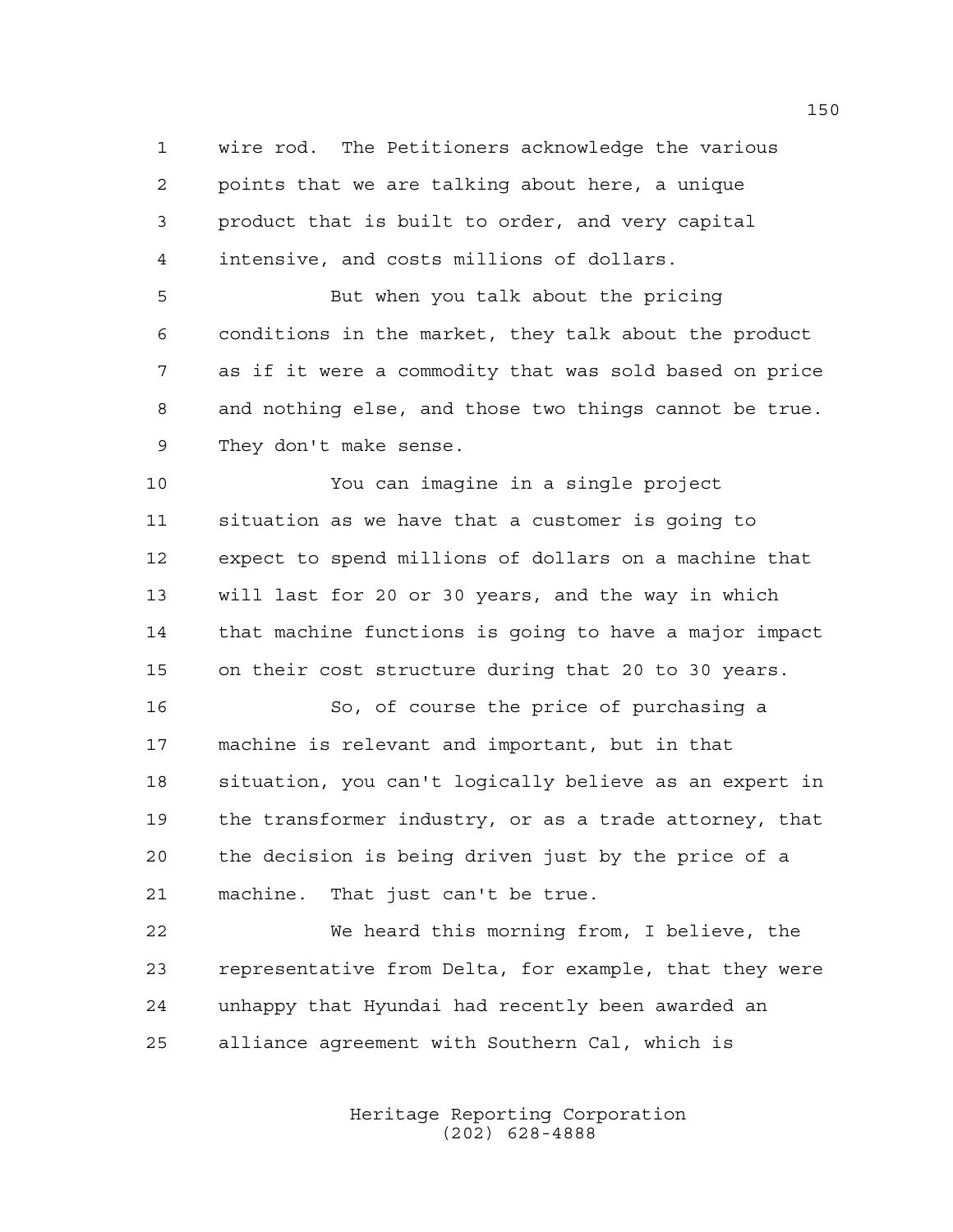absolutely true.

| 2  | What they didn't say is that that was not a            |
|----|--------------------------------------------------------|
| 3  | price based decision, and they were not excluded on    |
| 4  | price. The reality is that Delta does not qualify to   |
| 5  | bid on the range of transformers that were subject to  |
| 6  | that alliance agreement.                               |
| 7  | So, number one, we need to be careful and              |
| 8  | think about this not as a commodity, but as a          |
| 9  | specialized piece of equipment that everyone           |
| 10 | acknowledges that it is.                               |
| 11 | The second issue, and the second sort of               |
| 12 | framing issue that troubles me, is this discussion of  |
| 13 | a like product. In the petition and in the discussion  |
| 14 | today, I think that it is very clever that the         |
| 15 | Petitioners have said, look, we have three types of    |
| 16 | transformers.                                          |
| 17 | We have small transformers, and we have                |
| 18 | medium transformers, and we have large power           |
| 19 | transformers. The lingo that we are going to use for   |
| 20 | our discussion is that it is going to take small power |
| 21 | transformers, and then combine that with medium power  |
| 22 | transformers, and we are going to call that group      |
| 23 | small power transformers.                              |
| 24 | And then when we talk to you about like                |
| 25 | product issues, we are going to compare large power    |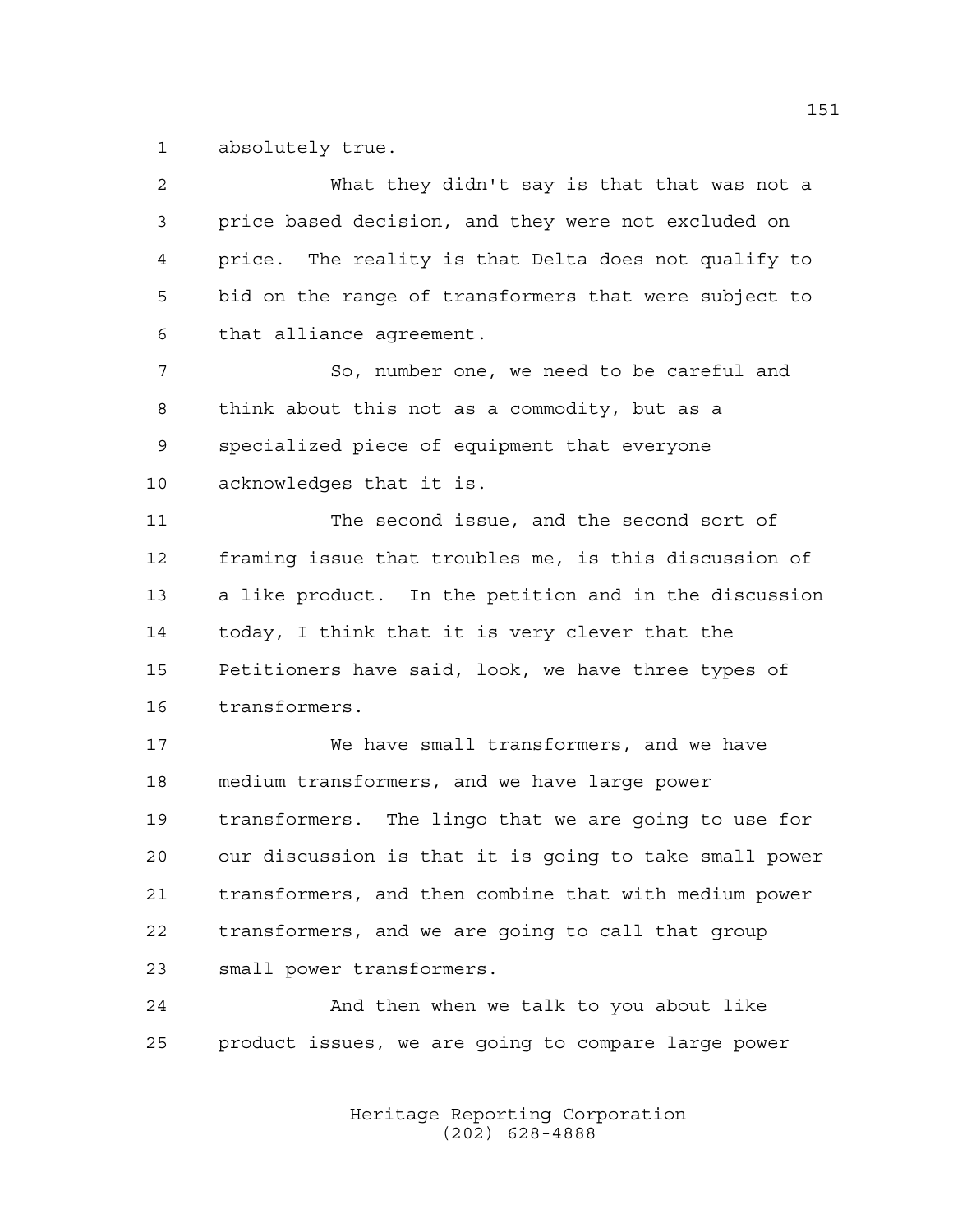transformers to small power transformers, but what they are doing is that they are taking large power transformers and they are comparing them to the very, very small power transformers that are at the opposite end of the spectrum.

 What has been completely lost from their discussion are the transformers in the middle; the 10, the 20, the 30, the 40 MVA machines. There is no bright line between the 60 MVA machine and the 40 or 50 MVA machine.

 The reason and the way in which they try to present that there is such a bright line is like asking you to compare a 300 to a five. It makes absolutely no sense.

 So as you are thinking about that issue, I would just ask you to be a little careful about the terminology that they have used in their papers, because it is very misleading, and it causes you to completely forget about all the transformers that are actually in the middle that are very similar in terms of their production, and sales channels, et cetera, to what they are calling large power transformers.

 Finally, we completely agree with Mr. Connelly that the like product issue is one which you should be grappling with at the final, if there is a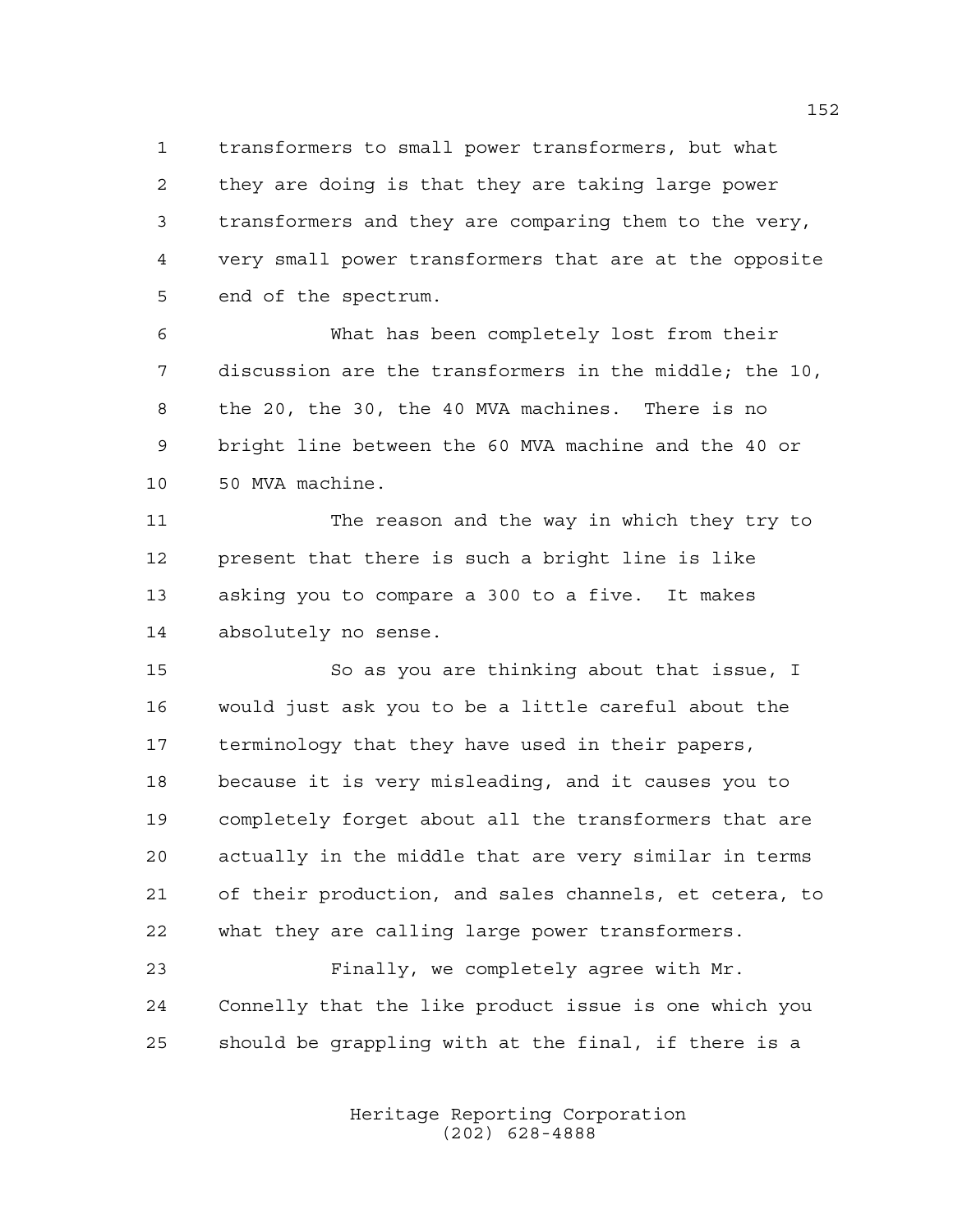final. We don't think that is necessary. But for purposes of final, you guys should take these issues into account. That is the end of our presentation. Do we have addition time, Warren, and do you want to say anything?

MR. CONNELLY: No, we're done.

 MR. MCCLURE: Okay. Thank you. First of all, let me thank those of you who traveled from further than the Washington suburbs to get here. We appreciate you taking the time and your effort. I want to start with our Investigator, Edward Petronzio. MR. PETRONZIO: Good afternoon. I just want to welcome everyone today. So, as with the

 Petitioner, I am going to start off with some questions about data, and I will do the same here.

 First of all, getting to this 300 MVA plus range of large power transformers, if you would write in your post-conference brief the percentage, and I believe the way we framed this with the Petitioners was 60 and below, and 60 to 300, an 300 and above, and if you could both provide that information broken out for your foreign production for the two firms, as well as the importers over the periods, so that we can get a sense of where that product mix is.

Secondly, we have the issue of having to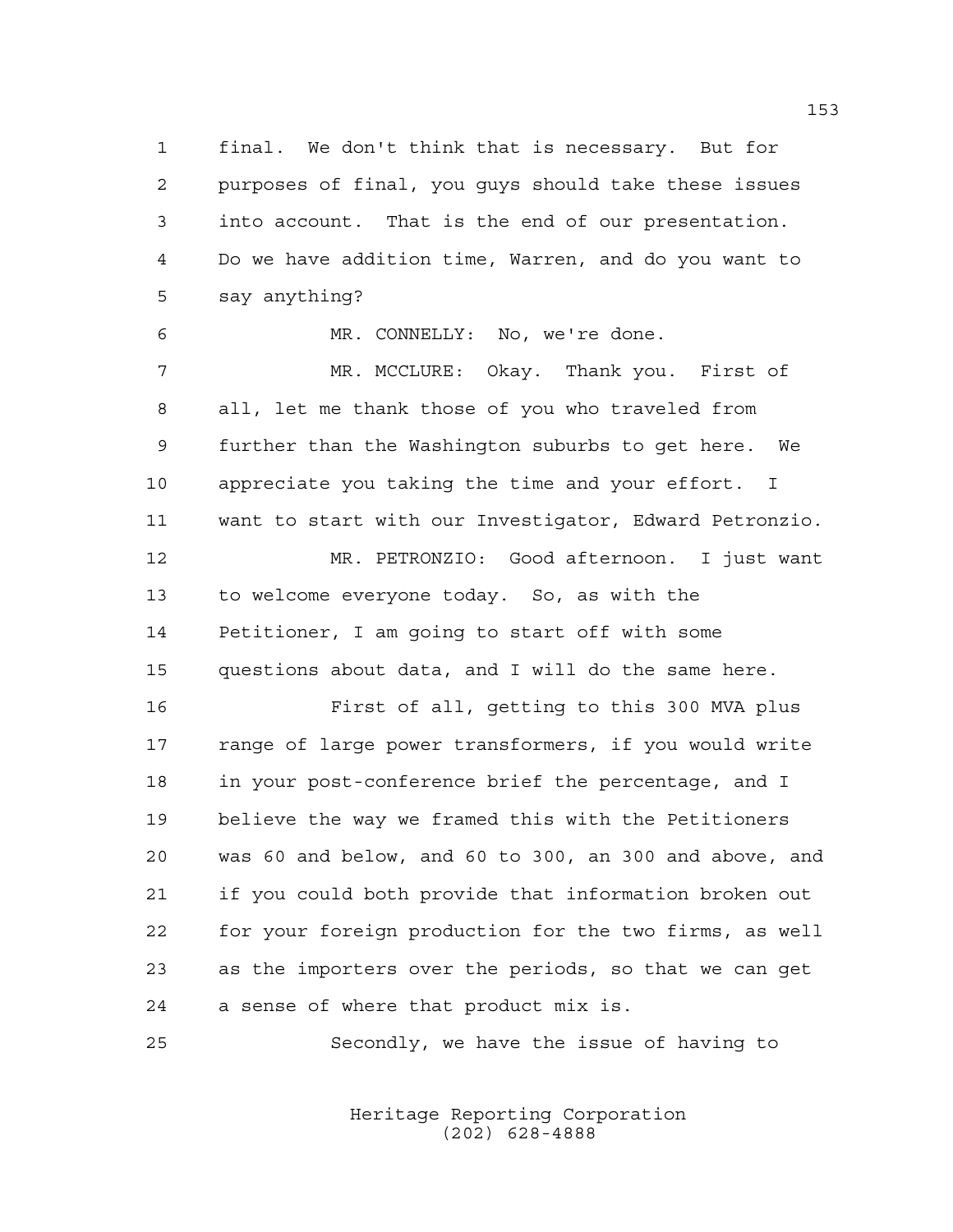rely on questionnaire data to supply a dataset for imports, and to what extent you believe the information on the record reflects all of the subject imports on large transformers at this point, and if you could comment on that?

 MR. CONNELLY: Well, you know, I think that there are only two sources of imports for Korea, and so I think that you have got it.

 MR. PETRONZIO: Okay. And as far as foreign production in Korea, are there a number of other firms that are producing for the Korean home market, or exporting to other markets, that we should be aware of, or is it pretty much the two firms?

 MR. H. LEE: We agree that we and HHI are the major firms.

 MR. PETRONZIO: You spoke a bit about the Hyundai plant in Montgomery, Alabama, and that you would be focusing, or maybe it is the Petitioners who brought it up, but that the focus of that plant would be towards the small end, or towards the large end of the production?

 MR. G. LEE: From 6 to 60 MVA. Annually, we have the plant produce around 200 units of transformers, whose average capacity is 60 MVA. MR. PETRONZIO: So it is towards the small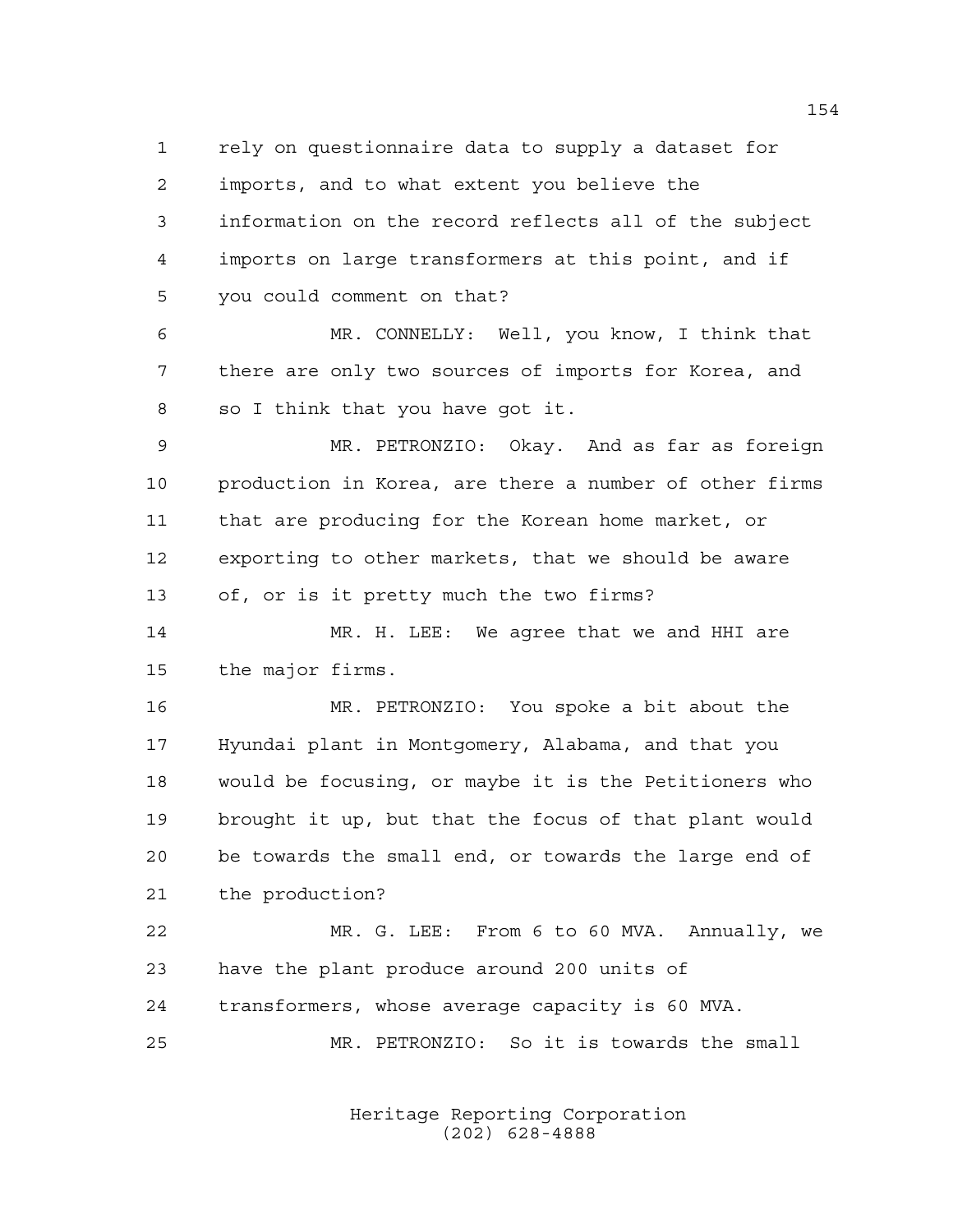end?

 MR. G. LEE: Yes. MR. PETRONZIO: Is there a reason as far as the -- MR. G. LEE: It is from small and up to 300 MVA. MR. PETRONZIO: So up to 300, but nothing above 300? MR. G. LEE: Later there may be a possibility that it may increase, but at this moment, it is up to 300 MVA. MR. MORGAN: I just want to caution on the numbers. In the sense that it is 300, that is a reference to the base capacity, as opposed to the maximum capacity, and depending on the specifications and maximum capacity, it could be much higher than just 300, but that would be the base capacity level, and we can elaborate on that. It is the base capacity, as opposed to the maximum capacity, which is when you take into account  $21 - -$  MR. PETRONZIO: The capacity? MR. MORGAN: Exactly. MR. PETRONZIO: And a 300 base rated MVA, would that lead to a 600 top rating, or is that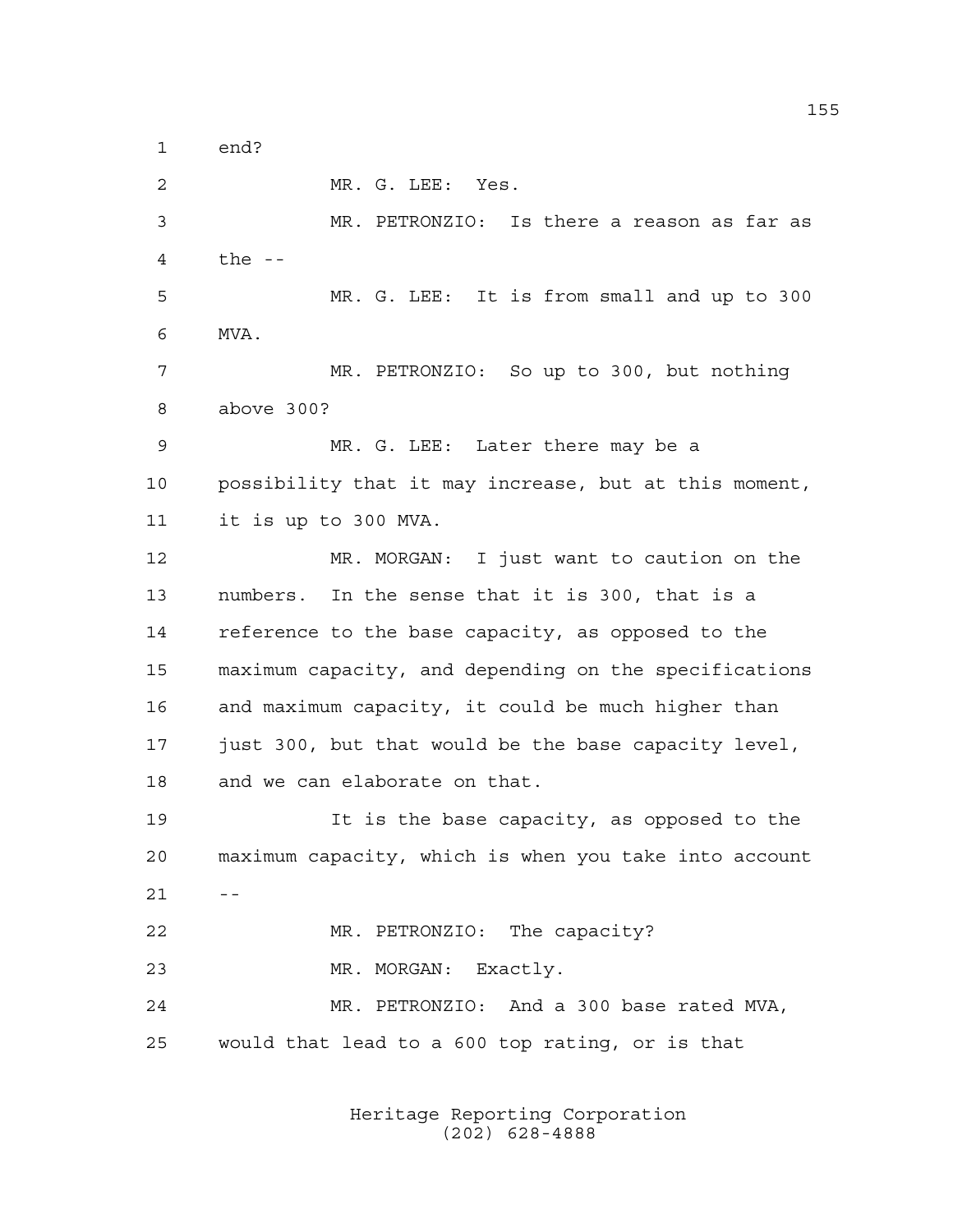double, or is that --

| 2  | MR. H. LEE: 500 or 550.                                |
|----|--------------------------------------------------------|
| 3  | MR. BOND: 500 or 550.                                  |
| 4  | MR. MCCLURE: If I could jump in here and               |
| 5  | talking about your arguments about what you are        |
| 6  | primarily bringing in from Korea is about 300, and     |
| 7  | then we had you saying that the U.S. industry isn't    |
| 8  | producing much of that, and that they may be bringing  |
| 9  | in above 300 from foreign facilities.                  |
| 10 | Is there a certain rationalization, a global           |
| 11 | rationalization, among the global participants?<br>I   |
| 12 | mean, do the larger ones say they will be produced     |
| 13 | overseas, or in the U.S., or vice versa, or is there   |
| 14 | any operation that essentially produces one-stop       |
| 15 | shopping, and you can get everything from 10 to        |
| 16 | whatever?                                              |
| 17 | MR. BOND: Do you mean within the Hyundai               |
| 18 | Group, or just among the --                            |
| 19 | MR. MCCLURE: Well, just in general. I                  |
| 20 | mean, in this industry, because we have got a lot of   |
| 21 | global participants here, are they -- you know, if you |
| 22 | are producing above 300 there, and you can ship them   |
| 23 | to the United States, or if you are producing the      |
| 24 | smaller ones here, and you can ship them there, is     |
| 25 | there some sort of rationalization in the way the      |
|    |                                                        |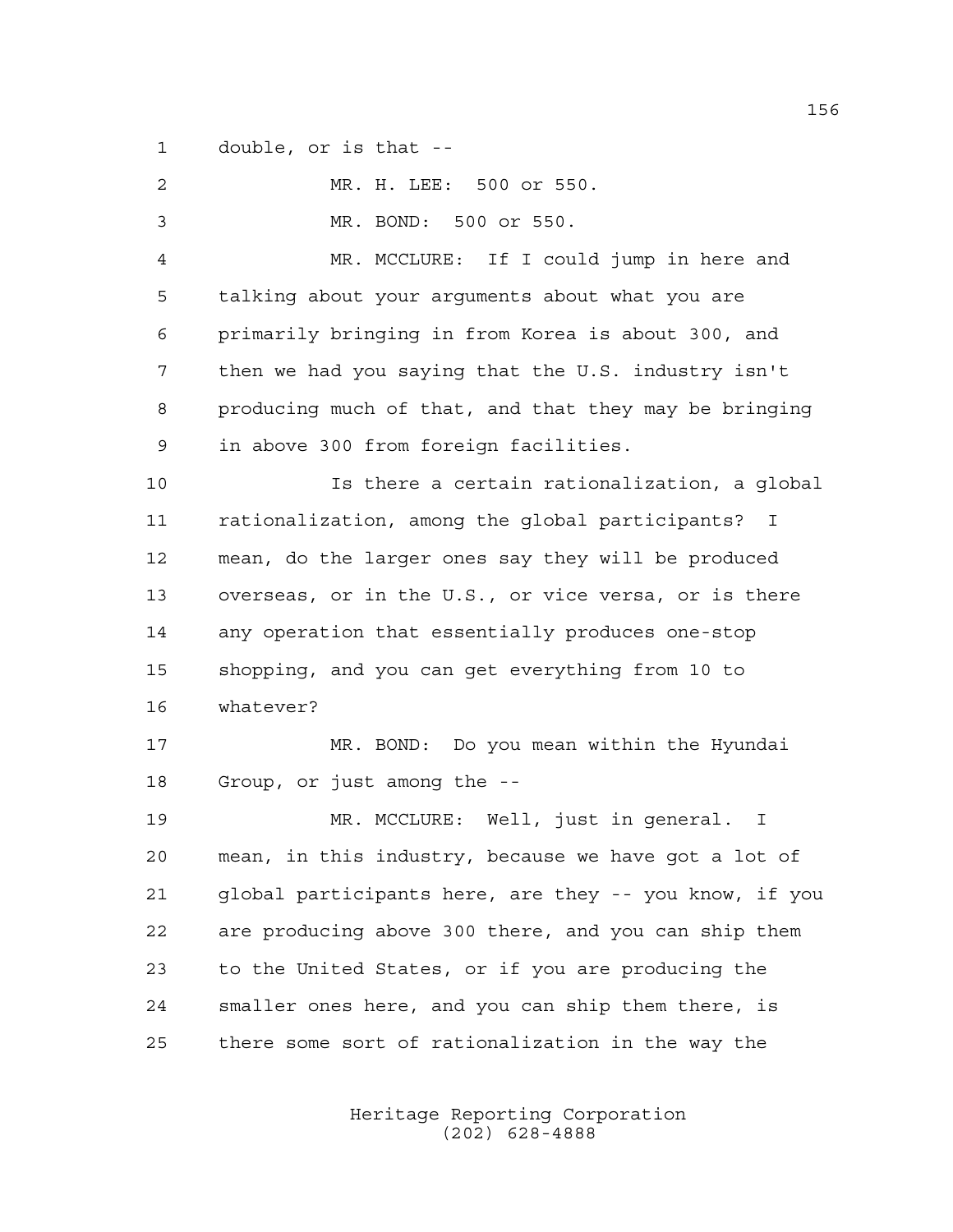company is set up?

| 2              | MR. NEAL: If I may, with regards to HICO --            |
|----------------|--------------------------------------------------------|
| $\mathfrak{Z}$ | MR. MCCLURE: Right.                                    |
| 4              | MR. NEAL: And I am only addressing as to               |
| 5              | HICO, but our rationale is do you mean all small,      |
| 6              | medium, and large transformers in the same factories?  |
| 7              | Many companies have different approaches, and I am not |
| 8              | sure why, but I do know for us that our facilities are |
| 9              | essentially a one-stop shop.                           |
| 10             | MR. MORGAN: And our representative is here             |
| 11             | from the sales arm of the U.S. production, and so if   |
| 12             | we could with your indulgence handle that in our post- |
| 13             | conference brief?                                      |
| 14             | MR. MCCLURE: Sure, and also any sense of               |
| 15             | what Mitsubishi is going to be building in Memphis?    |
| 16             | MR. MORGAN: Deirdre, do you have a sense of            |
| 17             | that?                                                  |
| 18             | MS. MALONEY: From the information that I               |
| 19             | saw, it was large power transformers, but we have some |
| 20             | information, and so we can give you that.              |
| 21             | MR. MCCLURE: As we know, large is in the               |
| 22             | eye of the beholder.                                   |
| 23             | MS. MALONEY: Exactly. We can look further              |
| 24             | at the information that we have.                       |
| 25             | MR. MCCLURE: And if the Petitioners have               |
|                |                                                        |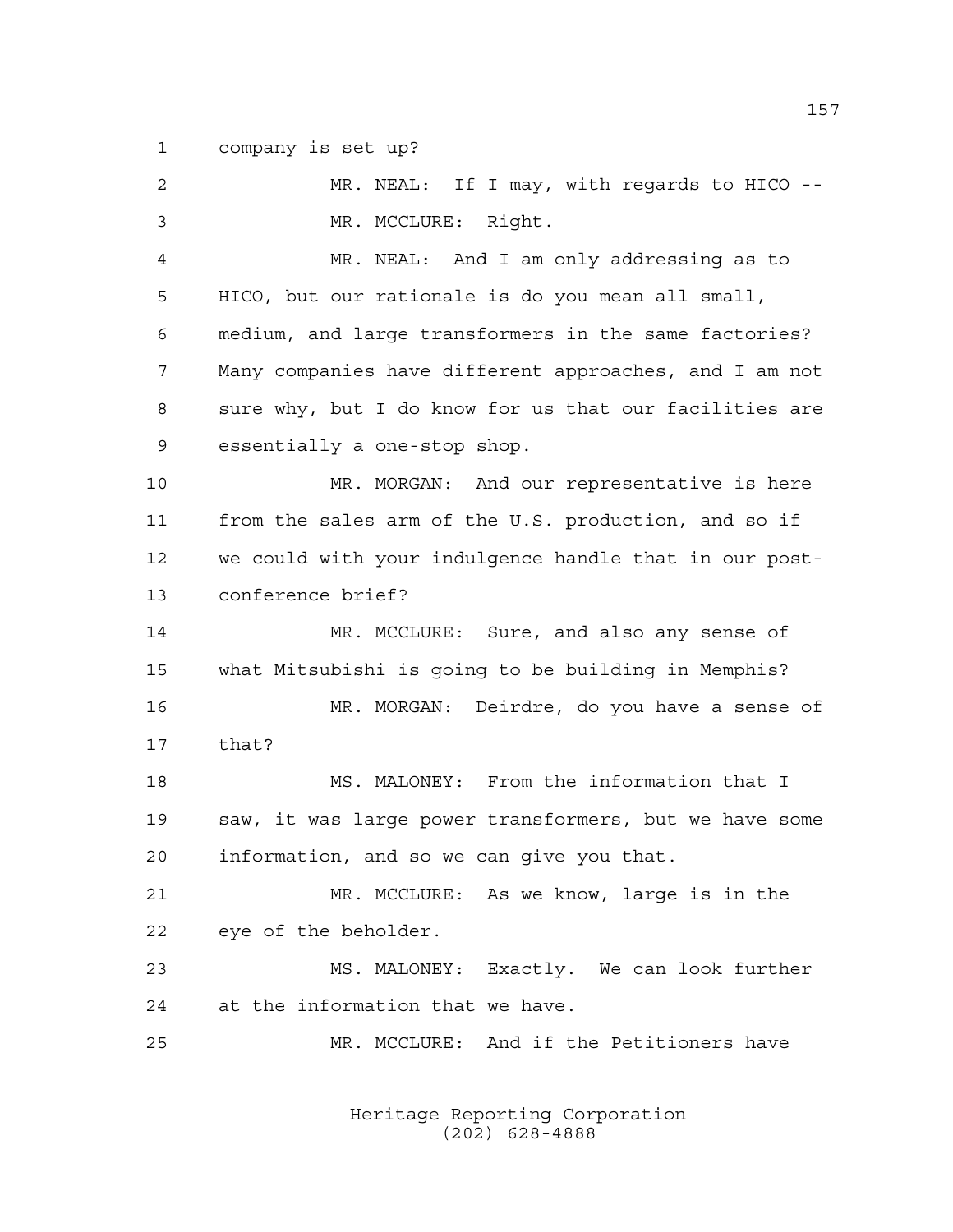any information or intelligence as to what the new construction around the various places is going to be, if you can tell me that, and I will shut up and let you move forward.

 MR. PETRONZIO: Okay. So the focus again is the capacity in Korea. Could you go into some detail, and you can put it in the brief, as far as what that capacity expansion entails, and are we talking about larger equipment, and to expanding physically the facilities, and adding on, or to what extent, et cetera.

 MR. PAIK: Okay. Henry Paik from HICO America. As we mentioned, all the capacity will remain as 45 thousand annual capacity, but we increase to about 75 to 79 thousand MVA per year. But that is probably the figure for the increase.

 And as we mentioned in our testimony, we developed a lot of other market places, and so we need to serve the increase to our customers in other places besides the U.S. So we decided to increase in 2010.

 MR. PETRONZIO: And how important is the Korean home market for these products?

 MR. PAIK: Oh, yes, it is still required and is the primary market.

MR. MORGAN: And if we could take up your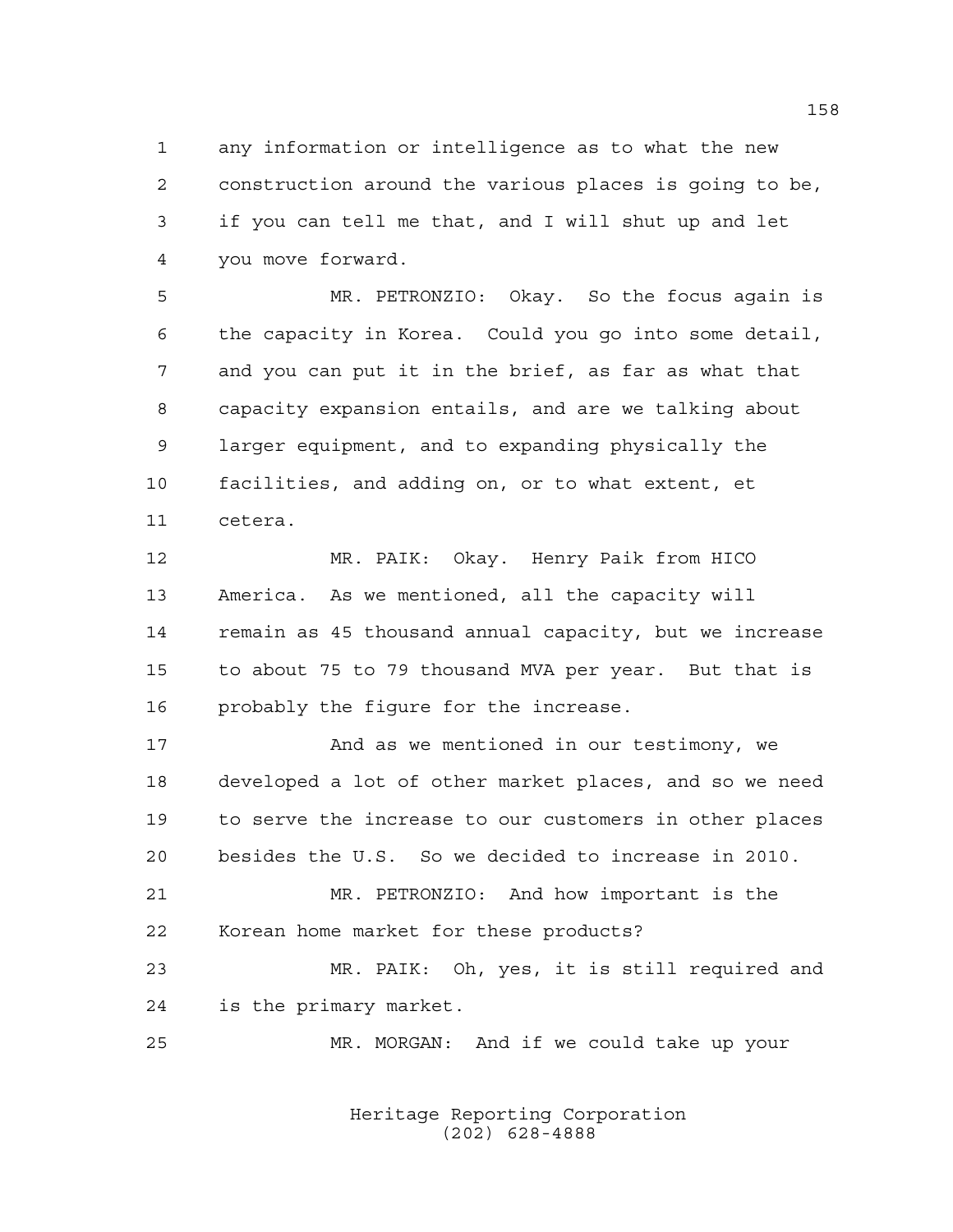invitation, and if UPI would comment on that in the post-conference brief.

 MR. PETRONZIO: Okay. And I have one final question with regard to comments about what the Commission generally does with average unit values, and how we compare them.

 There was some talk about looking at dollars per MVAs is something meaningless given the product range, and I am just curious as to your advice on what the Commission should look at as far as making a value comparison?

 MR. CONNELLY: Well, ignore that averaging value. That has no relevance to what we are considering here. Frankly, we think that for these unique products that the right way to look at it is to look at bid situations at each utility.

 Now, the allegations in Exhibit 8 to the petition, as far as we are concerned, have no validity whatsoever. They are value and general. I won't go into the details on why I make those claims, but the proof of the pudding is the purchaser information.

 What are the purchasers telling you? This is a little different from the average situation, because typically there is not a purchaser questionnaire obviously at the preliminary stage.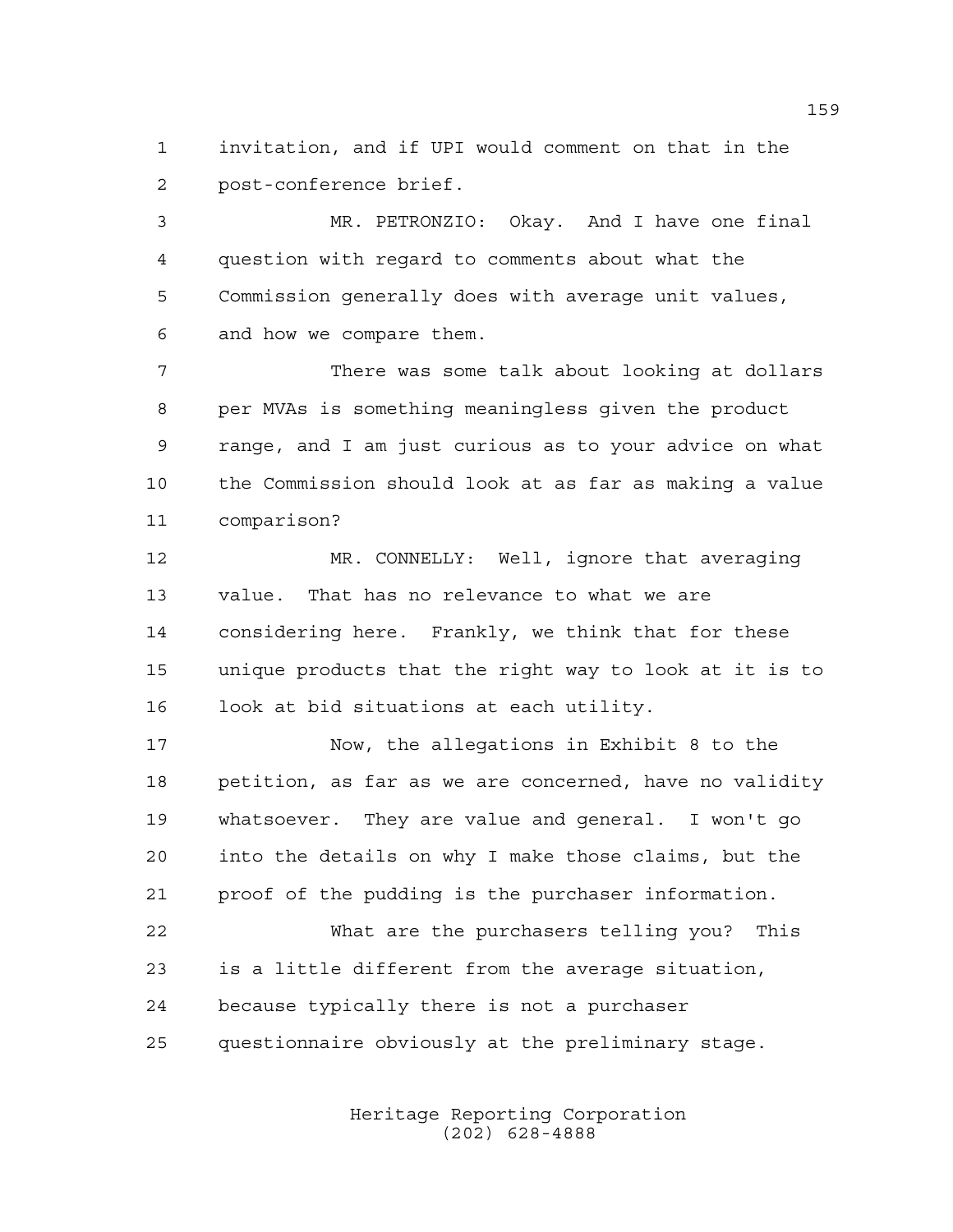But here really what is going on I think is whether it is going to be validated or not validated by what the purchasers are telling you, an what they are saying about why they do what they do, and why they buy from whoever their supplier happens to be. So our position would be that that is where to look. That is how to analyze these things on a contract specific basis, but not on the basis of these allegations because they are just inadequate. You can't accept any of them, and I am sure that is why you have gone out and asked purchasers to 12 give you their own reactions. MR. MORGAN: And we would agree with that. The additional information that the Commission has sought, in terms of the good information, I think that was not wise decision to do that, in the absence of any possible pricing comparison. That seems to be what would be left. MR. PETRONZIO: That's all I have. Thank you very much. MR. MCCLURE: Mr. Yost, do you have any questions? MR. YOST: Yes, I do actually. Don't be so surprised. You know I am not a morning person. I was struck by, I think, Mr. Neal, where you were saying

> Heritage Reporting Corporation (202) 628-4888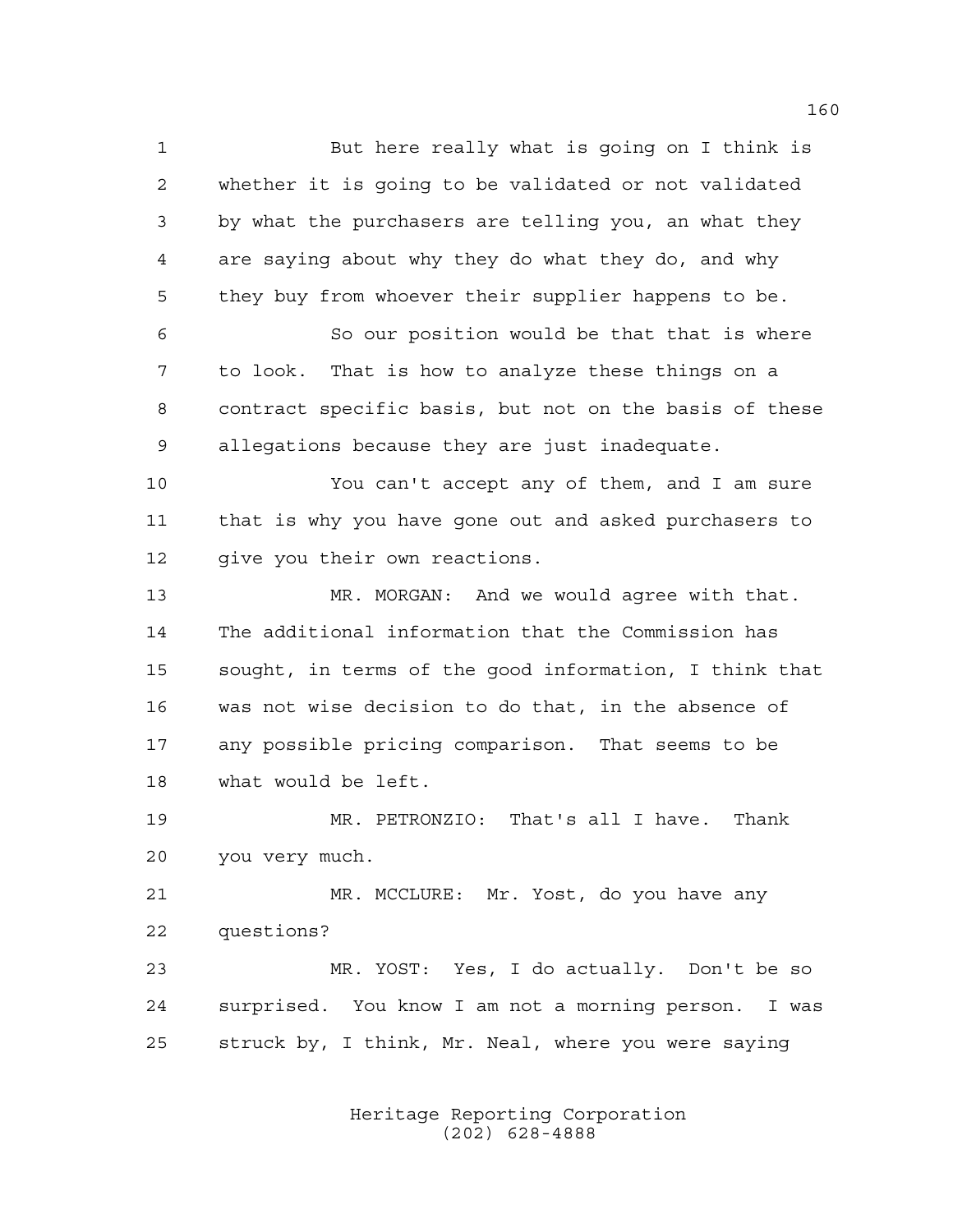that you achieved much shorter lead times, and I am wondering if that indicates that there are any differences in the foreign production process, versus the production process used by U.S. firms? And if I am getting too much into the business proprietary information area, or you feel that you might need several beers to answer this question, then I encourage you to address it more fully in the post-conference brief. But is there something in general where there is a difference in the production process overseas, and what accounts for the shorter lead times? MR. NEAL: Fortunately or unfortunately, my only time in this industry was with Tigress, and so I don't have a lot of experience in this industry, but I do know from customers that the manufacturing process factors are very important, and can vary from supplier to supplier. And specifically with regards to our lead time, that is definitely something that we could provide in the post-conference brief, and again that is sensitive information that we can provide in our post-conference brief. MR. YOST: I would encourage the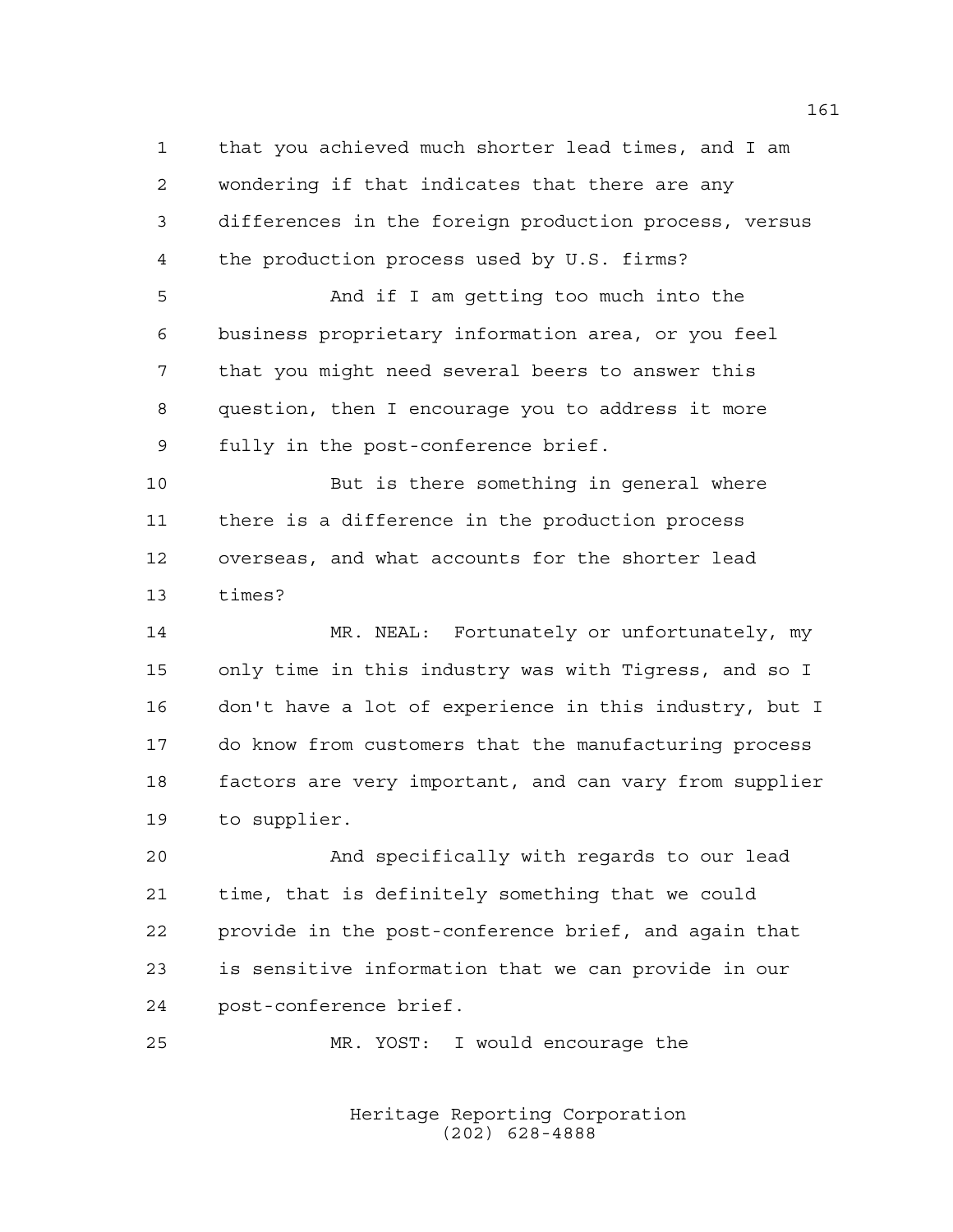representative from Hyundai as well to address that. MR. MORGAN: Certainly we will. MR. YOST: And then there was the issue of capital expenditures, and I think that Mr. Connelly brought that up, as well as Ms. Maloney, and I would just simply note that often times capital expenditures are entered into for plant expansion, or modernization, or betterment of specific pieces of equipment, many years in advance of the actual time that the firm actually incurs the capital expenditure. So perhaps rather than bringing them along so to speak, and at a time when things were bad, and we had housing trouble back in 2006 and in 2008, this may have encouraged companies to expand. MR. CONNELLY: Well, I think that we would agree with that. I think that it is fair to ask each 17 of the domestic producers when they made those commitments, and in fact when they had made a commitment. But let's just say that they guessed wrong, and that they mis-timed the market as well, and that is not the fault of the Korean producers. We are all suffering because of that.

 MR. BOND: In our case, Mr. Yost, the plant was -- construction began in the middle of July, in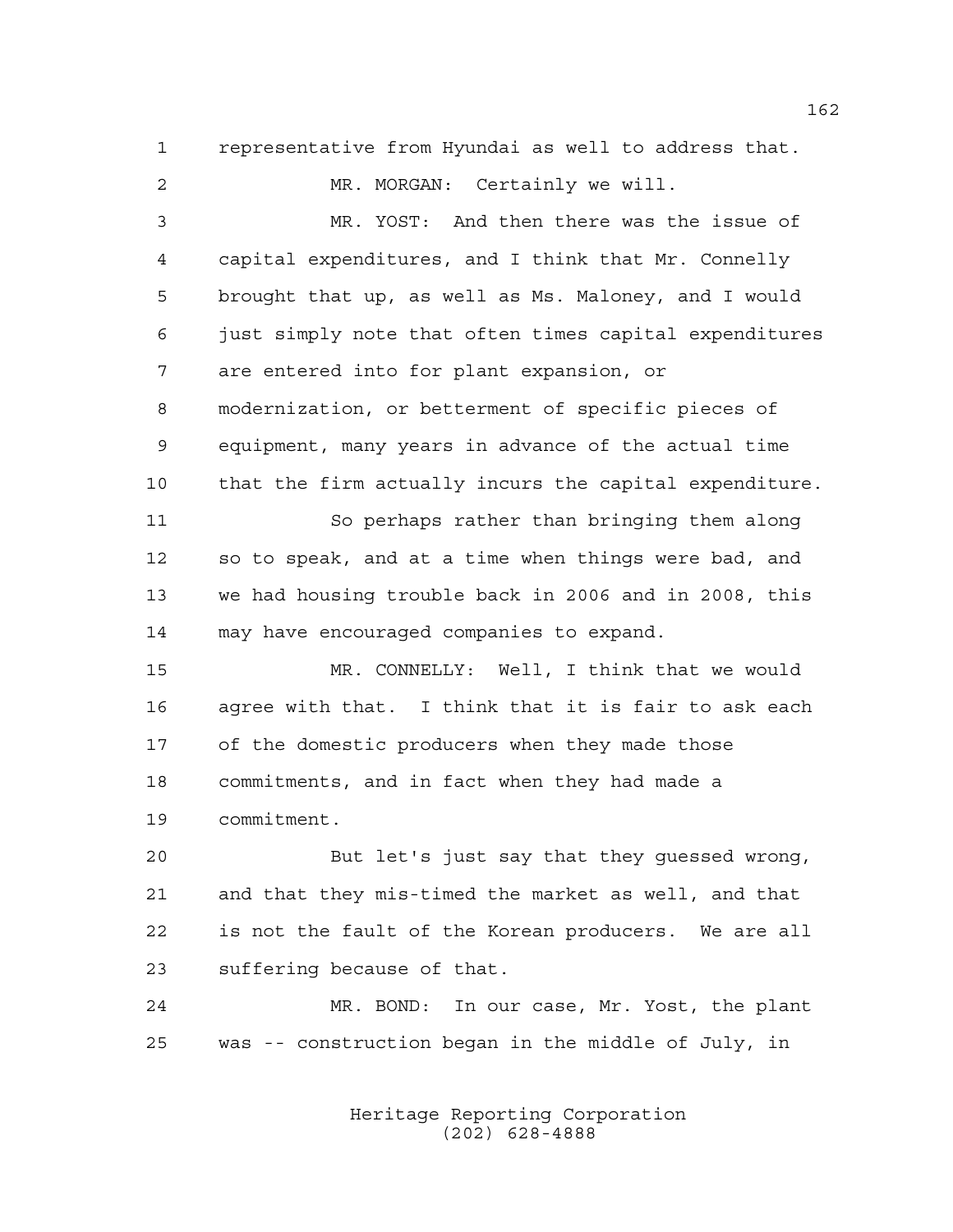the middle of 2010,a nd so it has only been a year or so that we have been working on the plant, and it should be ready to produce soon. But this is not as if this was something that we were undertaking in 2008 or 2009.

 MR. YOST: Okay. That's all I have. Thank you very much.

 MR. MCCLURE: Thanks for asking one of my questions. Next is our attorney, Peter Sultan.

 MR. SULTAN: I only have one question for Mr. Connelly and Mr. Bond. Can you tell us exactly how you define a like product?

 MR. CONNELLY: No. I am going to be honest with you. Frankly, we are not sure based on the record there is today, but our position is going to be that based on how the Petitioners have defined a like product, we are willing to accept that for purposes of the preliminary determination.

 We will stake our case on their definition for purposes of a preliminary determination. We would like you to get more information, and we think that there have been sufficient issues raised about this here today.

 But even accepting what they have defined, it seems to us that there is no reasonable indication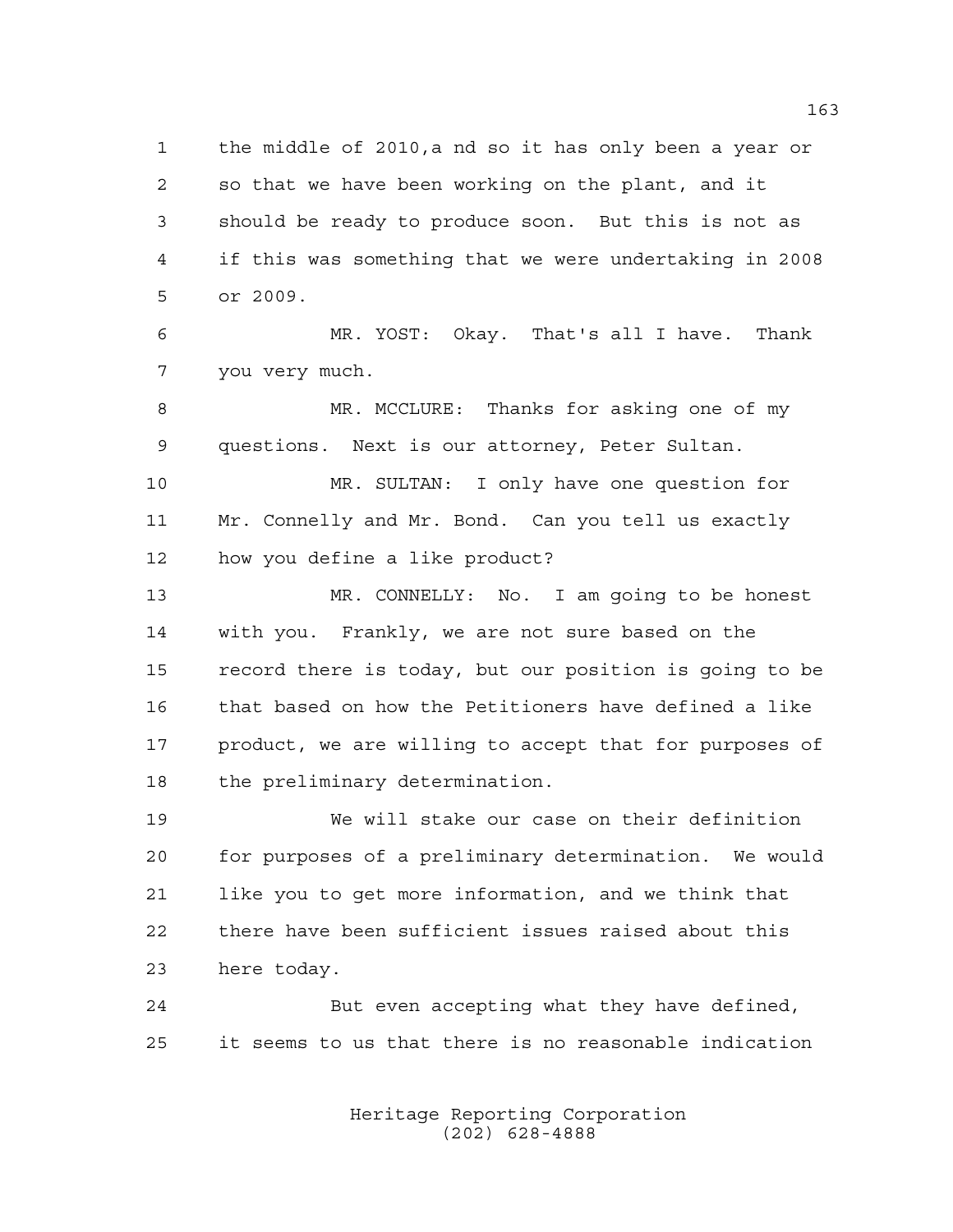of material of a like product. Now, if we get to a final, and not when we get to a final, but if we get to a final, I am sure that we will have a lot more to say about it at that time. MR. SULTAN: Thank you. Mr. Bond. MR. BOND: We agree completely, and most importantly with the proposal that we end the case now and proceed to a final to hash this out. MR. SULTAN: Thank you. That's all I have. MR. MCCLURE: Next we have Mr. Workman. MR. WORKMAN: I have a question, and maybe it could be addressed in our post conference brief, about the share of the market involving public utilities, as opposed to the others. And you indicated, I think, that Korean producers compete less in this segment of the market than domestic producers. I wonder if you might be able to provide some information on this, on the share of total sales going to public utilities. MR. BOND: Certainly from our perspective we can. MR. WORKMAN: That is the only question that I had. MR. MCCLURE: Mr. Fravel or Mr. David. MR. BOND: Can I just ask one clarifying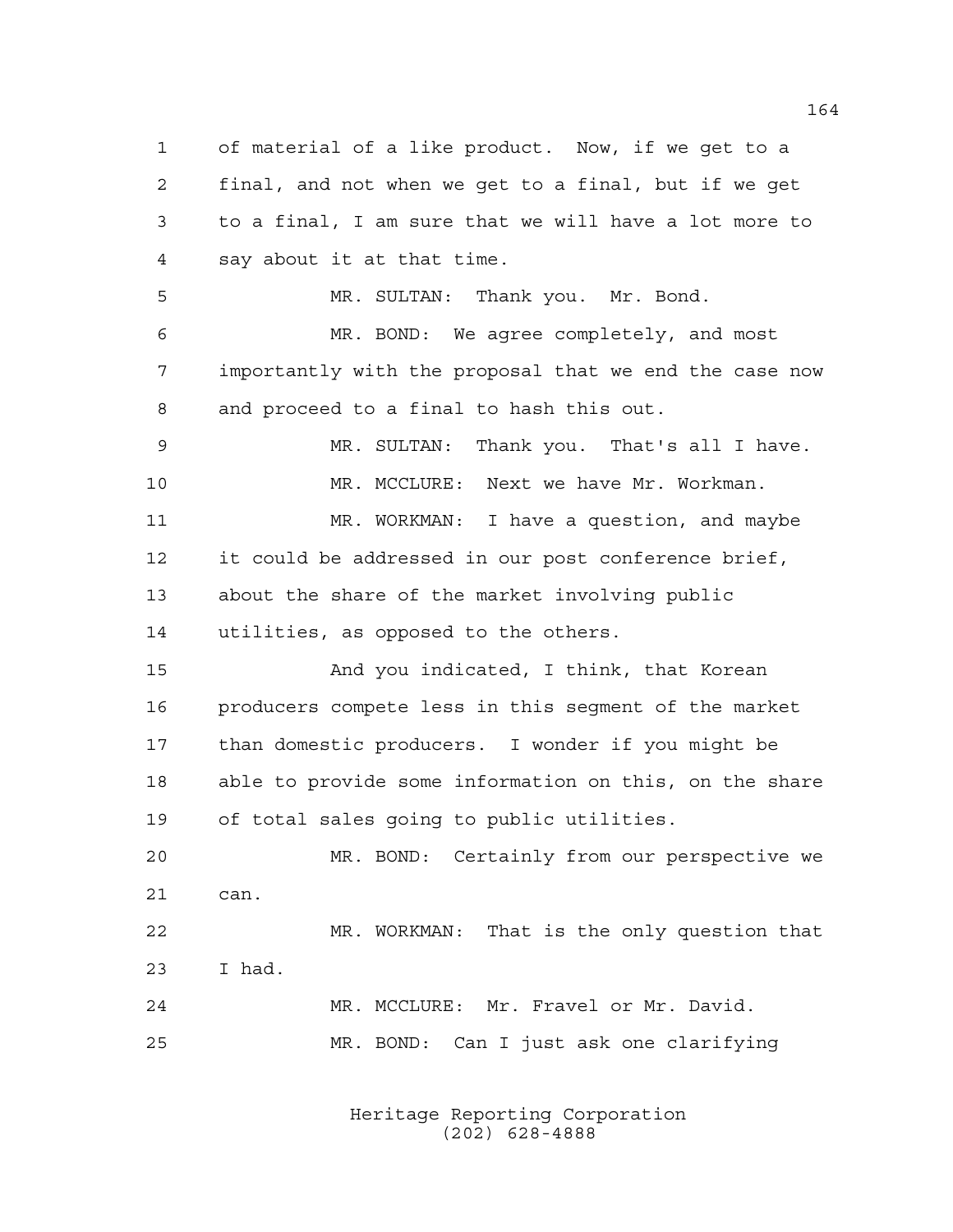point?

 MR. WORKMAN: Yes. MR. BOND: Do you mean specifically public utilities, as opposed to investor-owned, or do you mean utilities versus -- MR. MCCLURE: Yes. We would want both of them. The share in them would be the same if we don't already have it from the Petitioners, you know, what share, and somebody had mentioned 80 percent of one, and going into IOUs? 11 MR. MORGAN: Correct. MR. MCCLURE: Do you have another definition of IOUs? MR. MCCLURE: Again, I'm sorry for butting in. Mr. Workman, anything else? If not, Mr. Fravel. MR. FRAVEL: Yes. For Mr. Morgan. 17 MR. MORGAN: Yes. MR. FRAVEL: I believe you mentioned certain physical constraints that factories might have that would limit them to producing a certain range of help PTs, transformers, certain large power transformers? MR. MORGAN: Un-huh. MR. MCCLURE: Could you in your post-hearing brief be more specific as to what those parameters would be, such as crane size, or physical dimensions,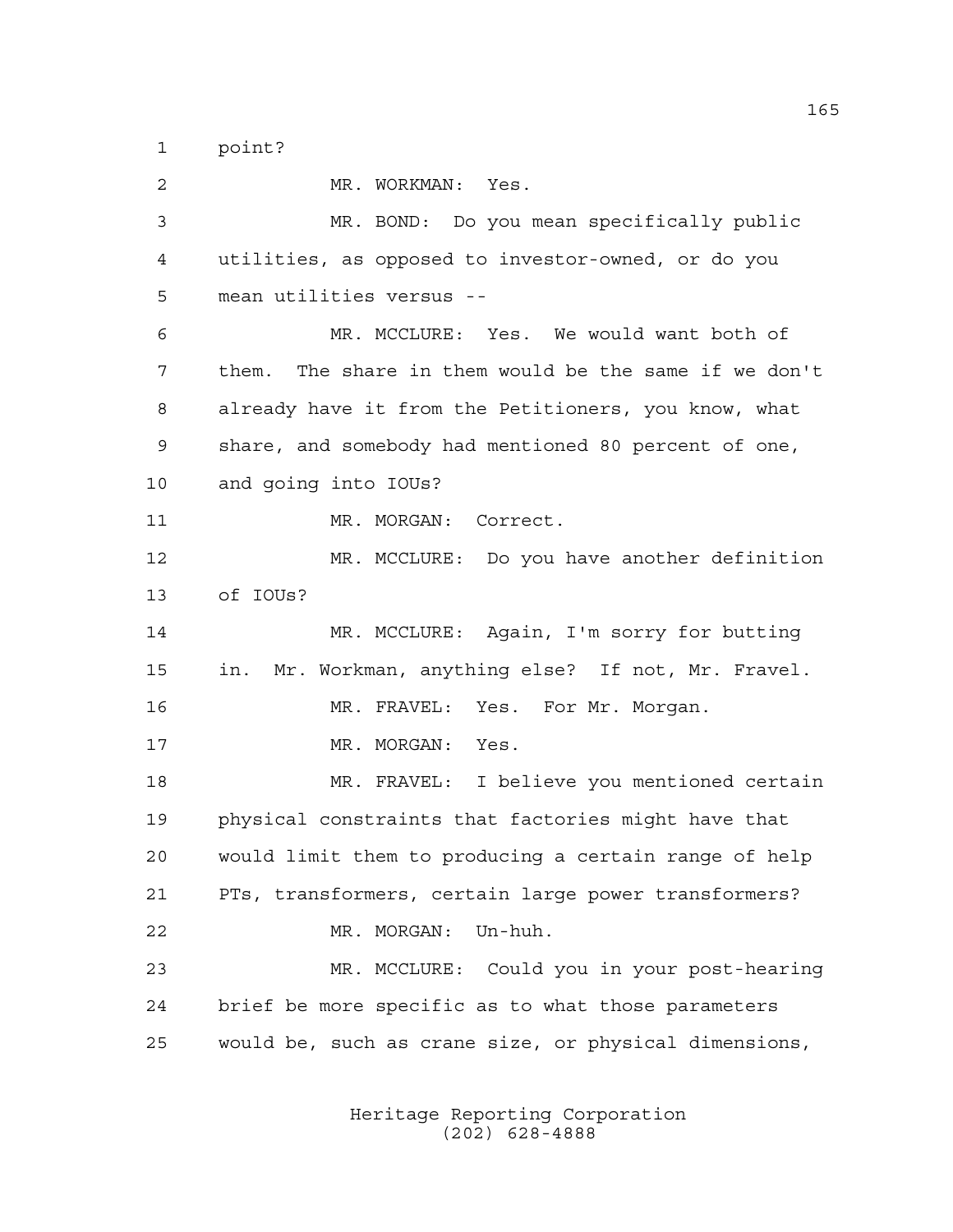or size of, and the other products that you mentioned? MR. MORGAN: Certainly. MR. FRAVEL: Just a question on materials. Mr. Neal, does HICO purchase its grain oriented steel outside of the company, or does it have a subsidiary that manufacturers that steel and gets it from an affiliate? 8 And likewise, Mr. Bond, for Hyundai, does Hyundai have a brother company so to speak that it can 10 get the steel at a much lower price? MR. NEAL: To my knowledge -- MR. FRAVEL: You can add that in the post- hearing brief. 14 MR. NEAL: Sure. Thank you. MR. CONNELLY: Can I just add one thing that may be related to your question, which is that the testimony from the Petitioners this morning about locked in material prices, we will have an extensive discussion on that issue in our post-conference brief. We have a different perspective with respect to that, and we will address that in our post-hearing brief. MR. FRAVEL: Thank you. Mr. Bond, you mentioned that there are reliances, and you referenced Delta Star saying that they didn't have the product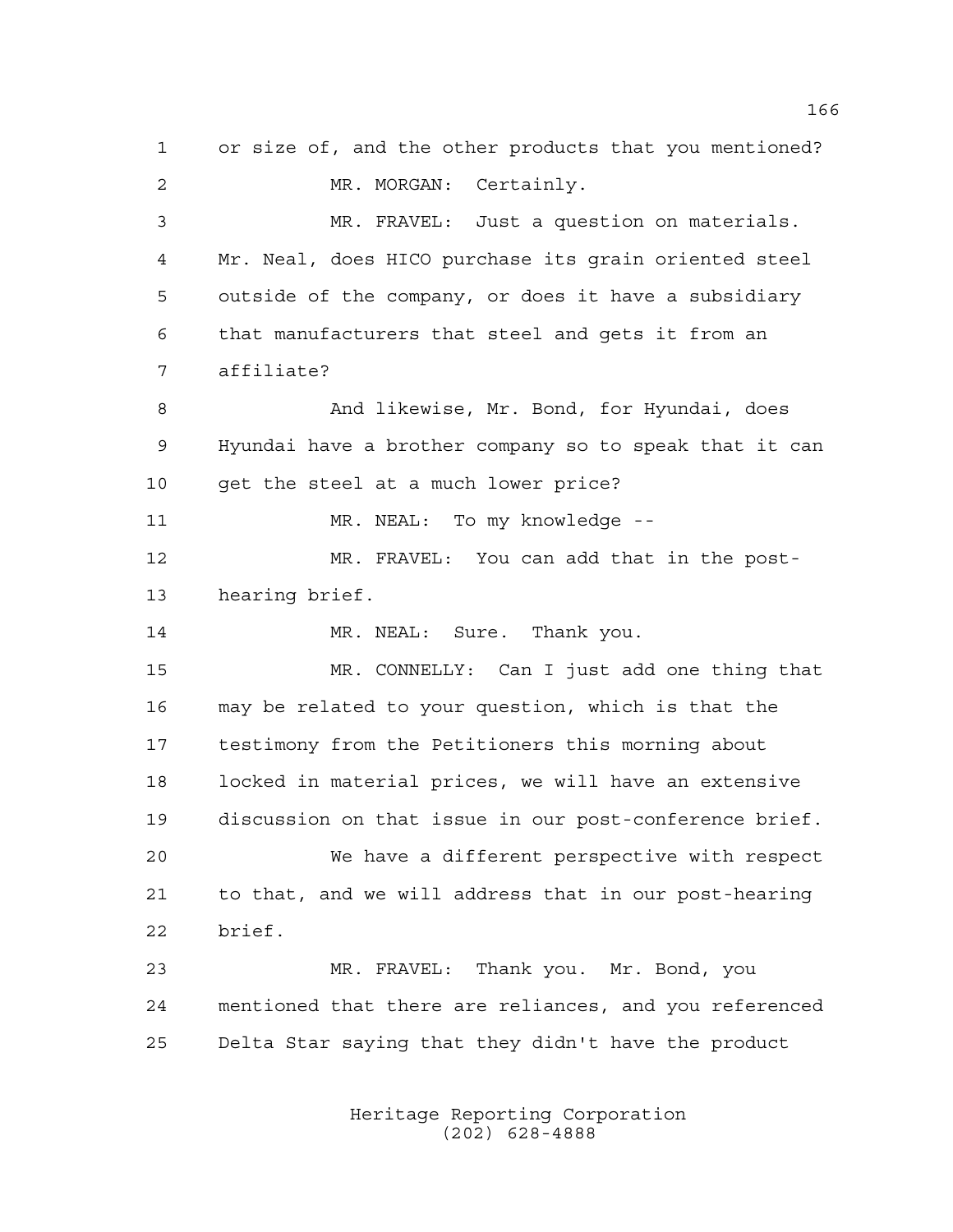range possibly to be in that bid.

| 2  | Could you elaborate more on what size of               |
|----|--------------------------------------------------------|
| 3  | large transformers the company might have in order to  |
| 4  | be in one of those long term contracts? Would it be    |
| 5  | to produce 900 at the lower end, and capable of going  |
| 6  | all the way up to the ones that I are going to step    |
| 7  | right up and into your power plants? You can do that   |
| 8  | in the post-hearing brief if you would like, and just  |
| 9  | to fill out the details.                               |
| 10 | MR. BOND: We will do that in the brief, and            |
| 11 | fill in the specifications that are required.          |
| 12 | MR. FRAVEL: And my last question before                |
| 13 | Andy gets a chance is that typically in a given year   |
| 14 | how many bids, or how many opportunities in the United |
| 15 | States might there be for selling, and for a customer  |
| 16 | wanting to buy transformers for the top rated 300 MVA, |
| 17 | and likewise maybe for over 400 MVA, or 500?           |
| 18 | If those are very rare opportunities, then I           |
| 19 | think that would shed some light on the market. I      |
| 20 | mean, if you only have one or two come up in a year    |
| 21 | typically, and it might come up as things wear out, or |
| 22 | new generation plants come on, but if you could shed   |
| 23 | some light on to how that might be, that might talk to |
| 24 | the issue of maybe global rationalization of           |
| 25 | production for costly units.                           |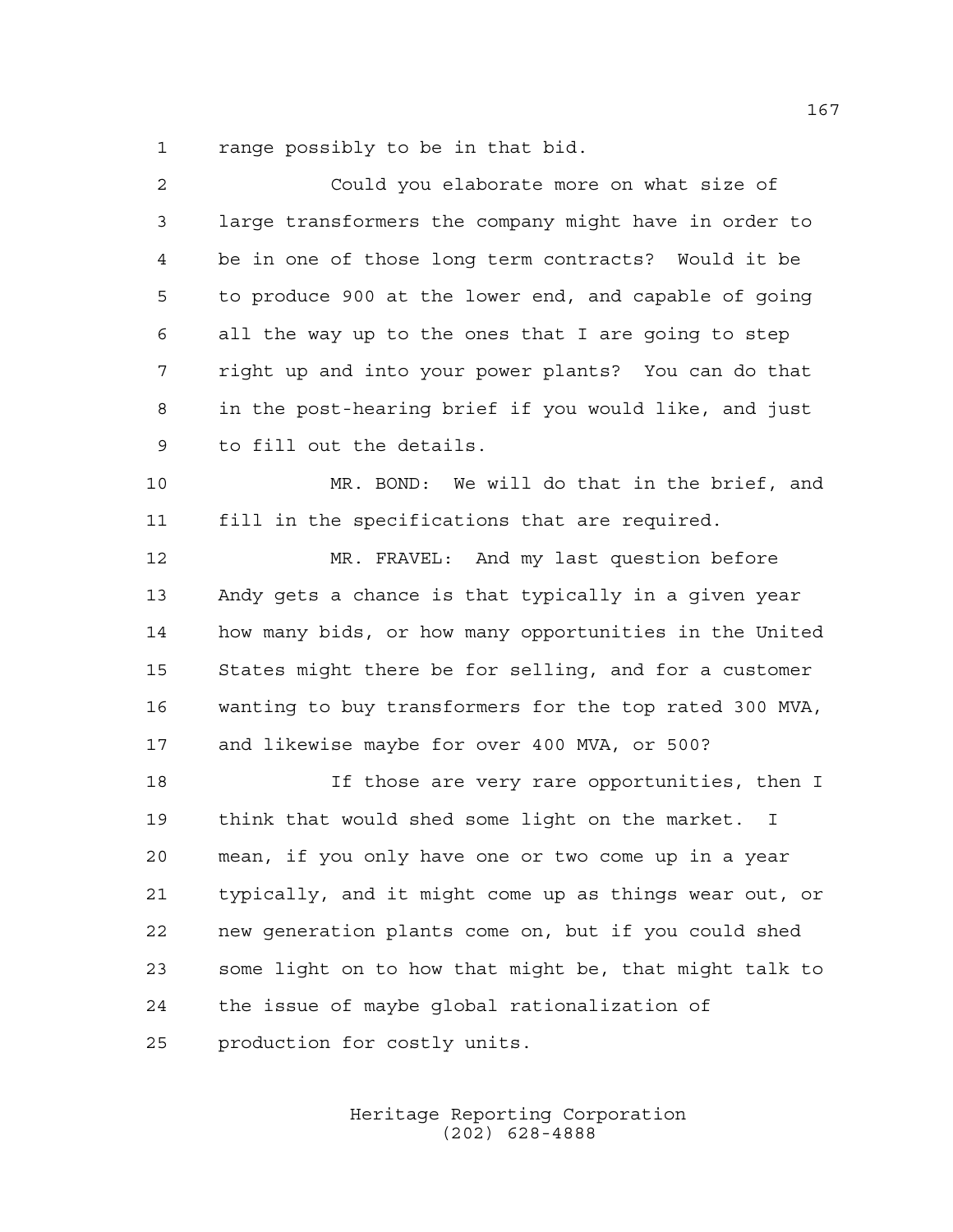MR. CONNELLY: I think we need to provide that in our post-conference brief. I think that involves a little bit of commercial intelligence with respect to that. MR. FRAVEL: Okay. MR. CONNELLY: But we can give you that information. MR. BOND: And we will do the same. MR. FRAVEL: I have no further questions. 10 MR. MCCLURE: Andrew. MR. DAVID: I have just a couple of questions. Mr. Neal, I was wanting to find out that as a manufacturer of both shell and core form transformers, how do you see the markets for those? Do you see them as the same product or do you have different applications that would use a shell form versus a core form, and do you see a difference between those products and the applications of them? MR. NEAL: Isn't it timely? You see the same debate that we saw this morning between folks about the shell form and the core form, and that's what we see inside our company. There is certainly a market for shell transformers and specific applications, and there is certainly customers that require shell form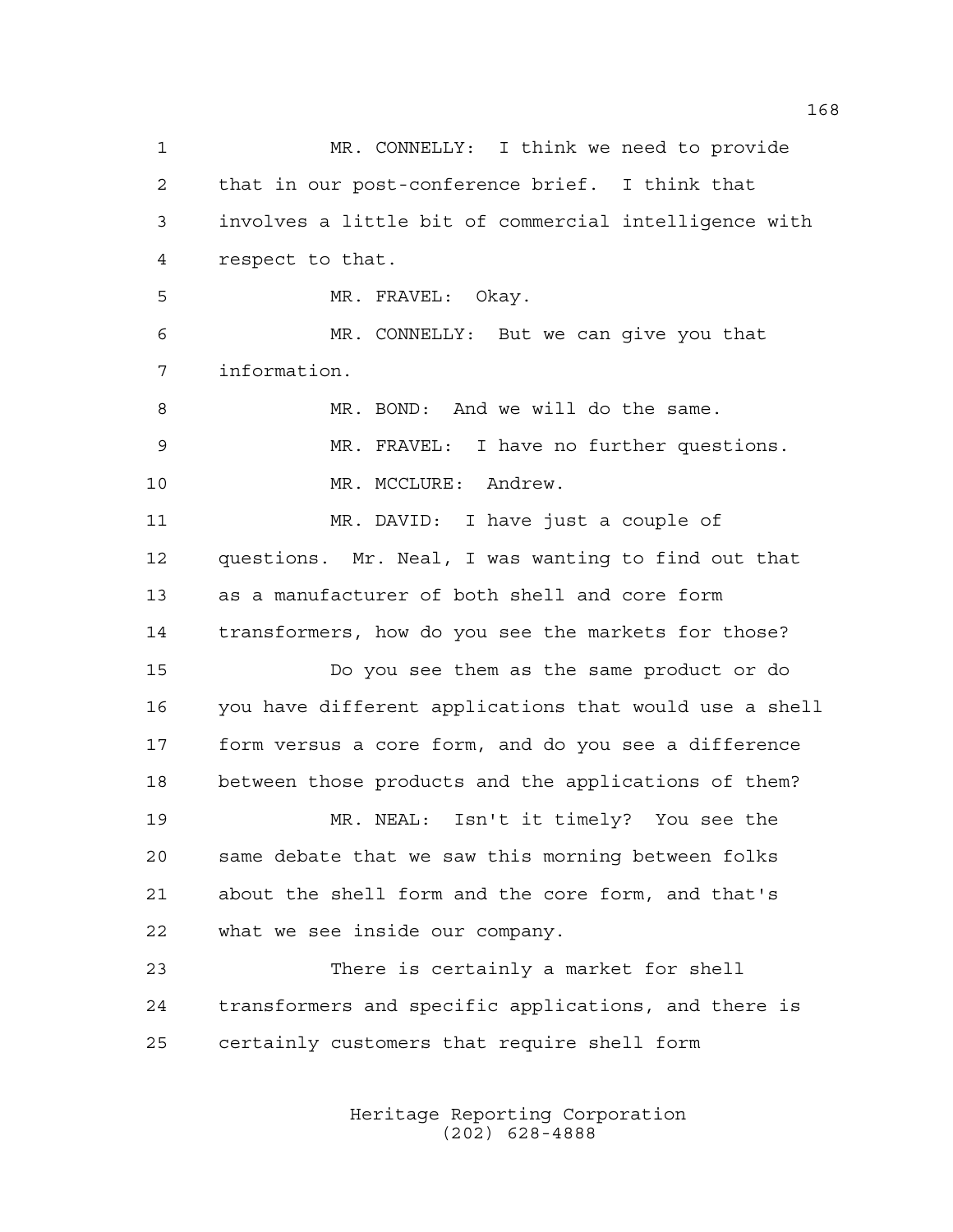transformers on bid, or will give preferential treatment to a shell form.

 MR. CONNELLY: I think that is an important point with the difference with the Petitioners this morning. What we heard was that in the vast majority of instances with the Petitioners, they believe that either one will do.

8 1t may be the case, however, that there was a preference to one or the other. That can give you an edge if you are a shell marketer.

 MR. DAVID: And my second question has to do non-subject producers, and I believe Brazil and Mexico were mentioned as among the non-subject producers in the U.S. market. Are there any emerging countries that are producing supply in the market, in terms of China, India, or any other countries that are emerging as suppliers in the U.S. market?

 MR. NEAL: Yes, sir. There is significant competition that is coming from China, Taiwan, India, as well as Western Europe. It is truly a global market, and there are lots of countries that are participating.

 MR. MCCLURE: And are they in that 300 MVA and above segment as well?

MR. NEAL: There are several. There are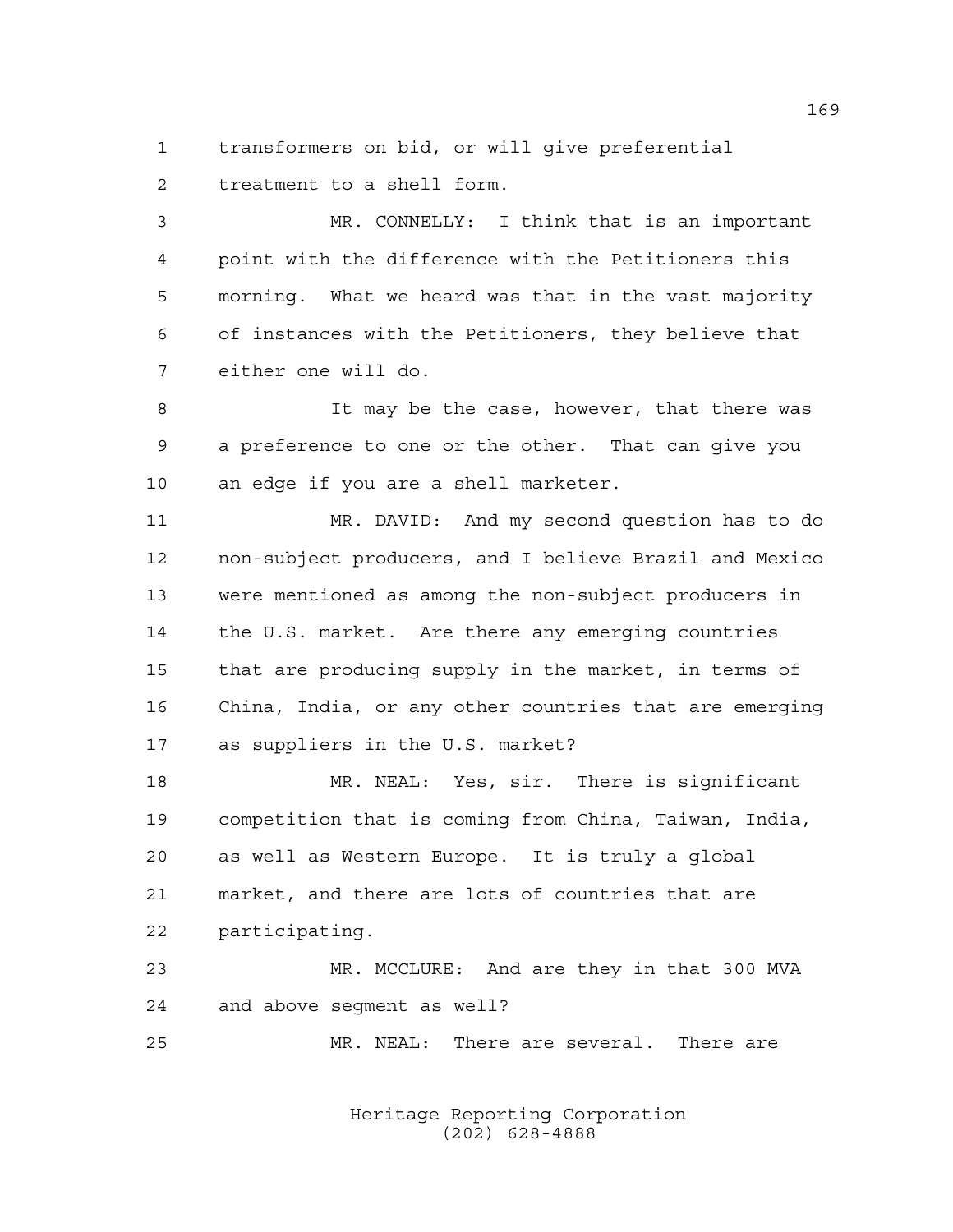some with 300 and below, and there are some like us that handle all from one facility. MR. DAVID: Okay. I have no additional questions. MR. MCCLURE: Okay. I think that Mr. Yost has one question. MR. YOST: Could you substantiate the customers in your post-conference brief, and provide the names of customers that provided that preferred shell form? 11 MR. NEAL: Sure. MR. YOST: And the bids, and if it is applicable, the bids on which they stated that preference. Thank you. I have no further questions. MR. MCCLURE: Okay. Let me ask since we have discussed lead times, let me get back to my little sheet that the Petitioners provided this morning. To get here from the time that you get the request for bid, and get here for these two companies, and without -- and just give me a generic answer, and if you want to get more specific in the post- conference brief, how long does it take you to get from that request to testing? MR. BOND: The testing phase?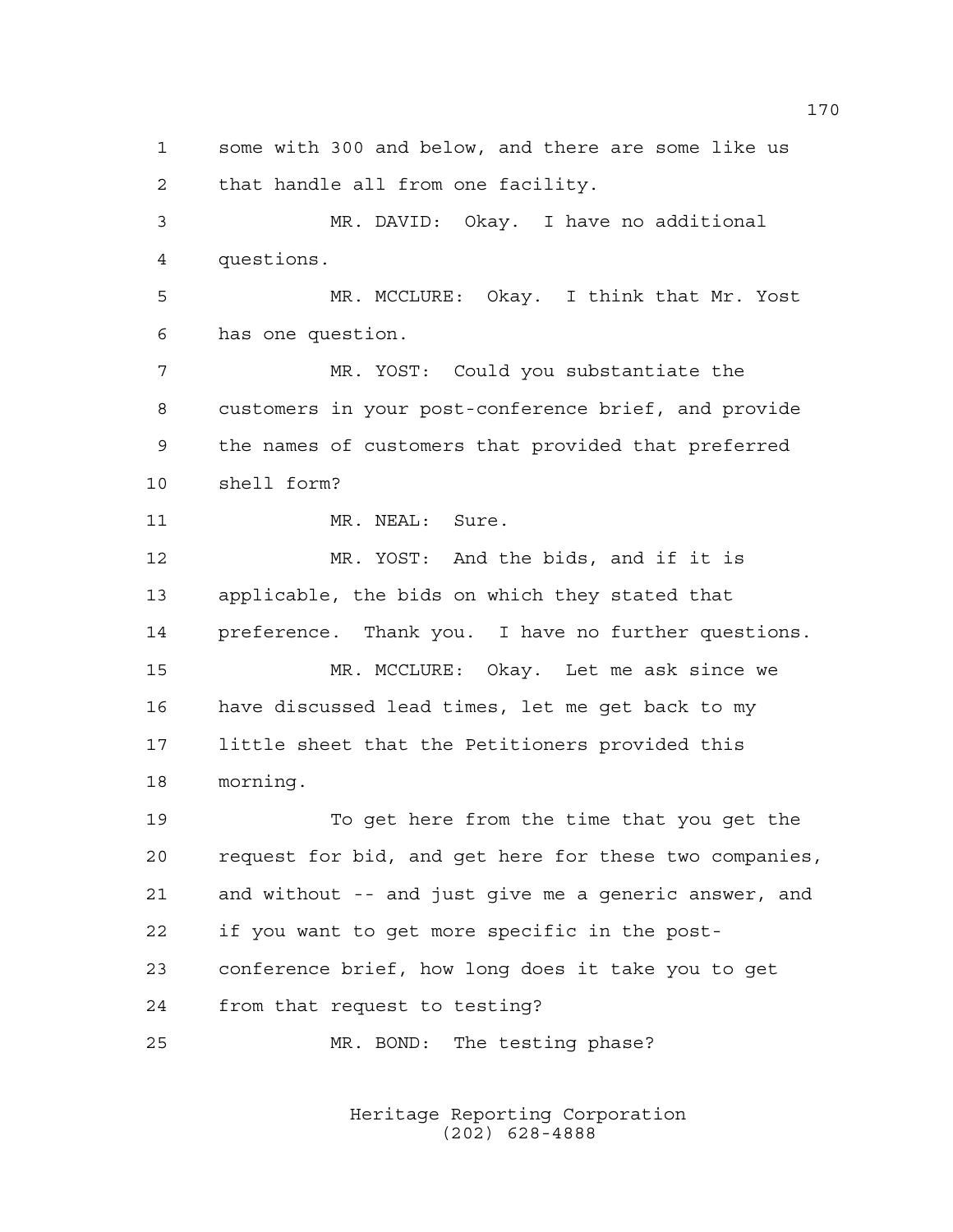MR. MCCLURE: Yes. I think I heard seven months this morning. MR. BOND: From the bid to the testing phase. MR. H. LEE: Twelve months. Maybe it takes two months to receive and process the order, and then from that time, we believe 10 months. MR. MCCLURE: No, I'm not talking about delivery, but sort of getting it to testing, and design, and getting it to testing. MR. H. LEE: Maybe eight months. 12 MR. MCCLURE: Eight months? MR. NEAL: I think it would vary, and when the purchaser issues the request to us, and it could range anywhere from 6 to 8 months, and 12 to 16 months depending on the size of the transformer. MR. MCCLURE: Okay. I was just trying to raise the figure in the lead time, and that it was mentioned that in 2010 there was a lead time issue for you, too, temporarily. MR. H. LEE: Yes, because we got a lot of orders at that time, and maybe from 2007 to 2009, and at that time, our lead time was extended up to 20 months or 22 months at that time. MR. MCCLURE: And was that a lot of orders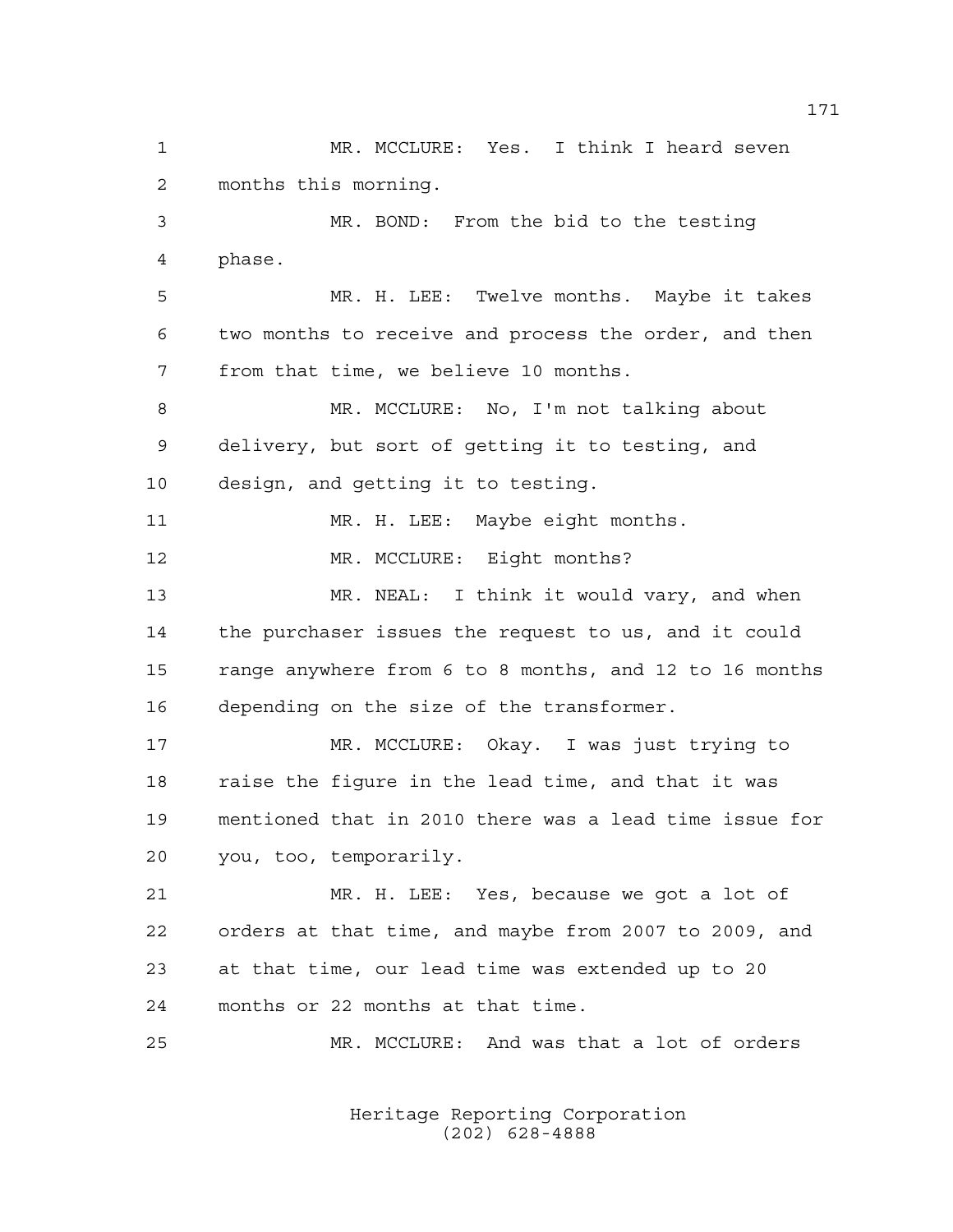across the board, including stuff shipped to the home market, or just stuff shipped to the U.S., or other foreign markets?

 MR. H. LEE: Because of the number of orders that were increased for our company, but the other issue that we had was the component suppliers during this time was extended, and like for the type of machine, or type changer, those are the major components for the transformer.

 But normally the lead time from bid was normally to 8 months, but it was extended to sometimes maybe 16 months or 18 months, and that is why we put in our proposal transporting time was 20 months or 22 months.

 MR. BOND: And in addition to having a lot of orders in 2007 and 2008, there were suppliers of components for bushings, stat chains, et cetera, were very slow in delivery, which caused us to extend our delivery times out to 20 months, et cetera.

 So that the imports of those machines that were received in 2007 and 2008 weren't arriving here in the United States until late 2009 and late 2010. MR. MORGAN: But that was not the norm is

 the other point. That is not our normal lead time. It was a very unusual situation.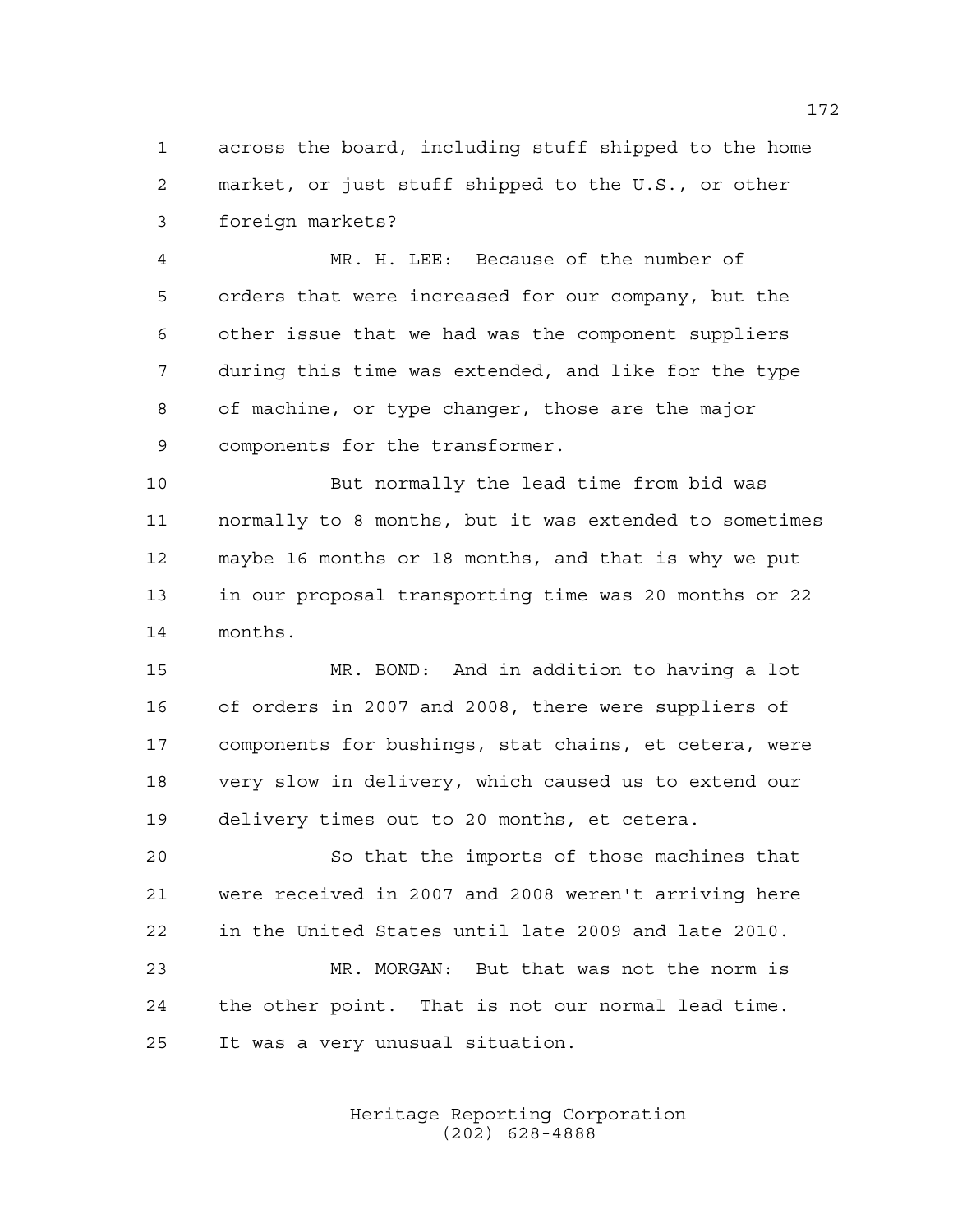MR. MCCLURE: You mentioned that in the U.S. industry that on the large items a lack of testing capacity, and crane capacity, and vapor phase run capacity, are you just saying that they absolutely don't have it, or that it is so limited as to perhaps render if a bit considerably difficult to then produce the larger ones above 300, let's say?

 MR. MORGAN: Just so we are clear, there are really two components to a transformer. There is the MVA rating, which is the capacity, and then there is the voltage that it can actually handle.

12 And on the MVA capacity side of the equation, you have got the cranes, because they have got to be able to support a certain load in order to lift it as it is being moved through the facility, and the facility design, and space, and the number of dryers, and those all go to the MVA side.

 So it is not a bright line on that, but there are limits, and there gets to be points where it is not economically feasible to be producing larger sizes, and there are certain things that would limit our ability to do it at all.

 But on the testing side, and that goes to the voltage, where you literally have these gigantic pieces of equipment that look like something out of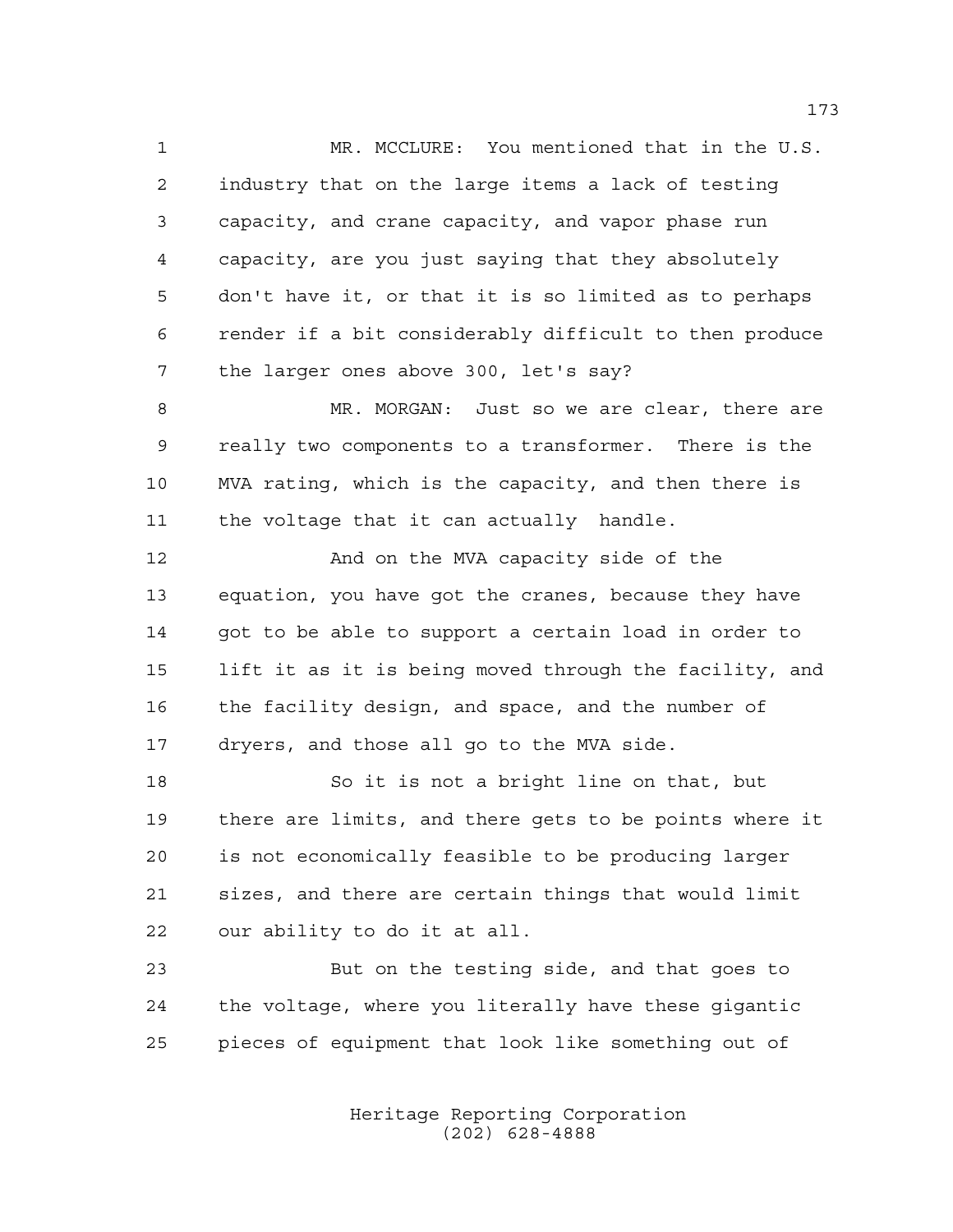Frankenstein's laboratory, they literally create the impact of a lightening strike on the transformer to test it.

 Because that is part of the specification that you give, and that it has to be tested at a certain rating or voltage level, if you don't have the equipment at that level, then you can't provide that equipment.

 And our understanding is that there are definite cutoffs and that certain U.S. producers cannot produce -- well, what is the line that we discussed? It was above 345 kilovolts?

MR. H. LEE: Over 345.

 MR. BOND: Over 345 kilovolts, and our understanding is that no U.S. producer has the testing equipment to do that kind of transformer.

 MR. MCCLURE: Why is it when you talk of creating a lightening strike that I get a picture of Gene Wilder's hair?

```
20 (Laughter.)
```
 MR. BOND: Just one quick comment. I think your comment this morning, Warren, is a good one, that it is not necessarily about what you have the capacity to produce. It is about what you are actually producing and selling, which are two very different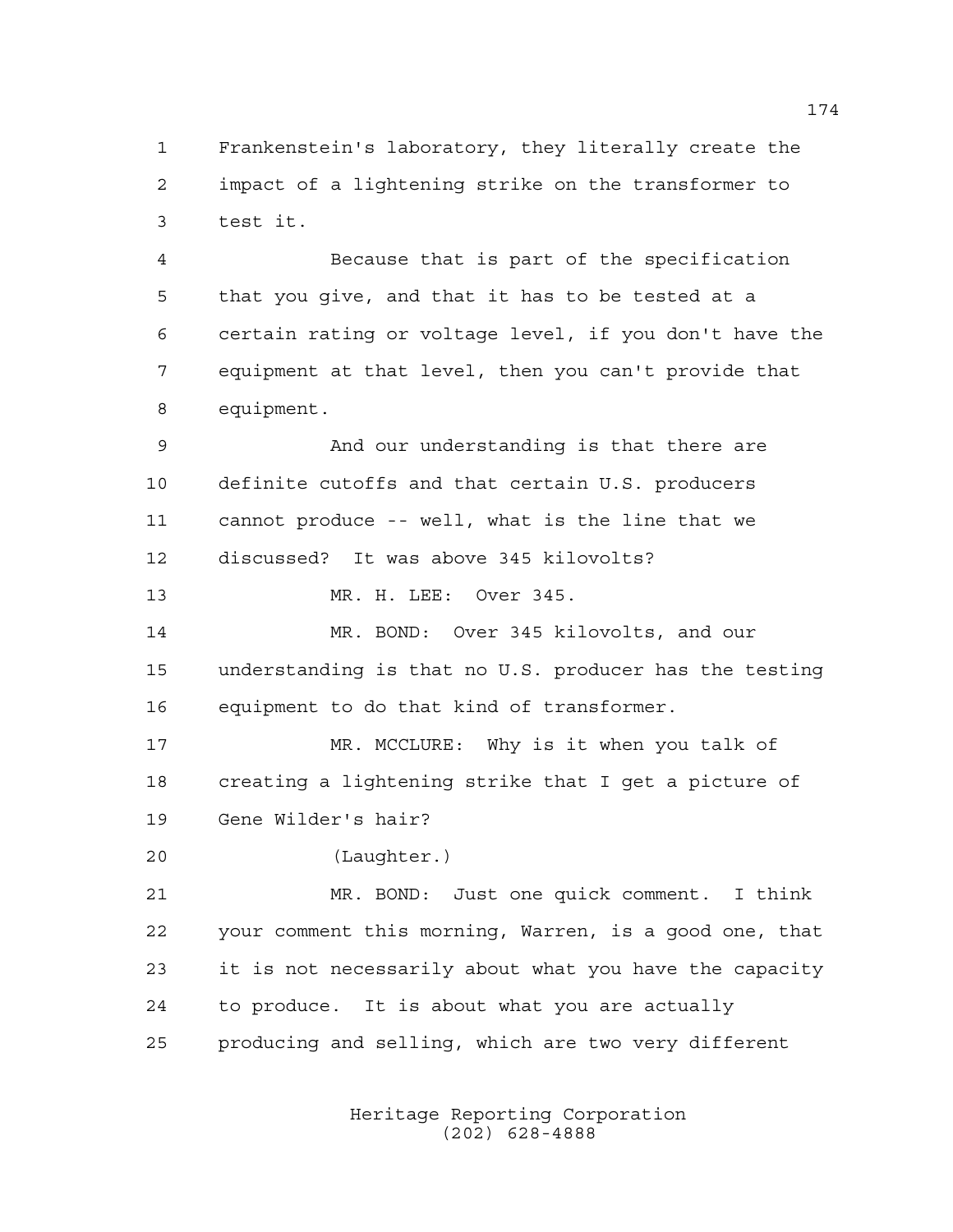things.

| $\overline{2}$ | MR. MCCLURE: Yes, and you mentioned the                |
|----------------|--------------------------------------------------------|
| 3              | SOCAP(Ph.), and part of the reason you got it was      |
| 4              | because you could provide a greater variety of         |
| 5              | transformers or sizes anyway, and in the post-hearing  |
| 6              | brief, if you could just let us know what the variety  |
| 7              | was.                                                   |
| 8              | And with that, unless the Staff has any, I             |
| 9              | have no further questions, and I want to thank you. I  |
| 10             | think it was a very useful conference. Again, I        |
| 11             | apologize for the facilities. But, anyway, we will     |
| 12             | now take a five minute break, and we have how much     |
| 13             | time left? Oh, you get 10 minutes each. And if it      |
| 14             | goes over to 11, we will use a large transformer and a |
| 15             | lightening strike. All right. We will start back at    |
| 16             | 1:30.                                                  |
| 17             | (Whereupon, at 1:25 p.m., the conference was           |
| 18             | recessed, and was again called to order at 1:31 p.m.)  |

MR. MCCLURE: All right. Mr. Luberda.

 MR. LUBERDA: I would like to start on the happy news that the Commerce Department has initiated an investigation, and so maybe that is part of why the Dow is up.

 For the record, I am Alan Lumberda on behalf of the domestic large power transformer industry. I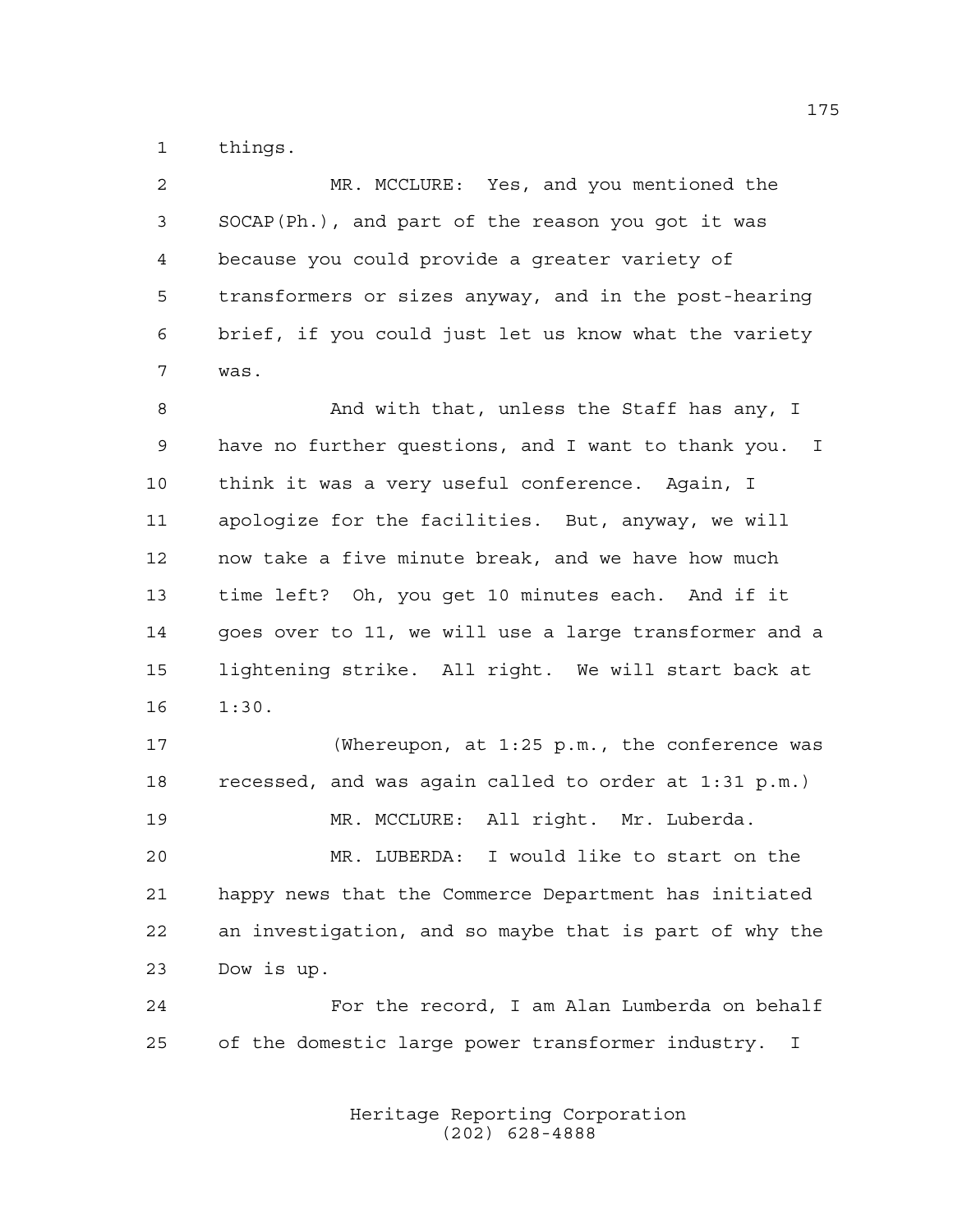am very pleased to hear from the Respondents that they are not challenging, at least at this point, our like product.

 We thought it was logical to put evidence on the record in support of it, and I am not sure -- I heard a lot of different like product arguments coming out of the Respondents today, and one of the Respondents seemed to be arguing that the cutoff should be 10 and up, and one seemed to be arguing that large was a hundred and up, and everybody then was saying that perhaps there was another market at 300.

 We think that we have defined it right. We are happy that we don't have to argue too much about this with them, and we are obviously staking our case on this as well.

 It was interesting to hear the Respondents testify on how mystified they were that the Petitioners had accused them of unfair pricing. To hear them tell it, they never see us in the market place, and we are ships passing in the night.

 They are not the low priced guys, and they are not setting the price, and they would never trade unfairly. But what we have seen in the market is that they undersell us at 30 percent or more on a frequent basis.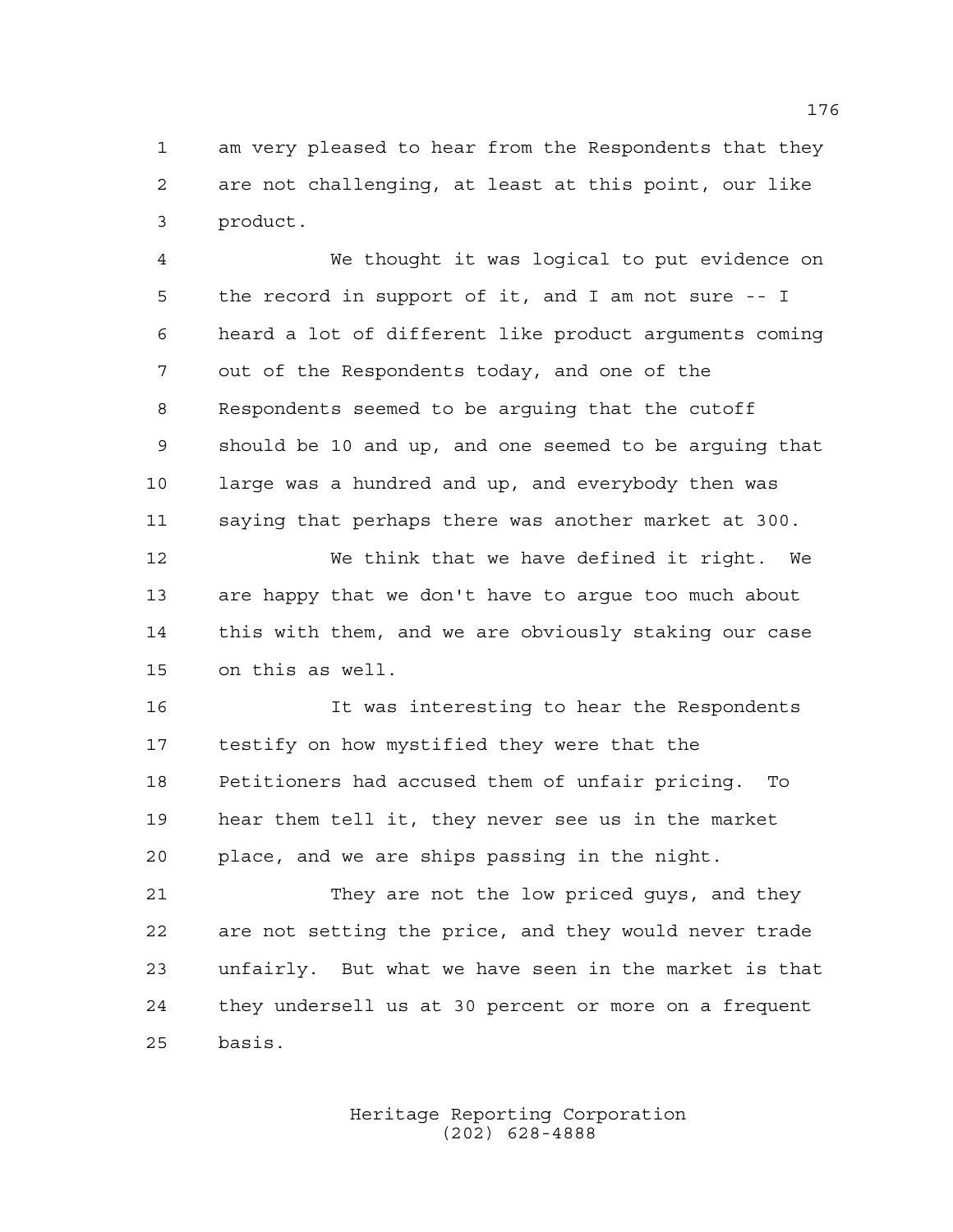No Respondent comes to one of these things and says that it was price. That's all it is, is price. You never hear that. And you heard that again today, but I am telling you that it is price, price, and price.

 We compete head-to-head with them all the time across our product ranges, and to hear them talk, you would think that everything that they made was over 300 imported, but in fact, we see them everywhere in our market, above 300 and below 300.

 And by the way, we make product above 300, and you saw a picture of one there. You heard Dennis say from Pennsylvania Transformer, and you heard him testify that they have them on the shop floor now, and we would certainly disagree with them about testing in the United States, and we will give more information on that in our post-hearing brief.

 We go to these bids, and we meet the lead times that the customer wants, and we meet the specs. We are qualified by them to bid on the project, and ask to bid, and where we lose a sale, we lose it on price.

 It doesn't matter whether you are talking about the evaluated price or the base price. If they have a lower base price, and they have a lower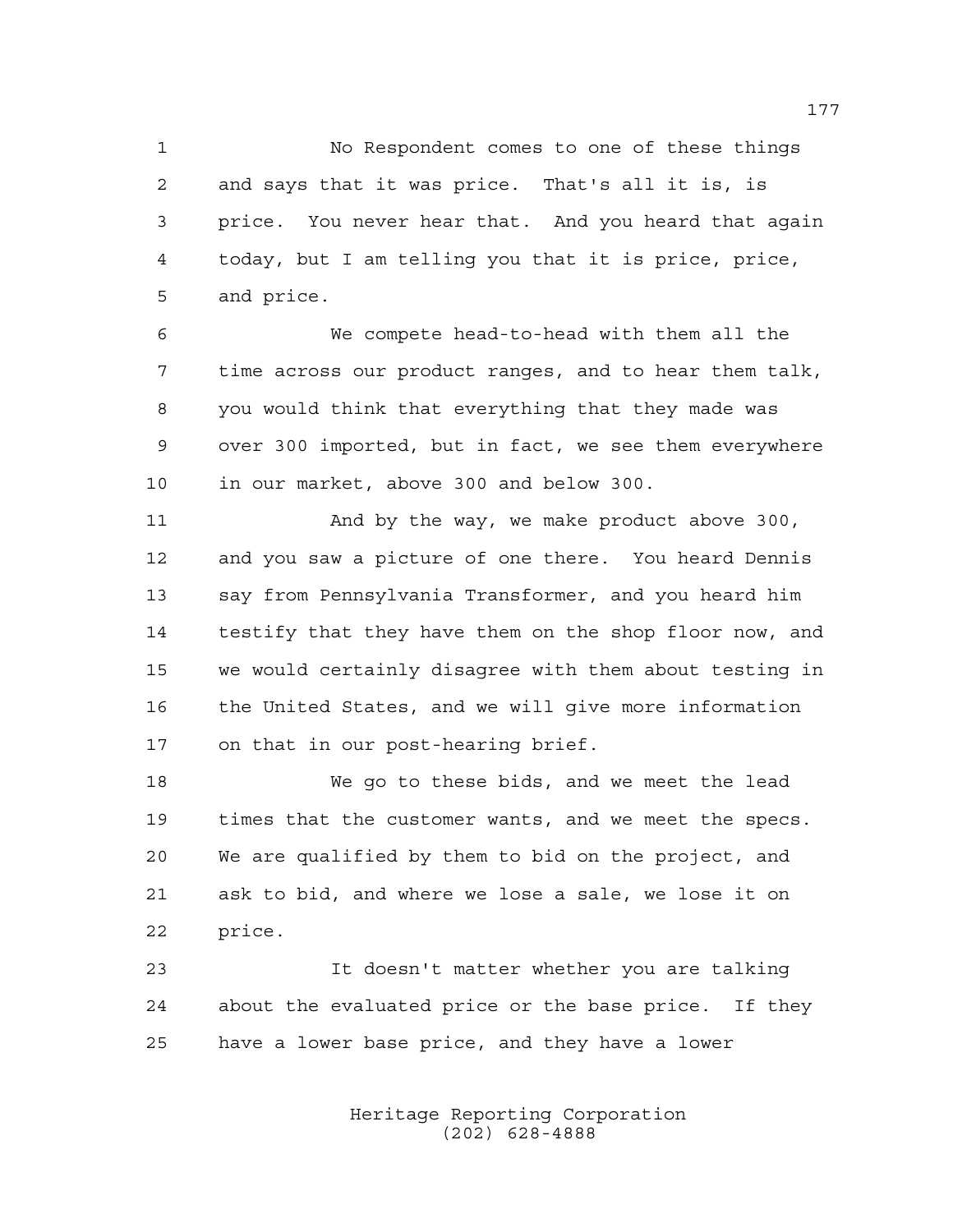evaluated price, and we lose. It is price, and in the end the thing that is differentiating the domestic industry from the Korean industry most is price, and that is why we are losing sales, and that is why we are losing these blanket agreements.

 And the Koreans have admitted that they think that they have got \$600 million worth of business wrapped up with Southern California Edison, and there were qualified bidders from the domestic industry, and we will give you more details on that, and talking to them, and talking to Southern California Edison, and bidding on that business, we lost, and it is clear to us why we lost. The price.

 So this case isn't about -- we heard testimony about all the future optimism in the market. This case is not about the future. It is about right now. It is about what happened in the last three years, and it is not what is happening in the market right now.

 And you have the 800 pound gorilla in this market in the Korean producers. They have a dominant market share, and they have been growing that market share. They have been underselling, and the evidence will show that they have been underselling.

And look at the financial performance of the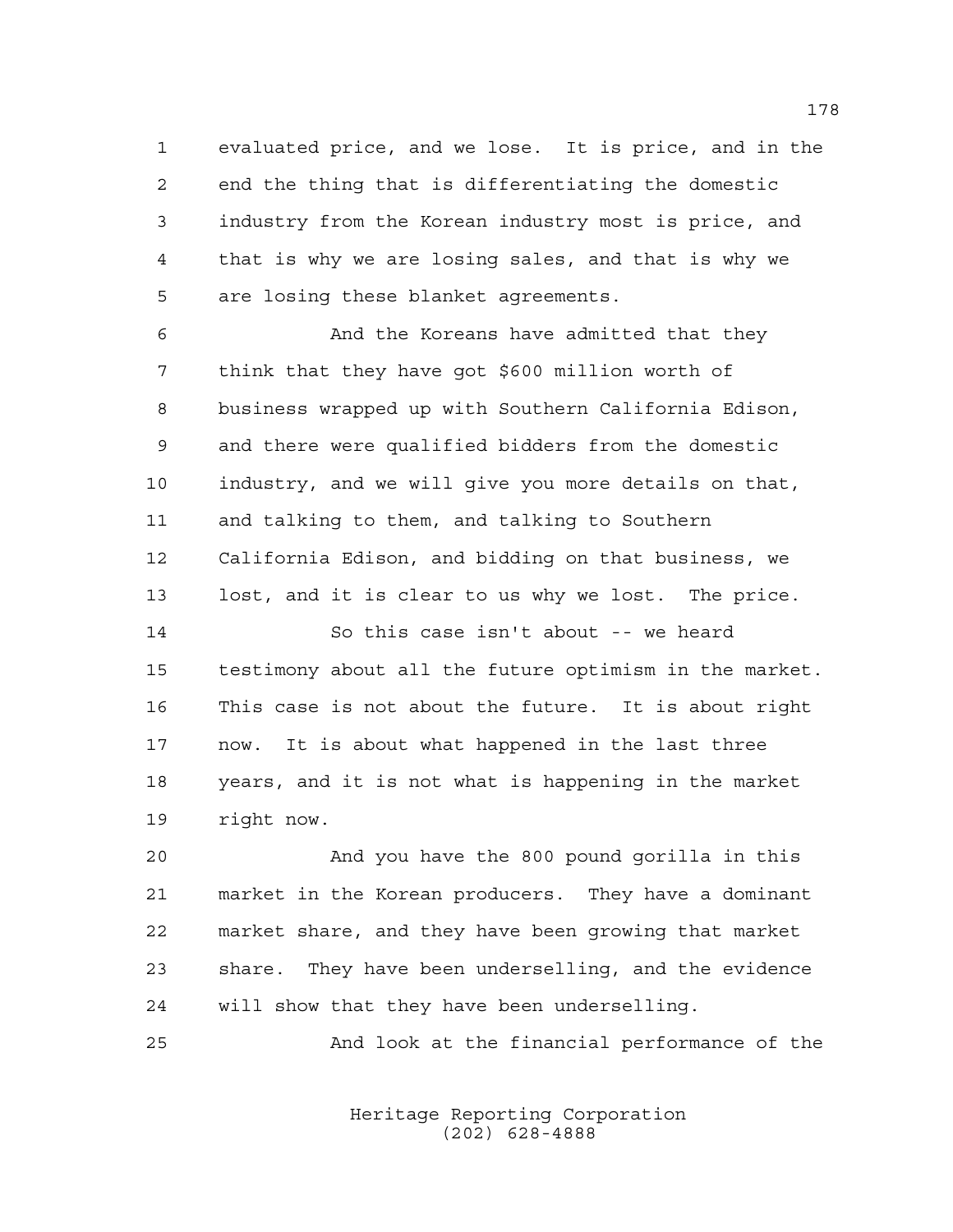industry, and as the Koreans have grown, and as they have intensified their underselling, the financial performances declined, and it has declined significantly.

 It is very difficult to see how the Koreans on the record are going to be able to argue successfully that this industry is not competing with them, and it is not losing sales to them on price, and is not being harmed last year, this year, on the basis of these low cost sales that are dumped in this market, and is profit initiated.

 So we are confident on what the record will hold, and we ask that the Commission find that this industry, that there is a preliminary indication that this industry has been injured or threatened with injury.

 We think it is contrary to Mr. Connelly's description, and that there is a very strong case on the record. Thank you.

 MR. MCCLURE: Thank you. Mr. Connelly or Mr. Morgan.

 MR. MORGAN: Well, it will be brief. MR. CONNELLY: Exactly. On the like product issue, we certainly don't retreat from what we said earlier, but they have drawn the line at 60. Why 60?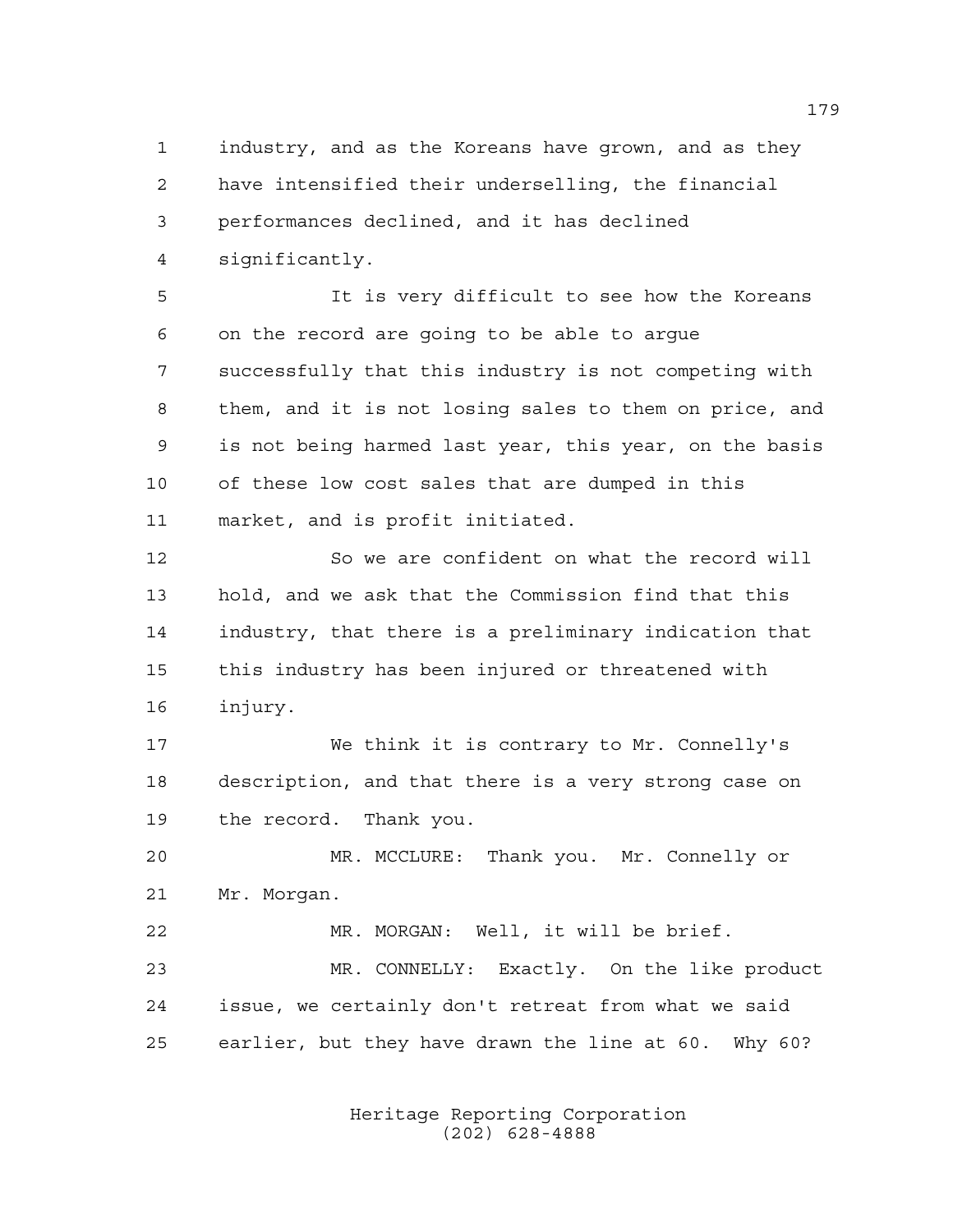Why not 50? Why not 70?

| $\overline{a}$ | There is no rationale, except there is some                     |
|----------------|-----------------------------------------------------------------|
| 3              | convenience in there for them, but here is the more             |
| 4              | important thing. They knew well in advance of this              |
| 5              | conference that our position was that there was little          |
| 6              | or no domestic production over 300 MVA and 345 kV.              |
| 7              | They knew this well in advance, because we raised this          |
| 8              | issue in our Commerce Department's submission.                  |
| $\mathsf 9$    | So what was the testimony that we heard                         |
| 10             | today? It was faint. It was weak. It was vague.<br>$\mathbf{I}$ |
| 11             | would have thought if I were going to come in here and          |
| 12             | make a contention as the domestic industry, as the              |
| 13             | Petitioners, that we produce at the 300 MVA and 345 kV          |
| 14             | level, I would have come in and said, look, this is             |
| 15             | how many units we have sold in the last 3-1/2 years             |
| 16             | for the domestic industry.                                      |
| 17             | That would not have involved APO                                |
| 18             | information, and they could have come in and said it,           |
| 19             | and that would have proved just how much they compete,          |
| 20             | or maybe it wouldn't have, and I suspect that it is             |
| 21             | the latter, and that is why we didn't hear about it.            |
| 22             | And that really is our them here. There is                      |
| 23             | attenuated competition, and there is a huge segment of          |
| 24             | business out there where the domestic industry as a             |
| 25             | practical matter is not competing.                              |
|                |                                                                 |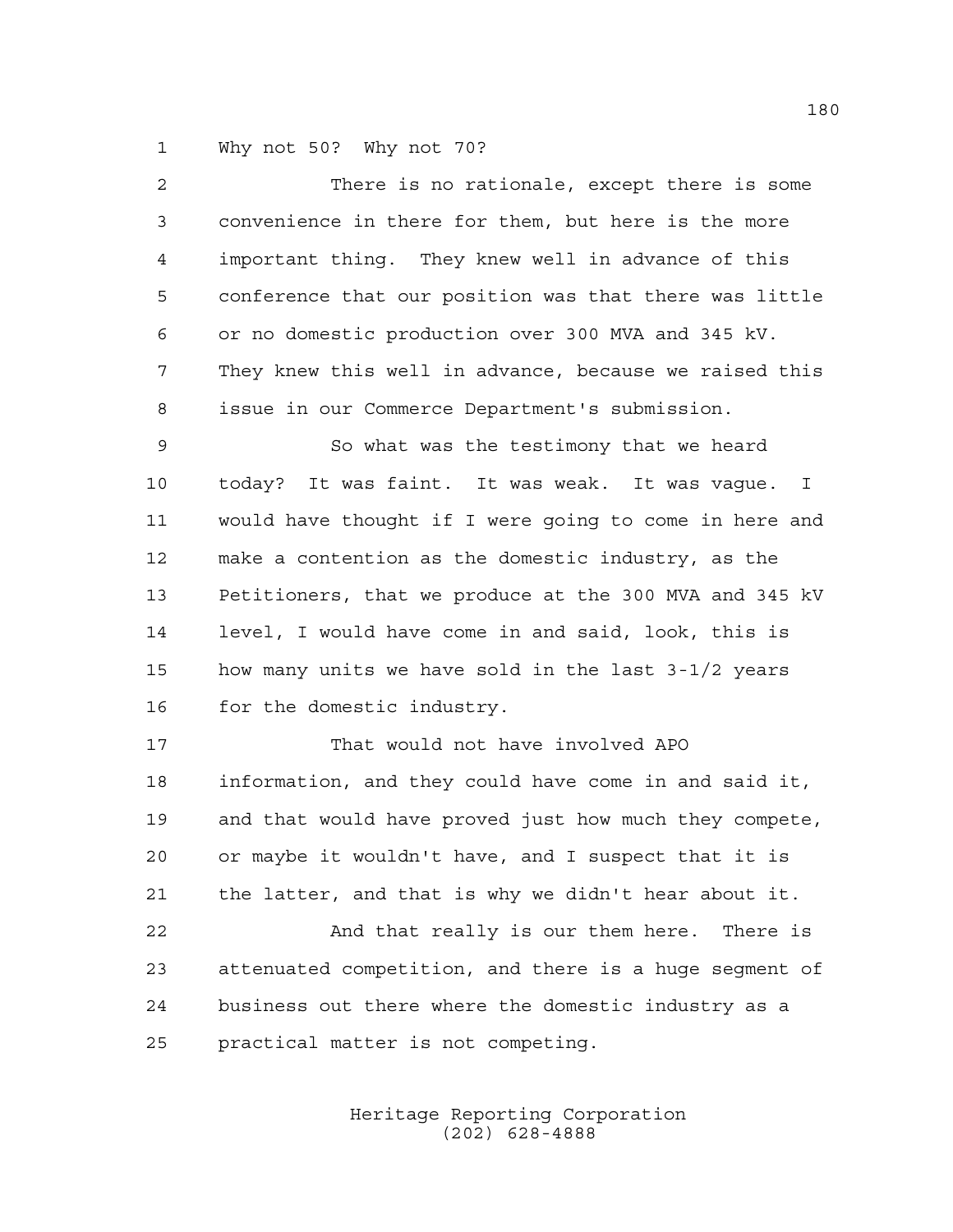We are not saying that there is no competition. No one would ever say that, and we are not saying that there is no price competition, but that is not enough to get an affirmative determination from the Commission.

 There has got to be substantial evidence, and we will stand behind our position that there is not substantial evidence of significant head-to-head pricing by the Petitioners. Thank you.

 MR. MORGAN: The words that I would like to leave you with is follow the money. That famous advice to Bob Woodward during the Watergate investigation, which may or may not have been fictional, is real and meaningful in this investigation.

 Why would so many companies, and not just Hyundai, all choose to invest in a market that is being devastated by import competition? Why would the Korean industry make such a significant investment in the U.S. market only to see it diminished by lower prices?

 And why would market participants with such long standing suddenly, and without any explicable reason, begin an aggressive pricing campaign? It doesn't add up.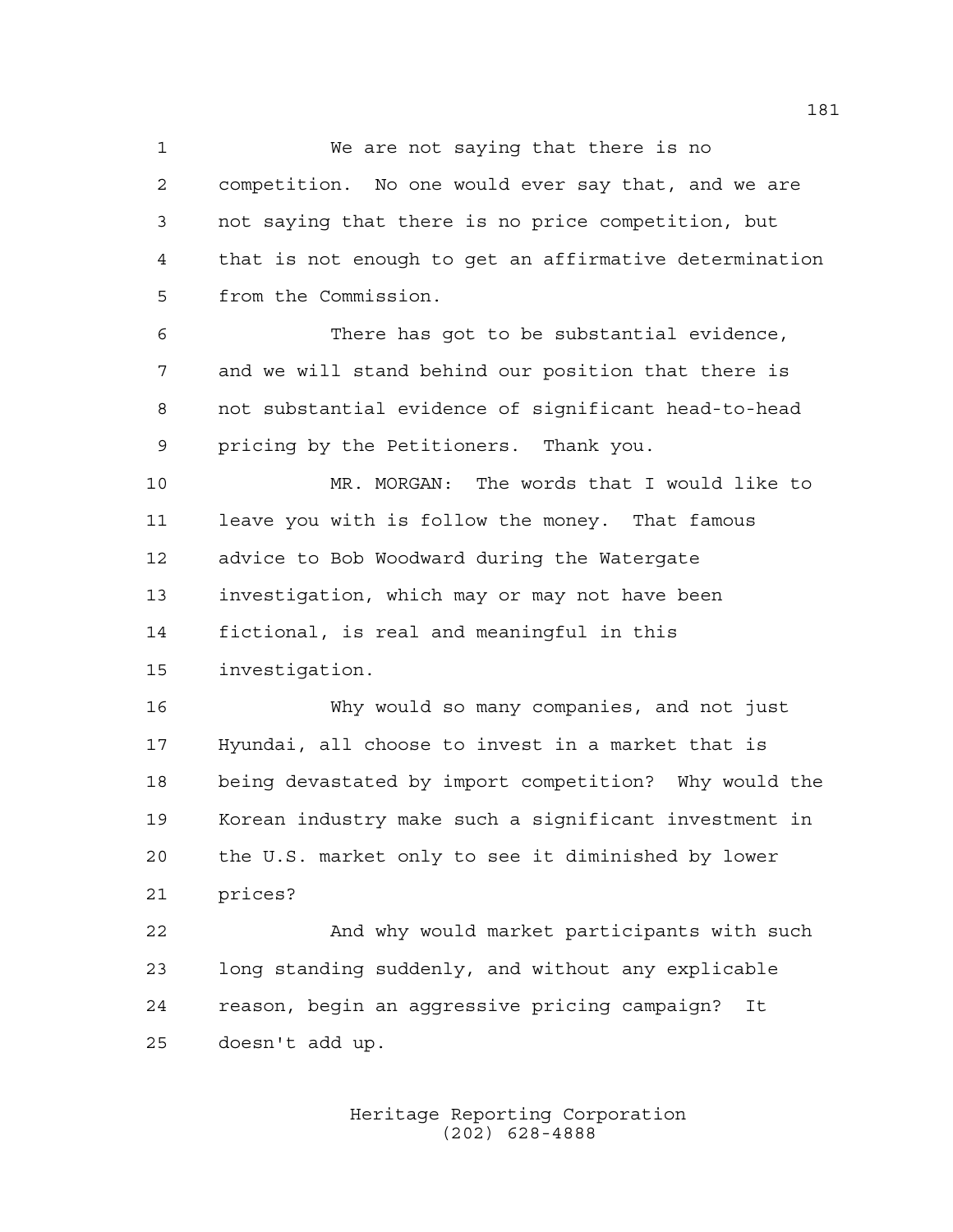What fits with the record evidence is that the Korean power transformers and the U.S. made products largely do not compete. Korean power transformers are largely the high capacity, high voltage end of the market, and U.S. producers largely are not.

 The whole nature of the one round bidding process, and the lack of full transparency and pricing among competitors, and the number of factors other than price that affect who the winning bidder will be all suggests that direct competition is limited. This is not a typical case, and it should end now. Thank you.

 MR. MCCLURE: Okay. This finishes things, and on behalf of the Commission and the Staff, I would 16 like to thank the witnesses that came here today, as well as counsel, for helping us gain a better understanding of the product and conditions of competition in the large power transformer industry. Before concluding, I want to remind you of a few dates that you will be facing. The deadline for submission of corrections to the transcript and for submission of the post-conference briefs is Tuesday, the 9th of August.

If briefs contain business proprietary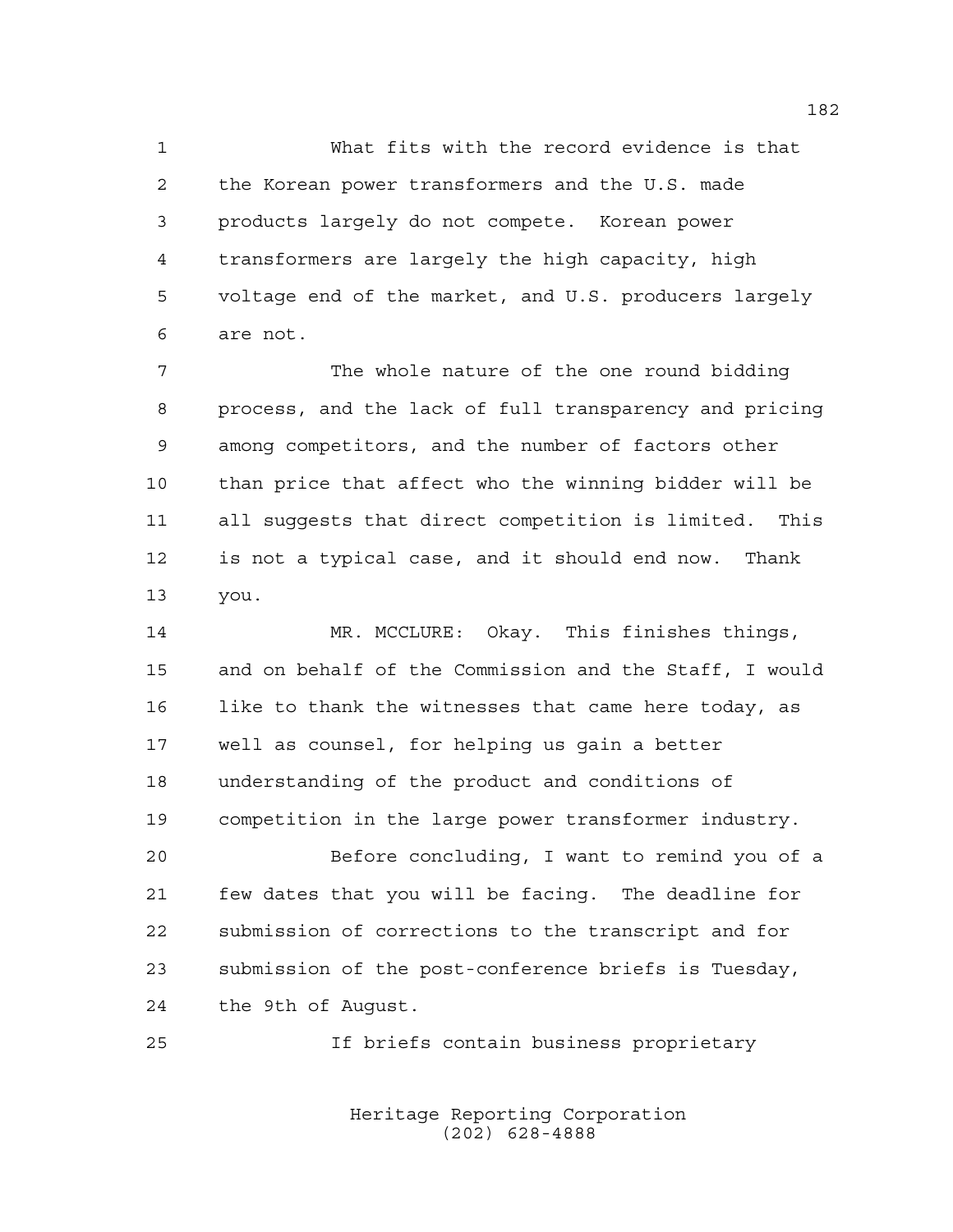information, a public version is due on Wednesday, August 10th. The Commission has tentatively scheduled its vote in this investigation for Friday, August 26th, and it will reports its determinations to the Secretary of the Department of Commerce on Monday, August 29th. The Commissioner's opinions will be transmitted to the Department of Commerce on Tuesday, September 6th. Thank you all for coming, and this conference is adjourned. (Whereupon, at 1:40 p.m., the preliminary conference in the above-entitled matter was concluded.)  $14 /$  // //  $17 /$  // //  $20 /$  $21 /$  $22 / /$  //  $24 /$  $25 / /$